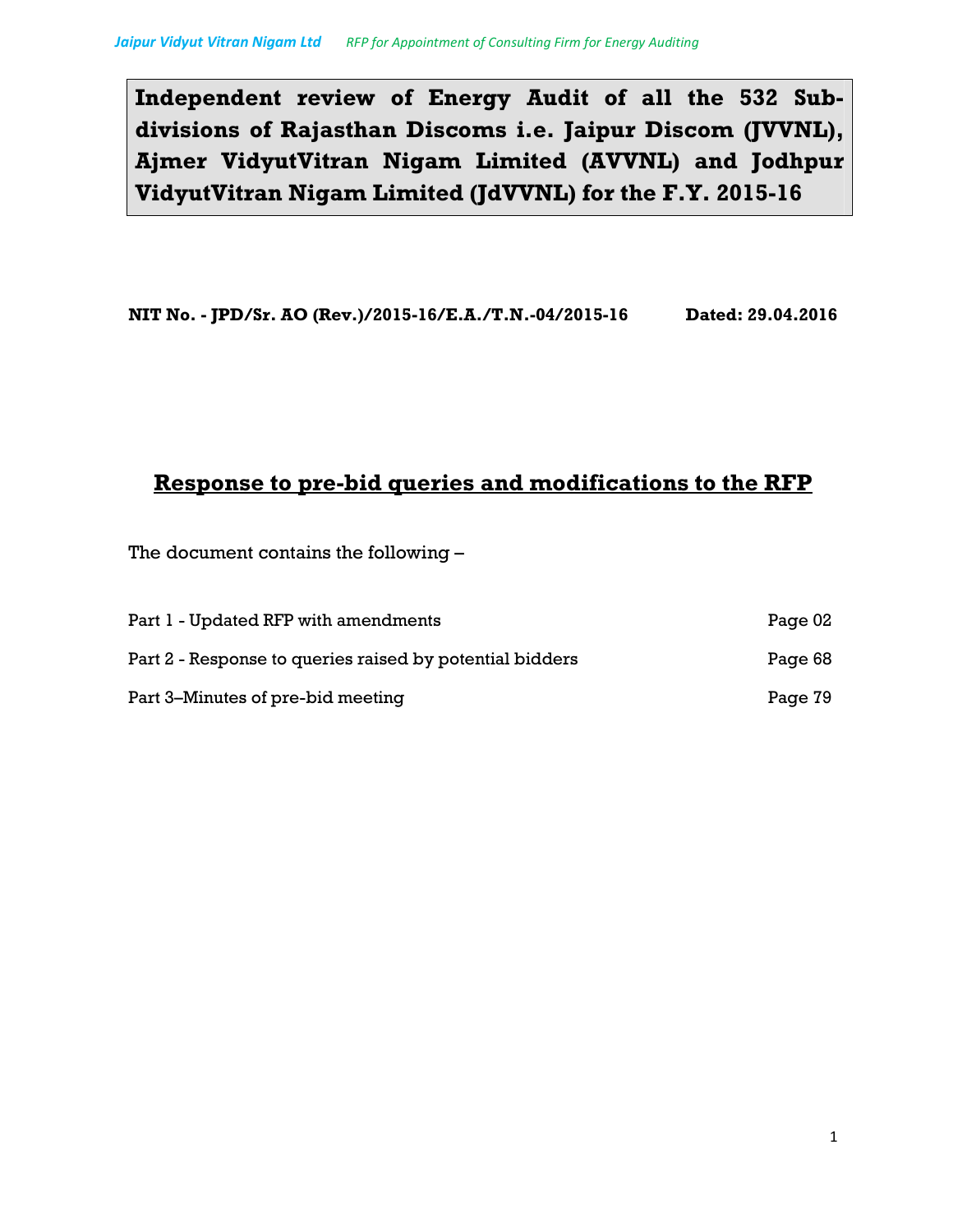# **Part 1 – Updated RFP**

**Independent review of Energy Audit of all the 532 Subdivisions of Rajasthan Discoms i.e. Jaipur Discom (JVVNL), Ajmer Vidyut Vitran Nigam Limited (AVVNL) and Jodhpur Vidyut Vitran Nigam Limited (JdVVNL) for the F.Y. 2015-16**

**NIT No. - JPD/Sr. AO (Rev.)/2015-16/E.A./T.N.-04/2015-16 Unique Bid No. – TN - XXXX** 

| <b>Mode of Bid Submission</b>                                        | Online though eProcurement/ E-Tendering system<br>at http://eproc.rajasthan.qov.in |  |
|----------------------------------------------------------------------|------------------------------------------------------------------------------------|--|
| <b>Tendering Authority/</b><br><b>Purchaser</b>                      | <b>JVVNL</b> on behalf of all three Rajasthan Discoms                              |  |
|                                                                      | 20- April - 2016, 2:30 P.M                                                         |  |
|                                                                      | Office of Sr. Accounts Officer (Rev.),                                             |  |
| Date, Time & Place of Pre-bid                                        | Room No. 10, Shed No. -6,                                                          |  |
| meeting                                                              | Jaipur Vidyut Vitran Nigam Limited,                                                |  |
|                                                                      | Vidyut Bhawan, Janpath, JAIPUR.                                                    |  |
|                                                                      | Tel. No. 0141-2747039, Mob. No. 09413349449                                        |  |
|                                                                      | Fax:-0141-2747039                                                                  |  |
| <b>Last Date &amp; Time of</b><br><b>Submission of E-Bid</b>         | 11- May-2016at 1:00 PM                                                             |  |
| Date & Time of Opening of<br><b>Technical E-Bid</b>                  | 11 - May -2016at 4:00 PM                                                           |  |
| Name of the Bidding Company/Firm:                                    |                                                                                    |  |
| <b>Contact</b><br>(Authorized<br><b>Bid</b><br>Person<br>Signatory): |                                                                                    |  |
| <b>Correspondence Address:</b>                                       |                                                                                    |  |
| <b>Mobile No.</b>                                                    | Telephone<br>&<br>Fax<br>$N$ os.:                                                  |  |
| <b>Website</b><br><b>E-</b><br>&<br><b>Mail:</b>                     |                                                                                    |  |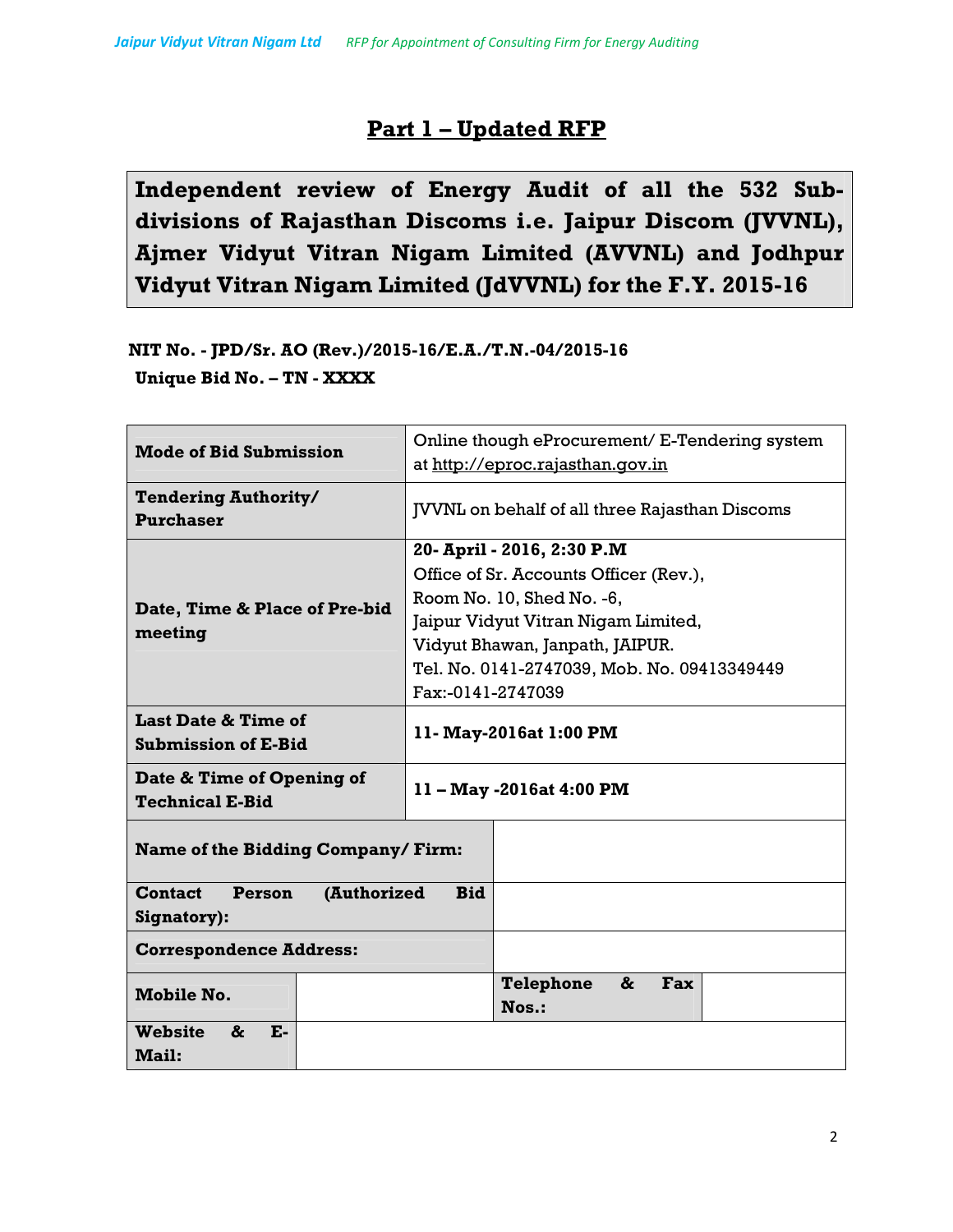## **Agreement** The Agreement to be signed between the successful bidder and JVVNL **Affiliates "Affiliates"**means with respect to a Person, any Person that directly or indirectly through one or more intermediaries, controls, is controlled by or is under common control with such first Person. **"Control"** and, with correlative meanings, the terms **"controlled by"** and **"under common control with"** mean (a) the power to direct the management or policies of a Person, whether through ownership of voting securities or by contract relating to voting rights or corporate governance, resolution, regulation or otherwise, or (b) to own 50% or more of the outstanding voting securities or other ownership interest of such Person. "Person" means any juristic person. **Authorized Signatory** The bidder's representative/officer vested (explicitly, implicitly, or through conduct) with the powers to commit the authorizing organization to a binding agreement. Also called signing officer/ authority having the Power of Attorney (PoA) from the competent authority of the respective bidding firm. **Assignment**  Projects undertaken in post  $1<sup>st</sup>$  April 2011 with minimum professional fee of INR 20 Lakhs as per the work order. Projects started before, but continuing post  $1<sup>st</sup>$  April 2011, and projects currently under continuation will also be considered as an '**Assignment**'. For a project to be considered an Assignment, documents as referred to in Chapter 2 related to Pre-Eligibility Criteria shall be

## **ABBREVIATIONS & DEFINITIONS**

| <b>Bidder / Tenderer</b>  | agency/company/vendor, or a sole bidder responding<br>to Invitation for Bids / Request for Proposal / Notice<br>Inviting Tender and which is participating in the Bid |  |  |
|---------------------------|-----------------------------------------------------------------------------------------------------------------------------------------------------------------------|--|--|
| <b>Bidding Consortium</b> | "Bidding Consortium" shall refer to every Consortium                                                                                                                  |  |  |
|                           | Member collectively.                                                                                                                                                  |  |  |
| <b>Bidding Documents</b>  | "Bidding Documents" refers to this RFP and the                                                                                                                        |  |  |
|                           | Contract collectively.                                                                                                                                                |  |  |
| <b>CMC</b>                | <b>Contract Monitoring Committee</b>                                                                                                                                  |  |  |
|                           | "Coercive Practices" means harming or threatening to                                                                                                                  |  |  |
| <b>Coercive Practices</b> | harm, directly or indirectly, persons, or their property to                                                                                                           |  |  |
|                           | influence their participation in a bidding process, or                                                                                                                |  |  |

"Bidder" means any firm/ auditing/advisory

submitted.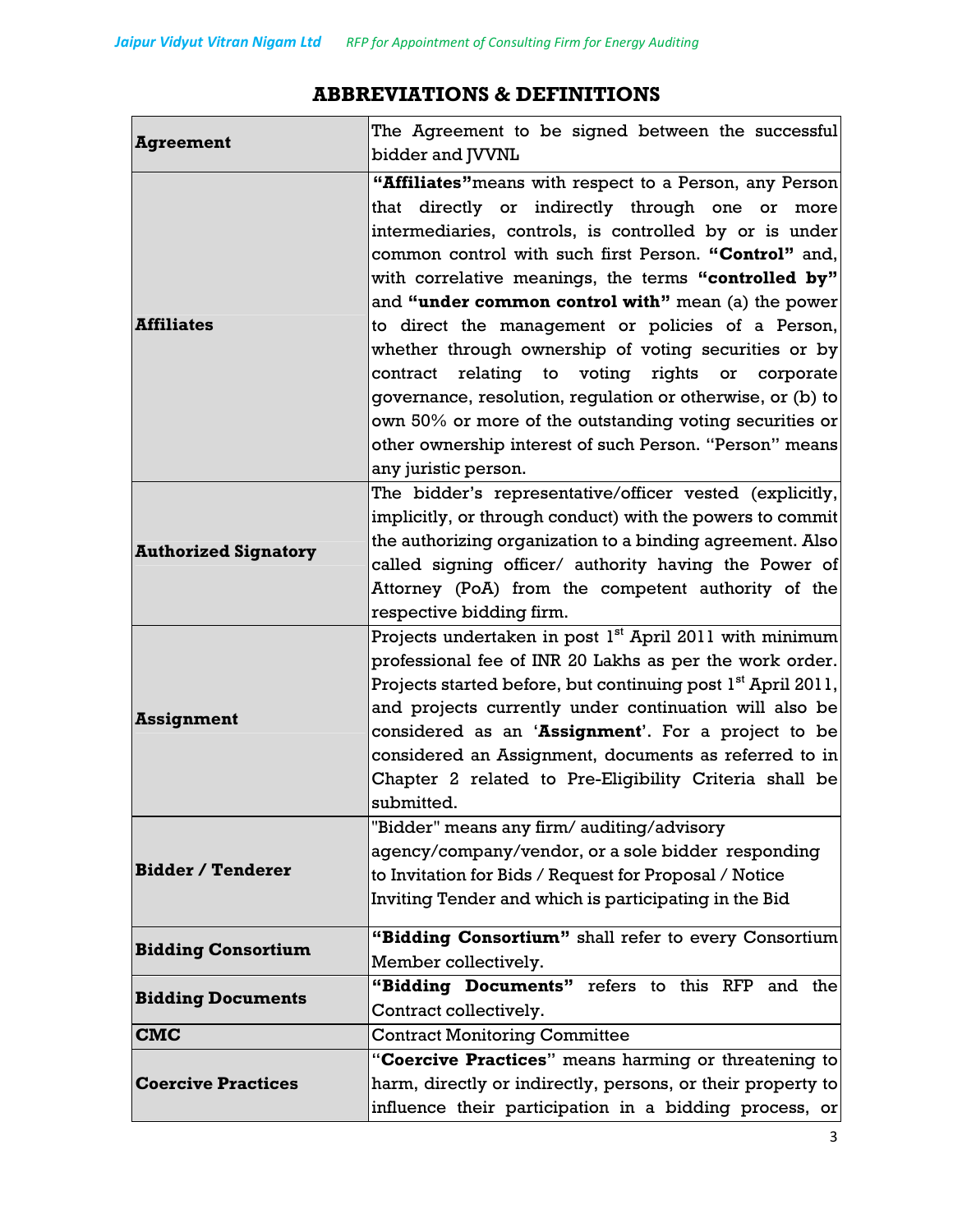|                             | affect the execution of a contract.                           |  |  |
|-----------------------------|---------------------------------------------------------------|--|--|
|                             | "Collusive Practices" means a scheme or arrangement           |  |  |
|                             | between two or more Bidders, with or without the              |  |  |
| <b>Collusive Practices</b>  | knowledge of the Discom, designed to influence the            |  |  |
|                             | action of any party in a bidding process or the execution     |  |  |
|                             | of a contract.                                                |  |  |
|                             | "Company" or "Companies" shall refer to a company             |  |  |
| <b>Company or Companies</b> | within the meaning of the Companies Act, 2013;                |  |  |
|                             | "Consumer" will have the same meaning as that of              |  |  |
|                             | "consumer" defined in the Electricity Act 2003 i.e. any       |  |  |
|                             | person who is supplied with electricity for his own use by    |  |  |
|                             | a licensee or the Government or by any other person           |  |  |
|                             | engaged in the business of supplying electricity to the       |  |  |
| Consumer                    | public under the Act or any other law for the time being      |  |  |
|                             | in force and includes any person whose premises are for       |  |  |
|                             | the time being connected for the purpose of receiving         |  |  |
|                             | electricity with the works of a licensee, the Government      |  |  |
|                             | or such other person, as the case may be.                     |  |  |
| <b>Consulting Firm</b>      | "Consulting Firm" means Advisory/Auditing Firms               |  |  |
|                             | The "Contract" means a legally enforceable agreement          |  |  |
| <b>Contract</b>             | entered into between JVVNL and the selected bidder(s)         |  |  |
|                             | with mutual obligations.                                      |  |  |
|                             | "Core Sales Turnover" means sales from the normal             |  |  |
| <b>Core Sales Turnover</b>  | and continued businesses in a twelve months period and        |  |  |
|                             | excludes any extra-ordinary income and other income.          |  |  |
|                             | "Contract Price" means the price payable to the               |  |  |
|                             | Consulting Firm as specified in the Contract, subject to      |  |  |
| <b>Contract Price</b>       | such adjustments & additions thereto or deductions there      |  |  |
|                             | from, as may be made pursuant to the Contract.                |  |  |
|                             | "Corrupt Practice" means the offering,<br>giving              |  |  |
| <b>Corrupt Practice</b>     | receiving, or soliciting, directly or indirectly, of anything |  |  |
|                             | of value to influence the action of any party in the bidding  |  |  |
|                             | process or the execution of a contract.                       |  |  |
| Day                         | "Day" means a Calendar day                                    |  |  |
|                             | "Discom" means the entity receiving the works or              |  |  |
|                             | services i.ePower distribution companies of Rajasthan         |  |  |
| <b>Discom</b>               | viz. Jaipur Vidyut Vitran Nigam Limited (JVVNL), Ajmer        |  |  |
|                             | Vidyut Vitran Nigam Limited (AVVNL) and Jodhpur               |  |  |
|                             | Vidyut Vitran Nigam Limited (JdVVNL). Also referred to        |  |  |
|                             | as "Rajasthan Discoms".                                       |  |  |
| <b>EMD</b>                  | <b>Earnest Money Deposit</b>                                  |  |  |
| GoR                         | Government of Rajasthan                                       |  |  |
| <b>GST</b>                  | Goods and Service Tax which may be levied during the          |  |  |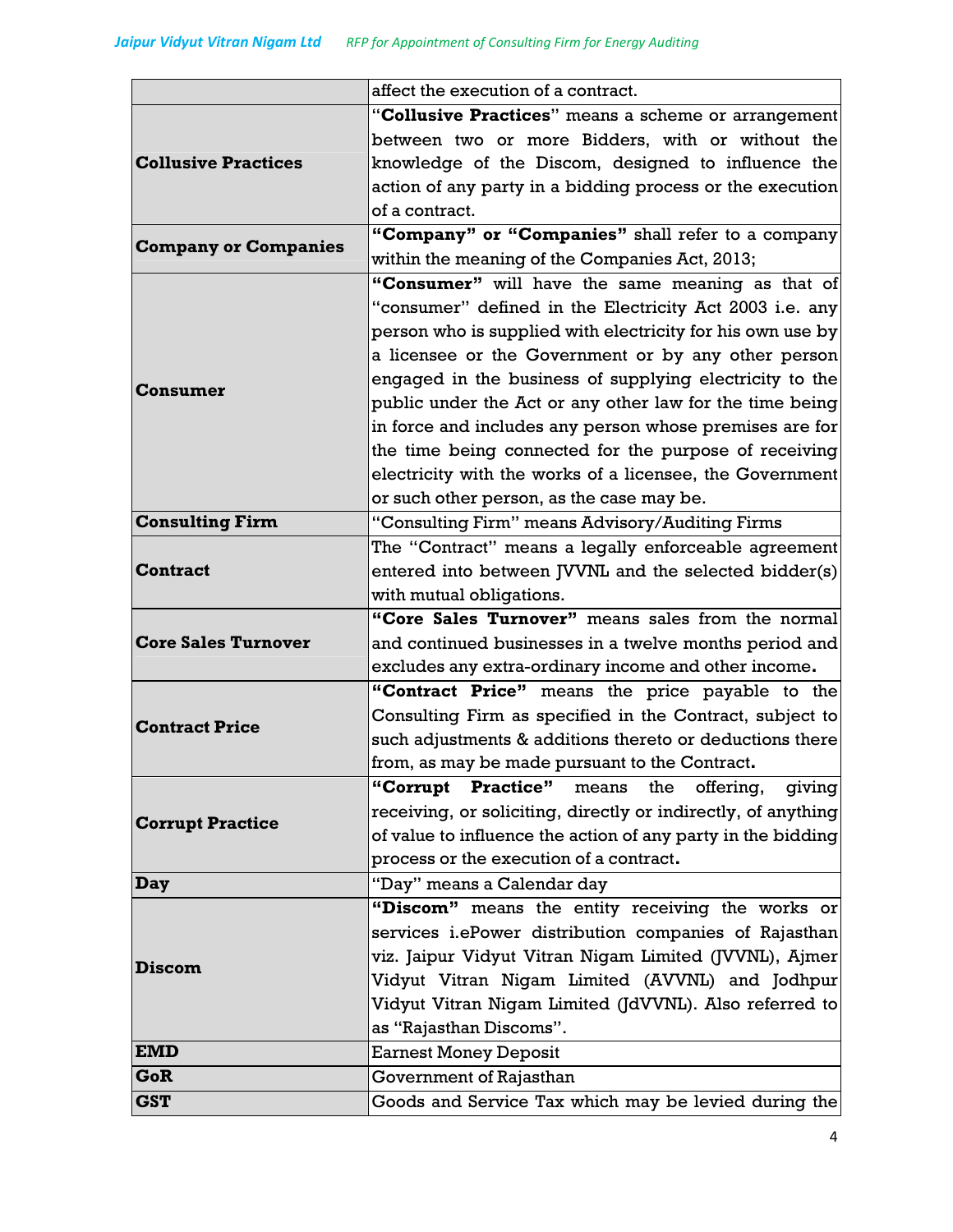|                                                      | currency of the contract subject to gazette notification.                     |  |
|------------------------------------------------------|-------------------------------------------------------------------------------|--|
| <b>INR</b>                                           | <b>Indian Rupee</b>                                                           |  |
| <b>ITB</b>                                           | <b>Instruction to Bidders</b>                                                 |  |
| LD                                                   | <b>Liquidated Damages</b>                                                     |  |
|                                                      | "Letter of Intent" or "LOI" shall mean the letter to be                       |  |
|                                                      | issued by the Discom to the Bidder who has been                               |  |
| LoI                                                  | identified as the selected/successful Bidder for the award                    |  |
|                                                      | of the Contract.                                                              |  |
| <b>MIS</b>                                           | <b>Management Information System</b>                                          |  |
| <b>Month</b>                                         | Month refers to calendar month                                                |  |
| <b>NIT</b>                                           | <b>Notice Inviting Tender</b>                                                 |  |
| <b>PAN</b>                                           | <b>Permanent Account Number</b>                                               |  |
| <b>PBG</b>                                           | Performance Bank Guarantee                                                    |  |
| Parastatal                                           | Organizations Owned or Controlled, wholly or partially                        |  |
|                                                      | by the government                                                             |  |
| <b>PC</b>                                            | <b>Procurement Committee</b>                                                  |  |
| Project                                              | "Project" refers to the provision of Energy Auditing and                      |  |
| other associated services.                           |                                                                               |  |
|                                                      | The "Project Site", wherever applicable, means the                            |  |
| <b>Project Site</b>                                  | designated place or places where the<br>project                               |  |
|                                                      | implementation is to be carried out.                                          |  |
| <b>PSD</b>                                           | <b>Performance Security Deposit</b>                                           |  |
| Employer/Discom/                                     | Person or entity that is a recipient of a works and services                  |  |
| Procuring                                            | provided by the Selected Bidder under a purchase order                        |  |
| Entity/Purchaser/                                    | or contract of sale .JVVNL& AVVNL & JdVVNL in this RFP                        |  |
| Tendering                                            | document.                                                                     |  |
| <b>Authority/Buyer</b>                               |                                                                               |  |
| "Qualifying                                          | "Qualifying Requirement" or "QR"refers to the                                 |  |
| Requirement",                                        | preliminary requirements which must be satisfied by a                         |  |
| "Qualification                                       | Bidder to participate in the bidding process initiated by                     |  |
| Requirement" or "QR"                                 | this RFP.                                                                     |  |
|                                                      | Request for Proposal, an early stage in bidding process,                      |  |
| <b>RFP</b>                                           | issuing an invitation for bidders, through a bidding                          |  |
|                                                      | process, to submit a proposal on a specific commodity or                      |  |
|                                                      | service.                                                                      |  |
|                                                      | "Services" means the services to be delivered by the                          |  |
|                                                      | successful bidder and as required to run the project                          |  |
| <b>Services</b>                                      | successfully as per the contract. A service is the                            |  |
|                                                      | intangible equivalent of an economic good. It involves all                    |  |
|                                                      | the services mentioned in "Scope of Work".                                    |  |
| <b>Consulting Firm/Vendor/</b><br>Successful Bidder/ | The bidder who will be finally selected and who gets into                     |  |
|                                                      | an agreement with the Discom for completing the                               |  |
|                                                      | Service Provider/ Selected services/ work mentioned in this bidding document. |  |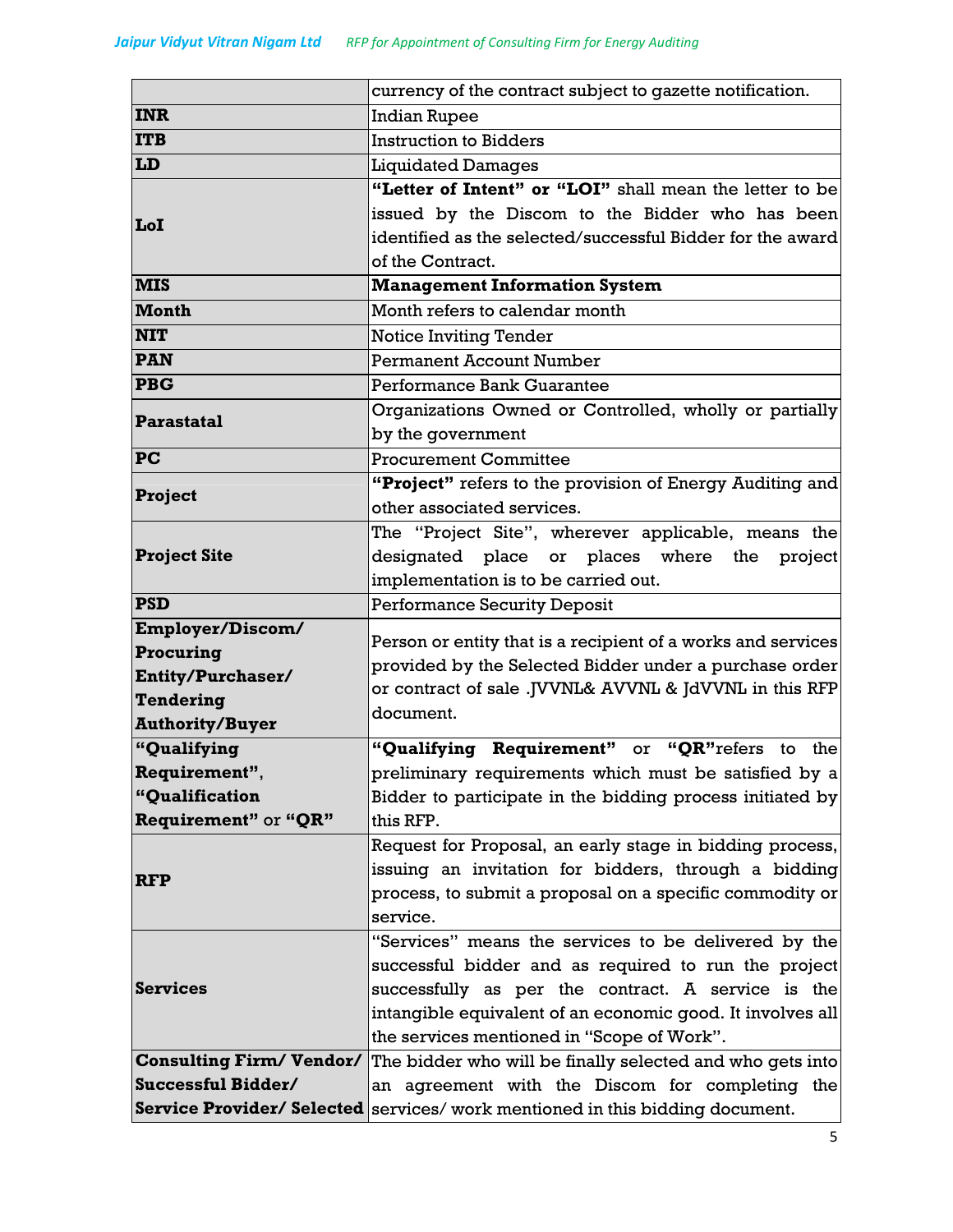| <b>Bidder</b>           |                                                              |  |
|-------------------------|--------------------------------------------------------------|--|
|                         | "Scope of Work" or "SOW" refers to the detailed              |  |
|                         | responsibilities of the Consulting Firm and the              |  |
| <b>SOW</b>              | Discom(s) vis-à-vis the Project, to be fully detailed in the |  |
|                         | Contract in conformity with the works/responsibilities       |  |
|                         | identified in this document as "SOW"                         |  |
|                         |                                                              |  |
| <b>State Government</b> | Government of Rajasthan                                      |  |
| <b>TC</b>               | <b>Technical Committee</b>                                   |  |
| <b>TIN</b>              | <b>Tax Identification Number</b>                             |  |
| <b>VAT</b>              | Value Added Tax                                              |  |
| WO/PO                   | Work Order/Purchase Order                                    |  |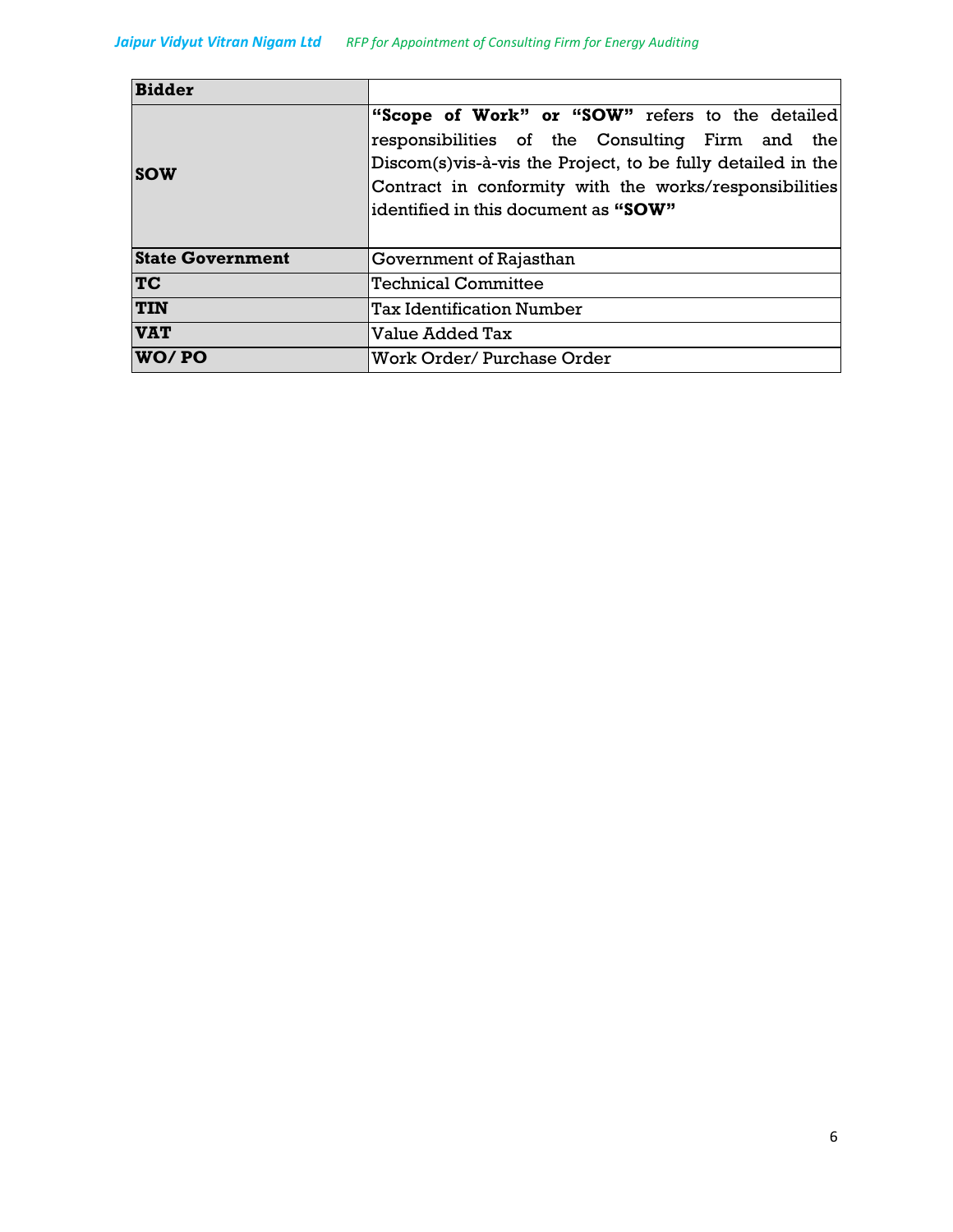# **A. INVITATION FOR BIDS (IFB) AND NOTICE INVITING BID**

NIT Reference No. **JPD/Sr. AO (Rev.)/2015-16/E.A./T.N.-04/2015-16** Unique Bid No. ……………………………………..

| Name & Address of the<br><b>Discom</b>                                                             | • Name: Jaipur Vidyut Vitran Nigam Ltd.(on behalf of<br><b>Rajasthan Distribution Companies)</b><br>• Office of Sr. Accounts Officer (Rev.),<br>Room No. 10, Shed No. -6,<br>Jaipur Vidyut Vitran Nigam Limited,<br>Vidyut Bhawan, Janpath, JAIPUR.<br>Tel. No. 0141-2747039, Mob. No. 09413349449<br>Fax:-0141-2747039                                                                                                                                                  |  |
|----------------------------------------------------------------------------------------------------|--------------------------------------------------------------------------------------------------------------------------------------------------------------------------------------------------------------------------------------------------------------------------------------------------------------------------------------------------------------------------------------------------------------------------------------------------------------------------|--|
|                                                                                                    | Name: Mr. Khem Chandra<br>$\bullet$                                                                                                                                                                                                                                                                                                                                                                                                                                      |  |
| Name & Address of the<br><b>Project Officer In-charge</b><br>(POIC)                                | Designation: Office of Sr. Accounts Officer (Rev.),<br>Room No. 10, Shed No. -6,<br>Jaipur Vidyut Vitran Nigam Limited,<br>Vidyut Bhawan, Janpath, JAIPUR.<br>Tel. No. 0141-2747039, Mob. No. 09413349449<br>Fax:-0141-2747039<br>Email – caoatr@jvvnl.in                                                                                                                                                                                                                |  |
| <b>Subject Matter of Work</b>                                                                      | Contract document for Independent review of Energy<br>Audit of all the 532 Sub-divisions of Rajasthan Discoms i.e.<br>Jaipur Discom (JVVNL), Ajmer Vidyut Vitran Nigam Limited<br>(AVVNL) and Jodhpur Vidyut Vitran Nigam Limited<br>$(JdVVNL)$ for the F.Y. 2015-16                                                                                                                                                                                                     |  |
| <b>Bid Procedure</b>                                                                               | Two-stage three part (envelop) open competitive e-Bid<br>procedure at http://eproc.rajasthan.qov.in                                                                                                                                                                                                                                                                                                                                                                      |  |
| <b>Bid Evaluation Criteria</b><br>(Selection Method)                                               | Open competitive (L1 bidding process)                                                                                                                                                                                                                                                                                                                                                                                                                                    |  |
| <b>Websites for</b><br>downloading Bidding<br>Document,<br>Corrigendum's,<br><b>Addendums etc.</b> | · Websites: http://eproc.rajasthan.gov.in<br>• Tender Document Fees of Rs 1,000/- (Rupees<br>One<br>Thousand Only)<br>The Banker's Cheque / Demand Draft should be drawn in<br>favour of "Accounts Officer (Cash), JVVNL" payable at<br>"Jaipur" from any Scheduled Commercial Bank.<br>• Processing Fees of Rs 1,000/- (Rupees One Thousand<br>Only)<br>The Banker's Cheque/ Demand Draft should be drawn in<br>favour of "M.D., RISL, Jaipur" payable at "Jaipur" from |  |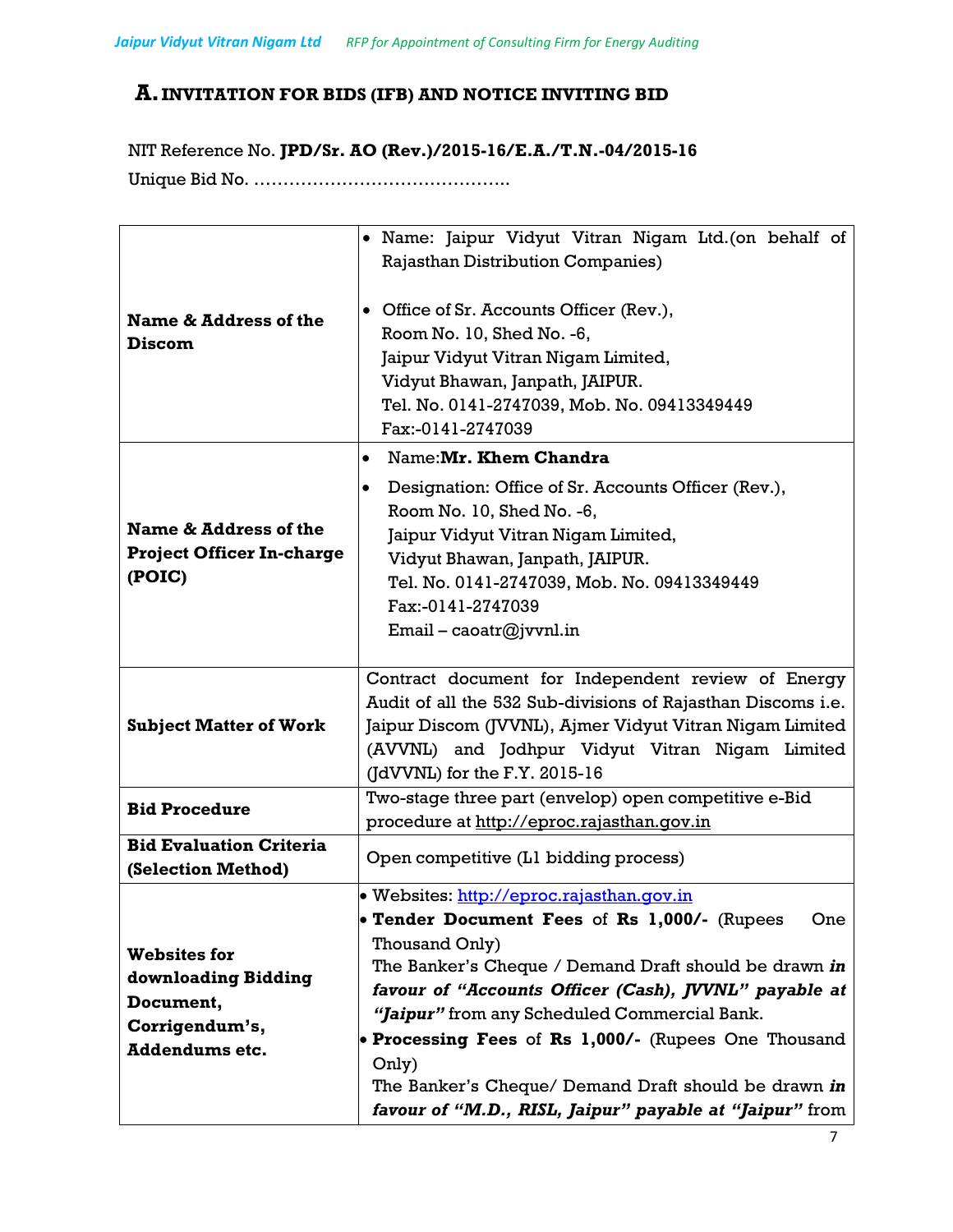|                                                                         | any Scheduled Commercial Bank.                                                                                                                                                                                                                                       |  |
|-------------------------------------------------------------------------|----------------------------------------------------------------------------------------------------------------------------------------------------------------------------------------------------------------------------------------------------------------------|--|
| <b>Bid Security (EMD) and</b><br><b>Mode of Payment</b>                 | Amount (INR): 6,00,000 /- (Six LakhOnly)<br>• Mode of Payment for Bid Security: The Banker's Cheque/<br>Demand Draft/ Bank guarantee should be drawn in favour<br>of "Accounts Officer (Cash), JVVNL" payable at "Jaipur"<br>from any Scheduled Commercial Bank.     |  |
| <b>Period of Sale of Bidding</b><br><b>Document (Start/End</b><br>Date) | Start Date: 11.04.2016 (6:00 PM)<br>End Date: 10.05.2016 (6:00 PM)                                                                                                                                                                                                   |  |
| Date/Time/Place of Pre-<br>bid Meeting                                  | 20.04.2016 (2:30 PM)                                                                                                                                                                                                                                                 |  |
| <b>Manner, Start/ End Date</b>                                          | Manner: Online at e-Procurement website                                                                                                                                                                                                                              |  |
| for the submission of                                                   | (http://eproc.rajasthan.qov.in)                                                                                                                                                                                                                                      |  |
| <b>Bids</b>                                                             | • End Date: $11.05.2016$ (1:00 PM)                                                                                                                                                                                                                                   |  |
| <b>Submission of Banker's</b>                                           |                                                                                                                                                                                                                                                                      |  |
| <b>Cheque/Demand Draft /</b>                                            |                                                                                                                                                                                                                                                                      |  |
| <b>Bank guarantee for</b>                                               | Up to: 11.05.2016 (1:00 PM)                                                                                                                                                                                                                                          |  |
| Tender Fee, Bid Security,                                               |                                                                                                                                                                                                                                                                      |  |
| and Processing Fee                                                      |                                                                                                                                                                                                                                                                      |  |
| Date/Time/Place of<br><b>Technical Bid Opening</b>                      | Date: 11.05.2016<br>$\bullet$<br>Time: (4:00 PM)<br>$\bullet$<br>Place: Office of Sr. Accounts Officer (Rev.),<br>Room No. 10, Shed No. -6,<br>Jaipur Vidyut Vitran Nigam Limited,<br>Vidyut Bhawan, Janpath, JAIPUR.<br>Tel. No. 0141-2747039, Mob. No. 09413349449 |  |
|                                                                         | Fax:-0141-2747039                                                                                                                                                                                                                                                    |  |
| Date/Time/Place of<br><b>Financial Bid Opening</b>                      | Will be intimated later to the Technically qualified bidders                                                                                                                                                                                                         |  |
| <b>Bid Validity</b>                                                     | 180 Days from the date of Technical bid opening                                                                                                                                                                                                                      |  |
| <b>EMD Validity</b>                                                     | 180 Days from the date of Technical bid opening                                                                                                                                                                                                                      |  |
| <b>Commencement of work</b>                                             | I week from the day of award of contract                                                                                                                                                                                                                             |  |
| <b>Completion Period</b>                                                | 4 Months from the day of commencement of work                                                                                                                                                                                                                        |  |
| Note:                                                                   |                                                                                                                                                                                                                                                                      |  |

Sr. Accounts Officer (Rev.), Room No. 10, Shed No. -6, Jaipur Vidyut Vitran Nigam Limited, Vidyut Bhawan, Janpath, Jaipur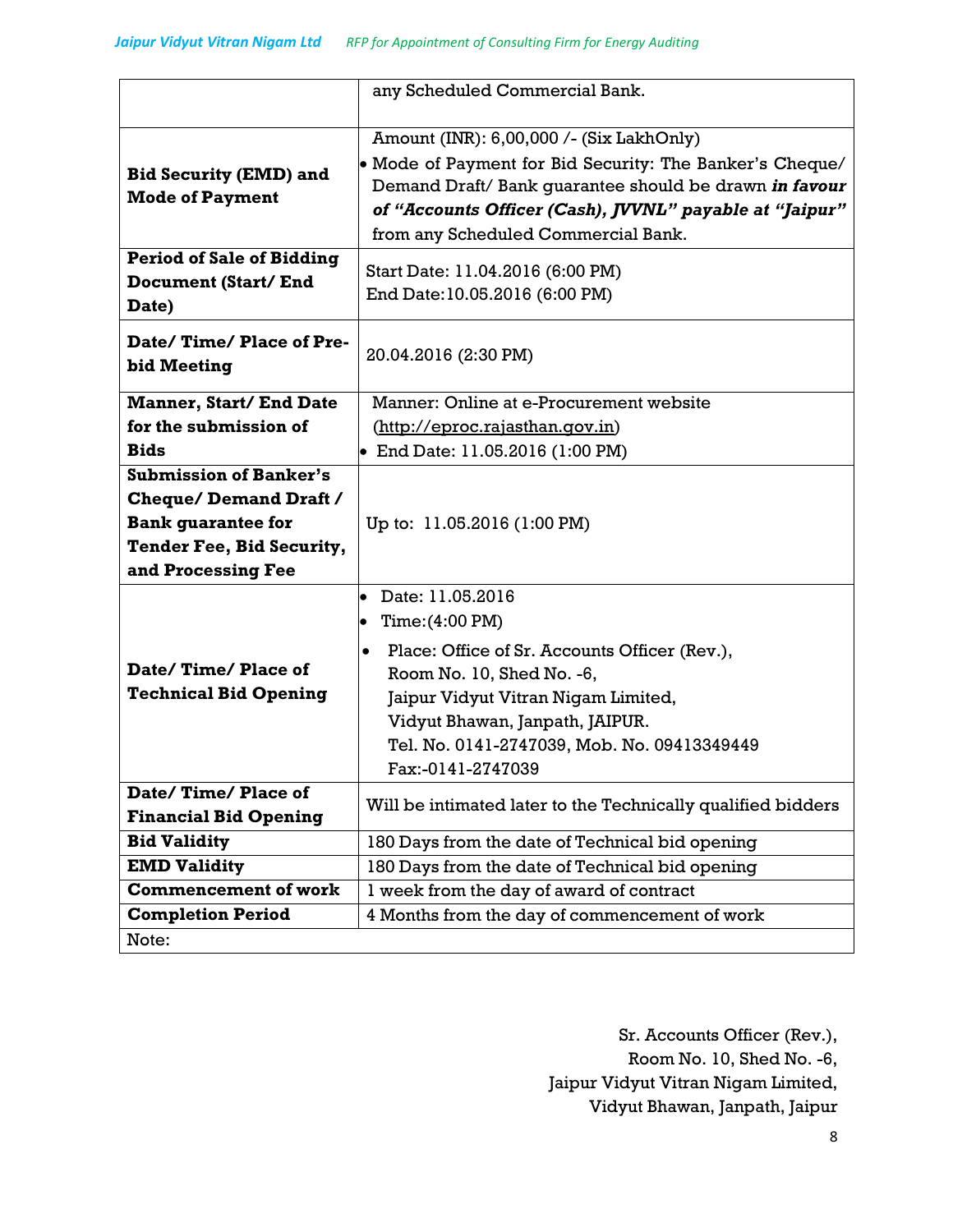# **1 BACKGROUND INFORMATION**

## 1.1 **Thematic Focus**

Rajasthan Power Distribution Companies intends to engage a Consulting firm organization to conduct an independent review of energy audit of all the 532 Subdivisions of Rajasthan Discoms for FY 15-16.

The successful bidder shall provide services that includes (but not limited to):

- Assessment of input energy injected under the geographical area.
- Computation of variations in the energy billed across various customer segments.
- Computation of net energy sales for various categories of consumers.
- Computation of collection efficiency against the net units billed.
- Assessment of distribution losses.
- Computation of AT&C losses HT, LT and total sales wise.
- Computation of variation of AT&C losses against reflecting as per respective MIS.
- Recommendations for improving AT&C losses by the Discom.

## 1.2 **Project Objectives and Benefits**

*Objective: To arrive at a true and fair picture of AT&C losses, prevailing status of various billing parameters.* 

1.2.1 **Background-**Jaipur, Jodhpur and Ajmer Discoms are public utility companies under the Department of Energy, Govt. of Rajasthan, which are engaged in the power distribution work across all 33 districts of Rajasthan state, serving about 1.25 Crores consumers with  $\sim$  6 lakh connections added annually.

This RFP intends to engage a Consulting Firm to conduct an independent review of energy audit of all the 532 Sub-divisions of Rajasthan Discoms. Considering the objective of the Energy Auditing, this assignment is of extreme importance. Thus, Discoms intend to select the bidder that possesses the requisite skills, manpower and professionalism to conclude this task in time bound manner.

## 1.2.2 **Benefits of conducting Energy Audit:**

- It would be helpful in ascertaining the deficiencies/errors in the figures of energy supplied to various units (Sub-divisions &Circles) and energy sold to various consumer segments.
- It would help in shaping the correct estimate of energy drawn and sold among various consumers segments after eliminating all the observed errors/ deficiencies pointed out.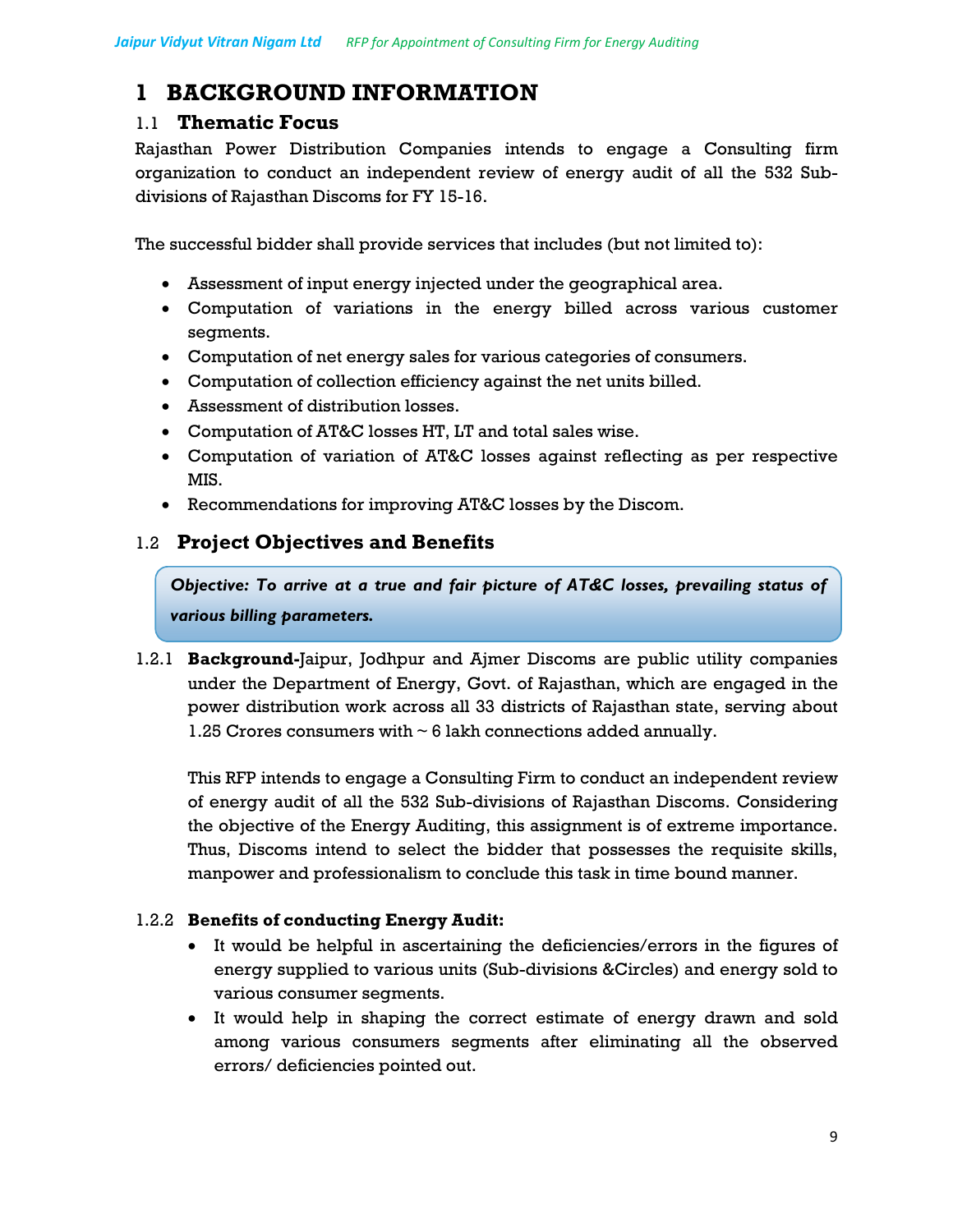# **2 PRE-ELIGIBILITY CRITERIA**

2.1 The details of Pre-qualification requirements, Technical requirements and Financial requirements is provided in the table below. The bidders are required to furnish details along with requisite documents along with Technical Bid.

| Sl. No         | <b>Qualification Requirements</b>                                                                                                                                                                                                                         | <b>Document Required</b>                                                                                                                                                                                                                                                                                                                                                                                             |
|----------------|-----------------------------------------------------------------------------------------------------------------------------------------------------------------------------------------------------------------------------------------------------------|----------------------------------------------------------------------------------------------------------------------------------------------------------------------------------------------------------------------------------------------------------------------------------------------------------------------------------------------------------------------------------------------------------------------|
|                | <b>Pre-Qualification Requirement</b>                                                                                                                                                                                                                      |                                                                                                                                                                                                                                                                                                                                                                                                                      |
| 1              | Bidder<br>The<br>must be a company,<br>registered under the Companies Act,<br>1956 or a partnership firm registered<br>Partnership<br>under<br>Act<br>or<br>a<br>Proprietorship firm & operational.                                                       | the<br>Self-attested<br>of<br>copy<br>Certificate<br>of<br>Incorporation/<br>Certificate<br>Registration<br>Certificate of<br>Commencement<br>οf<br>Business.                                                                                                                                                                                                                                                        |
| $\overline{2}$ | The Bidder should be registered with<br>the Service Tax department                                                                                                                                                                                        | (i) Service Tax registration certificate<br>(ii) Pan Card                                                                                                                                                                                                                                                                                                                                                            |
| 3              | bidder<br>have<br>The<br>must<br>not<br>been<br>blacklisted by any of the Central/State<br>power utilities in India for fraudulent or<br>corrupt practices.                                                                                               | The<br>bidder<br>should<br>provide<br>an<br>undertaking (self-certificate) that the<br>bidder is not presently blacklisted for<br>fraudulent or corrupt practices by any<br>of the Central/ State power utilities in<br>India in attached format as per<br><b>Annexure III</b>                                                                                                                                       |
|                | <b>Technical Requirement</b>                                                                                                                                                                                                                              |                                                                                                                                                                                                                                                                                                                                                                                                                      |
| 4              | The<br><b>Bidder</b><br>have<br>working<br>must<br>experience of at least five years in<br>power sector in Audit/Advisory services.                                                                                                                       | Copy of atleast one work order(s)<br>mentioning the nature of work from<br>any central / state / private power<br>distribution utility before 1 <sup>st</sup> April<br>2011                                                                                                                                                                                                                                          |
| 5              | bidder<br>The<br>have<br>done<br>must<br>'Assignments' in which the bidder<br>computed distribution losses of at least<br>two (2) public or private sector power<br>distribution utility in India and given<br>reports to the satisfaction of the client. | a) Copy of work order(s) mentioning<br>the nature of work<br>And<br>(b)<br>of<br>completed<br>In<br>case<br>'Assignments' - copy of completion<br>certificate against the submitted work<br>$order(s)$ .<br>Or<br>(b)<br>In<br>of<br>ongoing<br>case<br>'Assignments': Certificate issued by<br>the respective Central/State/Private<br>utility stating the worth of work<br>completed<br>and<br>the<br>tenure<br>to |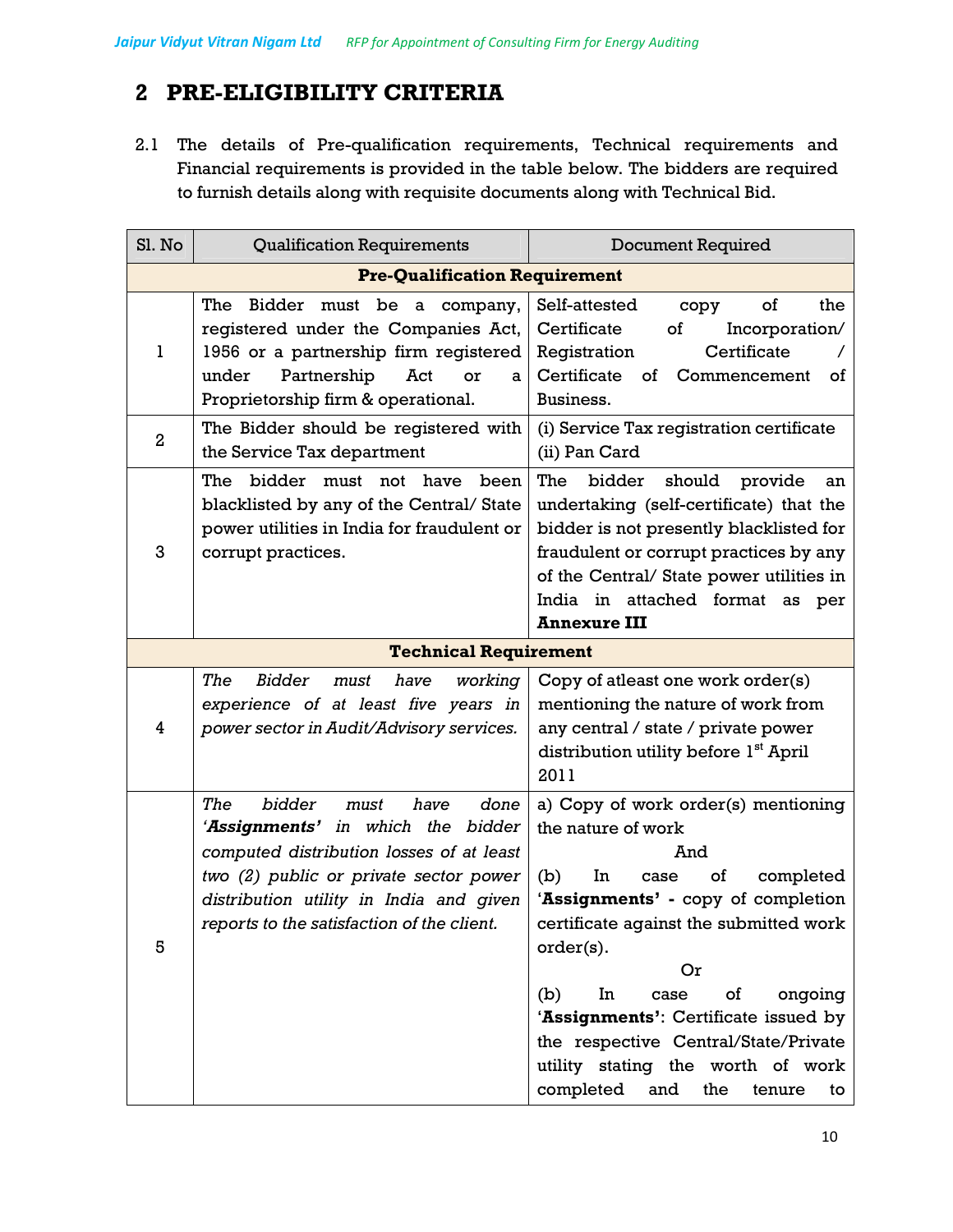| Sl. No                       | <b>Qualification Requirements</b>                                                                                                                                                                                                                                 | <b>Document Required</b>                                                                                                                                                                                                                                                                                                                                                                                                                |
|------------------------------|-------------------------------------------------------------------------------------------------------------------------------------------------------------------------------------------------------------------------------------------------------------------|-----------------------------------------------------------------------------------------------------------------------------------------------------------------------------------------------------------------------------------------------------------------------------------------------------------------------------------------------------------------------------------------------------------------------------------------|
|                              |                                                                                                                                                                                                                                                                   | complete such work                                                                                                                                                                                                                                                                                                                                                                                                                      |
| 6                            | The bidder must have worked on at least<br>two (2) non-audit consulting (excluding<br>highlighted in point no. 5 of 2.1 section<br>above) 'Assignments' in public or<br>private sector power distribution utility<br>in India.                                    | a) Copy of work order(s) mentioning<br>the nature of work<br>And<br>(b)<br>In<br>completed<br>case<br>of<br>'Assignments' - copy of completion<br>certificate against the submitted work<br>order(s).<br>Or<br>ongoing<br>(b)<br>In<br>case<br>of<br>'Assignments': Certificate issued by<br>the respective Central/State/Private<br>utility stating the worth of work<br>completed<br>and<br>the<br>tenure<br>to<br>complete such work |
| <b>Financial Requirement</b> |                                                                                                                                                                                                                                                                   |                                                                                                                                                                                                                                                                                                                                                                                                                                         |
| $\overline{7}$               | The Bidder should have a minimum<br>average annual turnover of INR 5 crores<br>(Five Crores only) in last two (2)<br>financial years (i.e. 2013-14 &2014-15)<br>from consulting/advisory business.                                                                | Copy of annual Audited balance<br>sheets and profit and loss statements<br>should be enclosed for the last two<br>financial years along<br>with<br>CA<br>Certificate<br>indicating<br>turnover<br>during last two financial years, i.e.<br>FY 2013-14 in Crore Rs<br>FY 2014-15 in Crore Rs                                                                                                                                             |
| 8                            | The bidder must submit a letter of<br>authorization<br>from<br>the<br>Company<br>authorizing a person to<br>sign the<br>documents on behalf of the company,<br>submit<br>technical.<br>commercial<br>information and attend meetings on<br>behalf of the company. | Letter of authorization on Company's<br>letter head in attached format as per<br><b>Annexure I</b>                                                                                                                                                                                                                                                                                                                                      |

## 2.2 **Consortium**

2.2.1 Consortium are not allowed to participate in this bidding

2.3 The bidder must submit all necessary documentary evidence to reveal that the bidder meets all of the above qualifying requirements.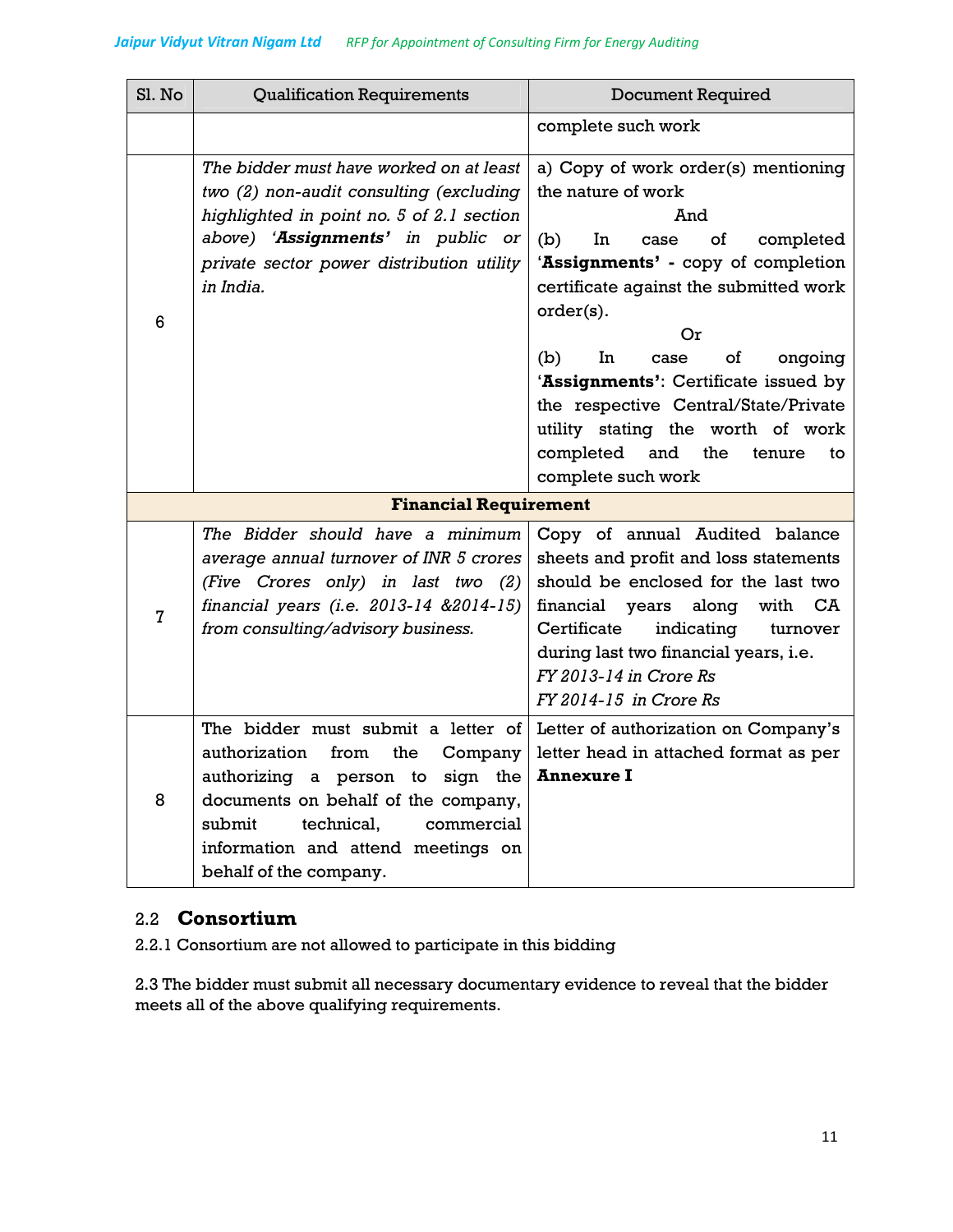# **3 SCOPE OF WORK, DELIVERABLES AND TIMELINES**

## 3.1 **Team composition**

The selected bidder is required to complete the work by deploying at the minimum the following key personnel-

| S No | Position<br>(Key<br>personnel) | Required qualification                                                                                                                                                          |
|------|--------------------------------|---------------------------------------------------------------------------------------------------------------------------------------------------------------------------------|
|      | Project<br>Manager             | • The project manager should have done a<br>minimum of two such projects in public or<br>private sector distribution utility and must<br>have a minimum experience of 10 years. |
| 2    | 3 Consultants                  | • Two key personnel should have acquired<br>BE/B.Tech (Electrical) with a minimum<br>experience of four years in similar<br>assignments under the scope of work.                |
|      |                                | • One key personnel should have CA / MBA<br>finance with minimum experience of four<br>years in similar assignments.                                                            |

• It is clarified that the requirement given above is the minimum team required per Discom and only comprise of key personnel. These key personnel will be interviewed as part of technical evaluation and are expected to be associated during the whole duration of the project. However, additional resources will be required during the duration of the work in order to complete the SOW in proposed time. CVs of the key personnel should be submitted with the bid. More than one CV may be submitted. Supporting documents shall be verified during the interview.

## 3.2 **Scope of Work**

#### 3.2.1 **The scope of work is as follows -**

- A. Verification & correction of input energy, taking into account the followings:-
	- 1. Taken/recorded meter reading at 11 kV and 33 kV is matched with the relevant and maintained records at each subdivision for each month. (Discom / Nodal office to facilitate providing data to the selected bidder)
	- 2. Verification of the correct multiplying factor applied for evaluation of energy input.
- B. Verification of correctness of the inputs (MS-14, CB-4 and CB-15) provided by the Sub-division to the billing agencies/processing billing for computation of correction factor and arriving at the actual consumption of (metered & unmetered both) category of consumers
	- 1. Energy sold to the unmetered or non-consumers is supported under the prescribed provisions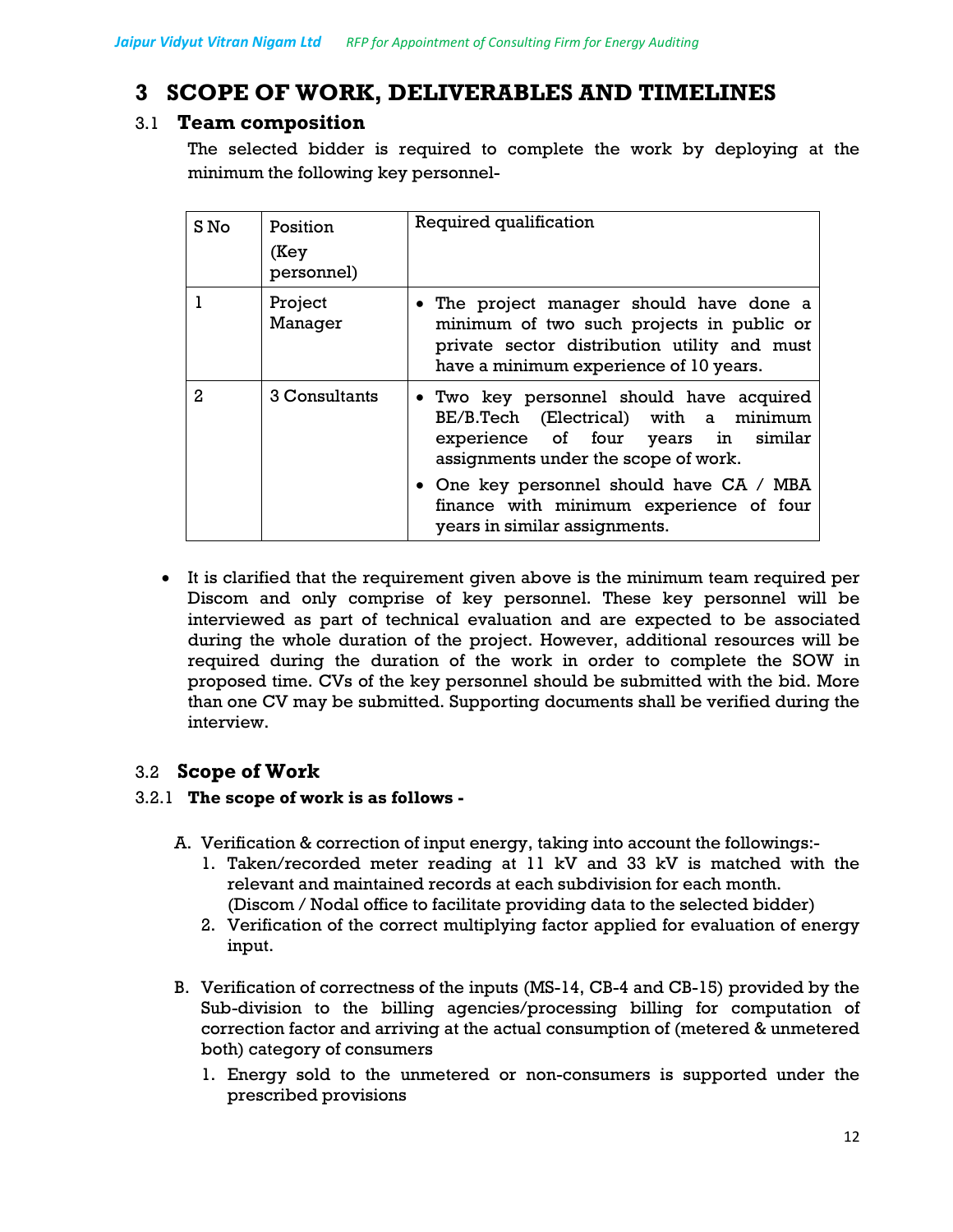- 2. Units debited / credited are matching with corresponding assessment
- 3. Amount debited / credited are matching with corresponding energy units entered
- 4. Only corrected energy and amount of the abnormal wrong billing is taken into account
- 5. Computation of billed energy is subject to the provisions prescribed under the RERC regulations, TCOS-2004, Tariff and other orders issued by the Commercial/RE and Vigilance wings from time to time. Verification to be done for each category of consumers – Industrial, commercial, Domestic household, Agriculture (metered) and Agriculture (non-metered)
- 6. Energy and amount advised through inputs is supported with relevant records (manual ledger/register)
- 7. Flat rate sales shall be corrected as per RERC approved norms for Agri flat rate consumers on the basis of connected load
- 8. Determine Average billing rate (Nigam dues & Govt. levies) for each consumer of the category post correction of sundry entries for the financial year
- C. Verification & correction of the amount collected against the amount billed shall be inclusive of the followings:-
	- 1. Amount collected by cash / online payment under MIS-3.2 is reconciled with cash/audited/final books of accounts and variations if any is reported/indicated
	- 2. Amount debited / credited through input CB-12 is matching with relevant records and variations, if any is indicated and reported
	- 3. Amount shown to be appearing as realization through adjustment (in MIS-3.2) is supported with the amount of JVs generated/ prepared and variations noticed if any is reported/indicated
	- 4. Amount paid and posted in excess of the demand raised / billed during the current financial year is subtracted
- D. After computation of revised energy sales of LT and HT consumers separately, determine realistic AT&C loss of the select Sub-divisions taking in to account the revised energy sales, corrected revenue realized and corrected energy input.

#### 3.2.2 **Responsibility of Discom(s)**

Following responsibilities will be on the part of Discom(s).

- i.) Providing input energy (import/export) received/ sent at interface points of Discom network.
- ii.) Providing information/records of related Sub-divisions/circles and Discom(s) as a whole in hard/soft copies (as per availability), after receipt of intimation from the bidder well in advance.
- iii.) Reviewing and providing comments on the reports shared by the appointed Consultancy Firm within 7 days of submission of Inception reports.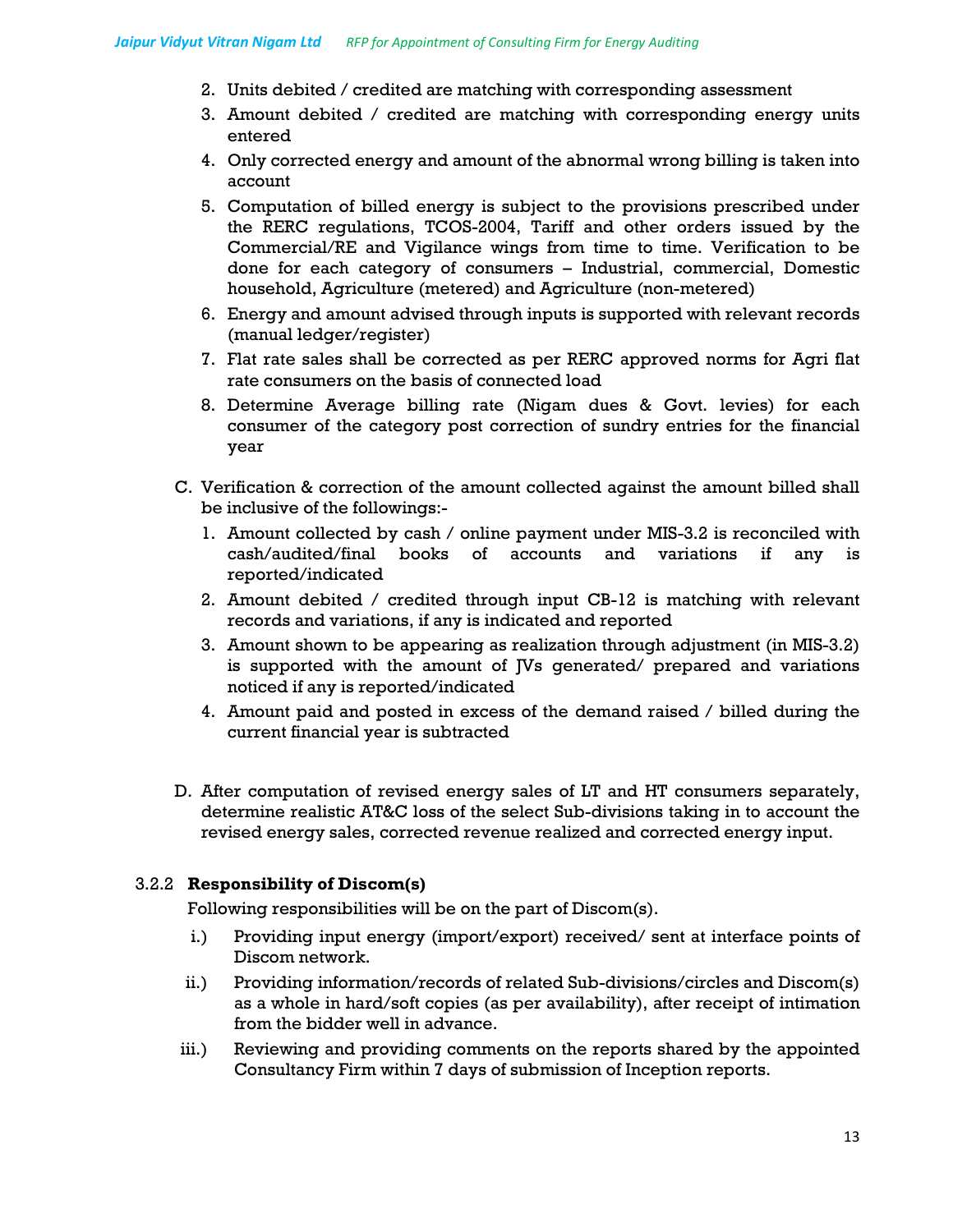## 3.3 **Deliverables and Timelines**

3.3.1 The selected bidder shall be required to submit draft inception reports of subdivisions. The Discom shall review the report and point out deficiencies and areas for improvement, based on which the selected bidder shall improve the report and submit the final inception reports for these sub-divisions. Based on the finalised template for these sub-divisions, the selected bidder shall submit draft reports for all sub-divisions, which shall be finalised by the selected bidder after receipt of comments of the Discom.

| <b>Deliverables</b>                       | <b>Timelines</b>                    |
|-------------------------------------------|-------------------------------------|
| Final Inception Report of 5 sub-divisions | Within 45 days of issuance of work  |
|                                           | order.                              |
| Draft reports of the remaining sub-       | Within 3 months and 7 days of       |
| divisions                                 | issuance of work order.             |
| Final Reports after incorporating         | Within 4 Months of issuance of work |
| comments/feedback of the Discom           | order                               |

#### 3.3.2 **The project deliverables and timelines are as follows -**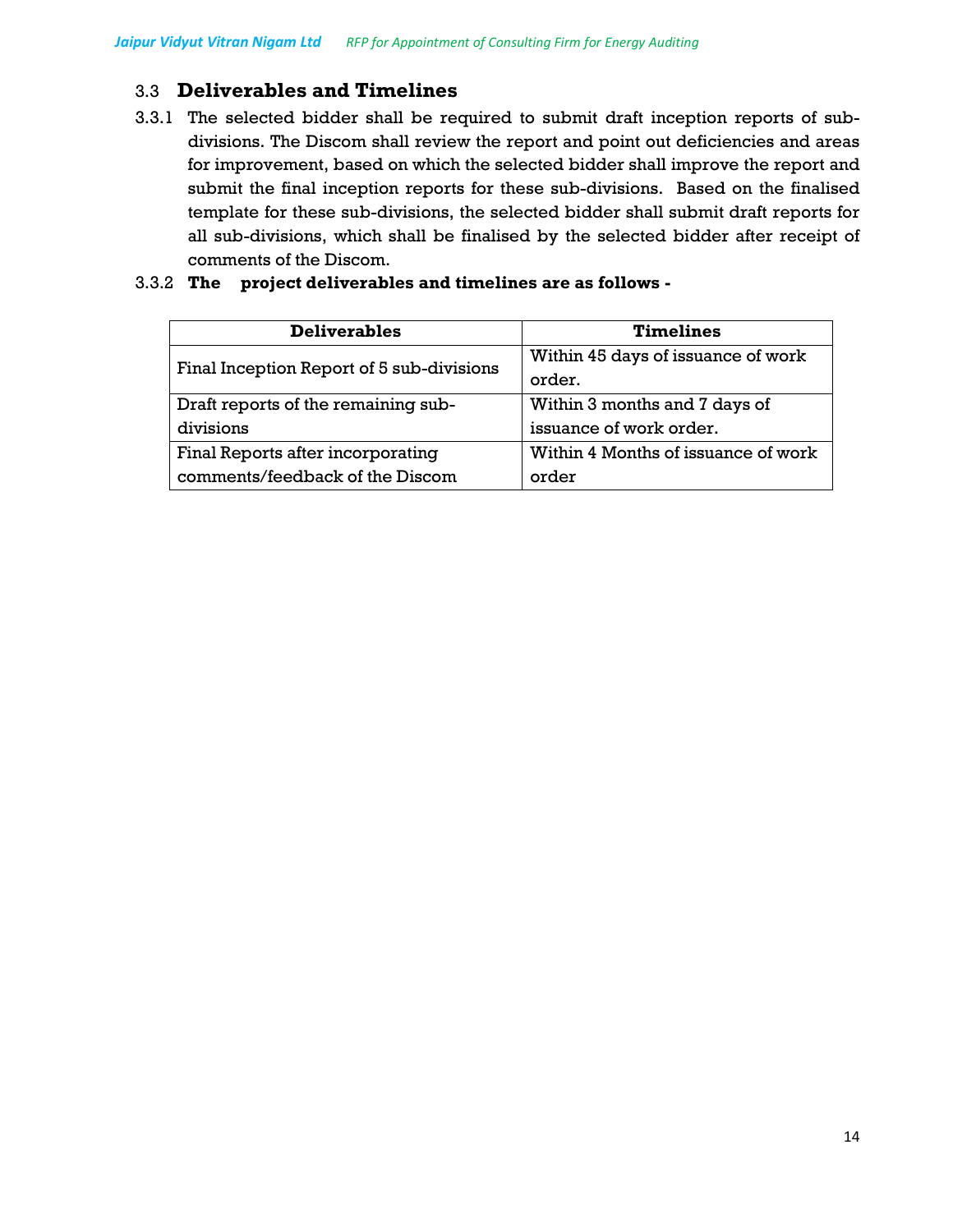# **4 INSTRUCTION TO BIDDERS (ITB) & BIDDING PROCESS**

# 4.1 **General**

- 4.1.1 To participate in online bidding process, Bidders must procure a Digital Signature Certificate (Type III) as per Information Technology Act-2000 using which they can digitally sign their electronic bids. Bidders can procure the same from any CCA approved certifying agency, i.e. TCS, Safe crypt, Ncode etc. Bidders who already have a valid Digital Signature Certificate (DSC) need not procure a new DSC. Also, bidders must register on http://eproc.rajasthan.gov.in (bidders already registered on http://eproc.rajasthan.gov.in before 30-09-2011 must register again).
- 4.1.2 Bidder (authorised signatory) shall submit their offer on-line in Electronic formats both for technical and financial proposal. However, Instrument for Tender Fees, Processing Fees and Bid Security should be submitted physically at the designated office of Discom as prescribed in NIT and scanned copy of same should also be uploaded along with the technical Bid/ cover. **The Bidder should also submit the technical bid in hard copy also on/before due date and time of submission of bid.**
- 4.1.3 In case, any of the bidders fails to physically submit the Instrument for Tender Fee, Bid Security, and Processing Fee up to 1:00 PM on 11-May-2016, its Bid shall not be accepted. The Instrument should be drawn in favour of "*Accounts Officer (Cash), JVVNL*" and payable at "**Jaipur**" from any Scheduled Commercial Bank.
- 4.1.4 Discom will not be responsible for delay in online submission due to any reason. For this, bidders are requested to upload the complete bid well advance in time so as to avoid  $11<sup>th</sup>$  hour issues like slow speed; choking of web site due to heavy load or any other unforeseen problems.
- 4.1.5 Bidders are also advised to refer "Bidders Manual Kit" available at e-Procurement website for further details about the e-Tendering process.
- 4.1.6 Discom disclaims any factual or other errors in this document (the onus is purely on the individual bidders to verify such information) and the information provided herein are intended only to help the bidders to prepare a logical bid-proposal
- 4.1.7 The provisions of RTPPA Act 2012 and Rules thereto shall be applicable for this procurement. Furthermore, in case of any inconsistency in any of the provisions of this bidding document with the RTPP Act 2012 and Rules thereto, the later shall prevail.

# 4.2 **Overview**

4.2.1 Geographical area of the Rajasthan Discoms is spread over 37 districts having divided and Sub-divided in circles and Sub-divisions respectively as follows:-

| Sl.No. | Name of distribution company           | No. of<br>circles | No. of Sub-<br>divisions |
|--------|----------------------------------------|-------------------|--------------------------|
|        | Ajmer Vidyut Vitran Nigam Ltd. (AVVNL) | 12                | 186                      |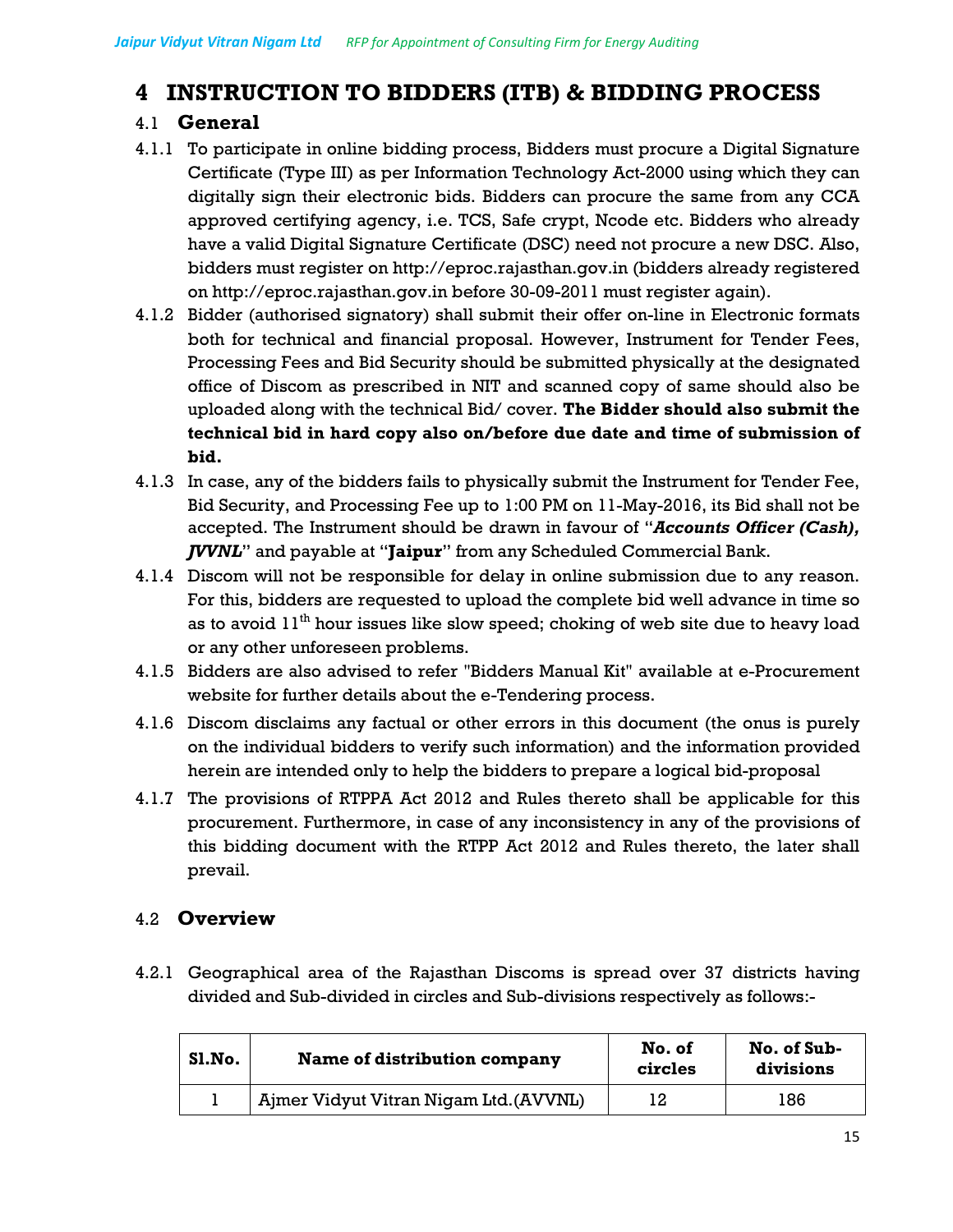| Sl.No.           | Name of distribution company                         | No. of<br>circles | No. of Sub-<br>divisions |
|------------------|------------------------------------------------------|-------------------|--------------------------|
| $\boldsymbol{2}$ | Jaipur Vidyut Vitran Nigam Ltd. (JVVNL)              | 13                | 189                      |
| 3                | Vitran<br>Jodhpur<br>Vidyut<br>Nigam<br>Ltd.(JdVVNL) | 12                | 157                      |
|                  | Total                                                | 37                | 532                      |

- 4.2.2 The bidders shall be require to quote prices for the Discom/Discoms of their choice and shall submit separate proposal(s) for a single or for any of two or for all the three Discoms, as such they should fill prices accordingly in the BOQ template and in the price bid.
- 4.2.3 In case the number of Sub-divisions of any Discom is increases/ decreases due to what so ever the reasons, price payable shall accordingly be increased/decreased, proportionately.

## 4.3 **Sale of Bidding/ Tender Documents:**

4.3.1 The sale of bidding documents shall be commenced from the date given in NIT. The complete bidding document shall also be placed on the Discom and e-Procurement portal. The prospective bidders shall be permitted to download the bidding document from the websites and pay its price while submitting the Bid to the Discom.

### 4.4 **Pre-bid Meeting/ Clarifications**

- 4.4.1 Any prospective bidder may, in writing seek clarifications from the Discom in respect of the bidding documents.Discom will only accept bidder queries sent through email as per the Template in "**Annexure II**" on or before the date and time specified in NIT.
- 4.4.2 A pre-bid conference is also scheduled by the Discom as per the details mentioned in the NIT and to clarify doubts of potential bidders in respect of the procurement and the records of such conference shall be intimated to all bidders and where applicable, shall be published on the respective websites.
- 4.4.3 The Bidder or its official representative (not more than two representatives per bidder) is invited to attend the pre-bid meeting. The objective of this meeting is to address the queries of the prospective bidders related to the Project/ bidding document and also to understand/address any concerns of the bidders related to the RFP.
- 4.4.4 As a result of discussions in the pre-bid conference, if modifications in the bidding document, specifications of services are considered necessary, they may be done by issuing an addendum/ corrigendum and its copies shall be sent through Email/ post to all the bidders having purchased the bidding document without identifying the source. The corrigendum/ addendum and the Final bidding document will be placed on all the websites as specified in the NIT.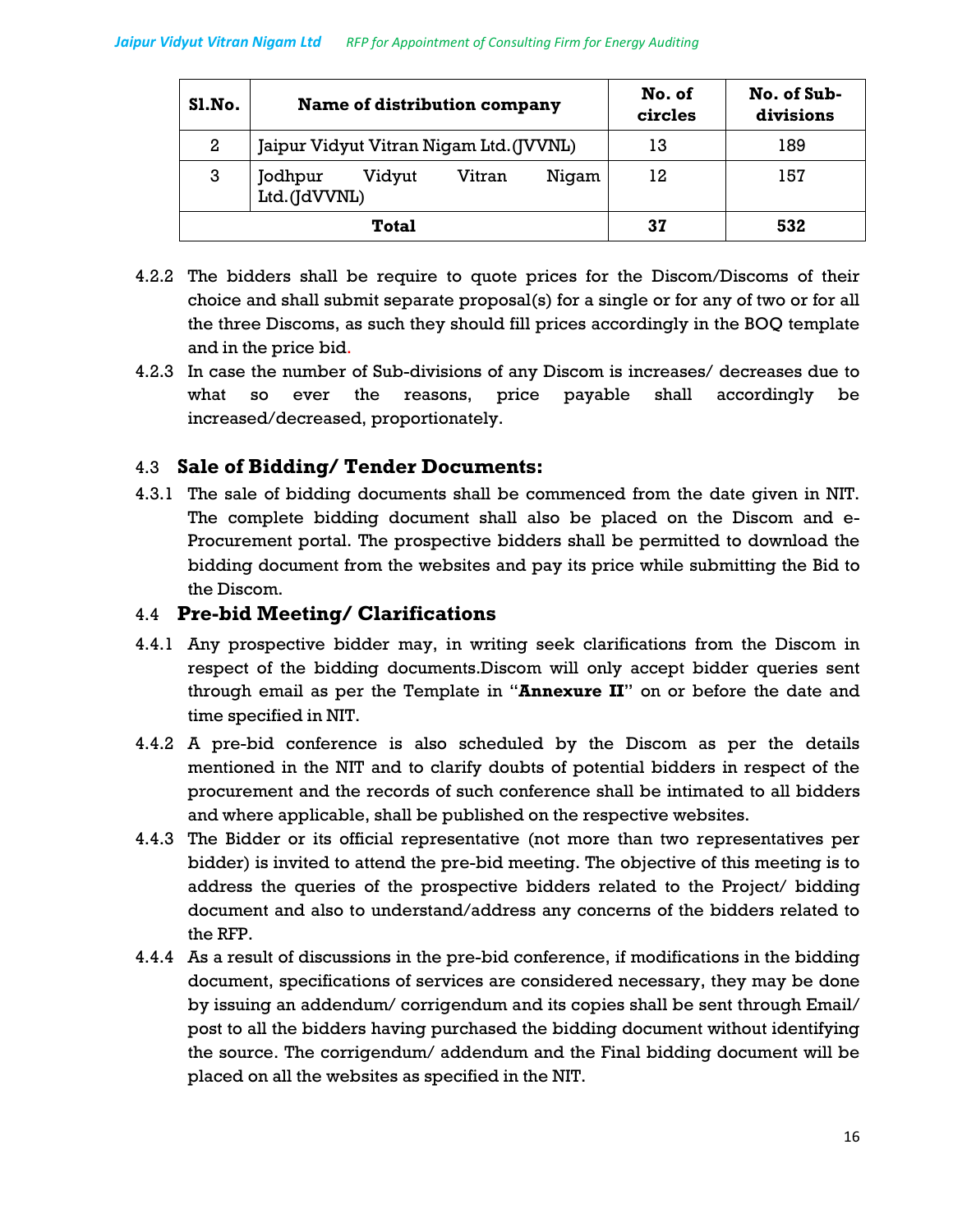- 4.4.5 Response to bidder queries provided during the pre-bid conference will not have any impact on the RFP scope, requirements or the terms & conditions until and unless queries are provided in the format indicated and response has been published/ communicated and addendum/ corrigendum is released indicated as above.
- 4.4.6 Discom will not entertain or respond to bidders' queries and clarifications received after the pre–bid meeting.
- 4.4.7 The Discom reserves the right not to respond to any/ all queries raised or clarifications sought if, in their opinion and at their sole discretion, they consider that it would be inappropriate to do so or do not find any merit in it.

## 4.5 **Changes in the Bidding Document**

- 4.5.1 At any time, prior to the deadline for submission of Bids, the Discom may for any reason, whether on its own initiative or as a result of a request for clarification by a bidder, modify the bidding documents by issuing an addendum in accordance with the provisions below.
- 4.5.2 In case, any modification is made to the bidding document or any clarification is issued which materially affects the terms contained in the bidding document, the Discom shall publish such modification or clarification in the same manner as the publication of the initial bidding document.
- 4.5.3 In case, a clarification or modification is issued to the bidding document, the Discom may, prior to the last date for submission of Bids, extend such time limit in order to allow the bidders sufficient time to take into account the clarification or modification, as the case may be, while submitting their Bids.
- 4.5.4 Any bidder, who has submitted his Bid in response to the original invitation, shall have the opportunity to modify or re-submit it, as the case may be, within the period of time originally allotted or such extended time as may be allowed for submission of Bids, when changes are made to the bidding document by the Discom.
- 4.5.5 Provided that the Bid last submitted or the Bid as modified by the bidder shall be considered for evaluation.

## 4.6 **Period of Validity of Bids**

- 4.6.1 Bids submitted by the bidders shall remain valid during the period specified in the NIT/ bidding document. A Bid valid for a shorter period may be rejected by the Discom as non-responsive Bid.
- 4.6.2 Prior to the expiry of the period of validity of Bids, the Discom, in exceptional circumstances, may request the bidders to extend the bid validity period for an additional specified period of time. A bidder may refuse the request and such refusal shall be treated as withdrawal of Bid and in such circumstances bid security shall not be forfeited.
- 4.6.3 Bidders that agree to an extension of the period of validity of their Bids shall extend or get extended the period of validity of bid securities submitted by them or submit new bid securities to cover the extended period of validity of their bids.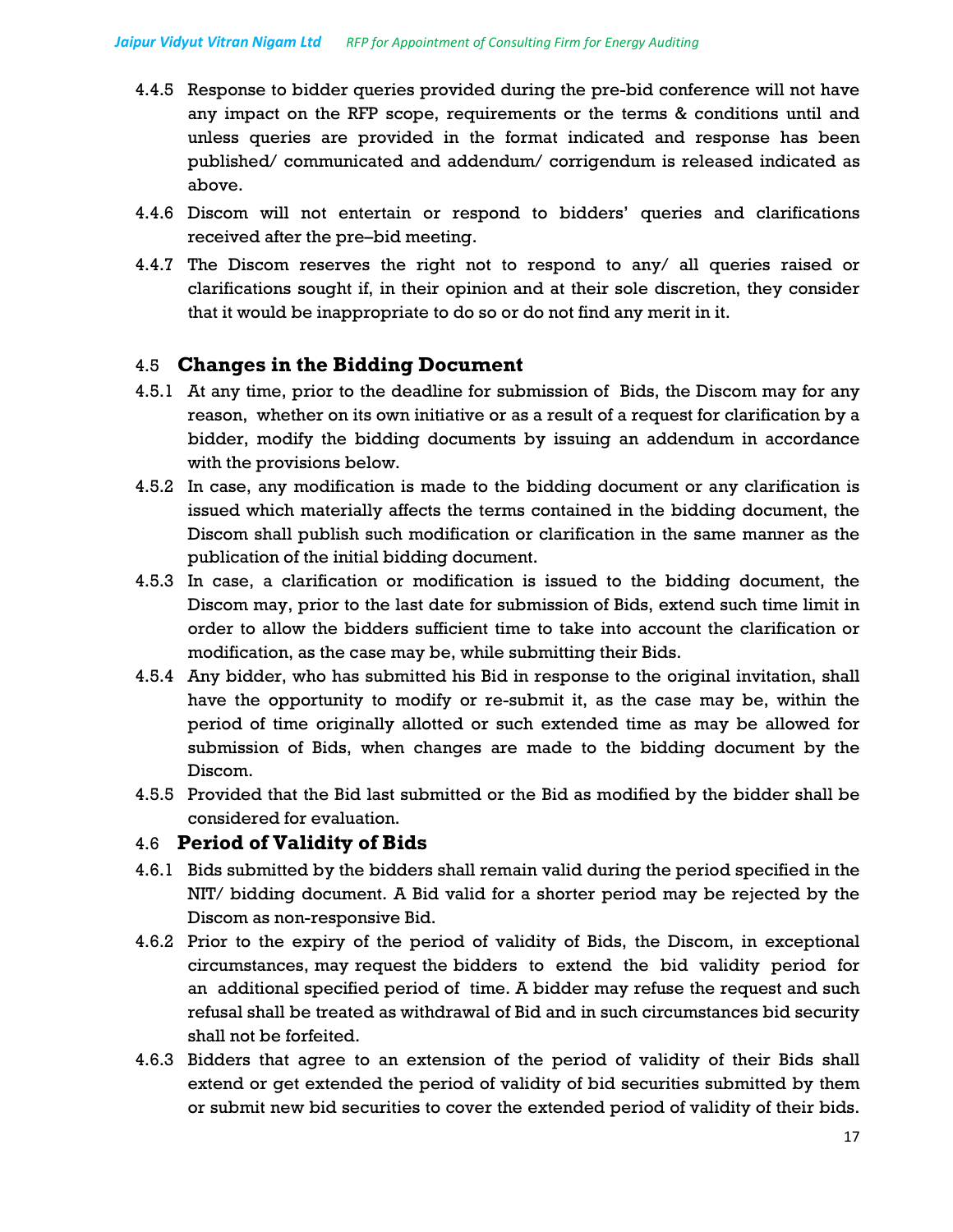A bidder whose bid security is not extended, or that has not submitted a new bid security, is considered to have refused the request to extend the period of validity of its Bid.

# 4.7 **Format and Signing of Bids**

- 4.7.1 Bidders must submit their bids online at eProcurement portal i.e. http://eproc.rajasthan.gov.in.
- 4.7.2 All the documents uploaded should be digitally signed with the DSC of authorized signatory.
- 4.7.3 A Two part three cover system shall be followed for the Bid:
	- i. Fees Details
	- ii. Technical Bid, including eligibility & technical documents
	- iii. Financial Bid

|  |  |  |  |  | 4.7.4 The bid shall consist of the following - |
|--|--|--|--|--|------------------------------------------------|
|--|--|--|--|--|------------------------------------------------|

| S. No.                                 | <b>Documents Type</b>                     | <b>Document Format</b>                                                       |  |
|----------------------------------------|-------------------------------------------|------------------------------------------------------------------------------|--|
|                                        | <b>Cover-1: Fee Details</b>               |                                                                              |  |
| $\mathbf{1}$ .                         | Bidding document Fee (Tender Fee)         | Proof of submission (PDF): Demand<br>Drafts (DD) for Tender Fees, E-Tender   |  |
|                                        |                                           | Processing Fees and EMD should be<br>submitted physically at the designated  |  |
|                                        |                                           | office of the Discom as prescribed in<br>NIT and scanned copy of same should |  |
|                                        |                                           | also be uploaded along with the                                              |  |
|                                        |                                           | technical bid/cover.                                                         |  |
| 2.                                     | <b>Tender Processing Fee (E-Proc)</b>     | Scanned copy of same should also be                                          |  |
|                                        |                                           | uploaded along with the technical bid/                                       |  |
|                                        |                                           | cover.                                                                       |  |
| 3.                                     | <b>Bid Security (EMD)</b>                 | EMD format $-$ <b>Annexure X</b> to be                                       |  |
|                                        |                                           | followed by the bidders (attached in                                         |  |
|                                        |                                           | the document)                                                                |  |
| <b>Cover-2: Technical Bid Document</b> |                                           |                                                                              |  |
| 4.                                     | <b>Technical Proposal Submission form</b> | On Bidder's original letter head and as                                      |  |
|                                        |                                           | per format provided in Annexure IV                                           |  |
|                                        |                                           | duly<br>signed by<br>and<br>authorized<br>signatory                          |  |
| 5.                                     | <b>Bidder's Authorization Certificate</b> | On Bidder's original letter head and as                                      |  |
|                                        |                                           | per format provided in Annexure I                                            |  |
|                                        |                                           | duly<br>signed by<br>authorized<br>and                                       |  |
|                                        |                                           | signatory                                                                    |  |
| 6.                                     | Self-declaration - no blacklisting        | As per format given in <b>Annexure III</b>                                   |  |
| 7.                                     | All the documents mentioned in the        |                                                                              |  |
|                                        | "Eligibility Criteria" in support of the  |                                                                              |  |
|                                        | eligibility<br>(Requisite<br>supporting   |                                                                              |  |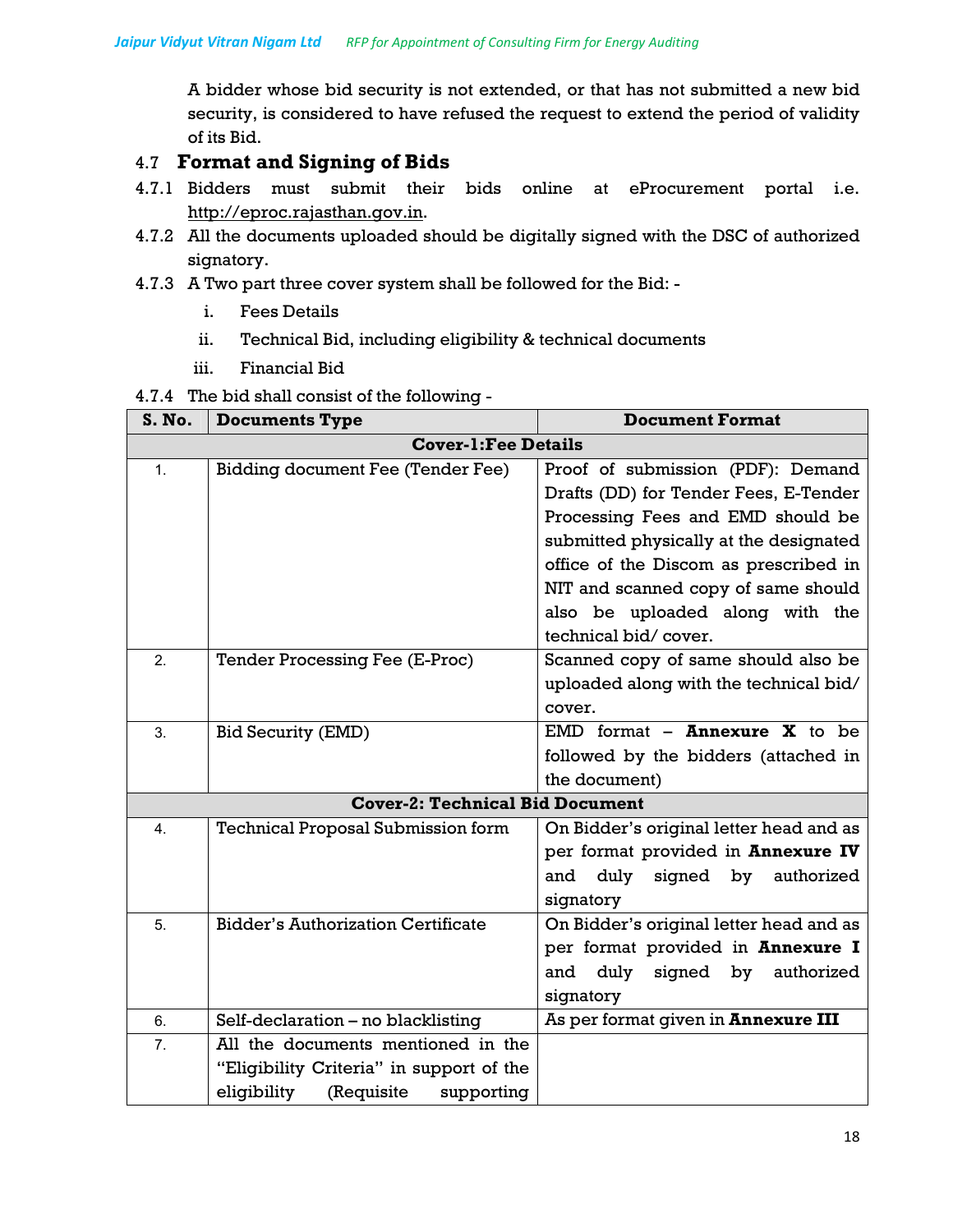|            | documents meeting eligibility criteria<br>as specified in Chapter 2)                                                                                                                                                                                                                                                                                                                                                                                                                                                                                                                                                                                                                                                                 |                                                                                                          |
|------------|--------------------------------------------------------------------------------------------------------------------------------------------------------------------------------------------------------------------------------------------------------------------------------------------------------------------------------------------------------------------------------------------------------------------------------------------------------------------------------------------------------------------------------------------------------------------------------------------------------------------------------------------------------------------------------------------------------------------------------------|----------------------------------------------------------------------------------------------------------|
| 8.         | <b>Bidder's organization Profile</b>                                                                                                                                                                                                                                                                                                                                                                                                                                                                                                                                                                                                                                                                                                 |                                                                                                          |
| 9.         | Approach & Methodology (As per the<br>Scope of Work defined in Chapter 3)                                                                                                                                                                                                                                                                                                                                                                                                                                                                                                                                                                                                                                                            |                                                                                                          |
| 10.<br>11. | Details of works along with necessary<br>Work orders and Certificates required<br>for each project for it to be considered<br>an Assignment to the purpose of<br>evaluating the technical bid. It is<br>clarified that the bidder shall not be<br>allowed to include an Assignment<br>after the last date of the bid. He may,<br>however, be allowed to give copies of<br>work orders and certificates before<br>the interview/presentation.<br>Signed and latest CVs of proposed<br>Professional<br>for<br>each<br>position<br>mentioned in RFP in attached format<br>In case a bidder wants to bid for more<br>than one Discom, the bidder would be<br>required to propose different team<br>members for each Discom separately in | As per <b>Annexure V</b><br>As per Annexure VI                                                           |
|            | the technical response. All CV's for the<br>respective Discom bid should be<br>provided in the same technical<br>response.                                                                                                                                                                                                                                                                                                                                                                                                                                                                                                                                                                                                           |                                                                                                          |
|            | <b>Cover-3: Financial Bid Document</b>                                                                                                                                                                                                                                                                                                                                                                                                                                                                                                                                                                                                                                                                                               |                                                                                                          |
| 12         | Covering Letter - Financial Bid                                                                                                                                                                                                                                                                                                                                                                                                                                                                                                                                                                                                                                                                                                      | On bidder's letter head duly signed<br>authorized<br>signatory<br>by<br>as<br>per<br><b>Annexure-VII</b> |
| 13.        | <b>Financial Bid</b>                                                                                                                                                                                                                                                                                                                                                                                                                                                                                                                                                                                                                                                                                                                 | As per BoQ (.XLS) format available on<br>e-Proc portal Annexure-VIII                                     |

- 4.7.5 The bid forms/templates/annexure etc., wherever applicable, shall be typed or written in indelible ink and shall be signed (all the pages) by a person duly authorized to sign, in token of acceptance of all the terms and conditions of the bidding document. This authorization shall consist of a written confirmation as specified in the bidding document and shall be attached to the bid.
- 4.7.6 Any amendments such as interlineations, erasures, or overwriting shall be valid only if they are signed or initialled by the authorized person signing the bid.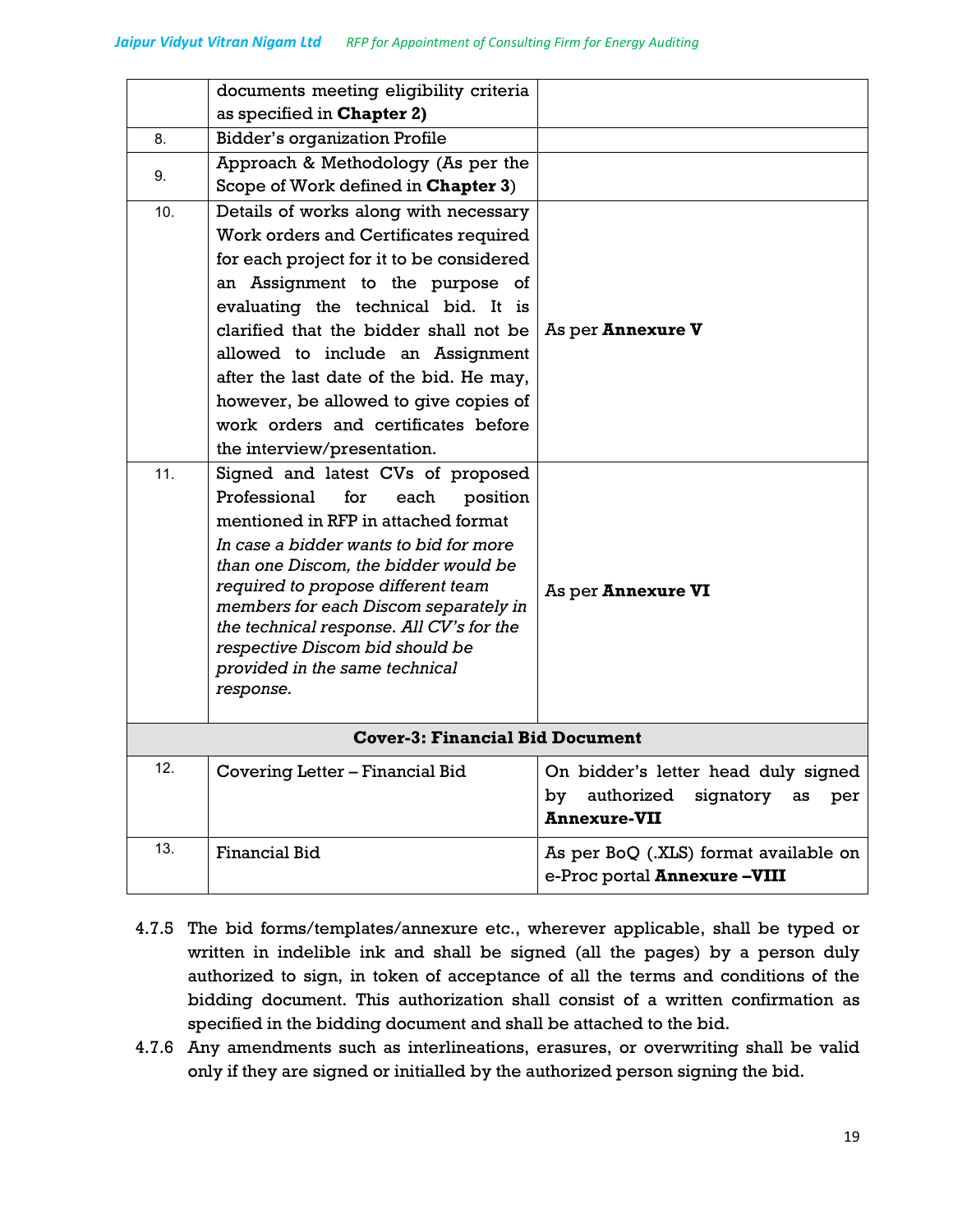- 4.7.7 The bid, duly signed (digitally) by Auth. Signatory, should be uploaded on the eproc portal in respective file/ format.
- 4.7.8 Bidders must submit their bids online at eproc portal. Bids received by another other means shall not be accepted.
- 4.7.9 If bids are not submitted as per the details mentioned in this bidding document and eProc website, the Discom shall reject the bid.

### 4.8 **Cost & Language of Bidding**

- 4.8.1 The Bidder shall bear all costs associated with the preparation and submission of its Bid, and the Discom shall not be responsible or liable for those costs, regardless of the conduct or outcome of the bidding process.
- 4.8.2 The Bid, as well as all correspondence and documents relating to the Bid exchanged by the Bidder and the Discom, shall be written only in English Language. Supporting documents and printed literature that are part of the Bid may be in another language provided they are accompanied by an accurate translation of the relevant passages in English/ Hindi language, in which case, for purposes of interpretation of the Bid, such translation shall govern.

## 4.9 **Alternative/ Multiple Bids**

4.9.1 Alternative/ Multiple Bids shall not be considered at all.

#### 4.10 **Bid Security (EMD)**

- 4.10.1 Every bidder, if not exempted, participating in the bidding process will be required to furnish the bid security as specified in the NIT.
- 4.10.2 Government of Rajasthan and Union Government undertakings, corporations, companies; autonomous bodies managed or controlled by Government are not required to submit the EMD. Receipt of EMD or Registration certificate or Certificate that the bidder is a Government undertaking/ Corporation/ Company/ autonomous body as mentioned above shall necessarily accompany the sealed bid without which the bid shall be rejected forthwith.
- 4.10.3 Bid Security for the amount of Rs.6,00,000/- (Rupees Six lakh only) shall be deposited in the form specified in the NIT.
- 4.10.4 Bid security of a bidder lying with the Discom in respect of other bids awaiting decision shall not be adjusted towards bid security for the fresh bids. The bid security originally deposited may, however, be taken into consideration in case bids are re-invited.
- 4.10.5 The bid security may be given in the form of a banker's cheque or demand draft or Bank Guarantee, in specified format, of a scheduled bank. The bid security must remain valid thirty days beyond the original or extended validity period of the bid.
- 4.10.6 The issuer of the bid security and the confirmer, if any, of the bid security, as well as the form and terms of the bid security, must be acceptable to the Discom.
- 4.10.7 Prior to presenting a submission, a bidder may request the Discom to confirm the acceptability of proposed issuer of a bid security or of a proposed confirmer, if required. The Discom shall respond promptly to such a request.
- 4.10.8 The bid security of unsuccessful bidders shall be refunded soon after final acceptance of successful bid and signing of Agreement.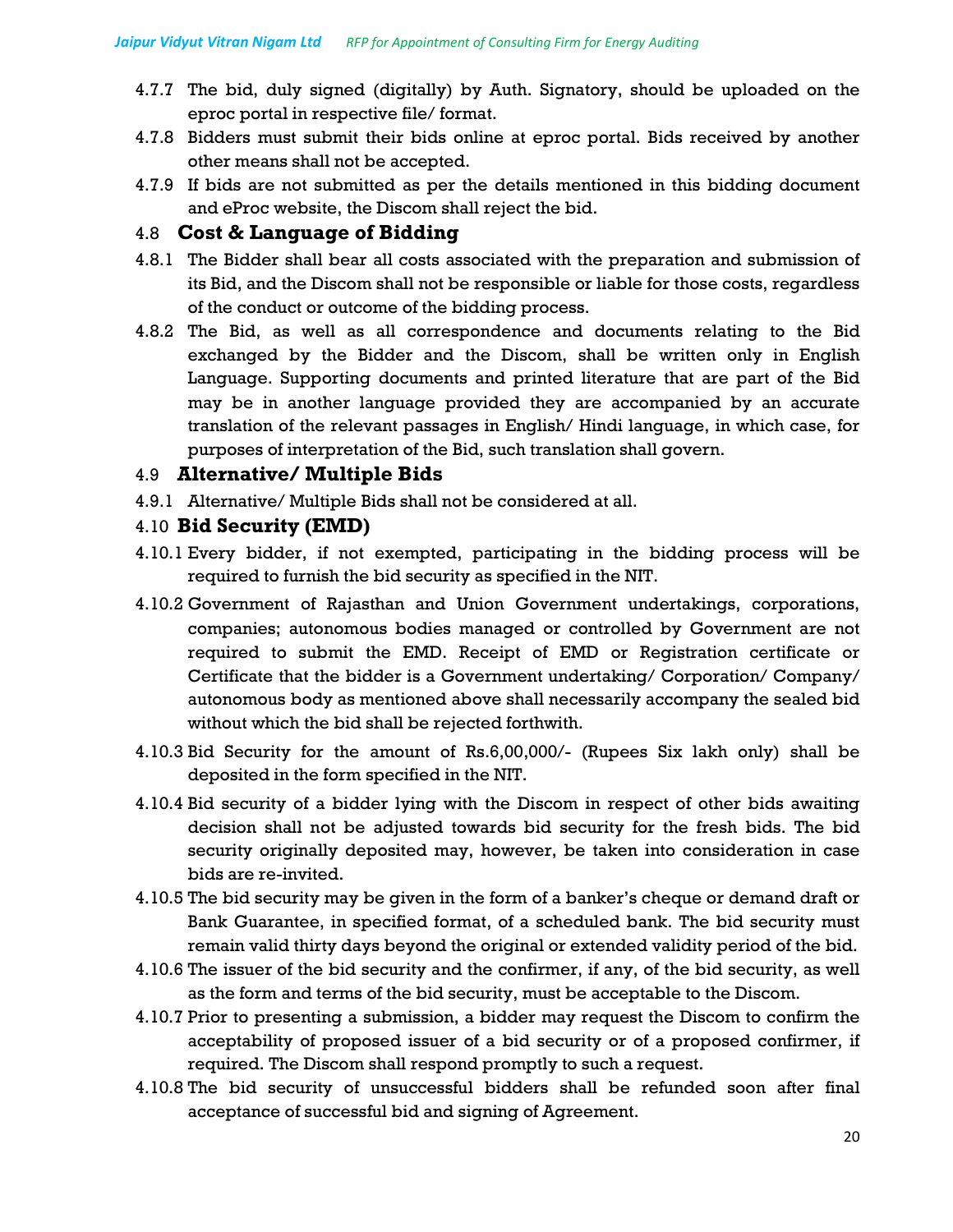- 4.10.9 The Bid security taken from a bidder shall be forfeited, including the interest, if any, in the following cases, namely:
	- i. when the bidder withdraws or modifies its bid after opening of bids;
	- ii. when the bidder does not execute the agreement, if any, after placement of supply/ work order within the specified period;
	- iii. when the bidder fails to commence the supply of the goods or service or execute work as per supply/ work order within the time specified;
	- iv. when the bidder does not deposit the performance security within specified period after the supply/ work order is placed; and
	- v. To adjust any dues against the firm from any other contract with Discom.
	- vi. if the bidder breaches any provision of code of integrity, prescribed for bidders, specified in the bidding document.
- 4.10.10 Notice will be given to the bidder with reasonable time before bid security deposited is forfeited.
- 4.10.11 No interest shall be payable on the bid security.
- 4.10.12 In case of the successful bidder, the amount of bid security may be adjusted in arriving at the amount of the Performance Security, or refunded if the successful bidder furnishes the full amount of performance security.
- 4.10.13 The Discom shall promptly return the bid security after the earliest of the following events, namely:
	- i. The expiry of validity of bid security;
	- ii. The execution of agreement for procurement and performance security is furnished by the successful bidder;
	- iii. The cancellation of the bidding process; or
	- iv. The withdrawal of bid prior to the deadline for presenting bids, unless the bidding documents stipulate that no such withdrawal is permitted.
- 4.10.14 Any Bid submitted without the EMD will be summarily rejected.

#### 4.11 **Bid Prices**

- 4.11.1 All the prices would be quoted only in Indian Rupees (INR) currency.
- 4.11.2 Prices/ Rates shall be written both in words and figures. There would not be errors and/ or over-writings. Corrections/ alterations, if any, would be made clearly and initialled with date.
- 4.11.3 Service tax applicable would be shown separately in the Format for Price Quotation only.
- 4.11.4 The prices and discounts quoted by the Bidder in the Price Schedule/ Commercial/ Financial Bid shall conform to the requirements specified therein.
- 4.11.5 If a Price Schedule shows items listed but not priced, their prices shall be assumed to be included in the prices of other items. Items not listed in the Price Schedule shall be assumed not to be included in the Bid, and provided that the Bid is substantially responsive, the corresponding adjustment shall be applied in accordance with the provisions of bid document.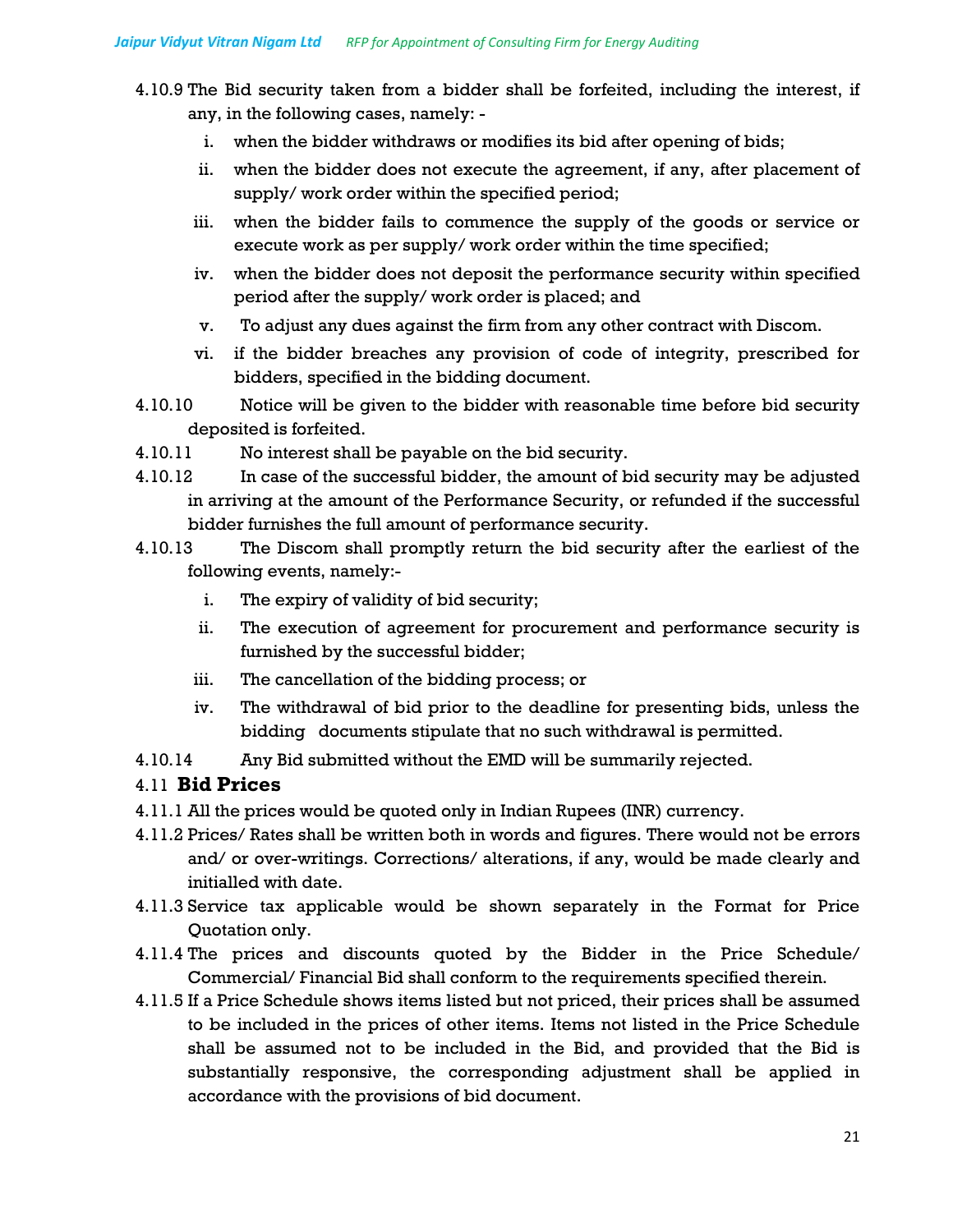- 4.11.6 The price to be quoted in the Bid Submission Sheet shall be the total price of the Bid including any discounts offered.
- 4.11.7 Prices quoted by the Bidder shall be fixed during currency of the Contract and not subject to variation on any account. A Bid submitted with an adjustable price quotation shall be treated as nonresponsive and shall be rejected.
- 4.11.8 The price quoted by the bidder shall be inclusive of all expenditure except service tax which will be payable on actual basis as per applicable rates.
- 4.11.9 Unless otherwise indicated in the bid document, prices quoted shall correspond to 100% of the services to be provided**.**

## 4.12 **Deadline for the submission of Bids**

- 4.12.1 Bids shall be received online at e-Procurement portal and up to the time and date specified in the NIT. Also the technical bid shall be submitted in hard copy also on/before the due date of submission of bid.
- 4.12.2 Normally, the date of submission and opening of Bids would not be extended. In exceptional circumstances or when the bidding document are required to be substantially modified as a result of discussions in pre-bid meeting/ conference or otherwise and the time with the prospective bidders for preparation of Bids appears insufficient, the date may be extended by the Discom. In such case the publicity of extended time and date shall be given in the manner, as was given at the time of issuing the original NIT and shall also be placed on the State Public Procurement Portal, if applicable. It would be ensured that after issue of corrigendum, reasonable time is available to the bidders for preparation and submission of their Bids. The Discom shall also publish such modifications in the bidding document in the same manner as the publication of initial bidding document. However, if the modifications in bidding document, specifications of goods and service are substantial, fresh publication of original bid inquiry may also be issued.
- 4.12.3 If, in the office of the Bids receiving and opening authority, the last date of submission or opening of Bids is a non-working day, the Bids shall be received or opened on the next working day.
- 4.12.4 The tendering authority may, at its discretion, extend the deadline for the submission of bids by amending the bidding document, in which case all rights and obligations of the tendering authority and bidders previously subject to the deadline shall thereafter be subject to the deadline as extended.

## 4.13 **Withdrawal, Substitution, and Modification of Bids**

- 4.13.1 If permitted on e-Procurement portal, a Bidder may withdraw its Bid or re-submit its Bid (technical and/ or financial cover) as per the instructions/ procedure mentioned at e-Procurement website under the section "Bidder's Manual Kit".
- 4.13.2 Bids withdrawn shall not be opened and processes further.
- 4.14 **Opening of Bids**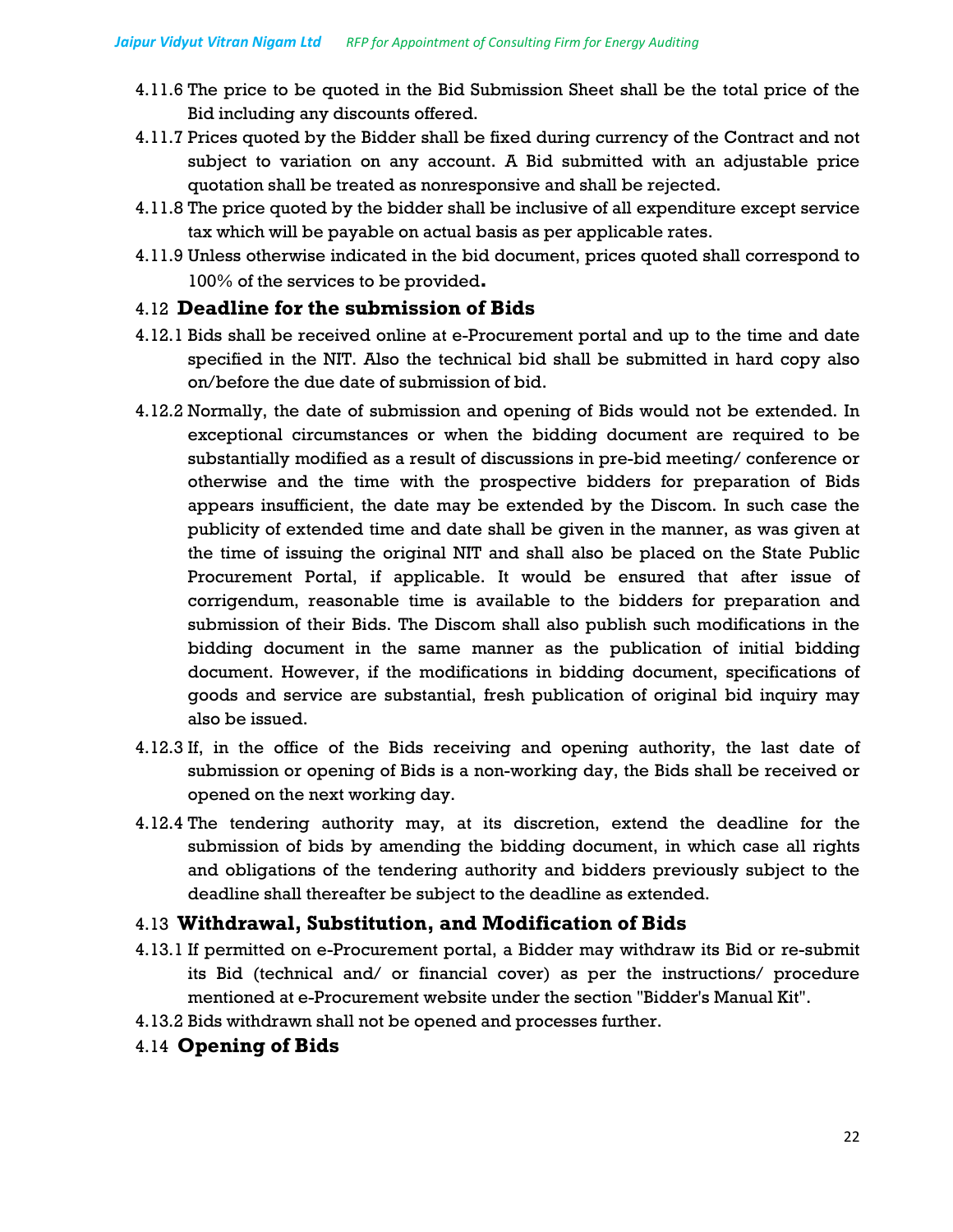- 4.14.1 The Bids shall be opened by the bid opening & evaluation committee on the date and time mentioned in the NIT in the presence of the bidders or their authorized representatives who choose to be present.
- 4.14.2 The committee may co-opt experienced persons in the committee to conduct the process of Bid opening.
- 4.14.3 The committee shall prepare a list of the bidders or their representatives attending the opening of Bids and obtain their signatures on the same. The list shall also contain the representative's name and telephone number and corresponding bidders' names and addresses. The authority letters, if any, brought by the representatives shall be attached to the list. The list shall be signed by all the members of Bid opening committee with date and time of opening of the Bids.
- 4.14.4 All the documents comprising of technical Bid/ cover shall be opened & downloaded from the e-Procurement website (only for the bidders who have submitted the prescribed fee(s) to JVVNL).
- 4.14.5 The committee shall conduct a preliminary scrutiny of the opened technical Bids to assess the prima-facie responsiveness and ensure that the:
	- i. bid is accompanied by bidding document fee, bid security or bid securing declaration, and processing fee (if applicable);
	- ii. bid is valid for the period, specified in the bidding document;
	- iii. bid is unconditional and the bidder has agreed to give the required performance security; and
	- iv. other conditions, as specified in the bidding document are fulfilled.
	- v. any other information which the committee may consider appropriate.
- 4.14.6 No Bid shall be rejected at the time of Bid opening except the Bids not accompanied with the proof of payment or instrument of the required price of bidding document, processing fee and bid security.
- 4.15 All the technical bid covers, except the Commercial/ Financial cover, shall be opened one at a time, and the following read out and recorded: the name of the bidder; the presence of the processing fee, tender fee, EMD and any other details as the tendering authority may consider appropriate.
- 4.16 The Tendering authority shall prepare a record of the bid opening that shall include, at a minimum: the name of the bidder and the presence or absence of processing fee, Tender fee, and EMD. The bidder's representatives who are present shall be required to sign the attendance sheet.
- 4.17 The Commercial/ Financial cover shall be kept unopened and shall be opened later on the date and time intimated to the bidders who qualify in the evaluation of technical bids.

## 4.18 **Selection Method**

4.18.1 Bidder would be selected on the basis of least cost method.

#### 4.19 **Clarification of Bids**

4.19.1 To assist in the examination, evaluation, comparison and qualification of the Bids, the bid evaluation committee may, at its discretion, ask any bidder for a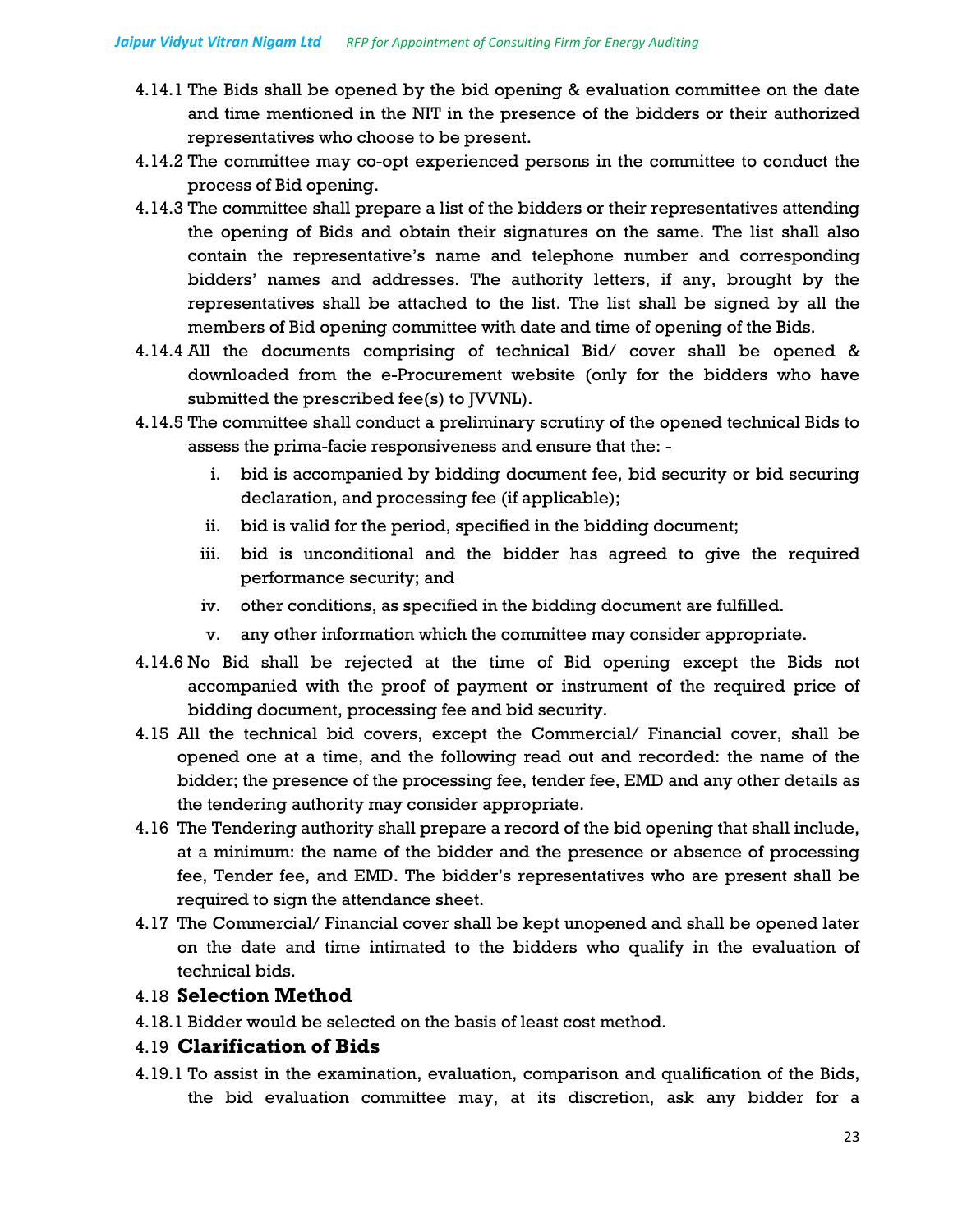clarification regarding its Bid. The committee's request for clarification and the response of the bidder shall be through the e-Procurement portal.

- 4.19.2 Any clarification submitted by a bidder with regard to its Bid that is not in response to a request by the committee shall not be considered.
- 4.19.3 No change in the prices or substance of the Bid shall be sought, offered, or permitted, except to confirm the correction of arithmetic errors discovered by the committee in the evaluation of the financial Bids.
- 4.19.4 No substantive change to qualification information or to a submission, including changes aimed at making an unqualified bidder, qualified or an unresponsive submission, responsive shall be sought, offered or permitted.

## 4.20 **Evaluation & Tabulation of Technical Bids**

#### 4.20.1 **Evaluation method**

- The technical bids will be technically evaluated giving due consideration to the Consulting Firm's conformity with the tender conditions, its capability to perform the assignment, past experience in carrying out works of similar nature, profile of personnel to be engaged for this assignment and financial capability.
- The firms meeting the eligibility criteria shall have to make presentation and its key personnel (mentioned in Chapter 3 related to Scope of Work) will be interviewed by the committee constituted for this purpose. The date, time and location of such presentation and interviews will be communicated in advance by the Discoms.
- The expenses of such travel (mentioned in 4.20.1) for presentation and interview will not be paid by the Discoms
- For technical bid evaluation the scoring shall be done as per follows:

| <b>S1. No.</b> | <b>EVALUATION CRITERIA</b>                                                                                        | Marks<br><b>Allotted</b> |
|----------------|-------------------------------------------------------------------------------------------------------------------|--------------------------|
| 1.             | <b>Experience relating to relevant field</b>                                                                      |                          |
|                | Experience of 'Assignments' undertaken for evaluation<br>of Distribution losses in India.                         |                          |
| a              | i.) 5 Marks for meeting the minimum qualification<br>requirement of 2 'Assignments'                               | 15                       |
|                | ii.) 2 Marks for each additional 'Assignments' subject to<br>a max 10 marks                                       |                          |
|                | Experience of Consultancy 'Assignments' undertaken<br>for distribution companies/public sector entities in India. |                          |
| $\mathbf b$    | i.) 5 Marks for meeting the minimum qualification<br>requirement of 2 'Assignments'.                              | 15                       |
|                | ii.) 2 Marks for each additional 'Assignments' subject<br>to a max 10 marks                                       |                          |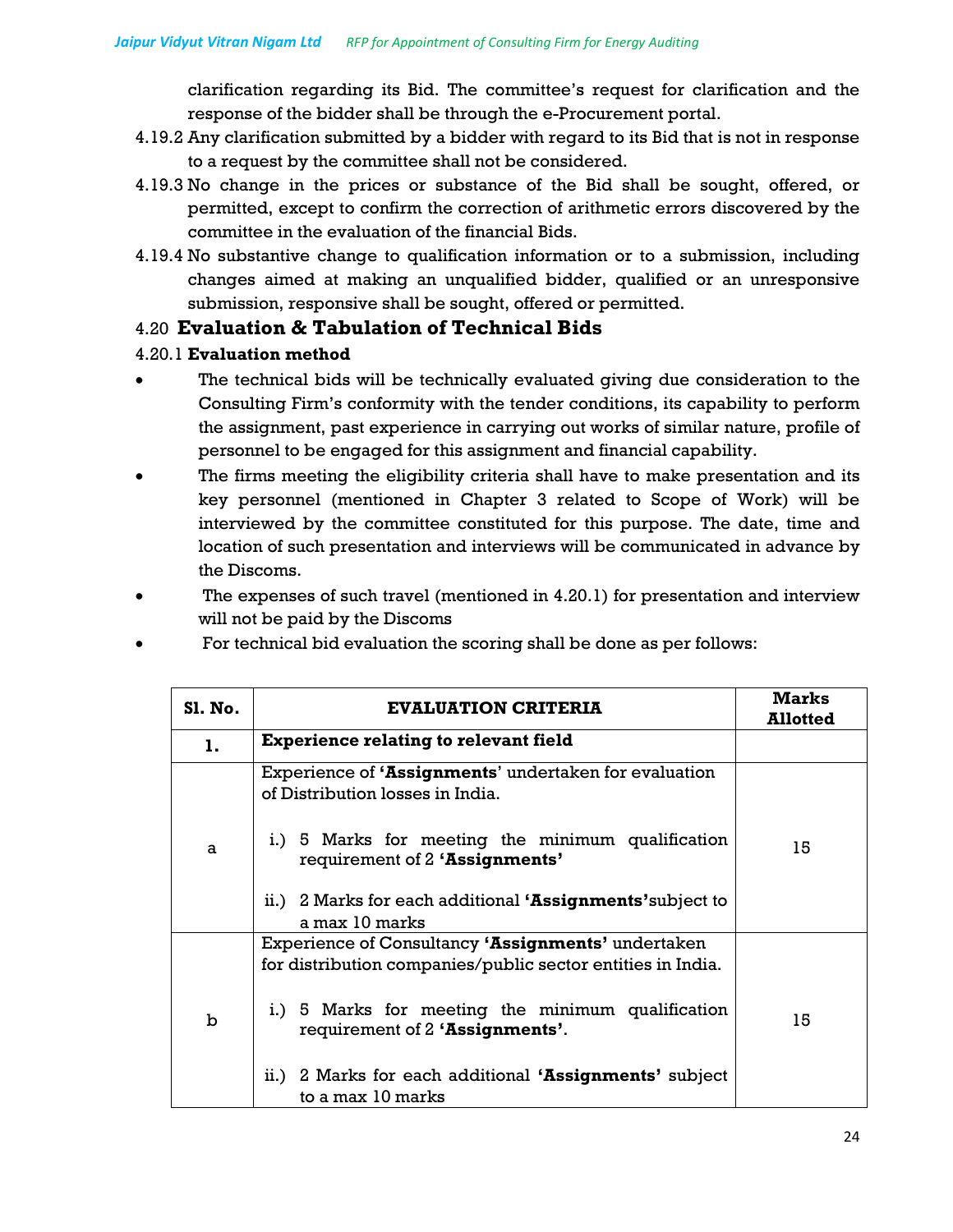|                    | Total marks                                                                                             | 30  |
|--------------------|---------------------------------------------------------------------------------------------------------|-----|
| $\mathbf{2}$       | Deployment of full time serving key personnel                                                           |     |
|                    | <b>Experience of Project Manager</b>                                                                    |     |
|                    | 5 Marks for meeting the minimum qualification<br>$i$ .<br>criteria of 10 Years of Experience            |     |
| a                  | $\mathbf{ii.}$ )<br>1 Mark for each additional year of experience<br>subject to a maximum of 5 marks    | 20  |
|                    | iii.)<br>10 Marks for degree of expertise and understand of<br>the Project manager - based on interview |     |
|                    | Experience of Key personnel                                                                             |     |
|                    | (3 team members will be evaluated)                                                                      |     |
|                    | 2 Marks for meeting the minimum qualification<br>$i.$ )                                                 |     |
| b                  | criteria of 4 Years of Experience                                                                       | 30  |
|                    | 0.5 Mark for each additional year of experience<br>$\mathbf{ii.}$ )<br>subject to a maximum of 2 marks  |     |
|                    | 6 marks per person based on interview<br>iii.)                                                          |     |
|                    | <b>Total marks</b>                                                                                      | 50  |
| $\mathbf{3}$       | <b>Submission and presentation</b>                                                                      |     |
| a                  | Proposed approach and methodology                                                                       | 10  |
| b                  | Proposed work plan                                                                                      | 5   |
| C                  | Questions and answers (15 minutes) to the qualified<br>bidder during presentation                       | 5   |
|                    | <b>Total marks</b>                                                                                      | 20  |
| <b>Total Marks</b> |                                                                                                         | 100 |

# **Minimum technical score required to qualify is: 70 Marks**

- 4.20.2 Financial bids of bidders who meet the eligibility criteria, have qualified in technical bids and have secured a minimum of 70 marks shall only be opened and considered
- 4.20.3 After evaluating the Technical Bids, Discom shall notify the technically qualified bidders, the date, time and place for opening of the Financial Bids.
- 4.20.4 The bidder with lowest financial bid shall be ranked first and would be considered for selection.
- 4.20.5 The Discom, in observance of best practices, shall:
	- a) Maintain the bid evaluation process strictly confidential as per the details below.
	- b) Reject any attempts or pressures to distort the outcome of the evaluation, including fraud and corruption.
	- c) Strictly apply only and all of the evaluation and qualification criteria specified in the bidding document.
- 4.20.6 Guiding Principle for Evaluation of Bids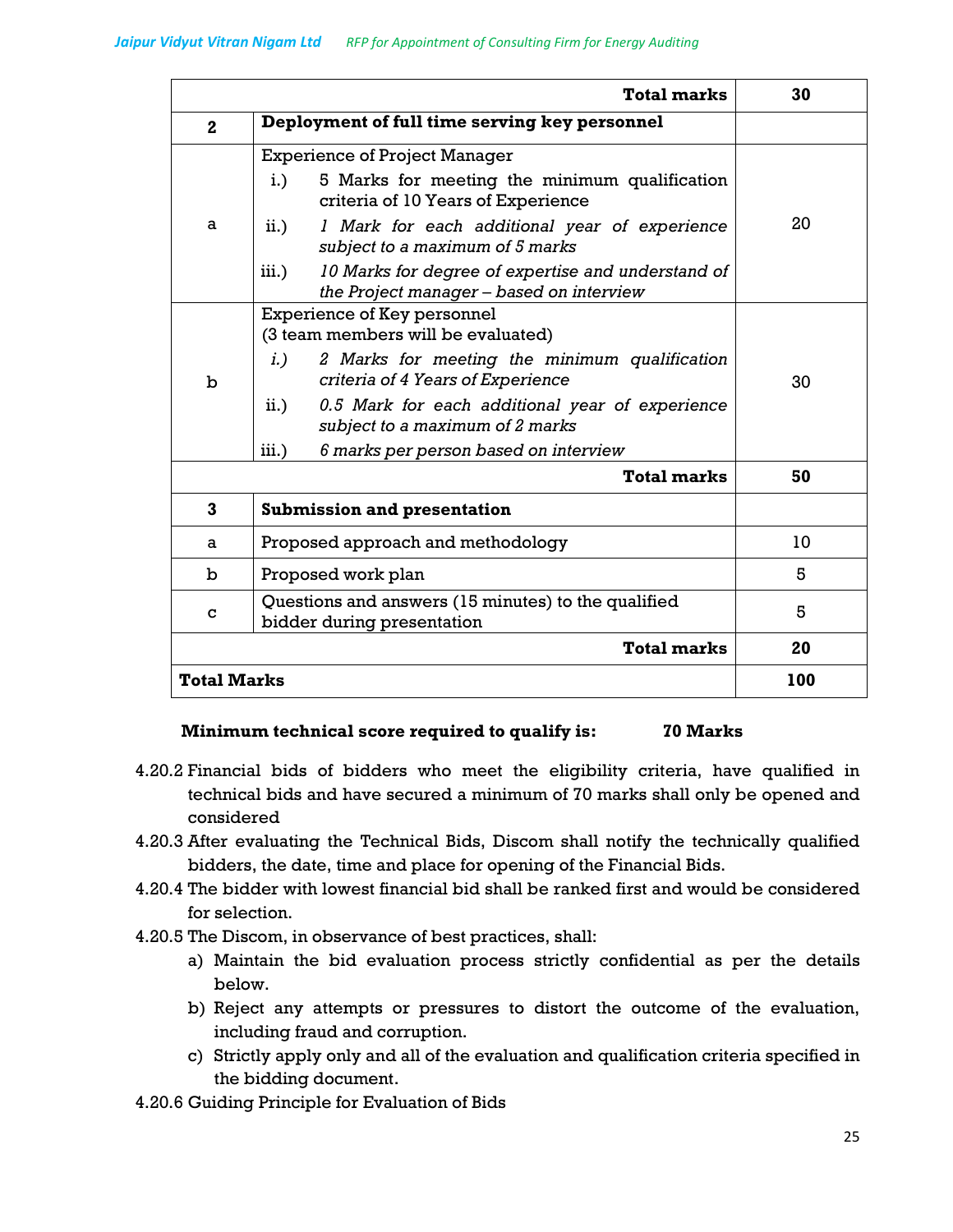- a) The tendering authority shall strictly apply only and all of the evaluation and qualification criteria specified in the bidding document.
- b) The determination shall be based upon an examination of the documentary evidence of the bidder's qualifications and proposed solution submitted by the bidder.
- 4.20.7 Determination of Responsiveness
	- i. The bid evaluation committee shall determine the responsiveness of a Bid on the basis of bidding document and the provisions of pre-qualification/ eligibility criteria of the bidding document.
	- ii. A responsive Bid is one that meets the requirements of the bidding document without any material deviation, reservation, or omission where:
		- a. "deviation" is a departure from the requirements specified in the bidding document;
		- b. "reservation" is the setting of limiting conditions or withholding from complete acceptance of the requirements specified in the bidding document; and
		- c. "Omission" is the failure to submit part or all of the information or documentation required in the bidding document.
	- iii. A material deviation, reservation, or omission is one that,
		- a. if accepted, shall:-
			- $\checkmark$  affect in any substantial way the scope, quality, or performance of the subject matter of procurement specified in the bidding documents; or
			- $\checkmark$  limits in any substantial way, inconsistent with the bidding documents, the Discom's rights or the bidder's obligations under the proposed contract; or
		- b. if rectified, shall unfairly affect the competitive position of other bidders presenting responsive Bids.
	- iv. The bid evaluation committee shall examine the technical aspects of the Bid in particular, to confirm that all requirements of bidding document have been met without any material deviation, reservation or omission.
	- v. The Discom shall regard a Bid as responsive if it conforms to all requirements set out in the bidding document, or it contains minor deviations that do not materially alter or depart from the characteristics, terms, conditions and other requirements set out in the bidding document, or if it contains errors or oversights that can be corrected without touching on the substance of the Bid.
- 4.20.8 Non-material Non-conformities in Bids
	- i. The bid evaluation committee may waive any non-conformities in the Bid that do not constitute a material deviation, reservation or omission, the Bid shall be deemed to be substantially responsive.
	- ii. The bid evaluation committee may request the bidder to submit the necessary information or document like audited statement of accounts/ CA Certificate,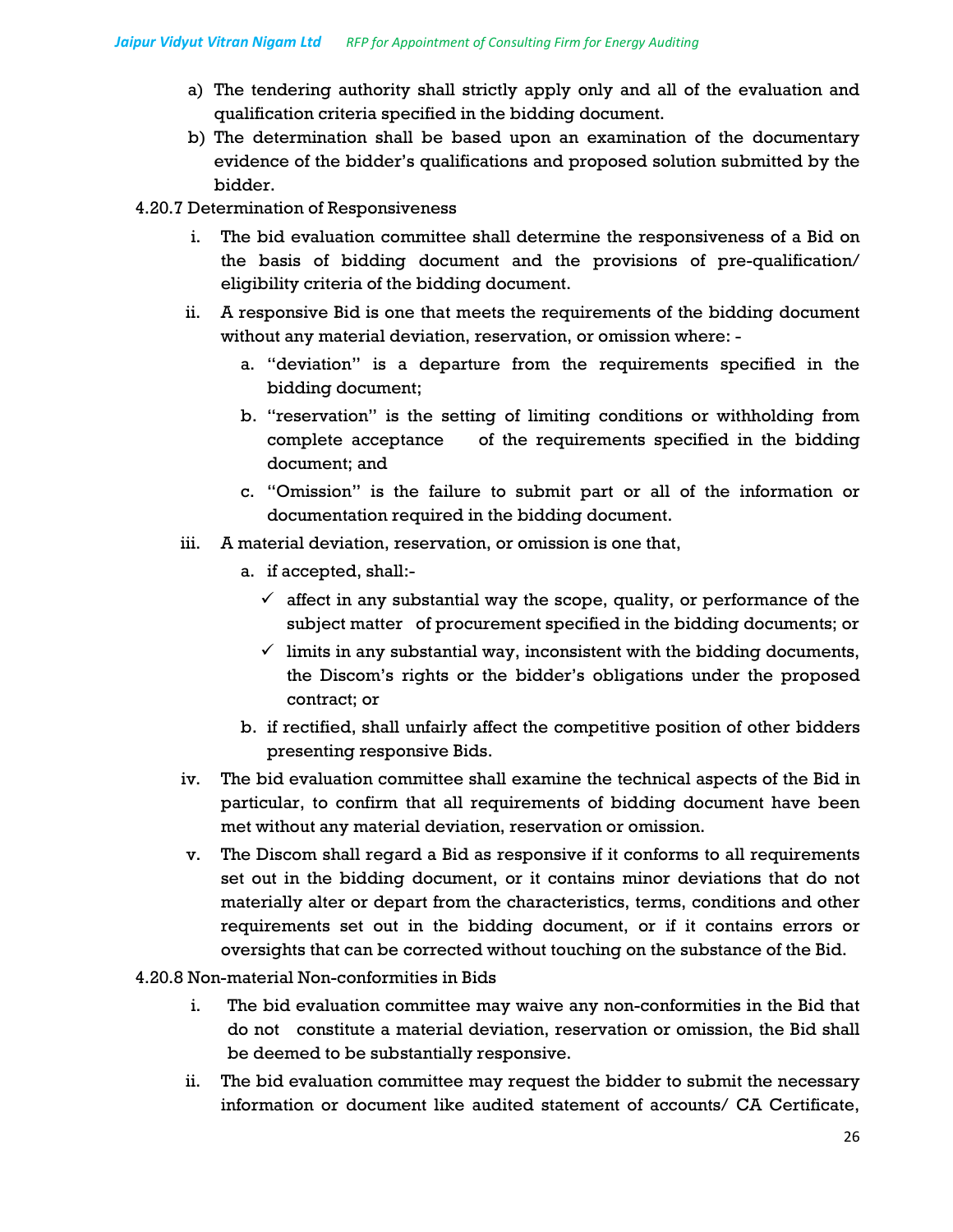Registration Certificate, VAT/ CST clearance certificate, ISO/ CMMi Certificates, etc. within a reasonable period of time. Failure of the bidder to comply with the request may result in the rejection of its Bid.

- iii. The bid evaluation committee may rectify non-material nonconformities or omissions on the basis of the information or documentation received from the bidder under (b) above. To this effect, the bid price shall be adjusted, for comparison purposes only, to reflect the price of the missing or nonconforming item or component. The adjustment shall be made using the method indicated in pre-qualification and Evaluation Criteria of this bidding document.
- 4.20.9 The eligible bidders whose bid is determined to be substantially responsive shall be considered to be qualified in the technical evaluation, unless disqualified pursuant to clause 5.20, and shall be informed in writing about the date, time and place of opening of their financial bids.
- 4.20.10 The firms which could not qualify in technical evaluation will be informed about this fact. Their financial bid will be returned unopened and EMD refunded after completion of the bid process i.e. award of the contract to the successful bidder(s).

## 4.21 **Evaluation & Tabulation of Financial Bids**

- 4.21.1 The financial bids of bidders who qualify in technical evaluation shall be opened at the notified time, date and place by the members of the designated Procurement Committee in the presence of the bidders or their representatives who choose to be present.
- 4.21.2 The process of opening, marking and signing on the envelopes and offers of financial bids shall be similar to that of technical bids.
- 4.21.3 The names of the firms, the rates given by them and conditions put, if any, shall be read out and recorded in tender opening register.
- 4.21.4 To evaluate a bid, the tendering authority shall consider the following: -
- the bid price as quoted in accordance with bidding document.
- price adjustment for correction of arithmetic errors in accordance with bidding document.
- 4.21.5 The tendering authority's evaluation of a bid will exclude and not take into account-
- Any allowance for price adjustment during the period of performance of the Contract, if provided in the Bid.
- 4.21.6 The evaluation shall include all costs and all taxes and duties applicable to the bidder as per law of the Central/ State Government/ Local Authorities.
- 4.21.7 conditional Bids are liable to be rejected;

## 4.22 **Correction of Arithmetic Errors in Financial Bids:**

- 4.22.1 The bid evaluation committee shall correct arithmetical errors in substantially responsive Bids, on the following basis, namely: -
- a) if there is a discrepancy between the unit price and the total price that is obtained by multiplying the unit price and quantity, the unit price shall prevail and the total price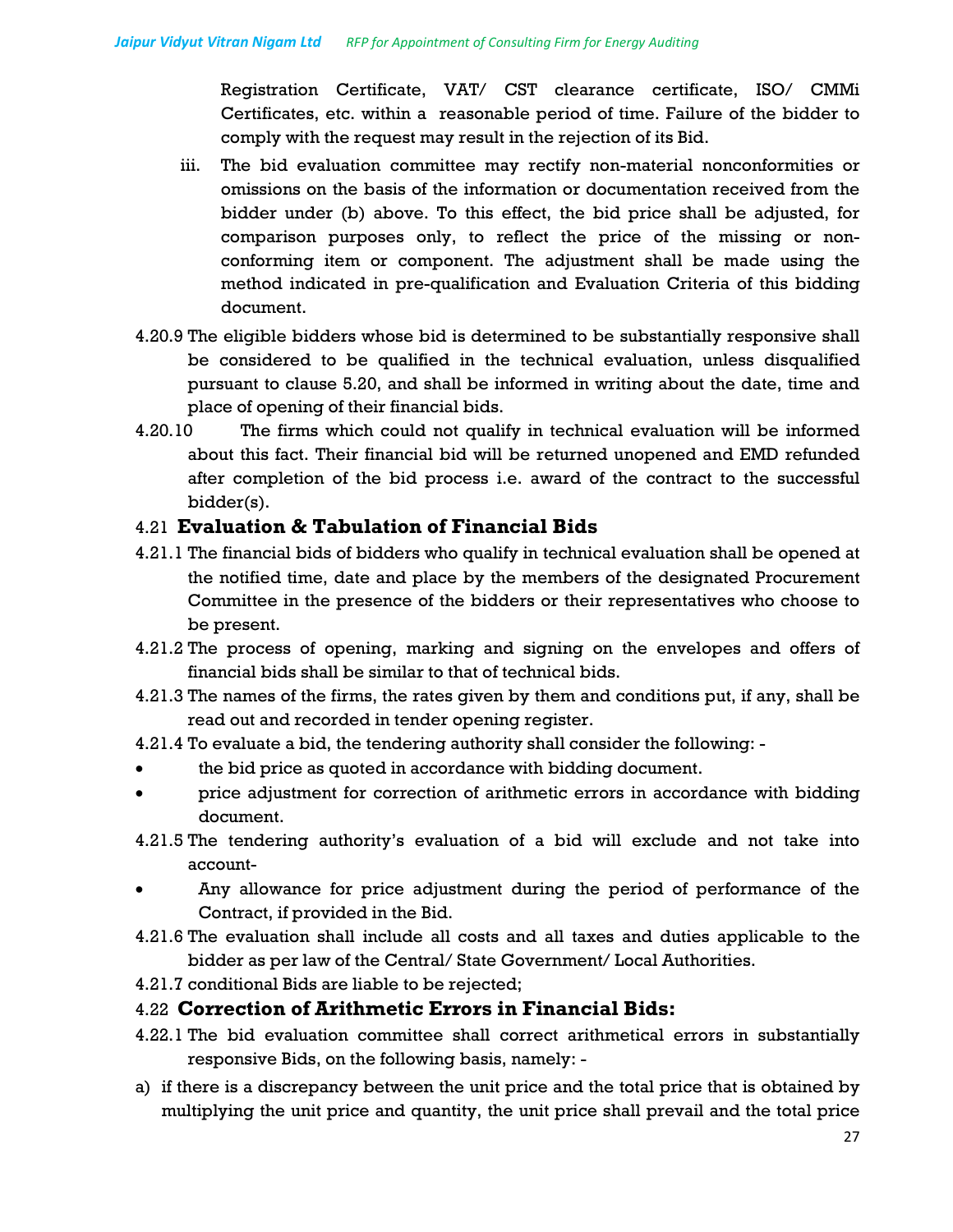shall be corrected, unless in the opinion of the bid evaluation committee there is an obvious misplacement of the decimal point in the unit price, in which case the total price as quoted shall govern and the unit price shall be corrected;

- b) if there is an error in a total corresponding to the addition or subtraction of subtotals, the subtotals shall prevail and the total shall be corrected; and
- c) if there is a discrepancy between words and figures, the amount in words shall prevail, unless the amount expressed in words is related to an arithmetic error, in which case the amount in figures shall prevail subject to clause (a) and (b) above.

## 4.23 **Price/ purchase preference in evaluation:**

4.23.1 Price and/ or purchase preference notified by the State Government (GoR) and as mentioned in the bidding document shall be considered in the evaluation of Bids and award of contract.

#### 4.24 **Negotiations**

- 4.24.1 Except in case of procurement by method of single source procurement or procurement by competitive negotiations, to the extent possible, no negotiations shall be conducted after the pre-bid stage. All clarifications needed to be sought shall be sought in the pre-bid stage itself.
- 4.24.2 Negotiations may, however, be undertaken only with the lowest or most advantageous bidder when the rates are considered to be much higher than the prevailing market rates.
- 4.24.3 The bid evaluation committee shall have full powers to undertake negotiations. Detailed reasons and results of negotiations shall be recorded in the proceedings.
- 4.24.4 The lowest or most advantageous bidder shall be informed in writing either through messenger or by registered letter and e-mail (if available). A minimum time of seven days shall be given for calling negotiations. In case of urgency the bid evaluation committee, after recording reasons, may reduce the time, provided the lowest or most advantageous bidder has received the intimation and consented to regarding holding of negotiations.
- 4.24.5 Negotiations shall not make the original offer made by the bidder inoperative. The bid evaluation committee shall have option to consider the original offer in case the bidder decides to increase rates originally quoted or imposes any new terms or conditions.
- 4.24.6 In case of non-satisfactory achievement of rates from lowest or most advantageous bidder, the bid evaluation committee may choose to make a written counter offer to the lowest or most advantageous bidder and if this is not accepted by him, the committee may decide to reject and re-invite Bids or to make the same counteroffer first to the second lowest or most advantageous bidder, then to the third lowest or most advantageous bidder and so on in the order of their initial standing and work/ supply order be awarded to the bidder who accepts the counteroffer. This procedure would be used in exceptional cases only.
- 4.24.7 In case the rates even after the negotiations are considered very high, fresh Bids shall be invited.
- 4.25 **Exclusion of Bids/ Disqualification**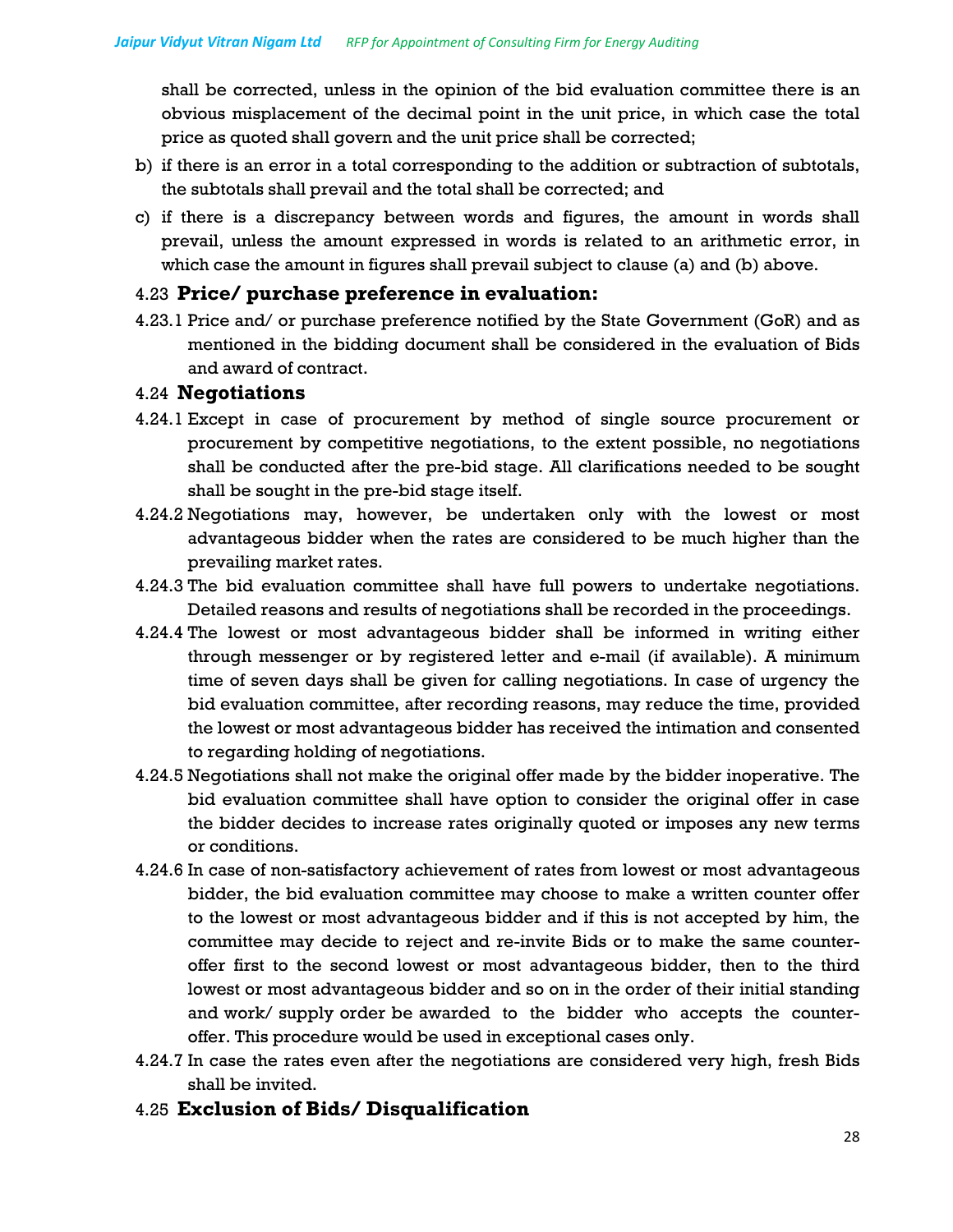4.25.1 The Discom shall exclude/ disqualify a Bid, if: -

- i. The bid is not submitted in accordance with the bidding document.
- ii. The bidder does not meet the minimum eligibility criteria as mentioned in the bidding document.
- iii. The bidder has imposed conditions in his bid.
- iv. During validity of the bid or its extended period, if any, increases his quoted prices.
- v. The bidder has made misleading or false representations in the forms, statements and attachments submitted in proof of the eligibility requirements.
- vi. The bidder has submitted the bid after due date and time.
- vii. The bidder is found to have a record of poor performance such as abandoning work, not properly completing the contract, inordinately delaying completion, being involved in litigation or financial failures, etc.
- viii. The bidder has submitted bid, which is not accompanied by required documentation and EMD.
- ix. The bidder has failed to provide clarifications related thereto, when sought.
- x. The bidder has submitted more than one bid. This will cause disqualification of all bids submitted by such bidders including forfeiture of the EMD.
- xi. The bidder is found to canvass, influence or attempt to influence in any manner for the qualification or selection process, including without limitation, by offering bribes or other illegal gratification shall be disqualified from the process at any stage.
- xii. The Bid materially departs from the requirements specified in the bidding document or it contains false information;
- xiii. The bidder, submitting the Bid, his agent or any one acting on his behalf, gave or agreed to give, to any officer or employee of the Discom or other governmental authority a gratification in any form, or any other thing of value, so as to unduly influence the bidding process;
- xiv. A bidder, in the opinion of the Discom, has a conflict of interest materially affecting fair competition.
- 4.25.2 A Bid shall be excluded/ disqualified as soon as the cause for its exclusion/ disqualification is discovered.
- 4.25.3 Every decision of the Discom to exclude a Bid shall be for reasons to be recorded in writing and shall be:
	- i. Communicated to the concerned bidder in writing;
	- ii. Published on the State Public Procurement Portal, if applicable.

#### 4.26 **Lack of competition**

4.26.1 A situation may arise where, if after evaluation of Bids, the bid evaluation committee may end-up with one responsive Bid only. In such situation, the bid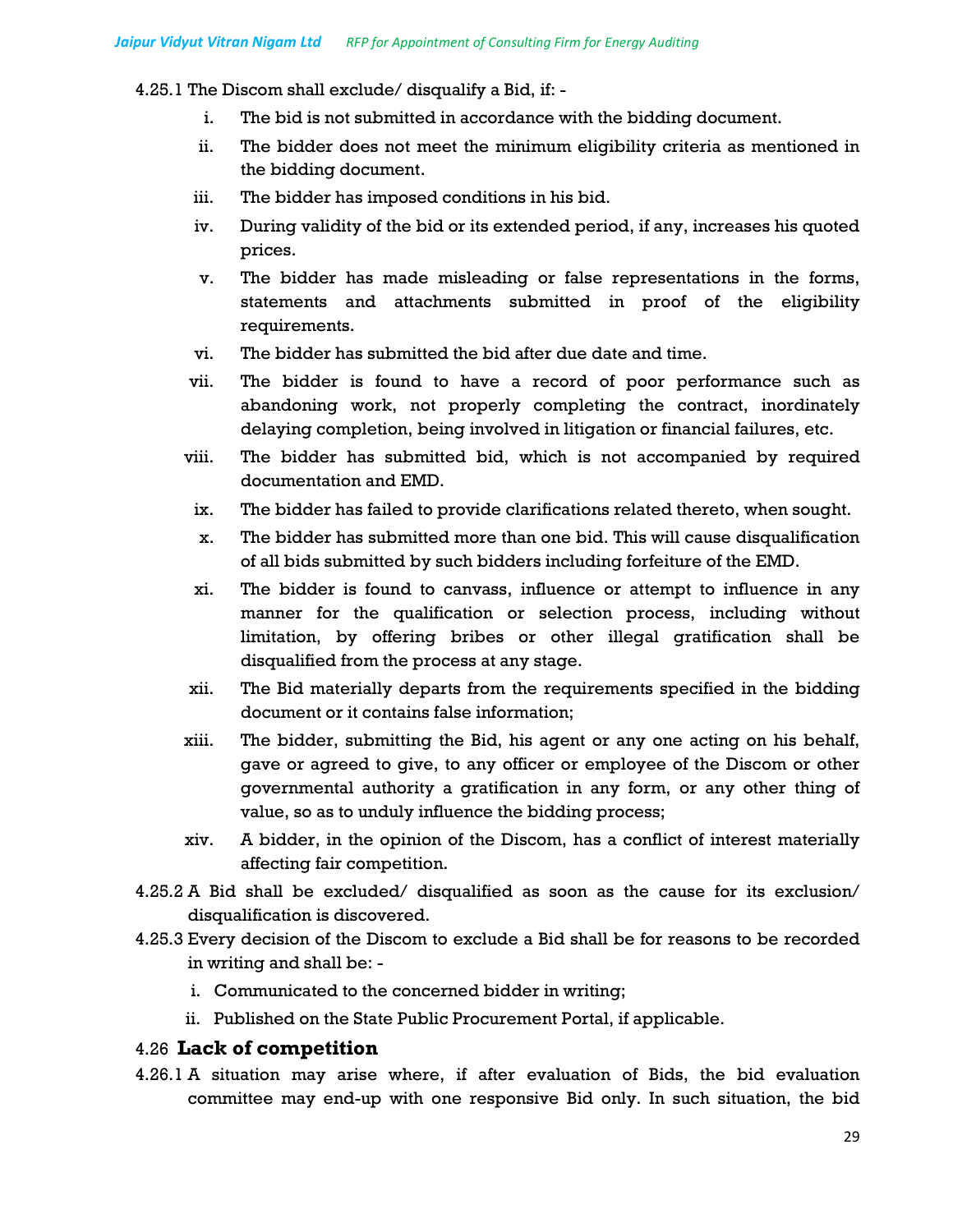evaluation committee would check as to whether while floating the NIT all necessary requirements to encourage competition like standard bid conditions, industry friendly specifications, wide publicity, sufficient time for formulation of Bids, etc. were fulfilled. If not, the NIT would be re-floated after rectifying deficiencies. The bid process shall be considered valid even if there is one responsive Bid, provided that :-

- i. The Bid is technically qualified;
- ii. The price quoted by the bidder is assessed to be reasonable;
- iii. The Bid is unconditional and complete in all respects;
- iv. There are no obvious indicators of cartelization amongst bidders; and
- v. The bidder is qualified as per the provisions of pre-qualification/ eligibility criteria in the bidding document
- 4.26.2 The bid evaluation committee shall prepare a justification note for approval by the next higher authority of the Discom, with the concurrence of the accounts member.
- 4.26.3 In case of dissent by any member of bid evaluation committee, the next higher authority in delegation of financial powers shall decide as to whether to sanction the single Bid or re-invite Bids after recording reasons.
- 4.26.4 If a decision to re-invite the Bids is taken, market assessment shall be carried out for estimation of market depth, eligibility criteria and cost estimate.

#### 4.27 **Acceptance of the successful Bid and award of contract**

- 4.27.1 Prior to the expiration of the period of bid validity, the tendering authority shall notify the successful bidder, in writing, that its bid has been accepted.
- 4.27.2 The Discom shall award the Contract to the bidder whose offer has been determined to be the best bid and is substantially responsive to the bidding document, provided further that the bidder is determined to be qualified to perform the Contract satisfactorily.
- 4.27.3 Decision on bids shall be taken within original validity period of offers which shall be kept as per NIT. If the decision on acceptance or rejection of a bid cannot be taken within the original bid validity period due to unavoidable circumstances, all the bidders shall be requested to extend validity period of their bids up to a specified date.
- 4.27.4 As soon as a bid is accepted by the Discom, its written intimation would be sent to the concerned bidder. If the issuance of formal Work Order is likely to take time, a LoImay be sent in the meanwhile. In the same intimation the bidder may be asked to execute an agreement in prescribed format on a non-judicial stamp of prescribed value and deposit the amount of prescribed performance security deposit within 15 days from the date of issue of acceptance.
- 4.27.5 The acceptance of an offer is complete as soon as the letter of communication is posted to the correct address of the bidder.
- 4.27.6 The acceptance of the bid shall also be placed on website of Discom for general information to all.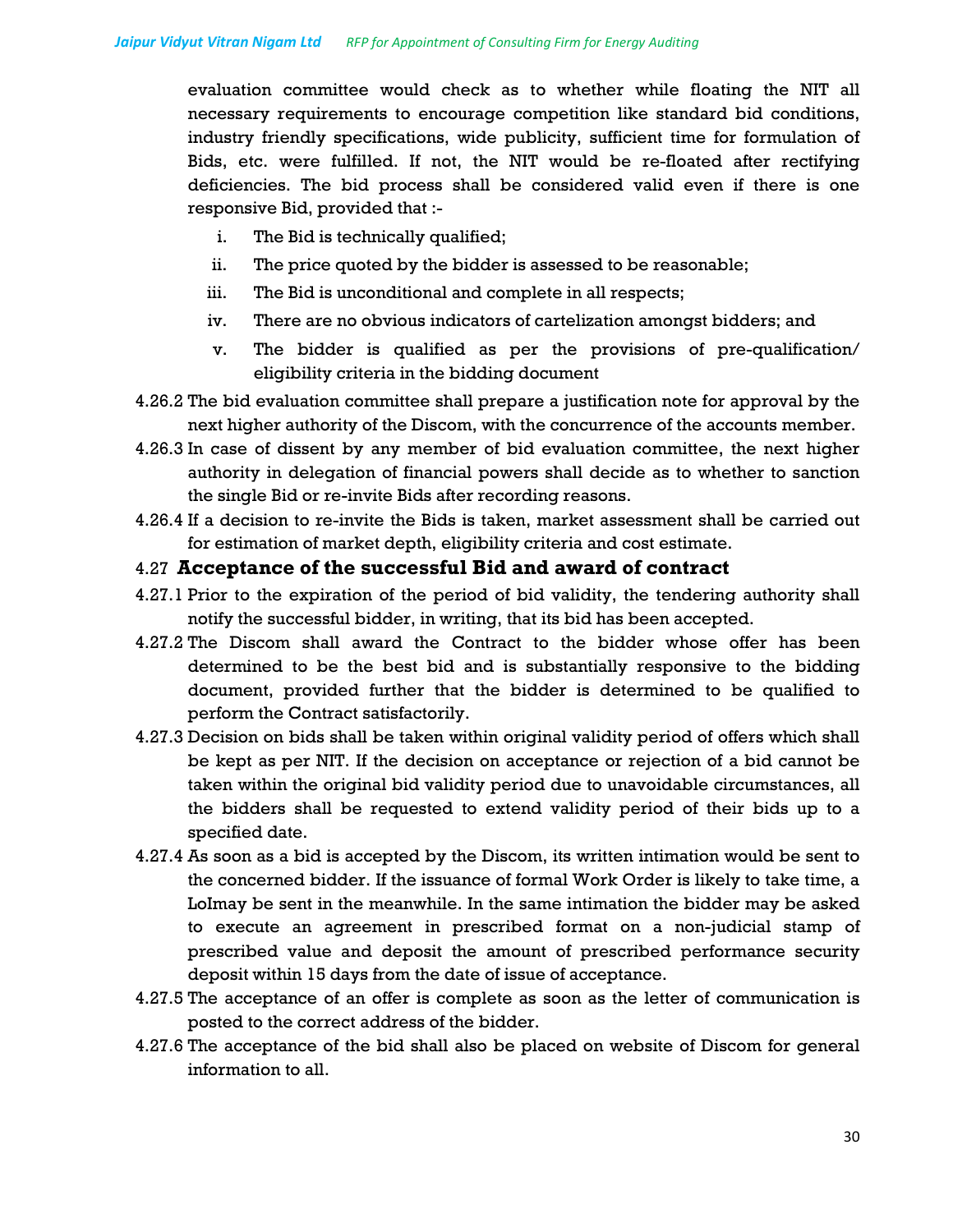4.27.7 The bidders whose bids could not be accepted shall also be informed and asked to collect their EMD soon after the agreement with the successful bidder is executed and his performance security deposit is obtained. Until a formal Contract is prepared and executed, the notification of award shall constitute a binding Contract.

## 4.28 **Information and publication of award:**

4.28.1 Information of award of contract shall be communicated to all participating bidders and published on the respective website(s) as specified in NIT.

## 4.29 **Discom's right to accept or reject any or all Bids:**

4.29.1 The Discom reserves the right to accept or reject any Bid, and to annul (cancel) the bidding process and reject all Bids at any time prior to award of contract, without thereby incurring any liability to the bidders.

## 4.30 **Right to vary quantum of work**

- 4.30.1 At the time of award of contract, the number of sub-division/division/circle to audited, or services originally specified in the bidding documents may be increased, but such increase shall not exceed 20% of the quantity specified in the bidding documents. It shall be without any change in the unit prices or other terms and conditions of the Bid and the bidding documents.
- 4.30.2 If the Discom thinks at any time during the period of contract that it does not want the total number of sub-division/division/circle to be audited as against the number specified in the bidding documents due to change in circumstances, the bidder shall not be entitled for any claim or compensation.
- 4.30.3 Repeat orders for similar additional work may be placed on the rates and conditions given in the contract. The limits of repeat order shall be as under:
	- i. 50% of the value of services of the original contract.

# 4.31 **Performance Security Deposit**

- 4.31.1 In case of successful Bidder, the Earnest Money will be adjusted in arriving at the amount of the Performance Security Deposit.
- 4.31.2 The Consulting Firm shall, within fifteen (15) days of the notification of Work/ Contract award, provide a Performance Security deposit of 5% of the total contract value for the due performance of the Contract
- 4.31.3 The proceeds of the Performance Security deposit shall be payable to the Purchaser as compensation for any loss resulting from the Consulting Firm's failure to complete its obligations under the Contract.
- 4.31.4 The Performance Security deposit may be given in the form of a banker's cheque or demand draft or Bank Guarantee. The Performance Security deposit must remain valid thirty days beyond the original or extended validity period of the bid.
- 4.31.5 Refund of Performance Security deposit: The Performance Security deposit shall be refunded after 6 months from the expiry of the contract period subject to successful completion of the assignment as mentioned in bidding document and after effecting recoveries, if any.
- 4.31.6 Forfeiture of Performance Security deposit: Performance Security deposit shall be forfeited in the following cases: -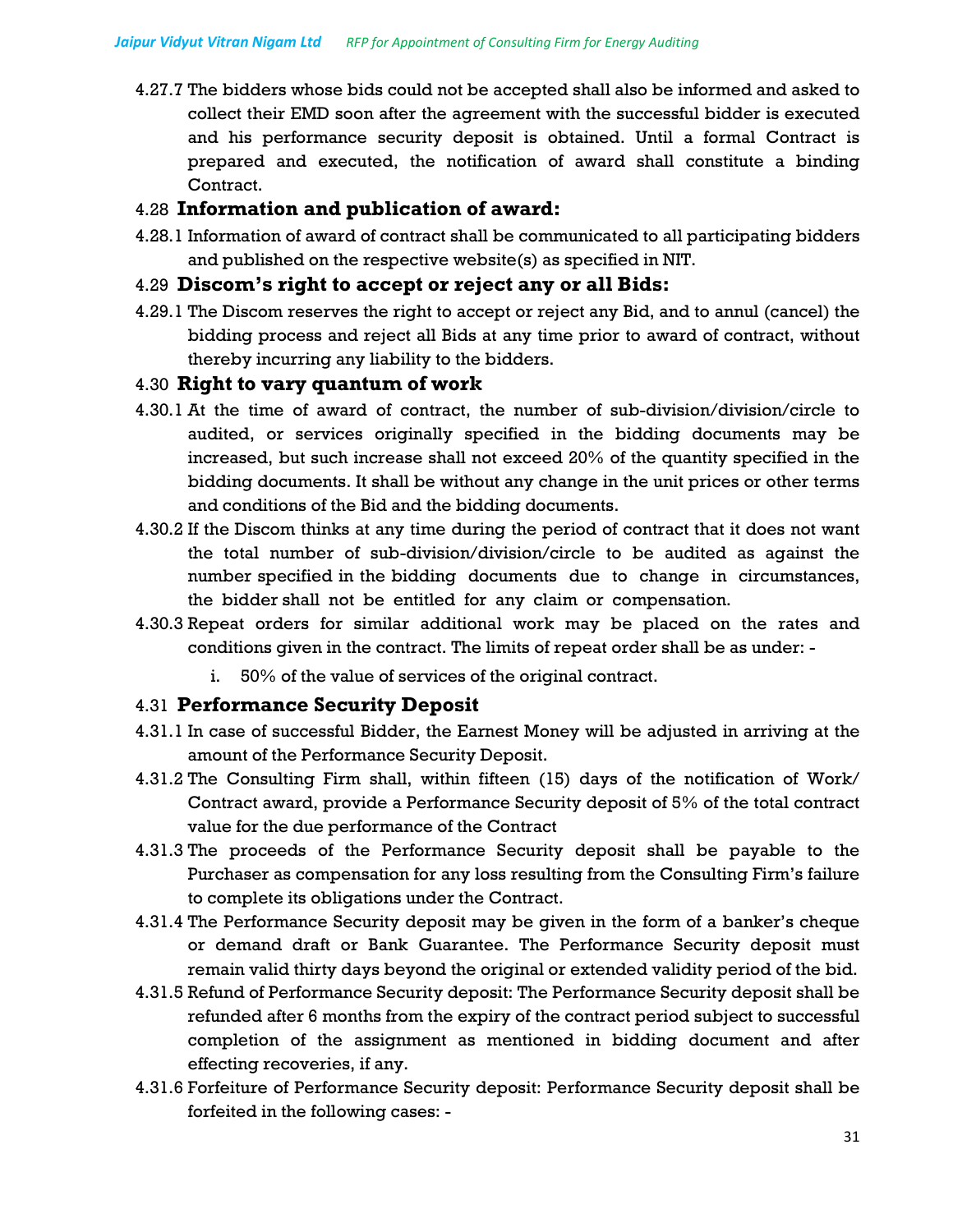4.31.7 When any terms and condition of the contract is breached.

- 4.31.8 When the Bidder fails to commence, fails to fulfil the services obligations after partially executing the work order.
- 4.31.9 To adjust any dues against the firm from any other contract with Discoms.
- 4.31.10 No interest will be paid by Discoms on the amount of earnest money and performance security deposit.
- 4.31.11 Proper notice will be given to the Bidder with reasonable time before earnest money/ performance security deposit is forfeited.
- 4.31.12 Forfeiture of earnest money / performance security deposit shall be without prejudice to any other right of Discoms to claim any damages as admissible under the law as well as to take such action against the Bidder such as severing future business relation or black listing, etc.

#### 4.32 **Execution of Agreement for Contract**

- 4.32.1 A contract shall come into force from the date on which the letter of contract is dispatched to the bidder.
- 4.32.2 The successful bidder shall sign the Agreement for Contract within 15 days from the date on which the letter of contract or letter of intent is dispatched to the successful bidder.
- 4.32.3 If the bidder, who has been selected for contract, fails to sign a written agreement for contract or fails to furnish the required security deposit within specified period, the Discom shall take action against the successful bidder as per the provisions of the bidding document. The Discom may, in such case, cancel the contract with the bidder and debar the bidder to participate in any future bid.
- 4.32.4 The bidder will be required to execute the agreement for contract on a Rajasthan non-judicial stamp of Rs. 1000/- at its cost and to be purchase from anywhere in Rajasthan only.

## 4.33 **Confidentiality**

- 4.33.1 Notwithstanding anything contained in this bidding document but subject to the provisions of any other law for the time being in force providing for disclosure of information, the Discom shall not disclose any information if such disclosure, in its opinion, is likely to:
	- i. Impede enforcement of any law;
	- ii. Affect the security or strategic interests of India;
	- iii. Affect the intellectual property rights or legitimate commercial interests of bidders;
	- iv. Affect the legitimate commercial interests of the Discom in situations that may include when the procurement relates to a project in which the Discom is to make a competitive bid, or the intellectual property rights of the Discom.
- 4.33.2 The Discom shall treat all communications with bidders related to the bidding process in such manner as to avoid their disclosure to competing bidders or to any other person not authorised to have access to such information.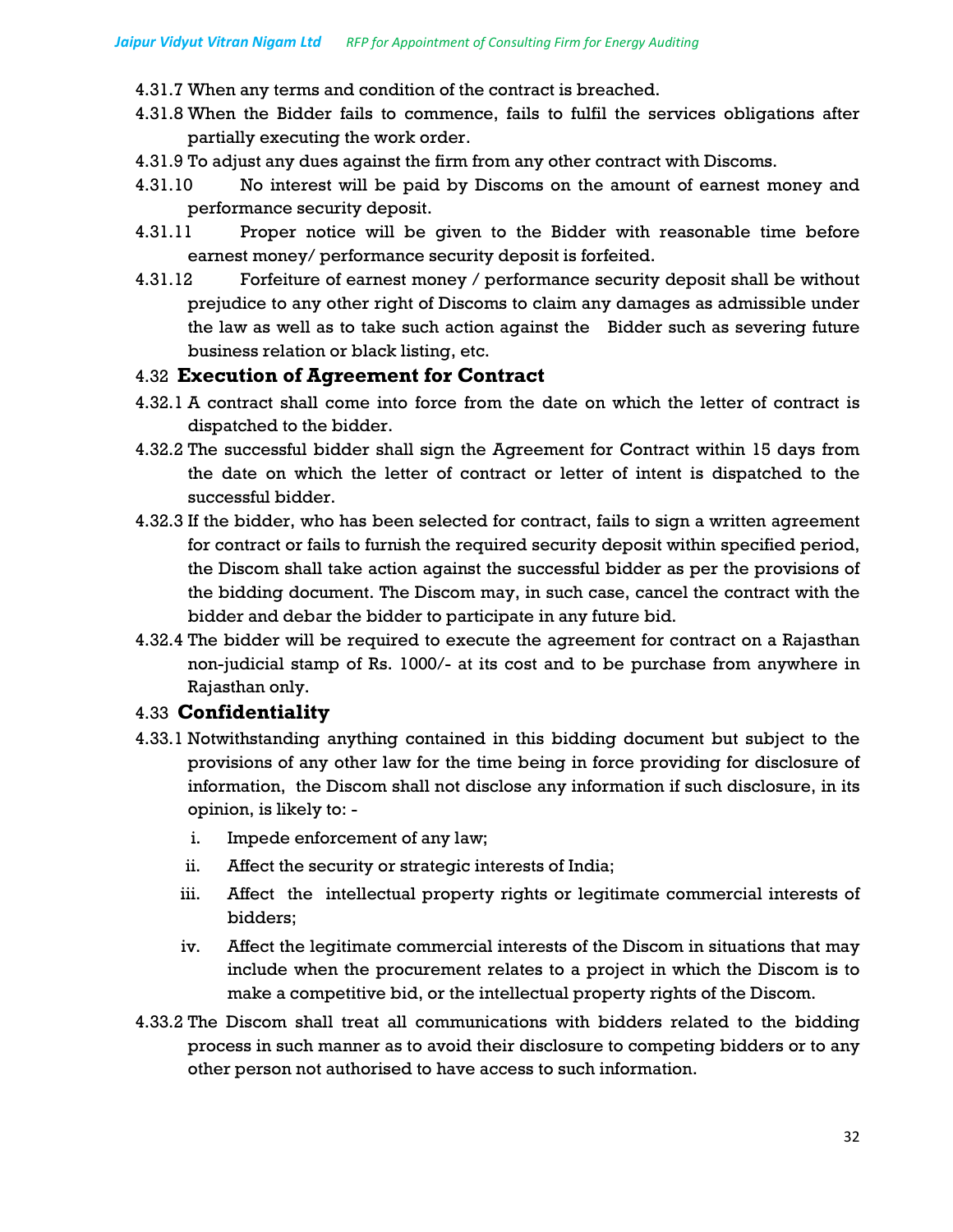- 4.33.3 The Discom may impose on bidders, if there are any for fulfilling the terms of the contract, conditions aimed at protecting information, the disclosure of which violates (a) above.
- 4.33.4 In addition to the restrictions specified above, the Discom, while procuring a subject matter of such nature which requires the Discom to maintain confidentiality, may impose condition for protecting confidentiality of such information.
	- i. The Discom and the Bidder shall keep confidential and shall not, without the written consent of the other party hereto, divulge to any third party any documents, data, or other information furnished directly or indirectly by the other party hereto in connection with the Contract, whether such information has been furnished prior to, during or following completion or termination of the Contract.
	- ii. The Discom shall not use such documents, data, and other information received from the Bidder for any purposes unrelated to the Contract. Similarly, the Bidder shall not use such documents, data, and other information received from the Discom for any purpose other than the work and services required for the performance of the Contract
	- iii. The obligation of a party under sub-clauses above, however, shall not apply to information that:
		- a) the Discom or Bidder need to share with the JVVNL/AVVNL/JdVVNL or other institutions participating in the Contract;
		- b) now or hereafter enters the public domain through no fault of that party;
		- c) can be proven to have been possessed by that party at the time of disclosure and which was not previously obtained, directly or indirectly, from the other party; or
		- d) Otherwise lawfully becomes available to that party from a third party that has no obligation of confidentiality.
	- iv. The above provisions shall not in any way modify any undertaking of confidentiality given by either of the parties hereto prior to the date of the Contract in respect of the supply or any part thereof.
	- v. The provisions of this clause shall survive completion or termination, for whatever reason, of the Contract.

#### 4.34 **Cancellation of bidding process**

- 4.34.1 If any bidding process has been cancelled, it shall not be reopened but it shall not prevent the Discom from initiating a new bidding process for the same subject matter of procurement, if required.
- 4.34.2 The Discom may, for reasons to be recorded in writing, cancel the process of procurement initiated by it
	- i. At any time prior to the acceptance of the successful Bid; or
	- ii. After the successful Bid is accepted in accordance with (d) and (e) below.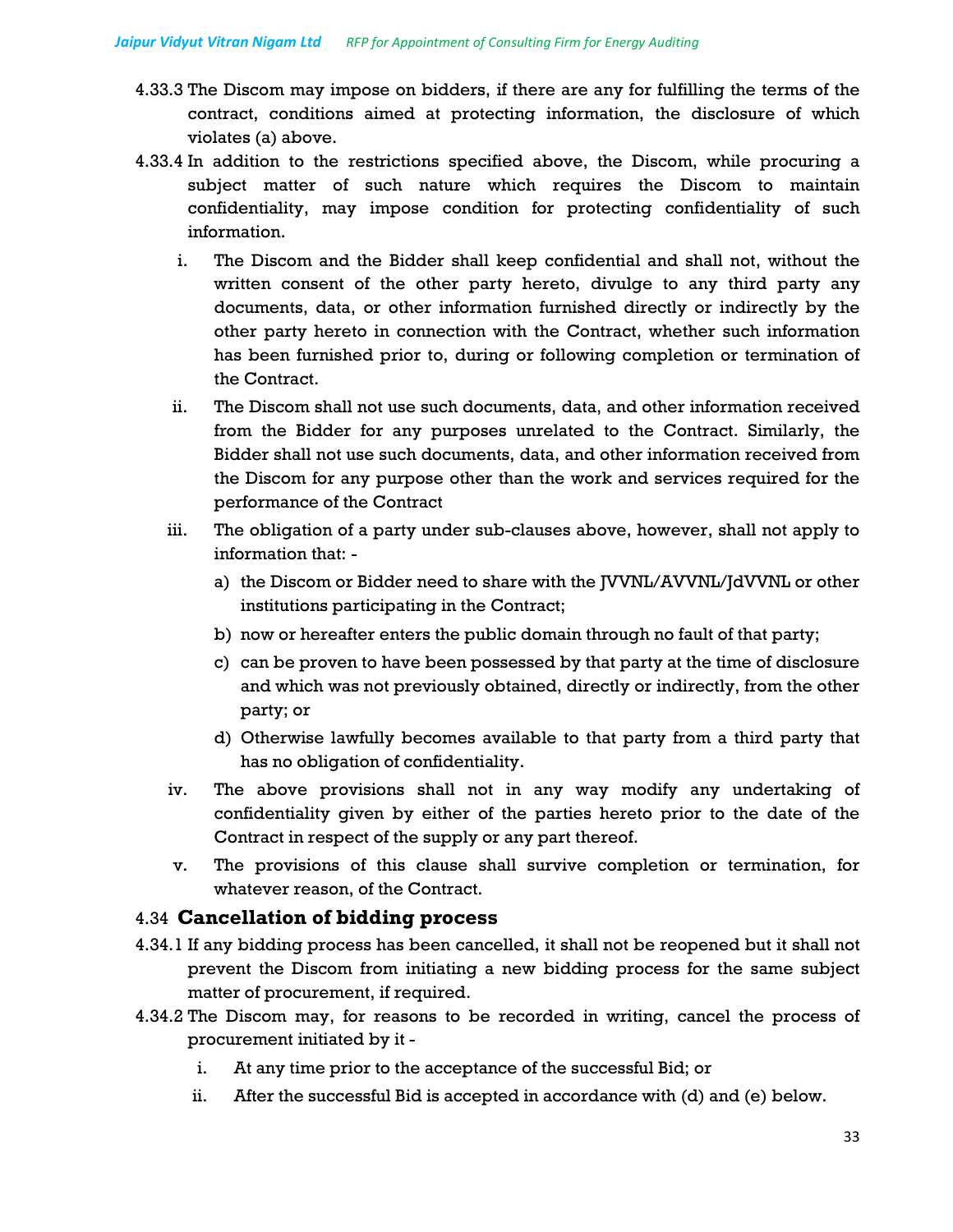- 4.34.3 The Discom shall not open any bids or proposals after taking a decision to cancel the procurement and shall return such unopened bids or proposals.
- 4.34.4 The decision of the Discom to cancel the procurement and reasons for such decision shall be immediately communicated to all bidders that participated in the bidding process.
- 4.34.5 If the bidder who's Bid has been accepted as successful fails to sign any written contract as required, or fails to provide any required security for the performance of the work order, the Discom may cancel the bidding process.
- 4.34.6 If a bidder is convicted of any offence under the Act, the Discom may:
	- i. Cancel the relevant bidding process if the Bid of the convicted bidder has been declared as successful but no contract has been entered into;
	- ii. Rescind (cancel) the relevant contract or forfeit the payment of all or a part of the contract value if the contract has been entered into between the Discom and the convicted bidder.

#### 4.35 **Code of Integrity for Bidders**

- 4.35.1 No person participating in a bidding process shall act in contravention of the code of integrity prescribed by the State Government.
- 4.35.2 The code of integrity include provisions for:
	- i. Prohibiting
		- a. Any offer, solicitation or acceptance of any bribe, reward or gift or any material benefit, either directly or indirectly, in exchange for an unfair advantage in the bidding process or to otherwise influence the bidding process;
		- b. Any omission, including a misrepresentation that misleads or attempts to mislead so as to obtain a financial or other benefit or avoid an obligation;
		- c. Any collusion, bid rigging or anti-competitive behavior to impair the transparency, fairness and progress of the bidding process;
		- d. Improper use of information shared between the Discom and the bidders with an intent to gain unfair advantage in the bidding process or for personal gain;
		- e. Any financial or business transactions between the bidder and any officer or employee of the Discom;
		- f. Any coercion including impairing or harming or threatening to do the same, directly or indirectly, to any party or to its property to influence the bidding process;
		- g. Any obstruction of any investigation or audit of a bidding process;
	- ii. Disclosure of conflict of interest;
	- iii. Disclosure by the bidder of any previous transgressions with any entity in India or any other country during the last three years or of any debarment by any other Purchaser.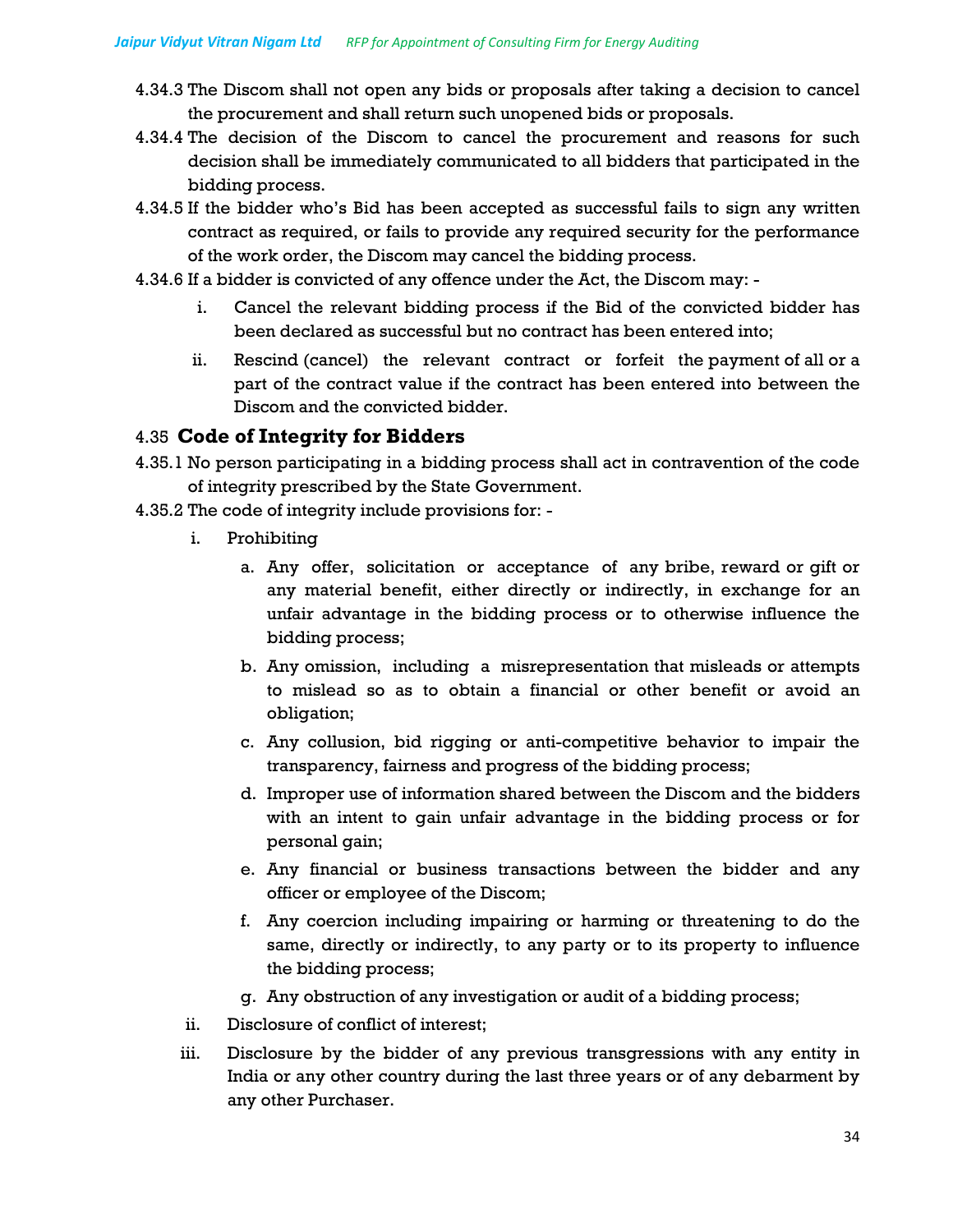- 4.35.3 Without prejudice to the provisions below, in case of any breach of the code of integrity by a bidder or prospective bidder, as the case may be, the Discom may take appropriate measures including:
	- i. exclusion of the bidder from the bidding process;
	- ii. calling-off of pre-contract negotiations and forfeiture or encashment of bid security;
	- iii. forfeiture or encashment of any other security or bond relating to the procurement;
	- iv. recovery of payments made by the Discom along with interest thereon at bank rate;
	- v. cancellation of the relevant contract and recovery of compensation for loss incurred by the Discom;
	- vi. Debarment of the bidder from participation in future procurements of the Discom for a period not exceeding three years.

## 4.36 **Appeals**

- 4.36.1 Subject to "Appeal not to lie in certain cases" below, if any bidder or prospective bidder is aggrieved that any decision, action or omission of the Discom is in contravention to the provisions of the Act or the rules or guidelines issued there under, he may file an appeal to such officer of the Discom, as may be designated by it for the purpose, within a period of 10 days from the date of such decision or action, omission, as the case may be, clearly giving the specific ground or grounds on which he feels aggrieved:
	- i. Provided that after the declaration of a bidder as successful in terms of "Award of Contract", the appeal may be filed only by a bidder who has participated in procurement proceedings:
	- ii. Provided further that in case the Discom evaluates the technical Bid before the opening of the financial Bid, an appeal related to the matter of financial Bid may be filed only by a bidder whose technical Bid is found to be acceptable.
- 4.36.2 The officer to whom an appeal is filed under (4.36.1) above shall deal with the appeal as expeditiously as possible and shall endeavour to dispose it of within 30 days from the date of filing of the appeal.
- 4.36.3 If the officer designated under (4.36.1) above fails to dispose of the appeal filed under that sub-section within the period specified in (4.36.2) above, or if the bidder or prospective bidder or the Discom is aggrieved by the order passed, the bidder or prospective bidder or the Discom, as the case may be, may file a second appeal to an officer or authority designated by the State Government in this behalf within 15 days from the expiry of the period specified in (4.36.2) above or of the date of receipt of the order passed under (4.36.2) above, as the case may be.
- 4.36.4 The officer or authority to which an appeal is filed under (4.36.3) above shall deal with the appeal as expeditiously as possible and shall endeavour to dispose it of within 30 days from the date of filing of the appeal: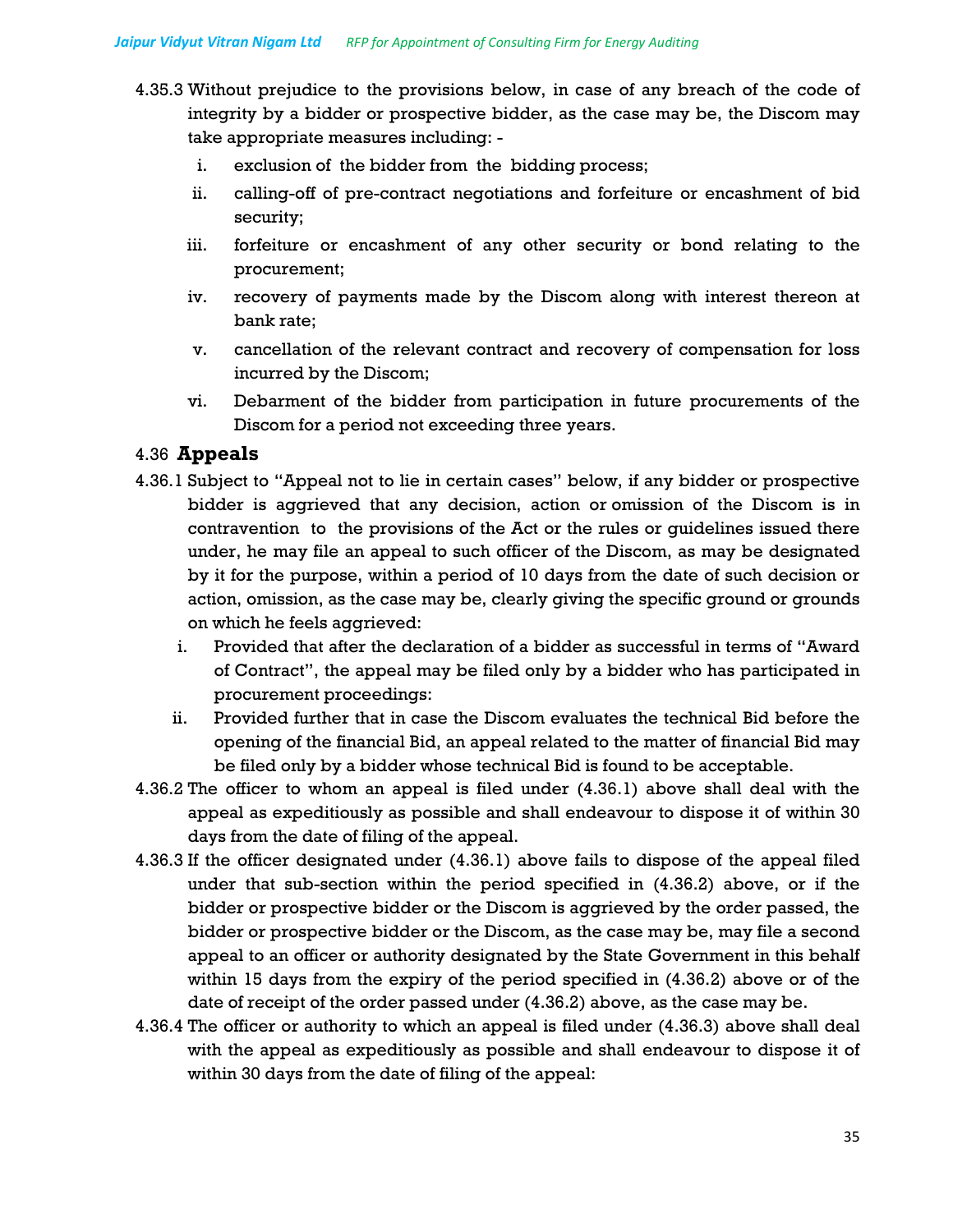4.36.5 The officer or authority to which an appeal may be filed under (4.36.1) or (4.36.3) above shall be :

First Appellate Authority: As may be decided by the Board of directors

Second Appellate Authority: As may be determined by Government of Rajasthan

## 4.36.6 Form of Appeal:

- i. Every appeal under (4.36.1) and (4.36.3) above shall be as per **Annexure-IX** along with as many copies as there are respondents in the appeal.
- ii. Every appeal shall be accompanied by an order appealed against, if any, affidavit verifying the facts stated in the appeal and proof of payment of fee.
- iii. Every appeal may be presented to First Appellate Authority or Second Appellate Authority, as the case may be, in person or through registered post or authorised representative.
- 4.36.7 Fee for Appeal: Fee for filing appeal:
	- i. Fee for first appeal shall be rupees two thousand five hundred and for second appeal shall be rupees ten thousand, which shall be non-refundable.
	- ii. The fee shall be paid in the form of bank demand draft or banker's cheque of a Scheduled Bank payable in the name of Appellate Authority concerned.
- 4.36.8 Procedure for disposal of appeal:
	- i. The First Appellate Authority or Second Appellate Authority, as the case may be, upon filing of appeal, shall issue notice accompanied by copy of appeal, affidavit and documents, if any, to the respondents and fix date of hearing.
	- ii. On the date fixed for hearing, the First Appellate Authority or Second Appellate Authority, as the case may be, shall,
		- a. hear all the parties to appeal present before him; and
		- b. Pursue or inspect documents, relevant records or copies thereof relating to the matter.
	- iii. After hearing the parties, perusal or inspection of documents and relevant records or copies thereof relating to the matter, the Appellate Authority concerned shall pass an order in writing and provide the copy of order to the parties to appeal free of cost.
	- iv. The order passed under (4.39.3) shall also be placed on the State Public Procurement Portal.
- 4.36.9 No information which would impair the protection of essential security interests of India, or impede the enforcement of law or fair competition, or prejudice the legitimate commercial interests of the bidder or the Discom, shall be disclosed in a proceeding under an appeal.

# 4.37 **Stay of procurement proceedings:**

- 4.37.1 While hearing of an appeal, the officer or authority hearing the appeal may, on an application made in this behalf and after affording a reasonable opportunity of hearing to the parties concerned, stay the procurement proceedings pending disposal of the appeal, if he, or it, is satisfied that failure to do so is likely to lead to miscarriage of justice.
- 4.38 **Vexatious Appeals & Complaints**: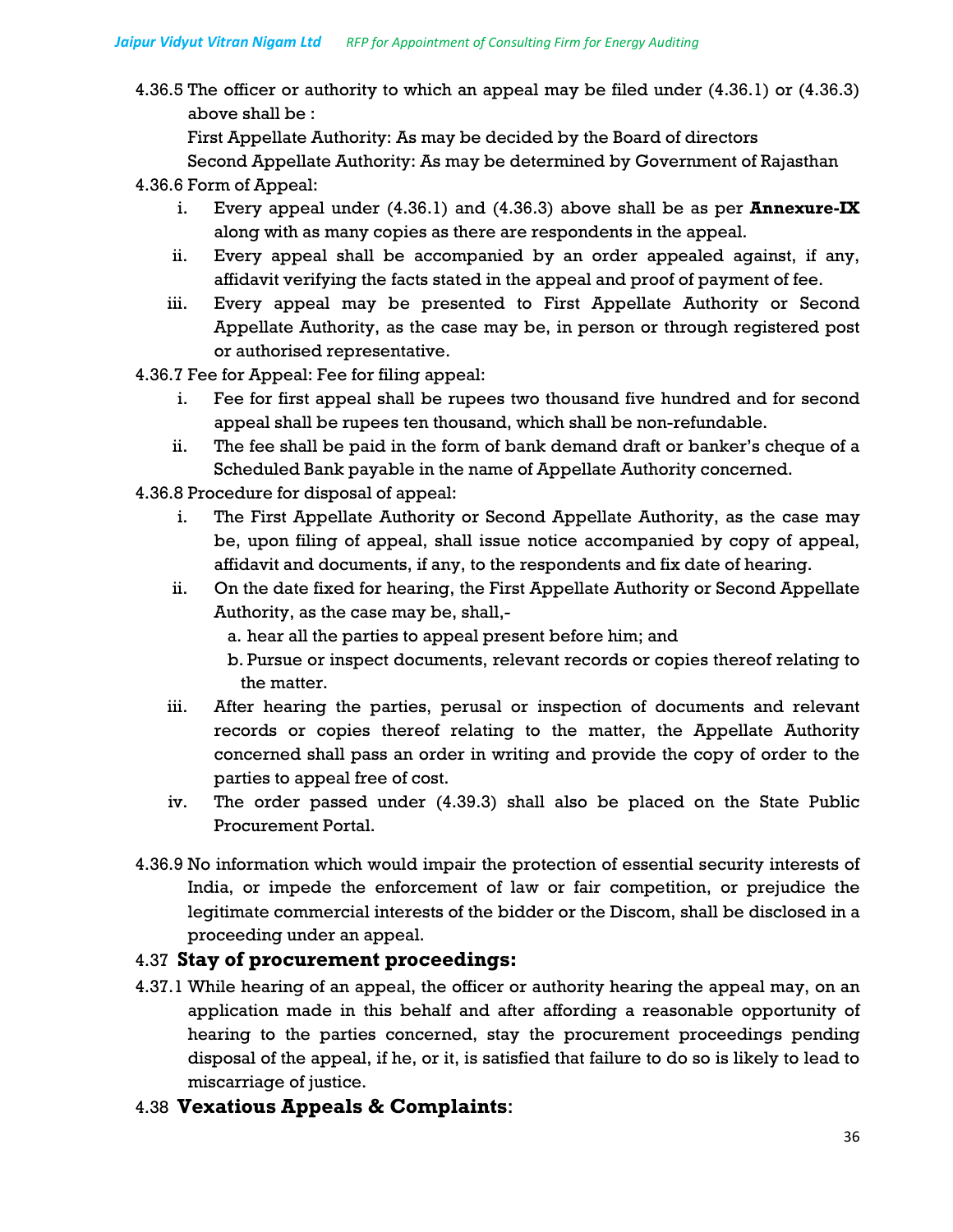4.38.1 Whoever intentionally files any vexatious, frivolous or malicious appeal or complaint under the "The Rajasthan Transparency Public Procurement Act 2012", with the intention of delaying or defeating any procurement or causing loss to the Discom or any other bidder, shall be punished with fine which may extend to twenty lakh rupees or five per cent of the value of procurement, whichever is less.

## 4.39 **Offences by Firms/ Companies**

- 4.39.1 Where an offence under "The Rajasthan Transparency Public Procurement Act 2012" has been committed by a company, every person who at the time the offence was committed was in charge of and was responsible to the company for the conduct of the business of the company, as well as the company, shall be deemed to be guilty of having committed the offence and shall be liable to be proceeded against and punished accordingly:
- 4.39.2 Provided that nothing contained in this sub-section shall render any such person liable for any punishment if he proves that the offence was committed without his knowledge or that he had exercised all due diligence to prevent the commission of such offence.
- 4.39.3 Notwithstanding anything contained in (a) above, where an offence under this Act has been committed by a company and it is proved that the offence has been committed with the consent or connivance of or is attributable to any neglect on the part of any director, manager, secretary or other officer of the company, such director, manager, secretary or other officer shall also be deemed to be guilty of having committed such offence and shall be liable to be proceeded against and punished accordingly.
- 4.39.4 For the purpose of this clause
	- i. "company" means a body corporate and includes a limited liability partnership, firm, registered society or co- operative society, trust or other association of individuals; and
	- ii. "director" in relation to a limited liability partnership or firm, means a partner in the firm.
- 4.39.5 Abetment of certain offences: Whoever abets an offence punishable under this Act, whether or not that offence is committed in consequence of that abetment, shall be punished with the punishment provided for the offence.

## 4.40 **Debarment from Bidding**

- 4.40.1 A bidder shall be debarred/blacklisted by the Discom if he has been convicted of an offence
	- i. under the Prevention of Corruption Act, 1988 (Central Act No. 49 of 1988); or
	- ii. under the Indian Penal Code, 1860 (Central Act No. 45 of 1860) or any other law for the time being in force, for causing any loss of life or property or causing a threat to public health as part of execution of a public procurement contract.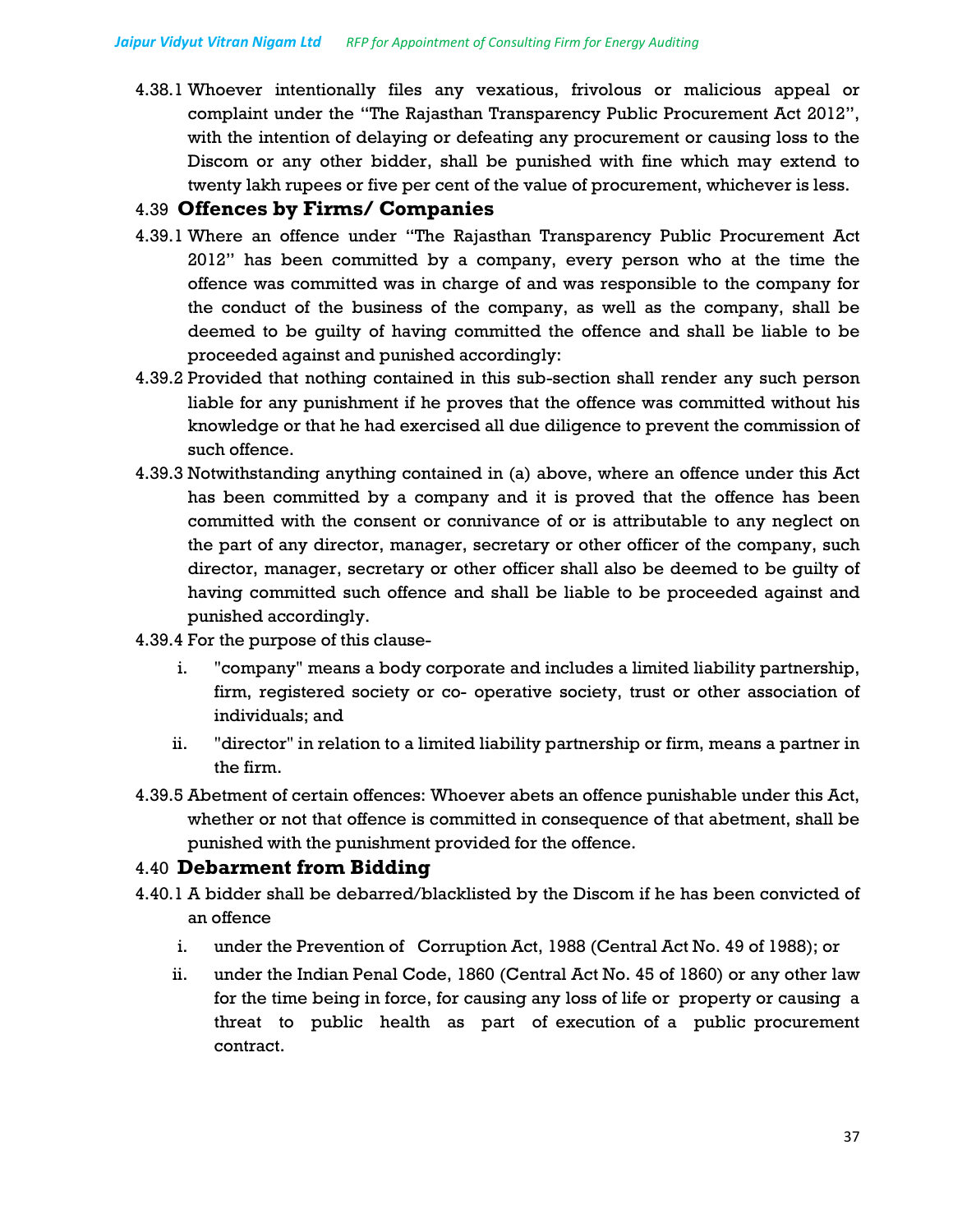- 4.40.2 A bidder debarred under (a) above shall not be eligible to participate in a bidding process of any Discom for a period not exceeding three years commencing from the date on which he was debarred.
- 4.40.3 If the Discom finds that a bidder has breached the code of integrity prescribed in terms of "Code of Integrity for bidders" above, it may debar the bidder for a period not exceeding three years.
- 4.40.4 Where the entire bid security or the entire performance security or any substitute thereof, as the case may be, of a bidder has been forfeited by the Discom in respect of any bidding process or contract, the bidder may be debarred from participating in any bidding process undertaken by the Discom for a period not exceeding three years.
- 4.40.5 The Discom shall not debar a bidder under this section unless such bidder has been given a reasonable opportunity of being heard.

### 4.41 **Monitoring of Contract**

- 4.41.1 An officer or a committee of officers named Contract Monitoring Committee (CMC) may be nominated by Discom to monitor the progress of the contract during its execution.
- 4.41.2 During the contract period the CMC shall keep a watch on the progress of the contract and shall ensure that the bidder has deployed sufficient resources in proportion to the quantum of work assigned to the Consulting Firm. The CMC will also inspect the performance of the agency from time to time.
- 4.41.3 If delay in providing the desired quality of service is observed a performance notice would be given to the selected bidder to take remedial action in that regard.
- 4.41.4 Any Change in the constitution of the Consulting Firm, etc. shall be notified forth with by the Consulting Firm in writing to the Discom and such change shall not relieve any former member of the firm, etc., from any liability under the contract.
- 4.41.5 No new business partner/ partners shall be accepted in the firm by the selected bidder in respect of the contract unless he/ they agree to abide by all its terms, conditions and deposits with the Discom through a written agreement to this effect. The bidder's receipt for acknowledgement or that of any partners subsequently accepted as above shall bind all of them and will be sufficient discharge for any of the purpose of the contract.
- 4.41.6 The selected Consulting Firm shall not assign or sub-let his contract or any substantial part thereof to any other agency without the permission of Discom except the one with whom the Bidder has partnered for the purpose of execution of the project (if any).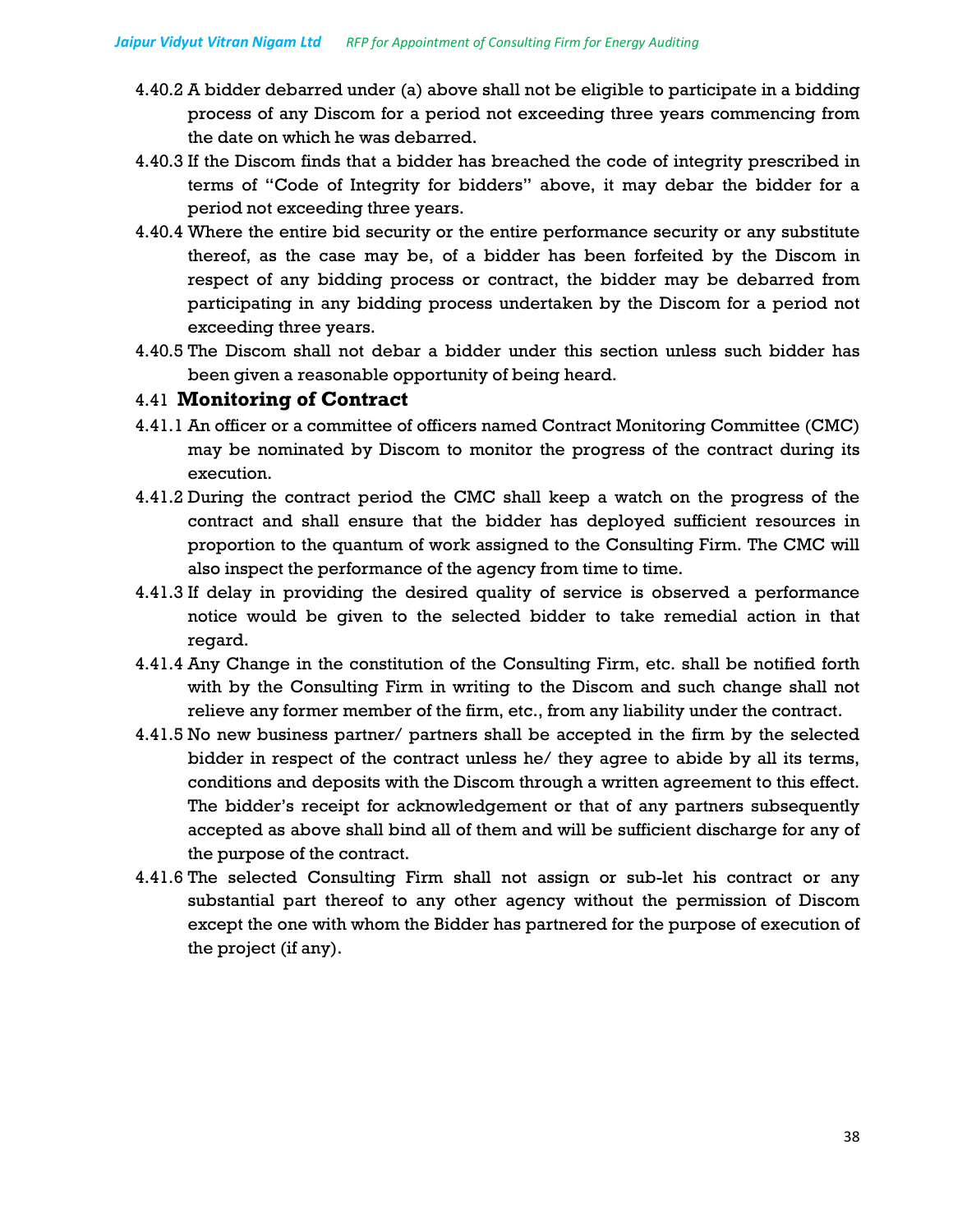## **5 TERMS AND CONDITIONS, OF TENDER & CONTRACT**

## 5.1 **Definitions**

For the purpose of clarity, the following words and expressions shall have the meanings assigned to them as under / under the heading Definition and Abbreviations earlier in this document: -

- a) "Contract" means the Agreement entered into between the Discom and the Successful Bidder, together with the Contract Documents referred to therein, including all attachments, appendices, and all documents incorporated by reference therein.
- b) "Contract Documents" means the documents listed in the Agreement, including any amendments thereto.
- c) "Contract Price" means the price payable to the Successful Bidder as specified in the Agreement, subject to such additions and adjustments thereto or deductions there from, as may be made pursuant to the Contract.
- d) "Day" means calendar day.
- e) "Completion" means the fulfillment of the Related Works & Services by the Bidder in accordance with the terms and conditions set forth in the Contract.
- f) "Purchaser" means the entity that is a recipient of a works or services provided by the Selected Bidder, here it shall mean Discom.
- g) "Subcontractor" means any natural person, private or government entity, or a combination of the above, including its legal successors or permitted assigns, to whom any part of the Goods to be supplied or execution of any part of the Services is subcontracted by the Bidder.
- h) "Bidder" means any firm/ agency/ company/ supplier/ vendor responding to Invitation for Bids / Request for Proposal / Notice Inviting Tender and which is participating in the Bid.

## 5.2 **General Conditions of Contract**

5.2.1 The following GCC shall be applicable to and form part of the Contract to be executed between the Discom and the Consulting Firm unless specifically excluded or amended in the Contract.

## 5.3 **Interpretation**

- 5.3.1 In the event of an inconsistency between the terms of the Contract and the Proposal, the terms of the Contract shall prevail;
- 5.3.2 The clause headings are for convenient reference only and do not form part of this RFP;
- 5.3.3 Unless otherwise specified a reference to a clause number is a reference to all of its sub-clauses;
- 5.3.4 unless otherwise specified a reference to a clause, sub- clause, article or section is a reference to a clause, sub-clause or section of this RFP including any amendments or modifications to the same from time to time;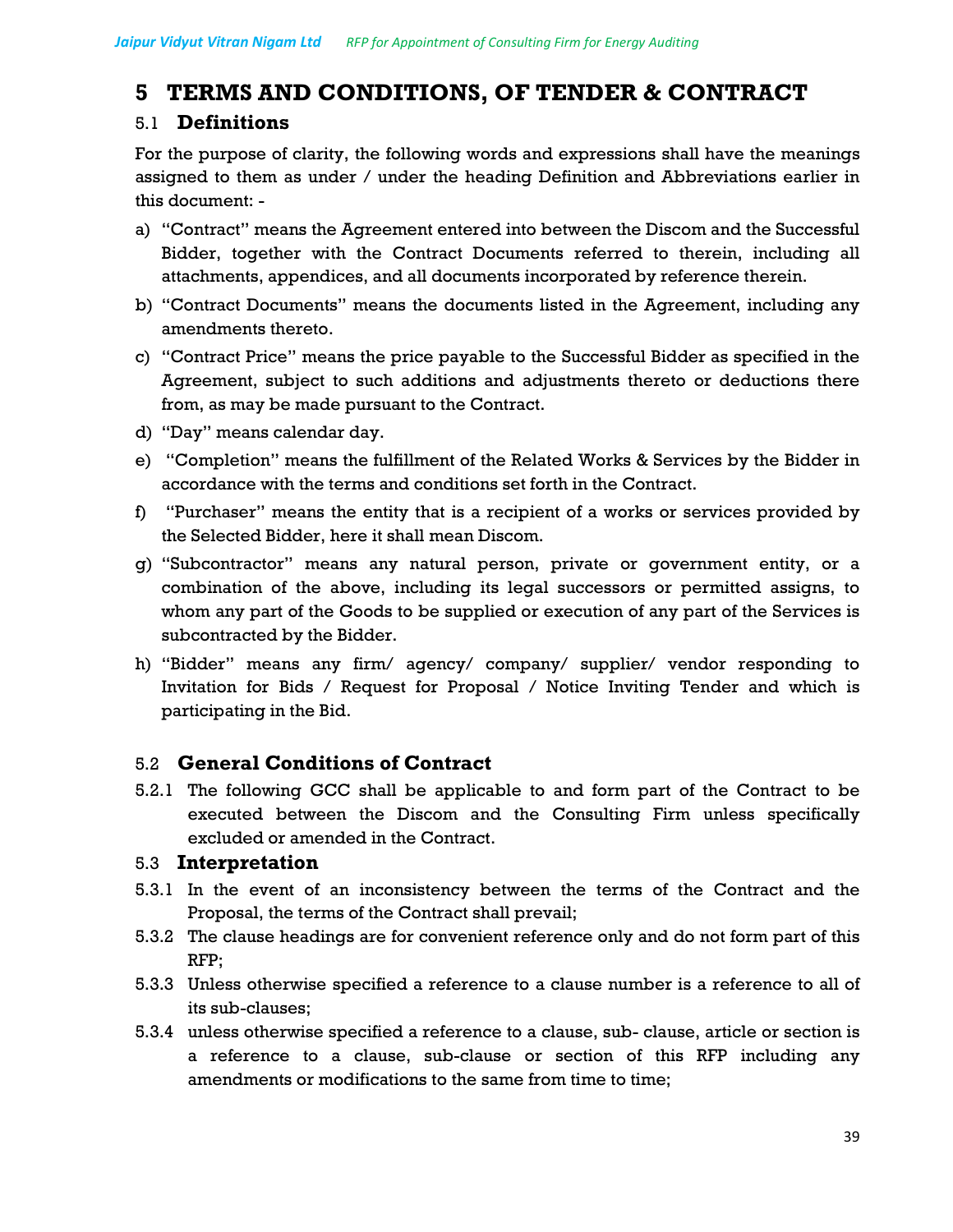- 5.3.5 a word in the singular includes the plural and a word in the plural includes the singular;
- 5.3.6 a word importing a gender includes any other gender;
- 5.3.7 a reference to a person includes a partnership and a body corporate;
- 5.3.8 a reference to legislation includes legislation repealing, replacing or amending that legislation;
- 5.3.9 where a word or phrase is given a particular meaning it includes the appropriate grammatical forms of that word or phrase, which have corresponding meanings;
- 5.3.10 Whenever a material or article is specified or described by the name of a particular brand, manufacturer or trademark, the specific item shall be understood as establishing type, function and quality desired. Products of other manufacturers may also be considered, provided sufficient information is furnished so as to enable the Discom to determine that the products are equivalent to those named.

### 5.4 **Corrupt Practices**

- 5.4.1 The Consulting Firm, shall observe the highest standards of ethics during the execution of the Project;
- 5.4.2 The Discom will reject a Proposal for award if it determines that the Bidder recommended for award has engaged in Corrupt Practice, Fraudulent Practice, Collusive Practice, or Coercive Practices in competing for the Contract;
- 5.4.3 After the issuance of the LOI if it comes to the knowledge of the Discom that the Consulting Firm has engaged in Corrupt Practice, Fraudulent Practice, Collusive Practice, or Coercive Practices at any stage, the Discom shall forthwith terminate the Contract as per the provisions of Clause related to termination.

### 5.5 **Language**

- 5.5.1 The official language of the Bidding Documents is English. Contract as well as all correspondence and documents relating to the Contract exchanged by the Consulting Firm and the Discom, shall be written in English. Supporting documents and printed literature that are part of the Bidding Documents may be in another language provided they are accompanied by an accurate translation of the relevant passages in English, in which case, for purposes of interpretation, the English translation shall govern.
- 5.5.2 The Consulting Firm shall bear all costs of translation to English and all risks of the accuracy of such translation. The Consulting Firm shall be bound to the English translation and what has been stated therein.

### 5.6 **Conditions Precedent to the Contract**

5.6.1 The Consulting Firm shall submit an unconditional and irrevocable performance security deposit to Discom from any nationalized bank / Scheduled bank as per the GCC.

### 5.6.2 **Taxes & Duties**

5.6.3 All custom duties, excise duties, VAT, service tax, Central Sales Taxes and other levies payable by the in respect of the transaction between the bidders and their vendors/sub – suppliers while procuring any subassemblies, raw materials and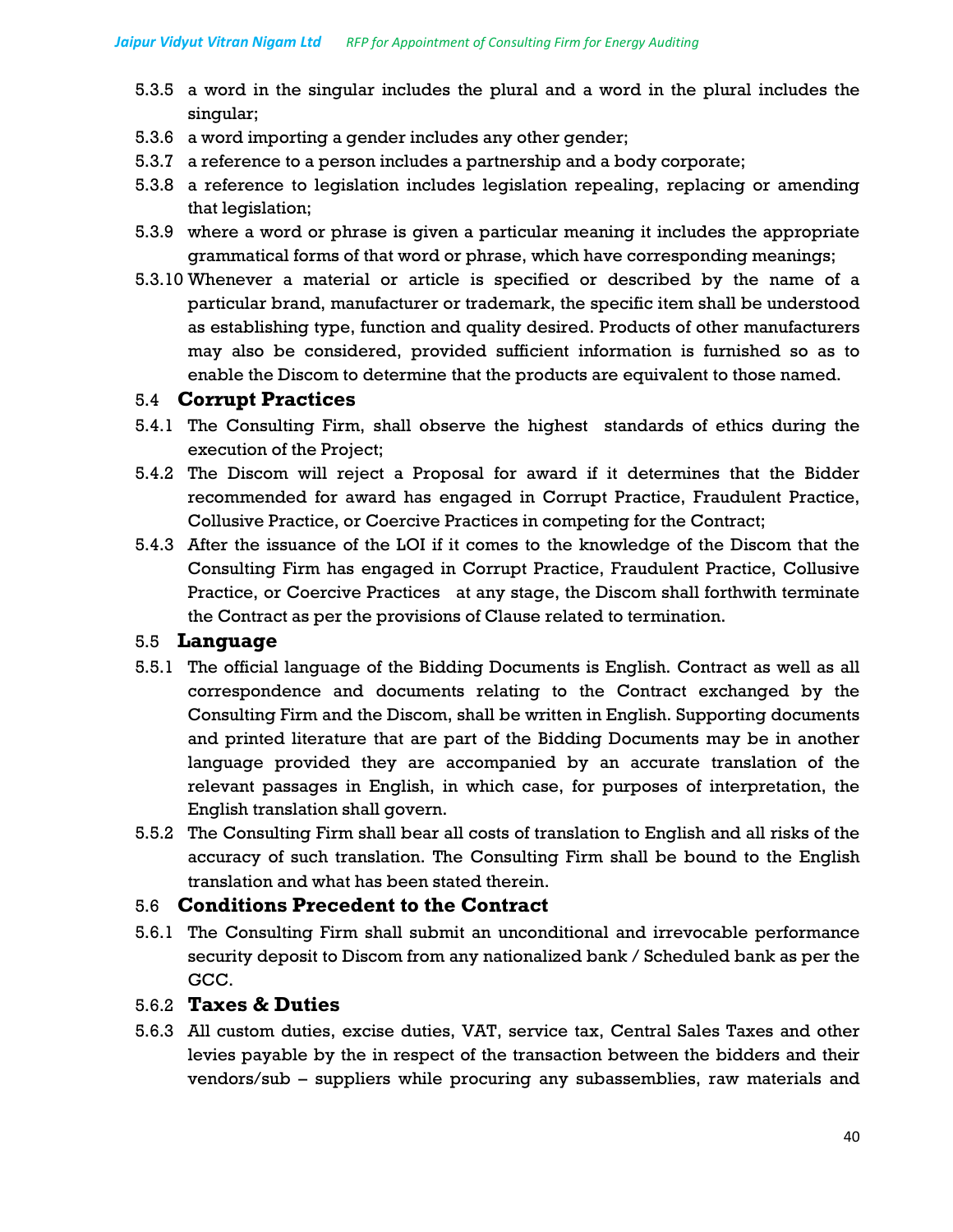equipment shall be treated as included in the bid price and no claim on this behalf will be entertained by the owner.

- 5.7 The work contract tax on the entire value of material supplied and erected, Central Sales Tax/VAT, excise duty, local taxes, Rajasthan entry tax as applicable/leviable on the goods procured from outside Rajasthan, levies, and other liabilities of Govt, if leviable in respect of the transaction between the Discom and the Consulting Firm under the contract on the date of opening of bids (techno-commercial) shall be treated as included in the bid price and no additional payment on this account shall be paid by the Nigam. The service tax shall be payable extra at the applicable rate. Any statutory variation in rates of service tax during the contracted completion period shall be to Nigam's account.
- 5.7.1 Any income tax, surcharge on income tax and other corporate taxes including work contract tax, service tax and entry tax as applicable/ leviable on the goods procured from outside Rajasthan as attracted under the law, shall be deducted at source, as per the prevailing Govt rules by payment making authority from each bill. Necessary TDS certificate shall be issued by payment making authority.
- 5.7.2 Jaipur Vidyut Vitran Nigam Limited is registered dealer under Central Sales tax Act and is entitled to concessional rate of Central sales tax as per rules in force. Necessary declaration Form 'C' for availing supply of material on concessional sales tax shall be issued by the Nigam on completion of ordered work/ financial year ending.

### 5.8 **Disputed Payments**

- 5.8.1 An invoice raised by selected bidder can be disputed by Discom. However, Discom shall endeavour make payment of undisputed amount to the selected bidder.
- 5.8.2 All disputed penalties shall be resolved by way of appropriate dispute resolution mechanism detailed in the Contract and there shall be no right to offset such penalties against amounts owed to the selected bidder, without undertaking the aforementioned appropriate dispute resolution.

### 5.9 **Settlement of Disputes:**

- 5.9.1 General: If any dispute arises between the Consulting Firm and Discom during the execution of a contract that would be amicably settled by mutual discussions. However, if the dispute is not settled by mutual discussions, a written representation will be obtained from the Consulting Firm on the points of dispute. The representation so received shall be examined by the concerned Procurement Committee which sanctioned the tender. The Procurement Committee may take legal advice of a counsel and then examine the representation. The Consulting Firm will also be given an opportunity of being heard. The Committee will take a decision on the representation and convey it in writing to the Consulting Firm.
- 5.9.2 Standing Committee for Settlement of Disputes: If a question, difference or objection arises in connection with or out of the contract agreement or the meaning of operation of any part, thereof or the rights, duties or liabilities of either party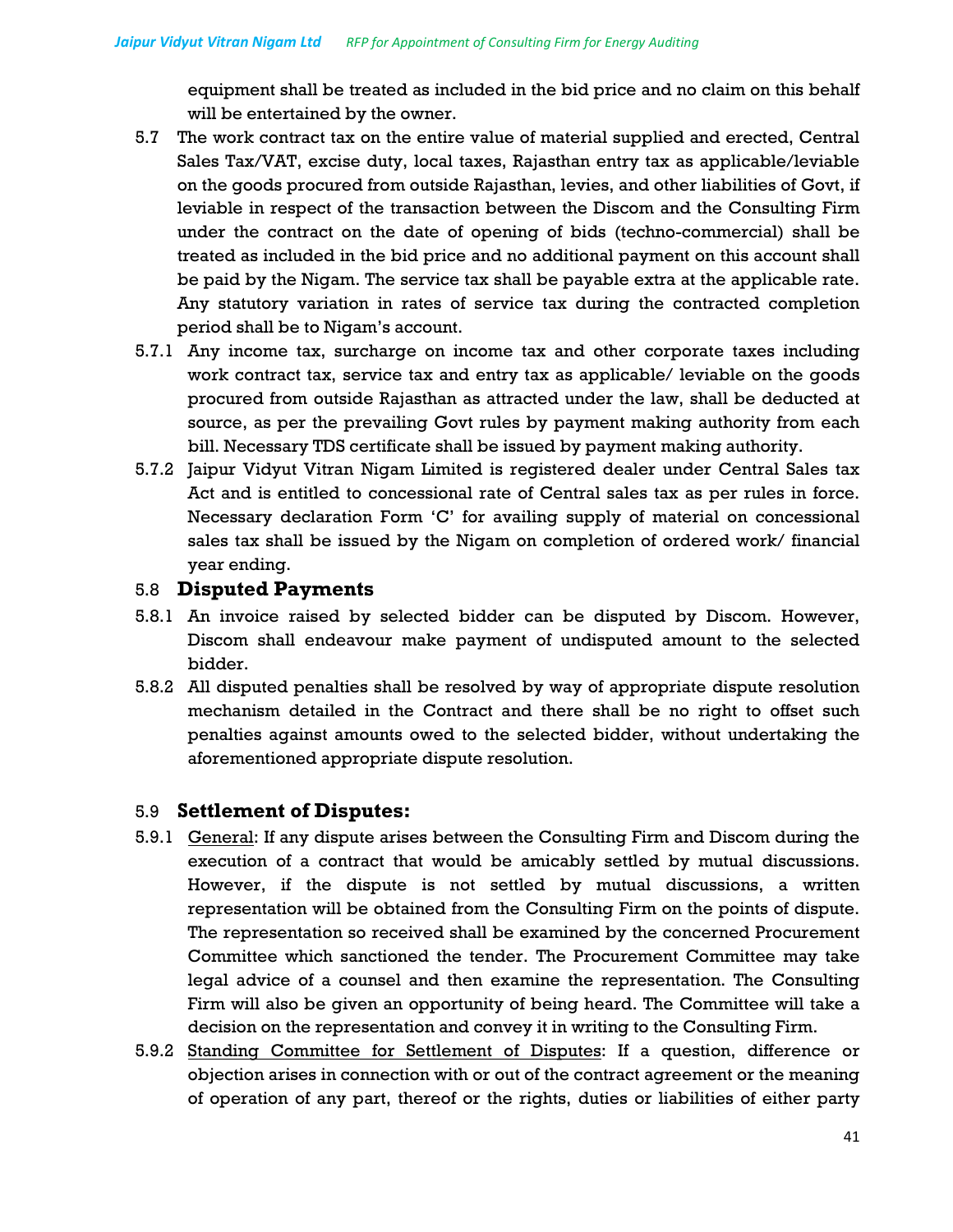have not been settled by mutual discussions and same shall be submitted for the decision of tender sanctioning Procurement Committee agreed by the decision of above procurement committee, it shall be referred to the empowered standing committee for decision. The standing committee shall consist of following members, provided that there shall be at least one Director (Finance) : -

- Chairman of Board of Directors of JVVNL : Chairman
	-
- Managing Director/Whole time Director, JVVNL / AVVNL / JdVVNL : Member
- A Legal Expert to be nominated by the Chairman : Member
- 5.9.3 Procedure for reference to the Standing Committee: The Consulting Firm shall present his representation to the Chairman, Discom(s) along with a fee equal to two percent of the amount of dispute, not exceeding Rupees One Lac, within three months from the date of communication of decision of the tender sanctioning Procurement Committee. The officer-in-charge of the project who was responsible for taking delivery of the goods and/ or service from the Consulting Firm shall prepare a reply of representation and shall represent the Discom's stand before the standing committee. From the side of the Consulting Firm, the claim case may be presented by himself or through a lawyer. After hearing both the parties, the standing committee shall announce its decision which shall be final and binding both on the Consulting Firm and Discom. The standing committee, if it so decides, may refer the matter to the Board of Directors of Discom for further decision.
- 5.9.4 Legal Jurisdiction: All legal proceedings arising out of any dispute between both the parties regarding a contract shall be settled by a competent court having jurisdiction at Jaipur, where agreement has been executed and by no other court, after decision of the standing committee for settlement of disputes.
- 5.9.5 Arbitration:
	- i. Any Dispute not settled amicably as above, shall, at the request of either party, be submitted to arbitration by a panel of three arbitrators. Arbitration proceedings shall be conducted according to the provisions of Arbitration and Reconciliation Act, 1996.
	- ii. While submitting the dispute or difference to arbitration in accordance with this clause the party so submitting shall, in its notice, specify the name of one arbitrator appointed by it. Within 30 (Thirty) Days of receipt of notice, the other party shall appoint an arbitrator. The third arbitrator (who will act as a chairman) shall be nominated by the two arbitrators appointed as aforesaid or, failing such nomination within 30 (Thirty) Days of the appointment of the second arbitrator shall be appointed in accordance with the Arbitration and Reconciliation Act, 1996.
	- iii. The language of arbitration shall be English. The venue of arbitration shall be Jaipur.
	- iv. The arbitral award shall be reasoned in writing. The arbitrators shall also decide on the cost of arbitration proceedings.
	- v. The parties agree that the award of the arbitrators shall be final and binding upon the parties.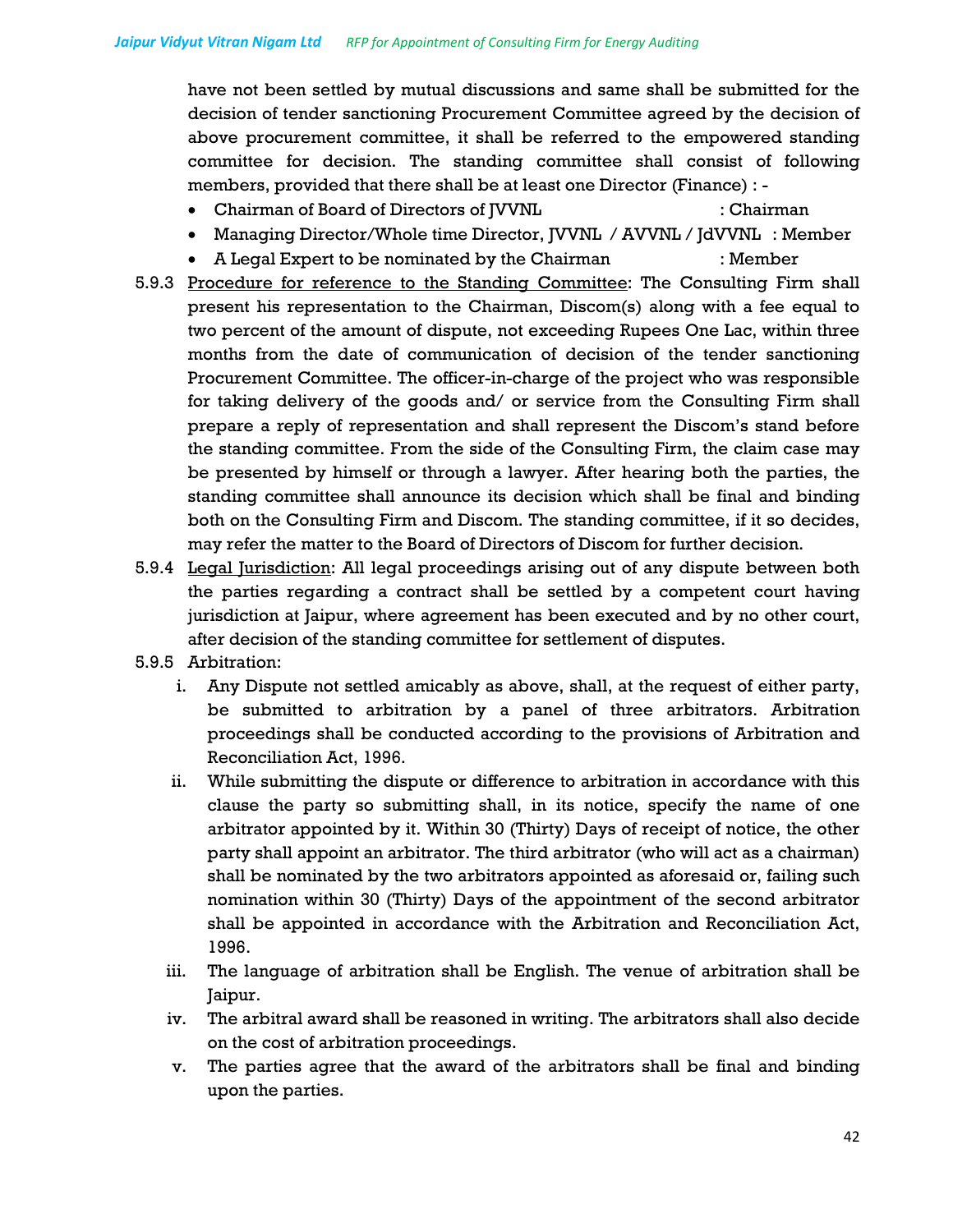- vi. Notwithstanding anything to the contrary, the provisions of this Clause shall survive the termination of the Contract.
- 5.9.6 The Consulting Firm and the Discom shall continue to perform their respective obligations under the Contract during the conduct of the dispute settlement procedures.

## 5.10 **Governing Laws**

5.10.1 The Contract shall be governed by and interpreted in accordance with the laws of India. The High Court of Judicature in the State of Rajasthan and Courts subordinate to it shall have exclusive jurisdiction in respect of any disputes relating to the bidding process, award of Contract and execution of the Contract.

## 5.11 **Confidential Information**

- 5.11.1 The Discom and the Consulting Firm undertake to each other to keep confidential all proprietary information (written as well as oral) concerning the business and affairs of the other, which has been obtained or received as a result of the discussions leading to or the entering of the Contract.
- 5.11.2 After the entering of the Contract the Discom and the Consulting Firm shall keep confidential and shall not, without the written consent of the other party, divulge to any third party any documents, data, or other information furnished directly or indirectly by the other party hereto in connection with the Contract, whether such information has been furnished prior to, during or following completion or termination of the Contract.
- 5.11.3 The Discom shall not use such documents, data, and other information received from the Consulting Firm for any purposes unrelated to the Contract. Similarly, the Consulting Firm shall not use such documents, data, and other information received from the Discom for any purpose other than the design, procurement, or other work and services required for the performance of the Contract.
- 5.11.4 The confidentiality obligations of a party hereunder, however, shall not apply to information that:
	- i. The Discom or Consulting Firm need to share with the institutions participating in the financing of the Project;
	- ii. Now or hereafter enters the public domain through no fault of that party;
	- iii. Can be proven to have been possessed by that party at the time of disclosure and which was not previously obtained, directly or indirectly, from the other party; or
	- iv. Otherwise lawfully becomes available to that party from a third party that has no obligation of confidentiality.
- 5.11.5 The above provisions of this GCC Clause shall not in any way modify any undertaking of confidentiality given by either the Discom or the Consulting Firm prior to the date of the Contract.
- 5.11.6 Both the Discom and the Consulting Firm undertake to the other to take all such steps as shall from time to time be necessary to ensure compliance with the provisions of the above clauses by its employees and agents.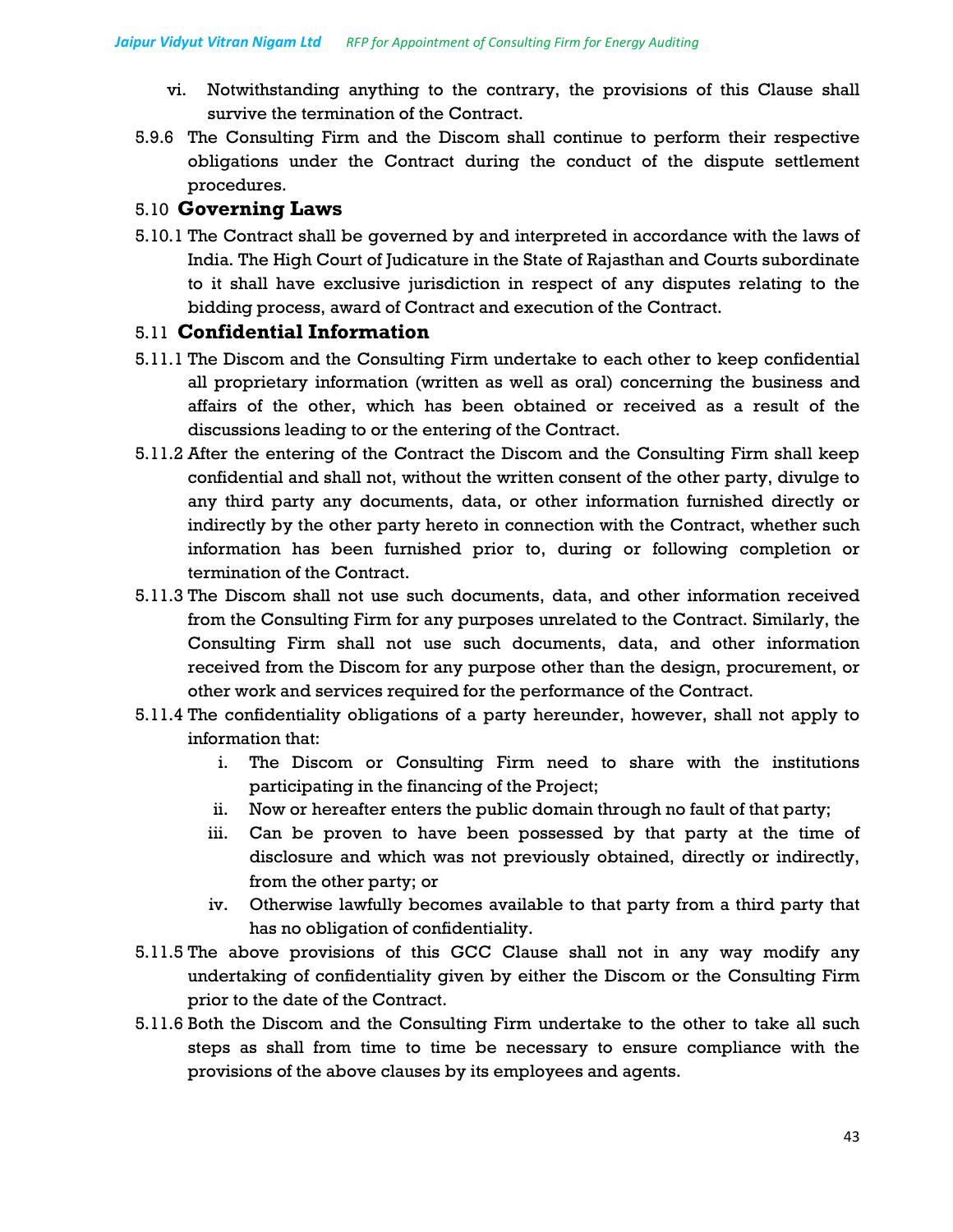5.11.7 The provisions of this GCC Clause shall survive completion or termination, for whatever reason, of the Contract.

### 5.12 **Sub-Contracting**

5.12.1 The sub-contracting is not allowed. The Consulting Firm found to sub-contract a part or entire work shall liable for a breach under the Contract.

## 5.13 **Provisions Relating to Staff**

- 5.13.1 The Consulting Firm shall provide its own staff for providing all the services under the Contract. The Consulting Firm shall be responsible for following all laws relating to employment and for depositing all statutory amounts pertaining to its employees under the applicable statutory provisions. The Consulting Firm shall submit to the Discom, a certificate of conformance to all labour related statutory provisions every month.
- 5.13.2 The Consulting Firm does not have any obligation to accept any employee of Discom on deputation for this Project. However, upon written request from the Consulting Firm, the Discom shall, consider at its sole discretion, to depute such of its named staff requested by the Consulting Firm. All expenses of such employees with agreed deputation allowance will be borne by the Consulting Firm.
- 5.13.3 Other than as aforesaid, the Consulting Firm may not solicit Discom employees to join its services for the term of the Contract. The Discom may not solicit Consulting Firm employees to join its services for one year after the term has ended.
- 5.13.4 The Consulting Firm shall be responsible for the identification and control of Corrupt Practices by its employees in the delivery of the services.
- 5.13.5 If the Consulting Firm finds that any of its employees has engaged in Corrupt Practice, Fraudulent Practice, Collusive Practice, or Coercive Practices, such employee shall be forthwith removed from performing any activity relating to the Contract and shall be dealt with under the disciplinary processes of the Consulting Firm's service conditions.
- 5.13.6 Where such Corrupt Practice by the employee has material financial implications and amounts to criminal conduct, the Consulting Firm is free to prosecute such employee for such criminal conduct.
- 5.13.7 Each case of corruption dealt with by the Consulting Firm shall be informed in writing to the Discom.

## 5.14 **Insurance**

- 5.14.1 The agency at its cost shall arrange, secure and maintain all necessary insurance as may be pertinent to the Project and obligatory in terms of law to protect its interest and interest of the Discom. The responsibility to maintain adequate insurance coverage at all time during the term of the Contract shall be that of the Agency alone. The Agency's failure in this regard shall not relieve him of any of his contractual responsibilities and obligations.
- 5.14.2 The perils required to be covered under the insurance shall include, but not be limited to fire and allied risks, miscellaneous accidents (erection risks), workman compensation risks, theft, pilferage, riot and strikes and malicious damages, civil commotion, weather conditions, flood & earth-quake, accidents of all kinds, etc.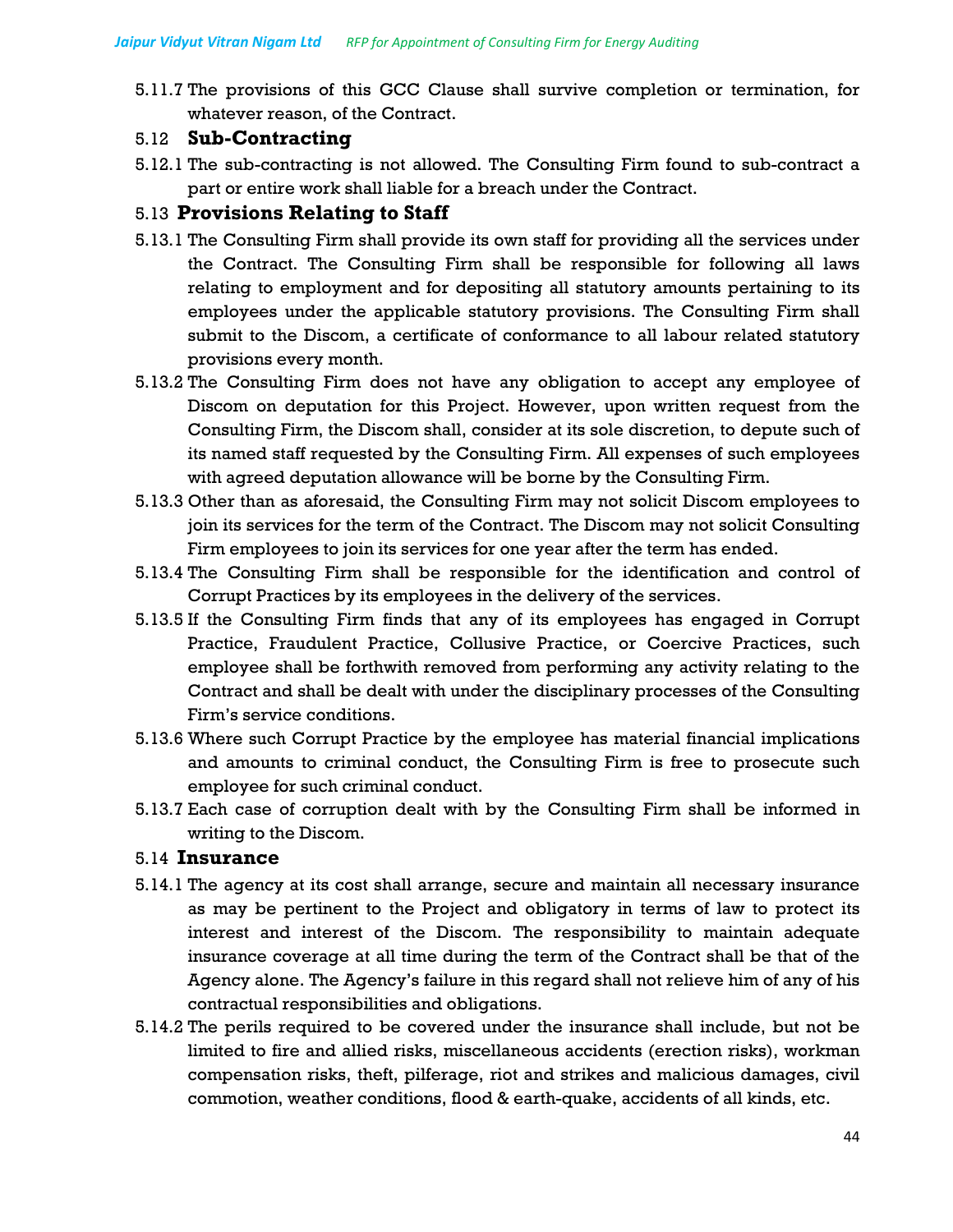5.14.3 The Agency shall obtain accident liability insurance for its employees for payment of compensation because of injury, fatal or otherwise due to accident during course of operation carried out by him for complying with its contractual obligations thereof. It shall indemnify the Discom against any claim from such employees or damage to property whatsoever while these arise out of or in consequences of the execution of works, operation and all activities to be performed until the successful completion of the Contract shall be to the account of the Agency. The Agency shall be responsible for preference of all claims and make good the damages or loss by way of repairs and/or replacement of the Goods, damaged or lost.

### 5.15 **Indemnification**

- 5.15.1 The Agency during the term of the Contract shall indemnify, defend and hold the Discom harmless against:
	- i. Any acts of omissions / commission of the Agency with regard to the Scope of Work. In such event, Agency shall have no claim for compensation, incentive or any other claim against Discom.
	- ii. Claims against Discom made by any third party for any act of commission or omission by Agency and co-operate with Discom in defending any action with the third party.
	- iii. Non-compliance with the laws, regulations, orders and directives by the Agency.
	- iv. Any penalty imposed on account of non-compliance as stated hereinabove.
	- v. This indemnity shall survive 3 (Three) years beyond the term of the Contract.
- 5.15.2 Discom shall indemnify, defend and hold the agency harmless against the acts of commission/omission in the Area under jurisdiction of Discom.
- 5.15.3 The indemnity Bond shall be furnished by the Agency before commencement of the work and shall be valid till the completion of work.

## 5.16 **Limitation of Liability**

- 5.16.1 Except in cases of gross negligence or wilful misconduct:
	- i. Neither party shall be liable to the other party for any indirect or consequential loss or damage, loss of use, loss of production, or loss of profits or interest costs, provided that this exclusion shall not apply to any obligation of the Consulting Firm to pay penalties to the Discom; and
	- ii. The aggregate / cumulative liability of the Consulting Firm to the Discom, whether under contract, in tort, or otherwise, shall not exceed 20% (Twenty Percent) of the Contract Price. Provided that this limitation shall not apply to the cost of repairing or replacing defective Goods, or to any obligation of the Consulting Firm to indemnify the Discom with respect to patent infringement.

### 5.17 **Change in Laws and Regulations**

5.17.1 Unless otherwise specified in the Contract, if after the date of the invitation for bids, any law, regulation, ordinance, order or bylaw having the force of law is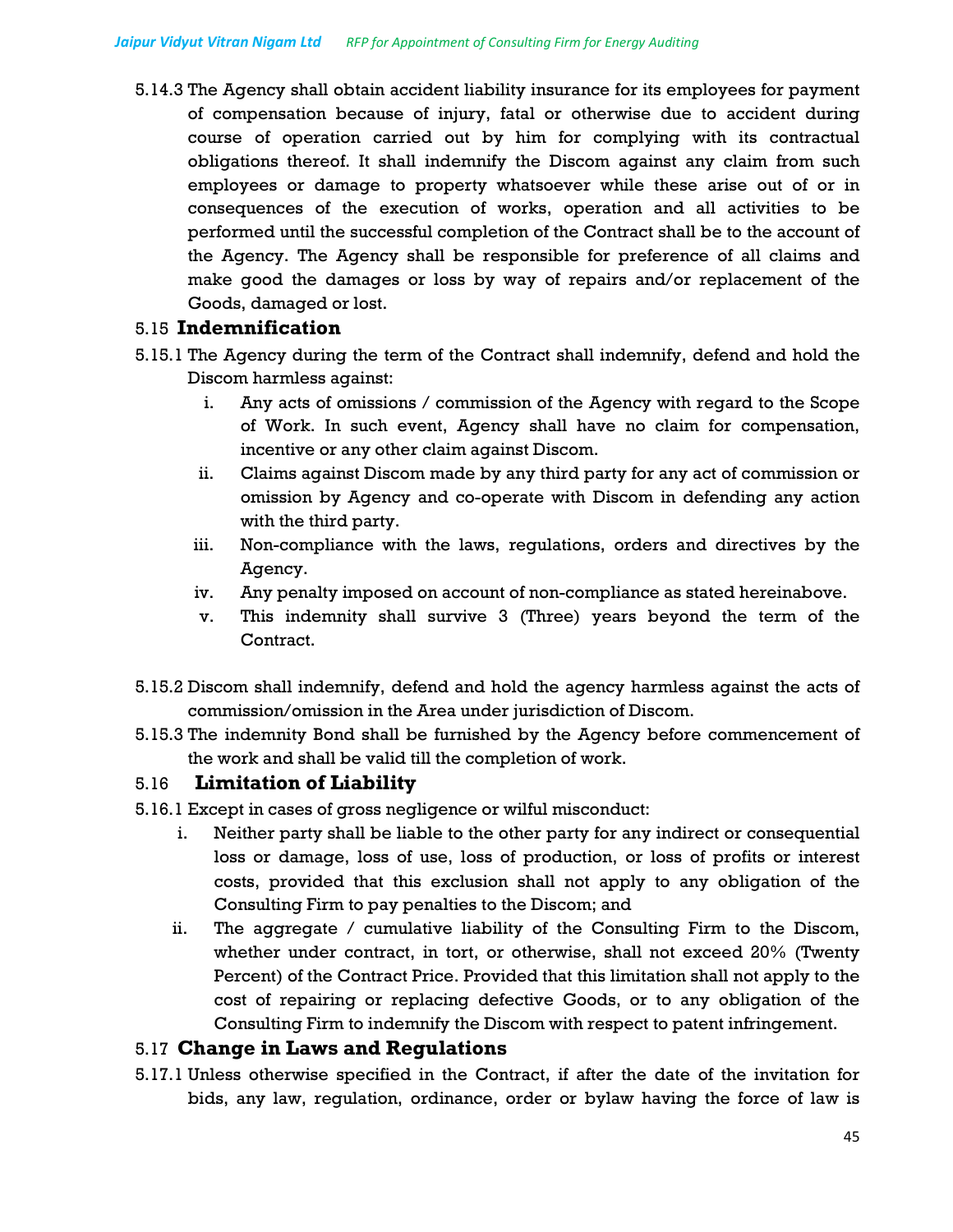enacted, promulgated, abrogated, or changed in India and such change affects the Assignment, then the Consulting Firm shall inform the Discom in writing about such change explaining the effect of the change to the Consulting Firm's obligations under the Contract. The Discom and the Consulting Firm shall negotiate in good faith and alter such terms as needed to affect continuation of the Contract.

### 5.18 **Events of Default / Breach of Contract**

- 5.18.1 Unless any such event occurs as a result of a force majeure event, the Discom and or the Consulting Firm (as per context), shall be in breach of the Contract in the event of:
	- i. A material failure to perform material obligations under the Contract;
	- ii. Failure to conform to the any statutory provisions / regulatory orders that apply to the Contract.
- 5.18.2 Breach Capable of Remedy: the Discom and or the Consulting Firm may notify the other of a breach by it in writing. The party in breach shall forthwith take any actions needed to remedy the breach upon receipt of the notice. If the remedy shall take more than 30 (Thirty) Days then the party in breach shall inform the other of such time requirements. Within 30 (Thirty) Days, or such other time as may have been agreed, the party in breach shall notify the other of the breach having being remedied. If the breach is not remedied by the party in breach within the stipulated time, it must show bona fide action towards remedy and seek a further extension of time from the other party. If the breach is not remedied even after an extension of the time, the notifying party shall have the right to terminate the Contract.
- 5.18.3 Breach Not Capable of Remedy: The notifying party may notify the party in breach of a Breach by it in writing. It shall also commence any action within its powers (other than termination of the Contract) to mitigate any damage or limit its liability because of the breach by the party in breach. The notifying party shall set out in writing, any costs incurred or expected to be incurred or damages incurred or likely to be incurred directly as a result of a breach, to the party in breach. The two parties shall negotiate in good faith to reach a settlement for the costs / damages using the dispute resolution procedure if needed. If an amicable settlement is not reached, the notifying party shall have the right to terminate the Contract.

### 5.19 **Force Majeure**

5.19.1 Neither the Discom nor the Consulting Firm shall be liable to the other if, and to the extent, that the performance or the delay in performance of any of its obligations under the Contract is prevented, restricted, delayed or interfered with due to occurrence of any event of force majeure including acts of God, acts of any Government (de-jure or defacto) or regulatory body or public enemy, war, riots, industry wide strikes, state wide strikes, political agitation or boycott, communal strife, civil commotion, act of foreign enemy or terrorist or military action, politically motivated sabotage, any political or economic upheaval, disturbance, movement, struggle or similar occurrence, invasion, armed conflict or act of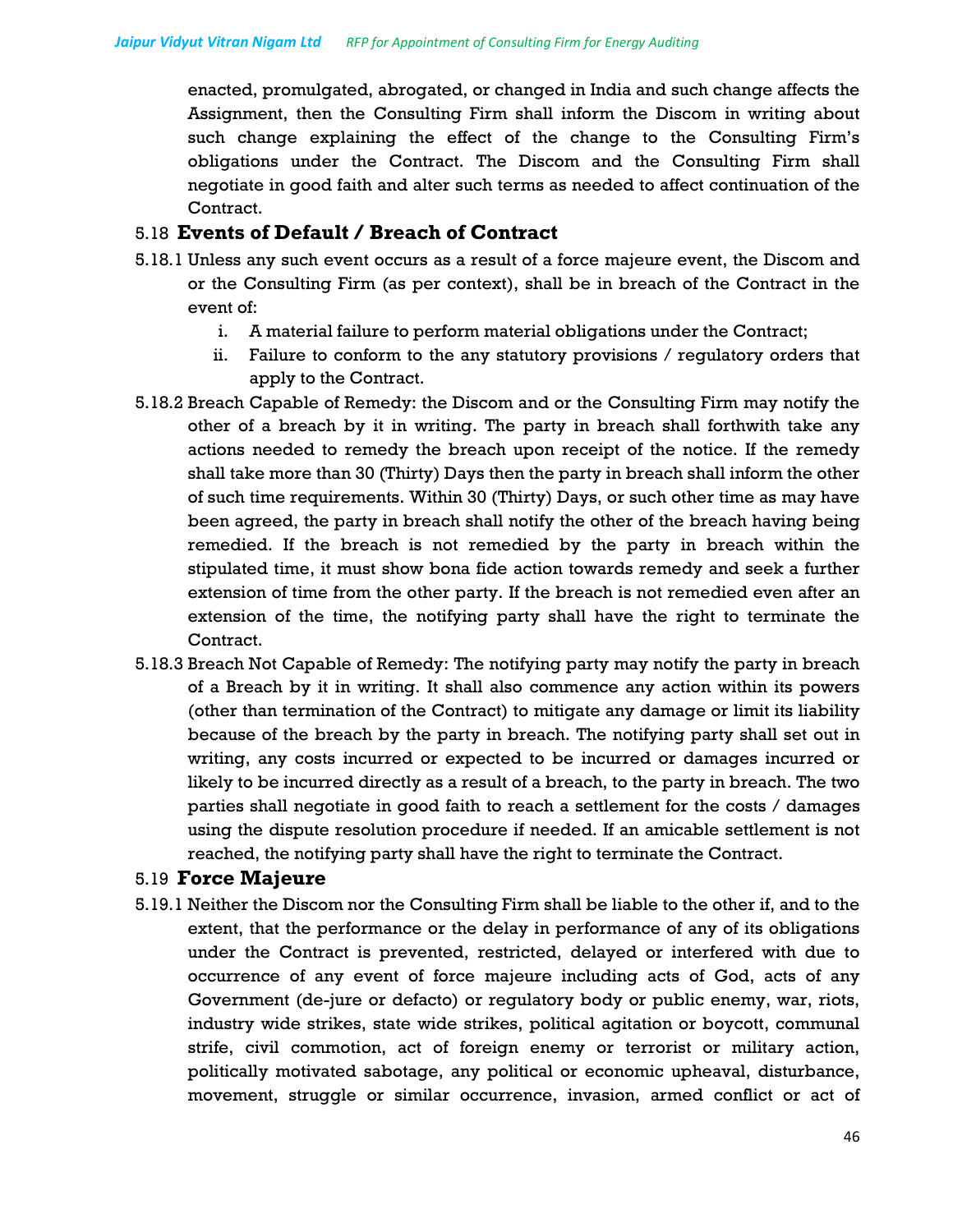foreign enemy, blockade, insurrection, extremely adverse weather conditions, floods, lightning, earth-quake, landslide, cyclone, volcanic eruption, chemical or radioactive contamination or ionizing radiation, fire or explosion, any judgment or order of court of competent jurisdiction or statutory authority made against the Consulting Firm in any proceedings for reasons other than Failure of the Consulting Firm to comply with any applicable laws or applicable permits or on account of breach of any applicable laws or applicable permits or of any contract or Enforcement of the Contract or exercise of any of its rights under the Contract by the Discom, or any event or circumstances of nature analogous to any of the foregoing.

- 5.19.2 The party claiming an event of force majeure shall promptly notify the other party in writing and provide full particulars of the cause or the events and the date of first occurrence thereof as soon as possible after the event and also keep the other party informed of any further developments.
- 5.19.3 The party so affected shall use its best efforts to remove the cause of nonperformance and the parties shall resume performance hereunder when events pertaining to this clause are removed.
- 5.19.4 In the event of a force majeure condition applying to a part of the Project Area the Consulting Firm may seek a delay due to force majeure for that area and is obliged to continue normal service and fulfil all obligations under this Contract in all areas not affected by the force majeure event.
- 5.19.5 A condition of force majeure shall not relieve any party of any obligations due under the Contract prior to the event of force majeure.

### 5.20 **Termination of Contract on Discom's Initiative**

- 5.20.1 The Discom reserves the right to terminate the contract either in part or in full due to reasons other than those mentioned under clause entitled Consulting Firm's default. The Discom shall in such an event give fifteen days (15 days) notice in writing to the Consulting Firm of his decision to do so.
- 5.20.2 The Consulting Firm upon receipt of such notice shall discontinue the work on the date and to the extent specified in the notice, make all reasonable efforts to obtain cancellation of all orders and contracts to the extent they are related to the work terminated and terms satisfactory to the Discom.
- 5.20.3 In the event of such a termination the contract shall be cancelled without any liability on either side.
- 5.20.4 If the Consulting Firm is an individual or a proprietary concern and the individual or the proprietor dies and if the Consulting Firm is a partnership concern and one of the partners dies, then unless the owner is satisfied that the legal representatives of the individual Consulting Firm or of the proprietor of the proprietary concern and in the case of partnership, the surviving partners, are capable of carrying out and completing the contract the owner shall be entitled to cancel the contract as to its incomplete part without being in any way liable to payment of any compensation to the estate of deceased Consulting Firm of the contract, The decision of the owner that the legal representatives of the deceased Consulting Firm or surviving partners of the Consulting Firm's firm cannot carry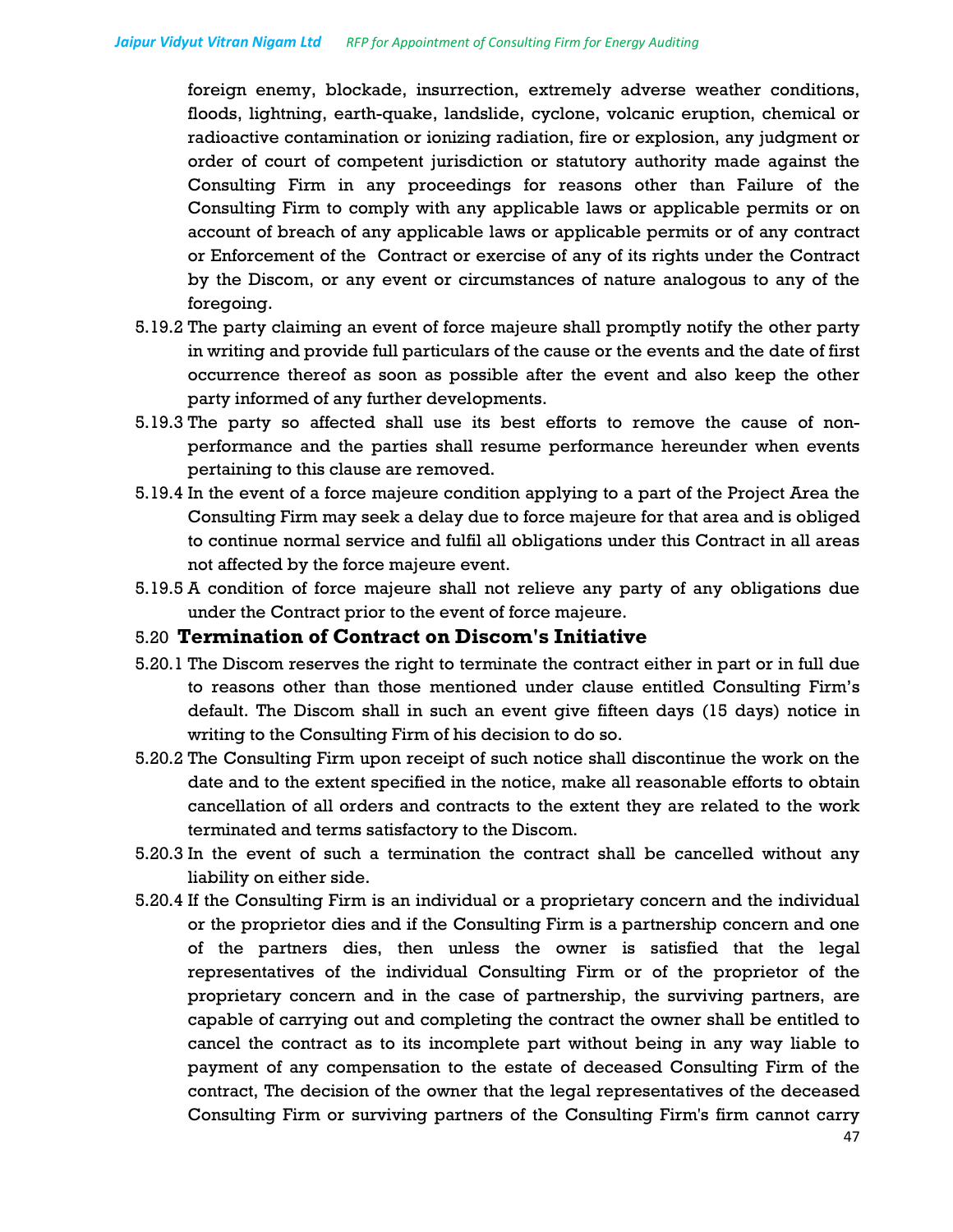out and complete, the owner shall not hold the estate of the deceased Consulting Firm and / or the surviving partners of the estate of the deceased Consulting Firm and /or the surviving partners of the Consulting Firm's firm liable to damages for not completing the contract.

## 5.21 **Consulting Firm 's Default**

- 5.21.1 If the Consulting Firm neglect to execute the works with the diligence and expedition or refuse or neglect to comply with any reasonable orders given to him, in writing by the engineer in connection with the works or shall contravenes the provisions of the contract, the Discom may give notice in writing to the Consulting Firm make good the failure, neglect or contravention complained of should the Consulting Firm fail to comply with the notice within thirty (30) days from the date of service thereof, then and in such case the owner shall be at liberty to employ other workmen and forthwith execute such part of the works as the Consulting Firm may have neglected to do or if the owner shall think fit, it shall be lawful for him without prejudice to any other right he may have under the contract, to take the works wholly or in part out of the Consulting Firm 's hands and re-contract with any other person or persons complete the works or any part thereof and in that event the owner shall have free use of all Consulting Firm 's equipment that may have been at the time on the site in connection with the works without being responsible to the Consulting Firm over the same, and the owner shall be entitled to retain and apply any balance which may be necessary, the payment of the cost of executing the said part of the works or of completing the works as the case may be. If the cost of completing the works or executing a part thereof as aforesaid shall exceed the balance due to the Consulting Firm, the Consulting Firm shall pay such excess. Such payment of excess amount shall be independent of the liquidated damages for delay, which the Consulting Firm shall have to pay if the completion of works is delayed.
- 5.21.2 In addition, such action by the Discom as aforesaid shall not relieve the Consulting Firm of his liability to pay liquidated damages for delay in completion of works.
- 5.21.3 The termination of the contract under this clause shall not entitle the Consulting Firm to reduce the value of the performance bank guarantee nor the time thereof. The performance guarantee shall be valid for the full value and for the full period of the contract including guarantee period.

## 5.22 **Assignment and Ownership**

- 5.22.1 The Consulting Firm shall not assign, in whole or in part, its obligations under the Contract to any other agency.
- 5.22.2 The Consulting Firm shall always remain within the beneficial ownership of the Bidder for the term of the Contract.

## 5.23 **Public disclosure**

- 5.23.1 All materials provided to the Discom by the Bidder are subject to national and state public disclosure laws such as RTI etc.
- 5.23.2 Save to fulfil its obligations under Consumer engagement service, the Consulting Firm shall not make or permit to be made a public announcement or media release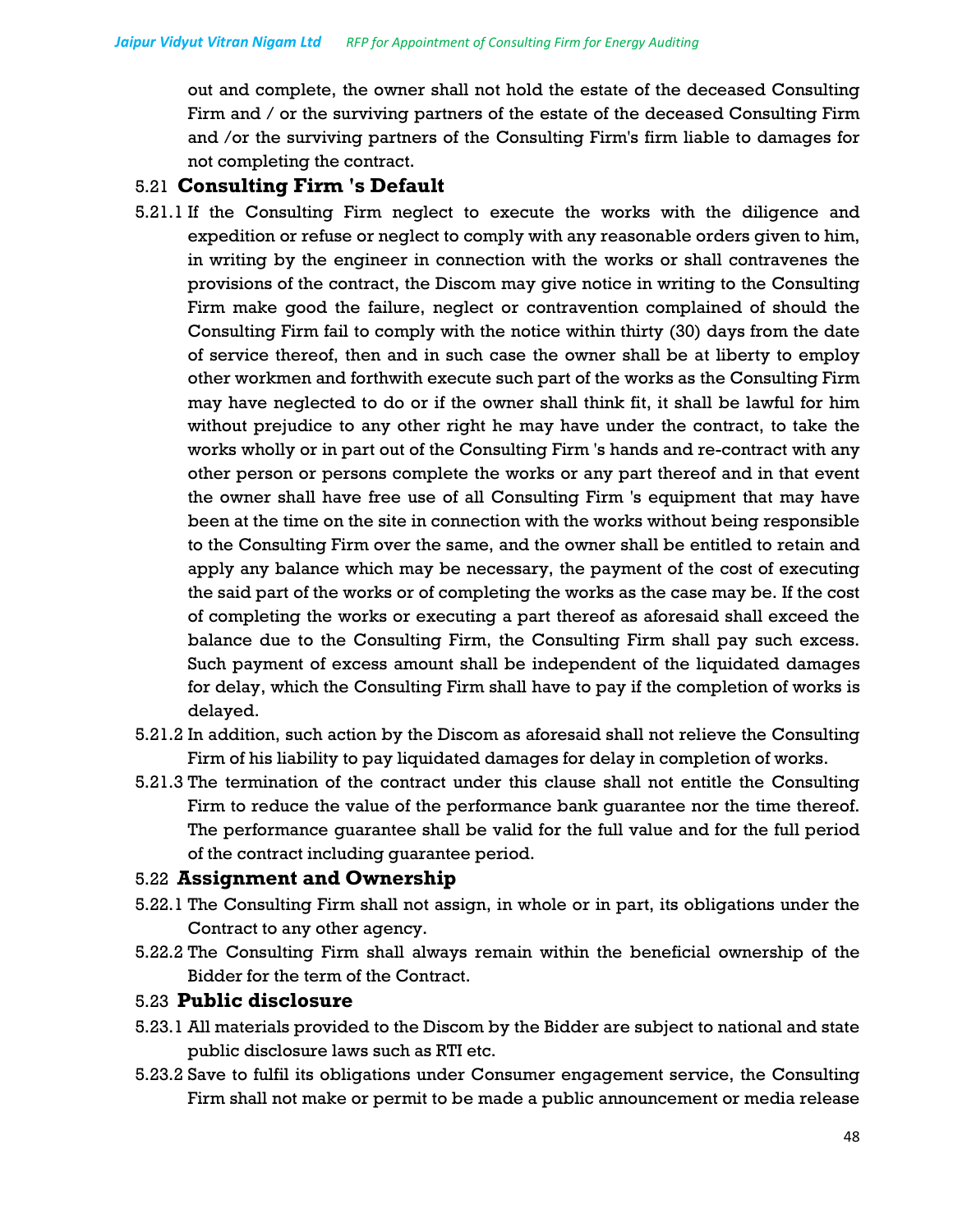about any aspect of the Contract without prior written consent from the Discom, which shall not be unreasonably withheld.

5.23.3 The Consulting Firm may disclose details of the Project to the extent necessary to authorities having jurisdiction e.g. stock exchanges, tax authorities etc.

### 5.24 **Adherence to Safety Procedures, Rules & Regulations**

- 5.24.1 Consulting Firm shall comply with the provisions of all laws including labour laws, rules, regulations and notifications issued there under from time to time. All safety & labour laws enforced by statutory agencies and by Discom shall be applicable in the performance of the Contract and Consulting Firm's team shall abide by these laws.
- 5.24.2 The Consulting Firm shall report as soon as possible any evidence, which may indicate or is likely to lead to, an abnormal or dangerous situation and shall take all necessary emergency control steps to avoid such abnormal situations.

### 5.25 **Survival**

5.25.1 The clauses in the Contract which by their nature are intended to survive after termination of the Contract shall remain in effect after such termination.

### 5.26 **Extension in Delivery Period and Liquidated Damages (LD)**

- 5.26.1 Except as provided under clause "Force Majeure", if the successful bidder fails to perform the works and services within the period specified in the Contract, the Discom may without prejudice to all its other remedies under the Contract, deduct from the Contract Price, as liquidated damages, a sum equivalent to the percentage specified in (d) below for each week or part thereof of delay until actual delivery or performance, up to a maximum deduction of the percentage specified in the bidding document and/ or contract. Once the maximum is reached, the Discom may terminate the Contract pursuant to clause "Termination".
- 5.26.2 The time specified under clause 6.2 of SCC in the bidding document shall be deemed to be the essence of the contract and the successful bidder shall provide work and services within the specified period.
- 5.26.3 Delivery completion period may be extended with or without liquidated damages, if the delay in the service is on account of hindrances beyond the control of the successful bidder.
	- i. The successful bidder shall request in writing to the Discom giving reasons for extending the delivery period of service, if he finds himself unable to complete the service within the stipulated delivery period or is unable to maintain prorate progress in service delivery. This request shall be submitted as soon as a hindrance in delivery of service occurs or within 15 days from such occurrence but before expiry of stipulated period of completion of delivery of service after which such request shall not be entertained.
	- ii. The Discom shall examine the justification of causes of hindrance in the delivery of service and the period of delay occurred due to that and recommends the competent authority on the period of extension which should be granted with or without liquidated damages.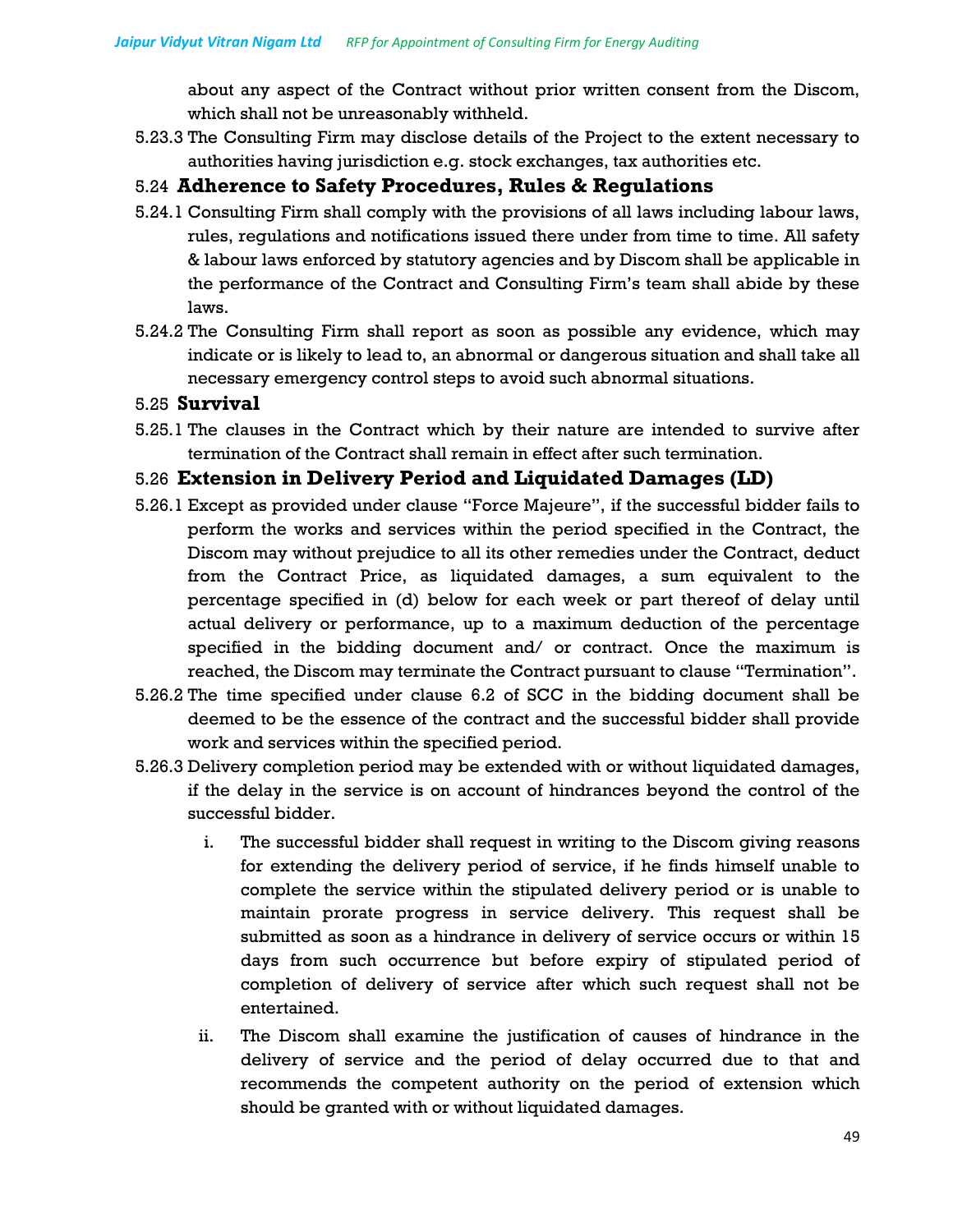- iii. Normally, extension in delivery period of service in following circumstances may be considered without liquidated damages:
	- (a) When delay has occurred due to delay in supply of data, details etc. if Discom was required to supply them to the Consulting Firm as per terms of the contract.
- iv. If the competent authority agrees to extend the delivery period/ schedule, an amendment to the contract with suitable denial clauses and with or without liquidated damages, as the case may be, shall be issued. The amendment letter shall mention that no extra price or additional cost for any reason, what so ever beyond the contracted cost shall be paid for the delayed supply of service.
- v. It shall be at the discretion of the concerned authority to accept or not to accept the services rendered by the Consulting Firm after the expiry of the stipulated delivery period, if no formal extension in delivery period has been applied and granted.
- vi. The competent authority shall have right to cancel the contract with respect to undelivered service.
- vii. If Discom in need of the service rendered after expiry of the stipulated delivery period, it may accept the services and issue a letter of extension in delivery period with usual liquidated damages and denial clauses to regularize the transaction.
- 5.26.4 In case the work undertaken is not completed within the completion schedule as per clause 6.2 of SCC and delayed, following percentage of value of the ordered work will be recovered from the bill as under:-

| Sl. No. | Condition                                       | ™.n*     |
|---------|-------------------------------------------------|----------|
| а.      | Up to one month                                 | $2.5\%$  |
| b.      | More than a month but less than two months      | $5.0\%$  |
| C.      | More than two months but less than three months | $7.5\%$  |
| d.      | More than three months                          | $10.0\%$ |

i. The maximum amount of liquidated damages shall be 10% of the value of the work order provided under this contract.

ii. \*The percentage refers to the payment due for the associated work or service.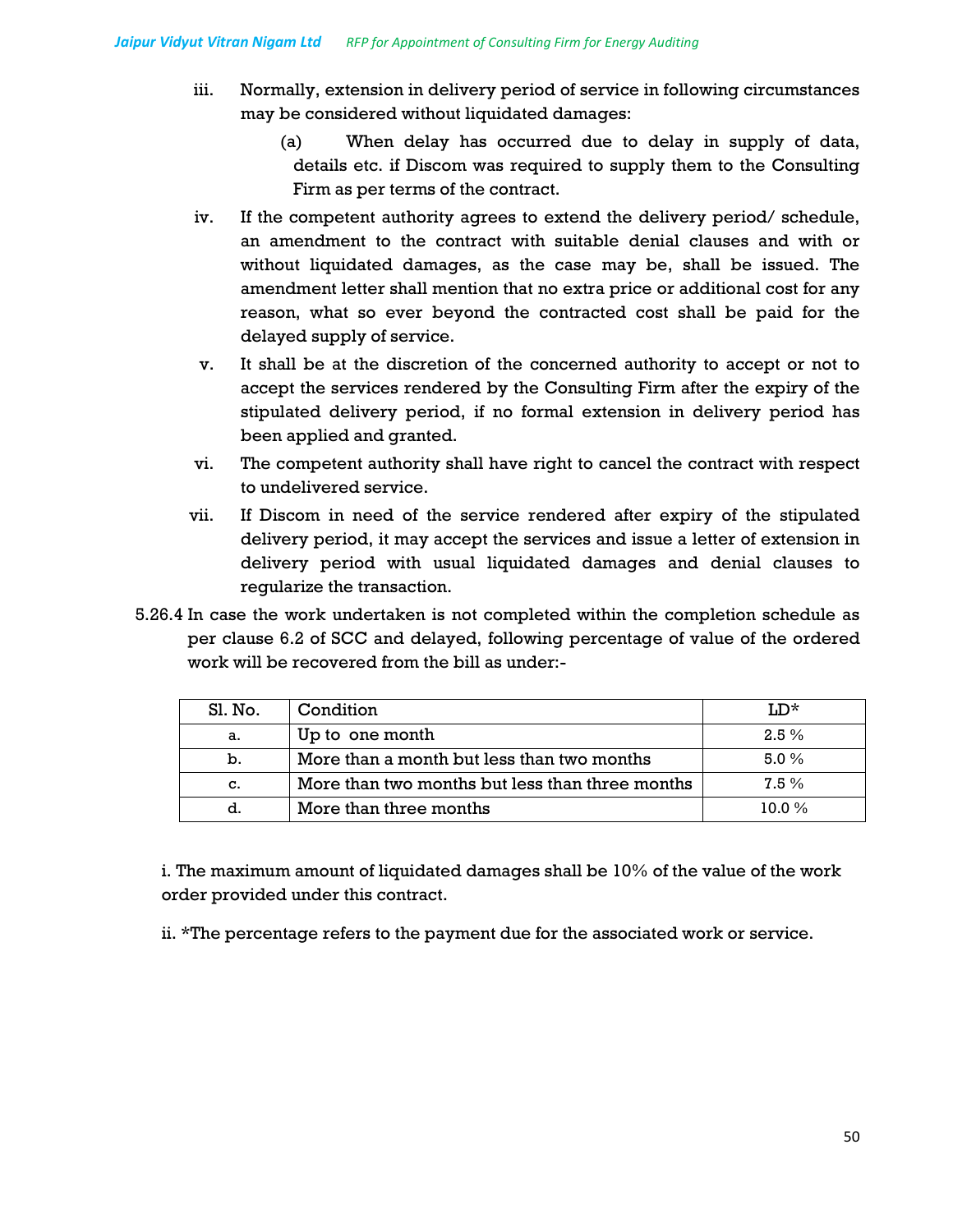## **6 SPECIAL CONDITIONS OF CONTRACT (SCC)**

## 6.1 **Terms of Payment**

6.1.1 Payment shall be made by the Discom only after submission of project deliverables, delivery of services and acceptance of the tasks detailed as below, to the entire satisfaction of the relevant Discom ie. JVVNL/AVVNL/JdVVNL and shall be subject to liquidated damages and penalties:

| <b>Deliverables</b>                       | Payment                   |  |
|-------------------------------------------|---------------------------|--|
| Final Inception Report of 5 sub-divisions | 10% of the contract value |  |
| Draft reports of the remaining sub-       | 65% of the contract value |  |
| divisions                                 |                           |  |
| Final Reports after incorporating         | 25% of the contract value |  |
| comments/feedback of the Discom           |                           |  |
|                                           |                           |  |

## 6.2 **Invoicing & payments**

- 6.2.1 After fulfilment of each of the terms & conditions mentioned above, the bidder will raise bills of the payable amount in the name of Superintending Engineer (IT), of respective Discom (AVVNL/JVVNL/JdVVNL), Ajmer/Jaipur/Jodhpur and as the case may be, in triplicate. The bills received by the respective SE (IT) shall be jointly verified by the SE(IT) and the CAO / Sr. AO(Rev.) concerned of respective Discom and shall be sent to their respective centralised payment cells for payment and booking expenditure against the respective circles in equal proportion.
- 6.2.2 The invoice shall be submitted by hand in five copies marked Original to JVVNL/AVVNL/JdVVNL officials (3 copies), and Consulting Firm copy. When the invoice is delivered, the Discom shall acknowledge receipt by signing, dating and stamping the Consulting Firm copy and returning it to the Consulting Firm.
- 6.2.3 The invoice shall be accompanied by the following
	- Deliverables as indicated in clause 3.3
- 6.2.4 The Discom, upon receipt of the invoice and accompanying documentation, shall verify the invoice within 7 (Seven) Working Days and send it to accounts or other concerned department for processing of payment.
- 6.2.5 The payment shall be released within 30 working days post verification of the invoice.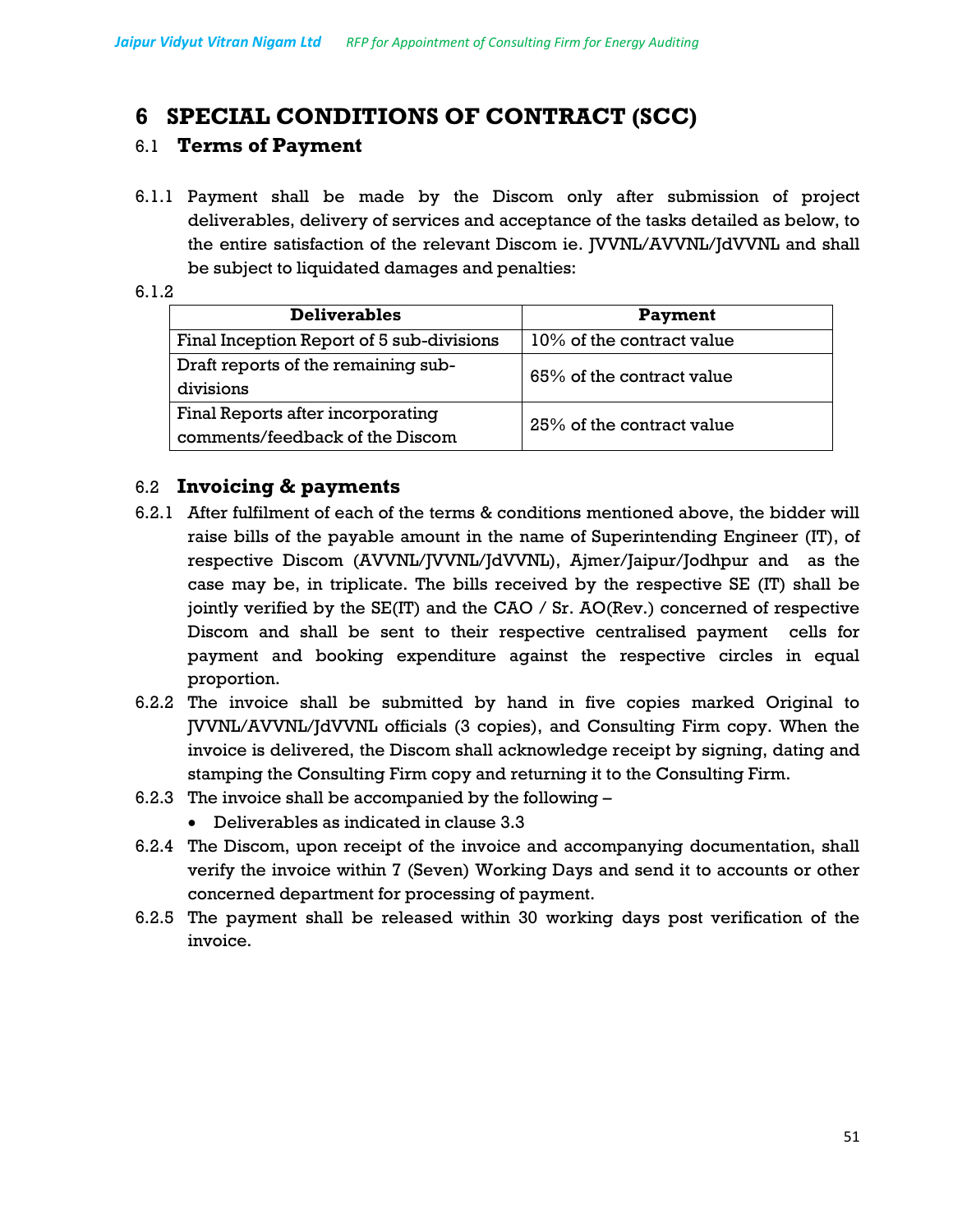## **Annexure I BIDDER'S AUTHORIZATION CERTIFICATE (To be enclosed with the technical bid)**

To,

The Senior Accounts Officer (Rev)

JVVNL, Jaipur

| <bidder's< th=""><th>Employee</th><th>Name&gt;</th></bidder's<> | Employee | Name>                                                                                     |
|-----------------------------------------------------------------|----------|-------------------------------------------------------------------------------------------|
|                                                                 |          | <designation> is hereby authorized to sign relevant documents on</designation>            |
|                                                                 |          | behalf of the company/ firm in dealing with Bid of reference < Bidder Name, Dept&         |
|                                                                 |          |                                                                                           |
|                                                                 |          | qualification, technical & commercial information as may be required by you in the        |
|                                                                 |          | course of processing the above said Bid. For the purpose of validation, his/ her verified |
| signatures are as under.                                        |          |                                                                                           |

Thanking you,

| Signature                                             |       |
|-------------------------------------------------------|-------|
|                                                       |       |
| Duly authorized to sign Proposal for And on behalf of |       |
| Seal of the Organization: -                           |       |
| Date                                                  | Place |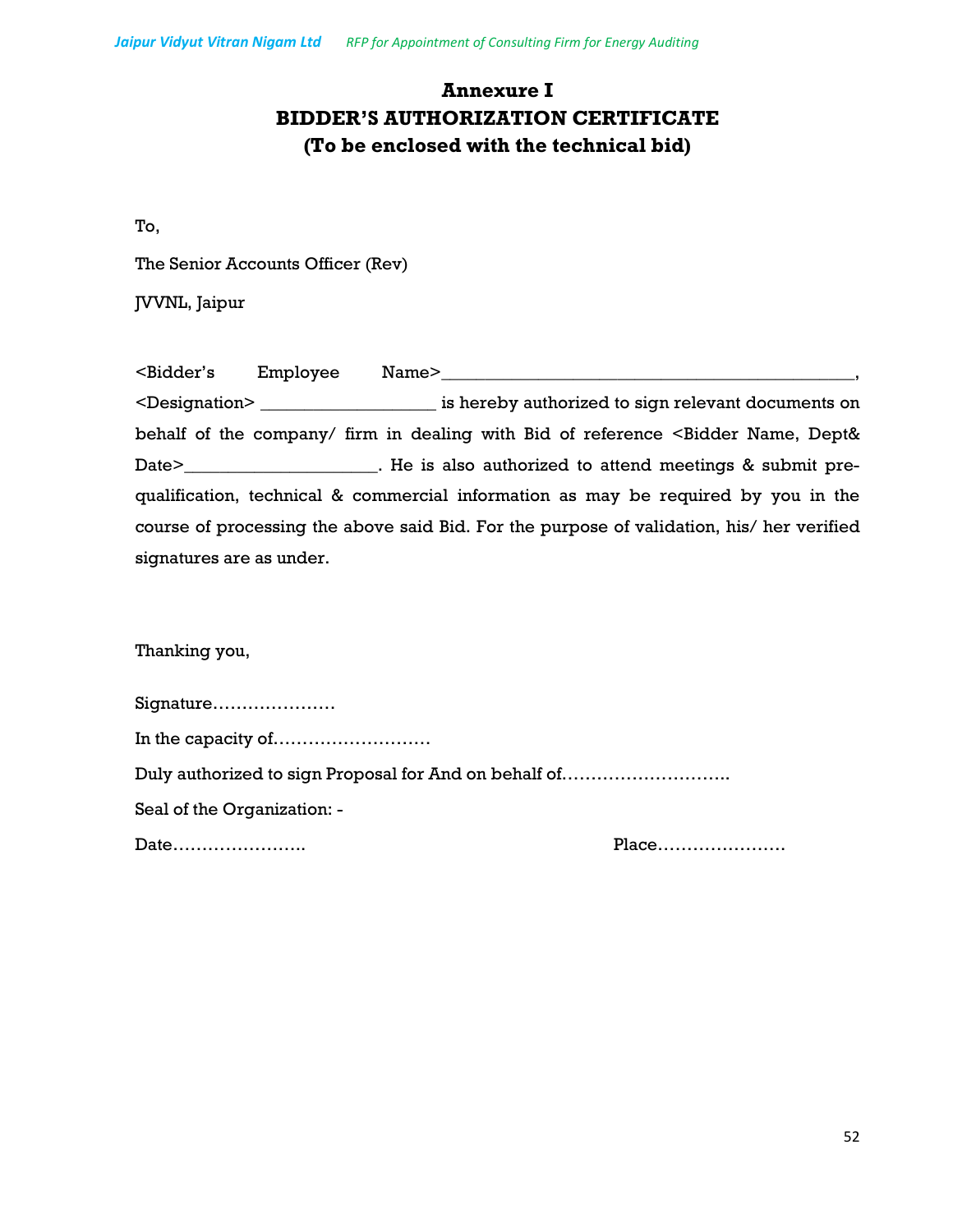## **Annexure-II PRE- BID QUERIES FORMAT [Reference No………….. ]**

#### **Name of the Company/Firm:**

#### **Name of Person(s) Representing the Company/ Firm:**

| <b>Name of Person</b> | <b>Designation</b> | $Email-ID(s)$ | Tel. Nos. & Fax Nos. |
|-----------------------|--------------------|---------------|----------------------|
|                       |                    |               |                      |
|                       |                    |               |                      |

#### **Company/Firm Contacts:**

| <b>Contact Person(s)</b> | <b>Address for correspondence</b> | $Email-ID(s)$ | <b>Tel.&amp; Fax Nos.</b> |
|--------------------------|-----------------------------------|---------------|---------------------------|
|                          |                                   |               |                           |
|                          |                                   |               |                           |

### **Query / Clarification Sought:**

| <b>Sl. No.</b> | <b>RFP</b> | Page   RFP clause No. | <b>Clause</b> | Query/<br>Suggestion/ |
|----------------|------------|-----------------------|---------------|-----------------------|
|                | No.        |                       | details       | <b>Clarification</b>  |
|                |            |                       |               |                       |
|                |            |                       |               |                       |

*Note: - Queries must be strictly submitted only in the prescribed format (.XLS/ .XLSX/ .ODF/.doc/.docx). Queries not submitted in the prescribed format will not be considered/ responded at all by the Discom* 

Signature………………… In the capacity of……………………… Duly authorised to sign Proposal for And on behalf of……………………….. Seal of the Organization: -

Date………………….. Place………………….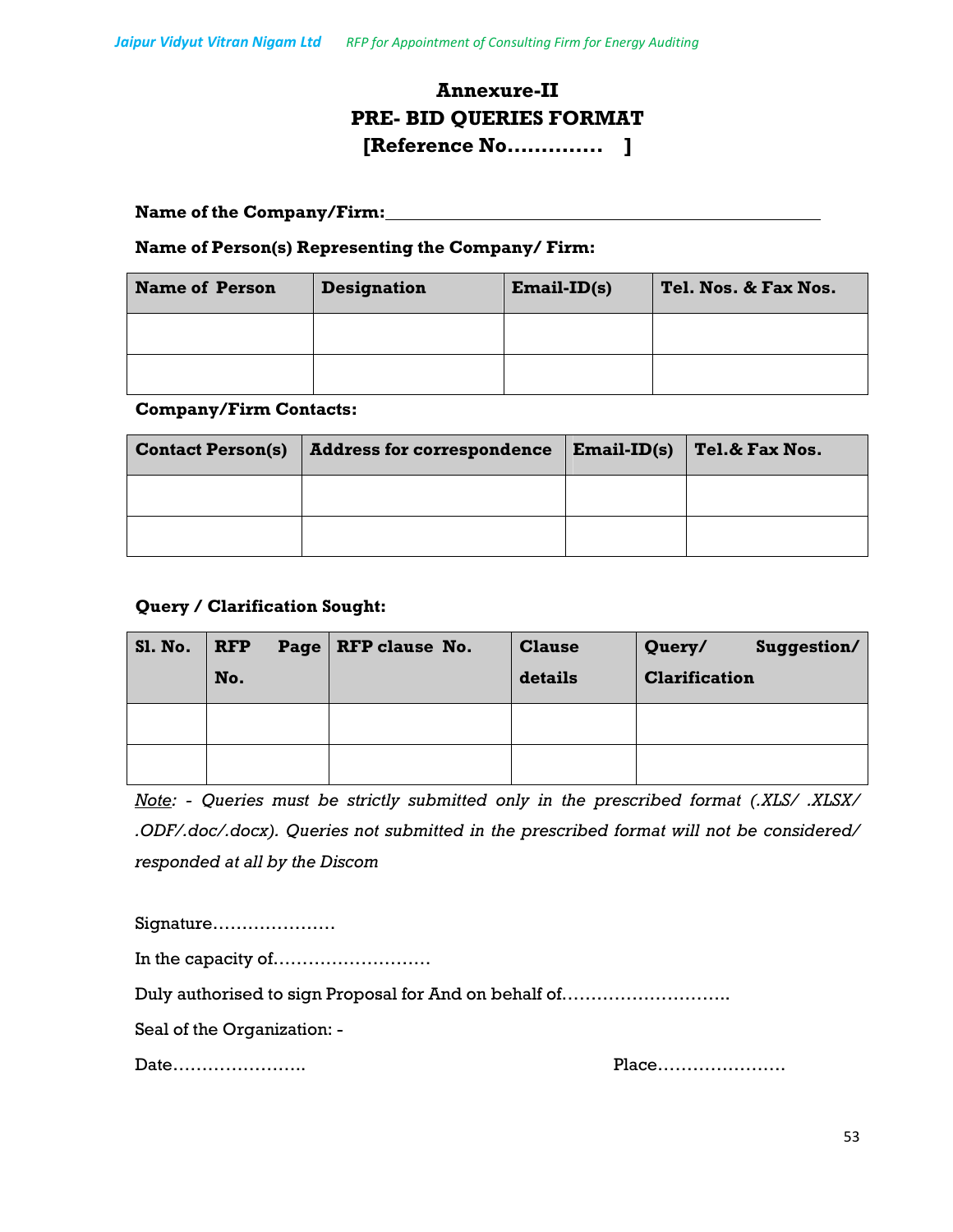## **Annexure - III SELF DECLARATION – NO BLACK LISTING (To be enclosed with the technical bid)**

To,

Senior Accounts Officer (Rev),

JVVNL, Jaipur

| In response to the Tender Ref. No.                                                       | dated   |
|------------------------------------------------------------------------------------------|---------|
|                                                                                          | , I/ We |
|                                                                                          |         |
| unblemished record and is not declared ineligible for corrupt & fraudulent practices     |         |
| either indefinitely or for a particular period of time by any State/ Central Government/ |         |
| PSU.                                                                                     |         |

We further declare that presently our Company/Firm \_\_\_\_\_\_\_\_\_\_\_\_\_\_\_\_\_\_\_\_\_\_\_is not blacklisted and not declared ineligible for reasons other than corrupt & fraudulent practices by any State/ Central Government/ PSU on the date of Bid Submission.

If this declaration is found to be incorrect then without prejudice to any other action that may be taken, my/ our security may be forfeited in full and the tender if any to the extent accepted may be cancelled.

Thanking you,

| Signature                                             |  |
|-------------------------------------------------------|--|
|                                                       |  |
| Duly authorized to sign Proposal for And on behalf of |  |
| Seal of the Organization: -                           |  |
| Date                                                  |  |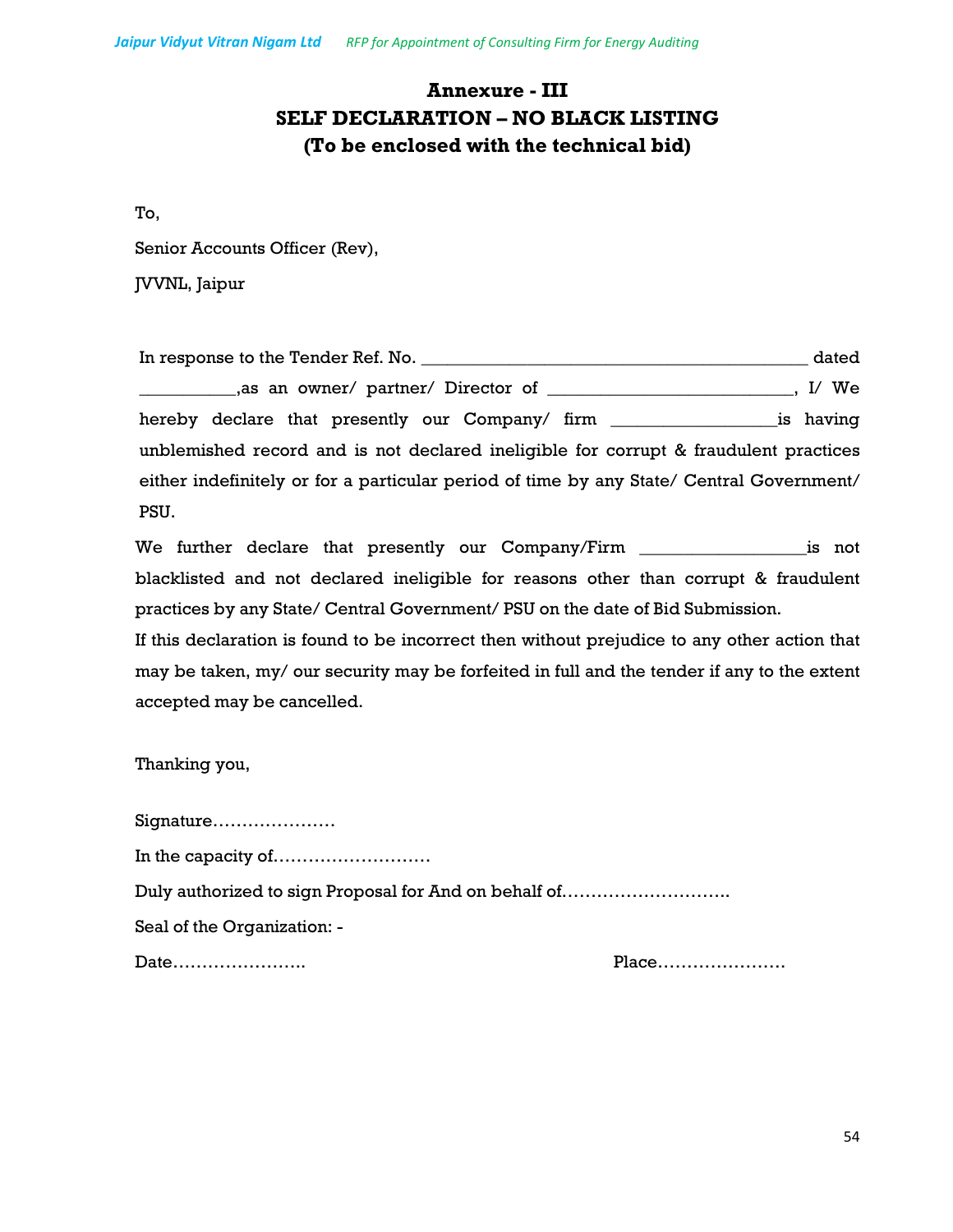## **Annexure IV: TECHNICAL PROPOSAL SUBMISSION FORM**

To, Senior Accounts Officer (Rev) JVVNL,

[Reference No. ]

Dear Sir,

Ref: Request for Proposal (RFP) Notification dated............... No..........

- 1. I/We, the undersigned bidder, having read & examined in detail, the Bid Document, the receipt of which is hereby duly acknowledged, I/ we, the undersigned, offer to work as mentioned in the Scope of the work and in conformity with the said bidding document.
- 2. I/ We hereby declare that our bid is made in good faith, without collusion or fraud and the information contained in the bid is true and correct to the best of our knowledge and belief.
- 3. I/ we hereby submit our token of acceptance to all the tender terms & conditions without any deviations. Hence, we are hereby submitting our Bid and offer to provide services to Discom for carrying out the project in accordance with your RFP.
- 4. Until a formal contract is prepared and executed, this bid, together with your written acceptance thereof and your notification of award shall constitute a binding Contract between us.
- 5. I/We agree to abide by this RFP for a period of days as specified in the NIT from the closing date fixed for submission of bid as stipulated in the RFP document.
- 6. I/We understand that the Discom is not bound to accept any bid received in response to this RFP.
- 7. In case we are engaged by the Discom, we shall provide any assistance/cooperation required by Discom, appointed auditing agencies (if any), state government officials and Other Stakeholders of the project for performing their duties with respect to this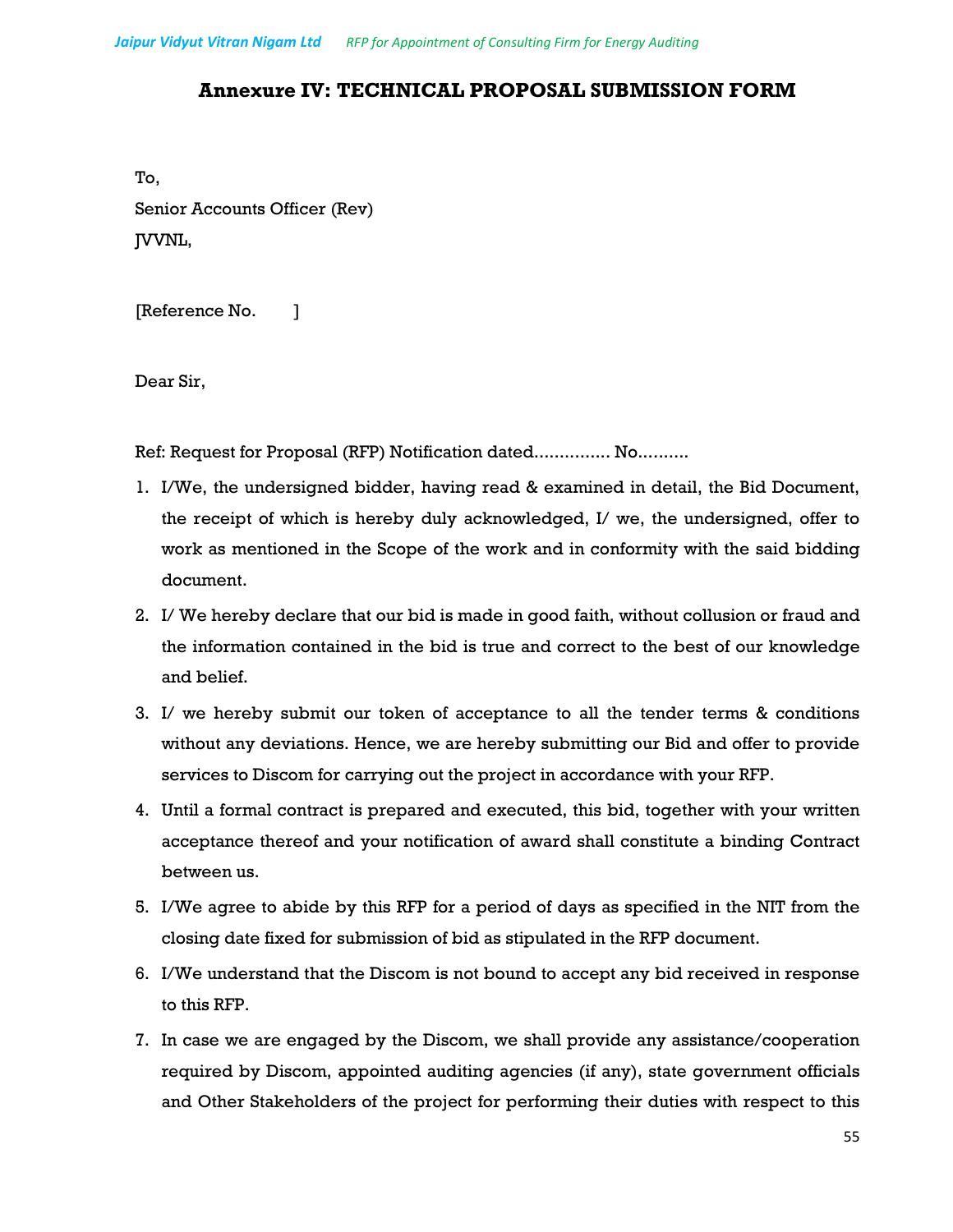project. We understand that our non-cooperation for the same shall be grounds for termination of service.

Signature…………………

In the capacity of………………………

Duly authorized to sign Proposal for And on behalf of………………………..

Seal of the Organization: -

Date………………….. Place………………….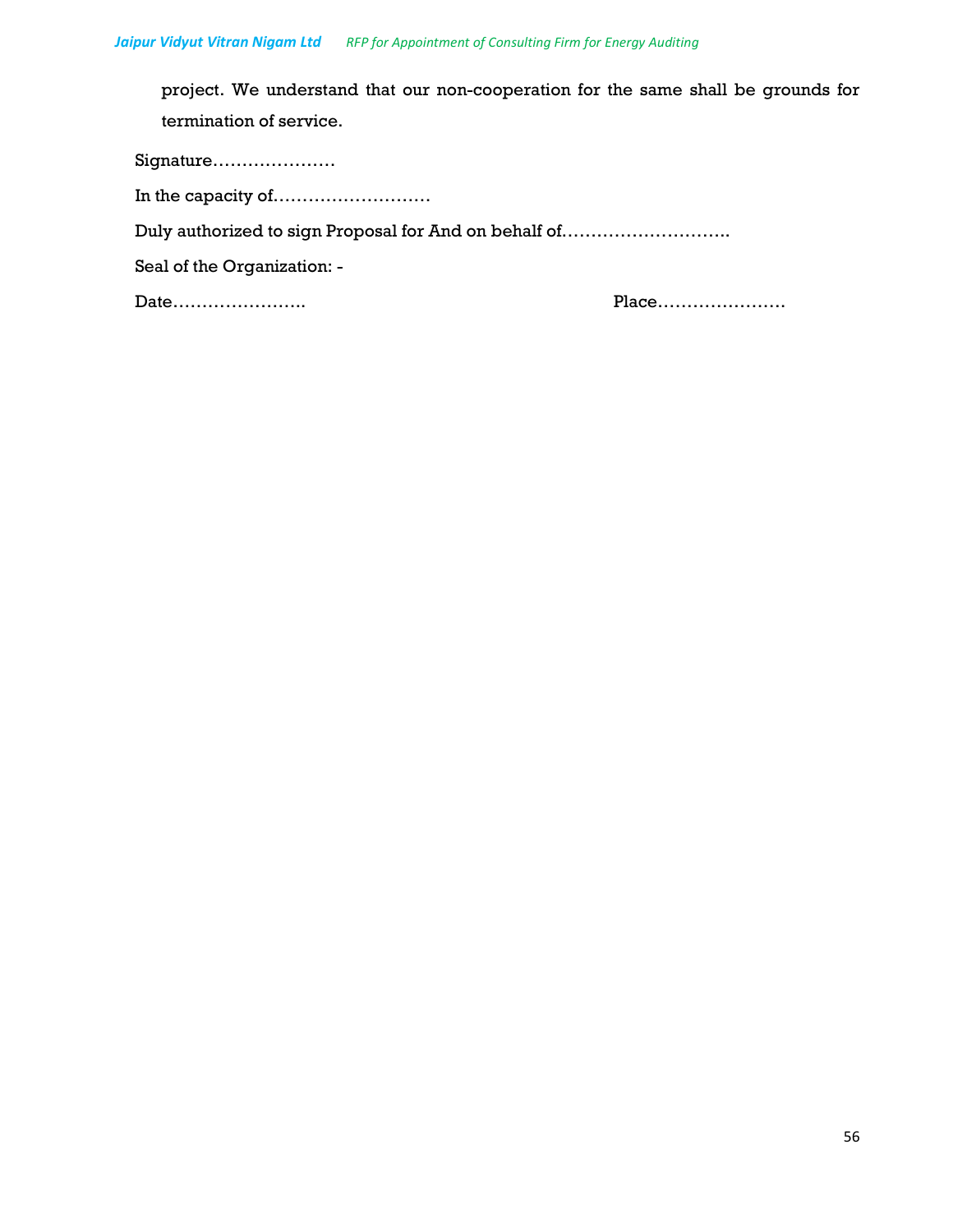## **Annexure V: FIRM'S PAST EXPERIENCE**

### **Relevant Services Carried Out With Reference To Scope of Work**

### **That Best Illustrate Qualification**

Using the format below, provide information on each reference assignment for which your firm/entity, either individually as a corporate entity or as one of the major companies within an association, was legally contracted.

### **I. Energy Audit Related Experience**

| <b>S1.</b><br>No. | Name of Assignment<br>and Brief description<br>of services | Name and Duration<br>Address of work<br><b>Client</b> | months<br>(Start<br>date-<br>End<br>date) | of Project<br>in Cost | Completed<br>/ on-going |
|-------------------|------------------------------------------------------------|-------------------------------------------------------|-------------------------------------------|-----------------------|-------------------------|
|                   |                                                            |                                                       |                                           |                       |                         |
| $\overline{2}$    |                                                            |                                                       |                                           |                       |                         |
|                   |                                                            |                                                       |                                           |                       |                         |
|                   |                                                            |                                                       |                                           |                       |                         |
|                   |                                                            |                                                       |                                           |                       |                         |

### **II. Non – Audit consulting related experience (except covered in point I above)**

| S1.<br>No.     | Name of Assignment   Name and   Duration<br>and<br>description<br>of<br>services | Brief   Address of   work<br><b>Client</b> | of <sub>l</sub><br>in<br>months (Start<br>date-<br>End<br>date) | <b>Project</b><br>Cost | Completed<br>/ on-going |
|----------------|----------------------------------------------------------------------------------|--------------------------------------------|-----------------------------------------------------------------|------------------------|-------------------------|
|                |                                                                                  |                                            |                                                                 |                        |                         |
| $\overline{2}$ |                                                                                  |                                            |                                                                 |                        |                         |
|                |                                                                                  |                                            |                                                                 |                        |                         |
|                |                                                                                  |                                            |                                                                 |                        |                         |
|                |                                                                                  |                                            |                                                                 |                        |                         |

Signature…………………

In the capacity of………………………

Duly authorized to sign Proposal for And on behalf of………………………..

Seal of the Organization: -

Date………………….. Place………………….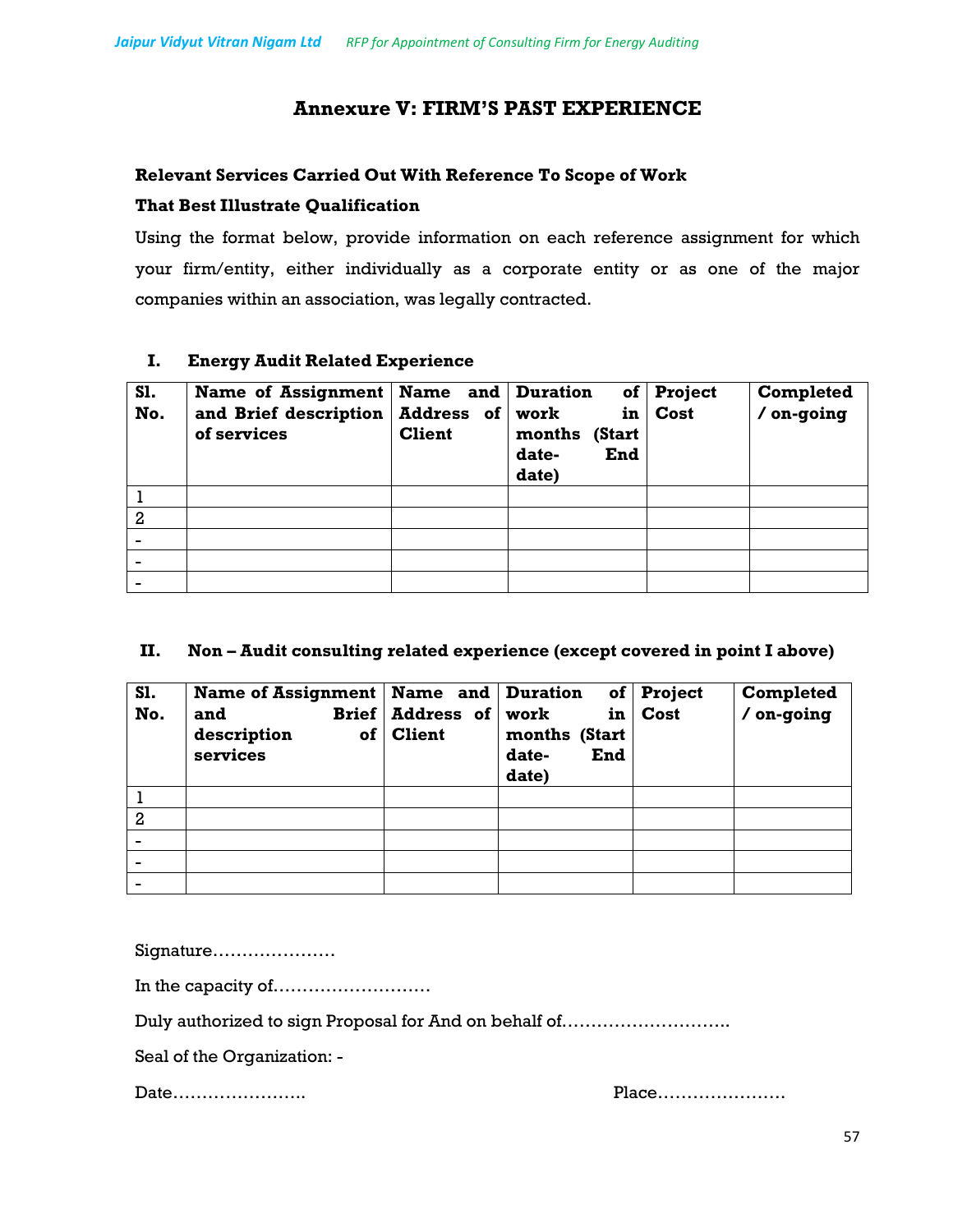## **Annexure VI: FORMAT OF CURRICULUM VITAE (CV) FOR PROPOSED KEY PERSONNEL**

| Name of Staff: |
|----------------|
|                |
|                |
|                |
|                |
|                |

### **Key Qualifications:**

[*Give an outline of staff member's experience and training most pertinent to tasks on assignment. Describe degree of responsibility held by staff member on relevant previous assignments and give dates and locations. Use about half a page.*]

### **Education:**

[*Summarize college/university and other specialized education of staff member, giving names of schools, dates attended, and degrees obtained. Use about one quarter of a page.*]

### **Employment Record:**

[*Starting with present position, list in reverse order every employment held. List all positions held by staff member since graduation, giving dates, names of employing organizations, titles of positions held, and locations of assignments. For experience in last ten years, also give types of activities performed and client references, where appropriate. Use about two pages.*]

### **Languages:**

[*For each language indicate proficiency: excellent, good, fair, or poor; in speaking, reading, and writing]*

### **Certification:**

I, the undersigned, certify that to the best of my knowledge and belief, these data correctly describe me, my qualifications, and my experience.

### *[Signature of staff member and authorized representative of the Firm] Day/Month/Year*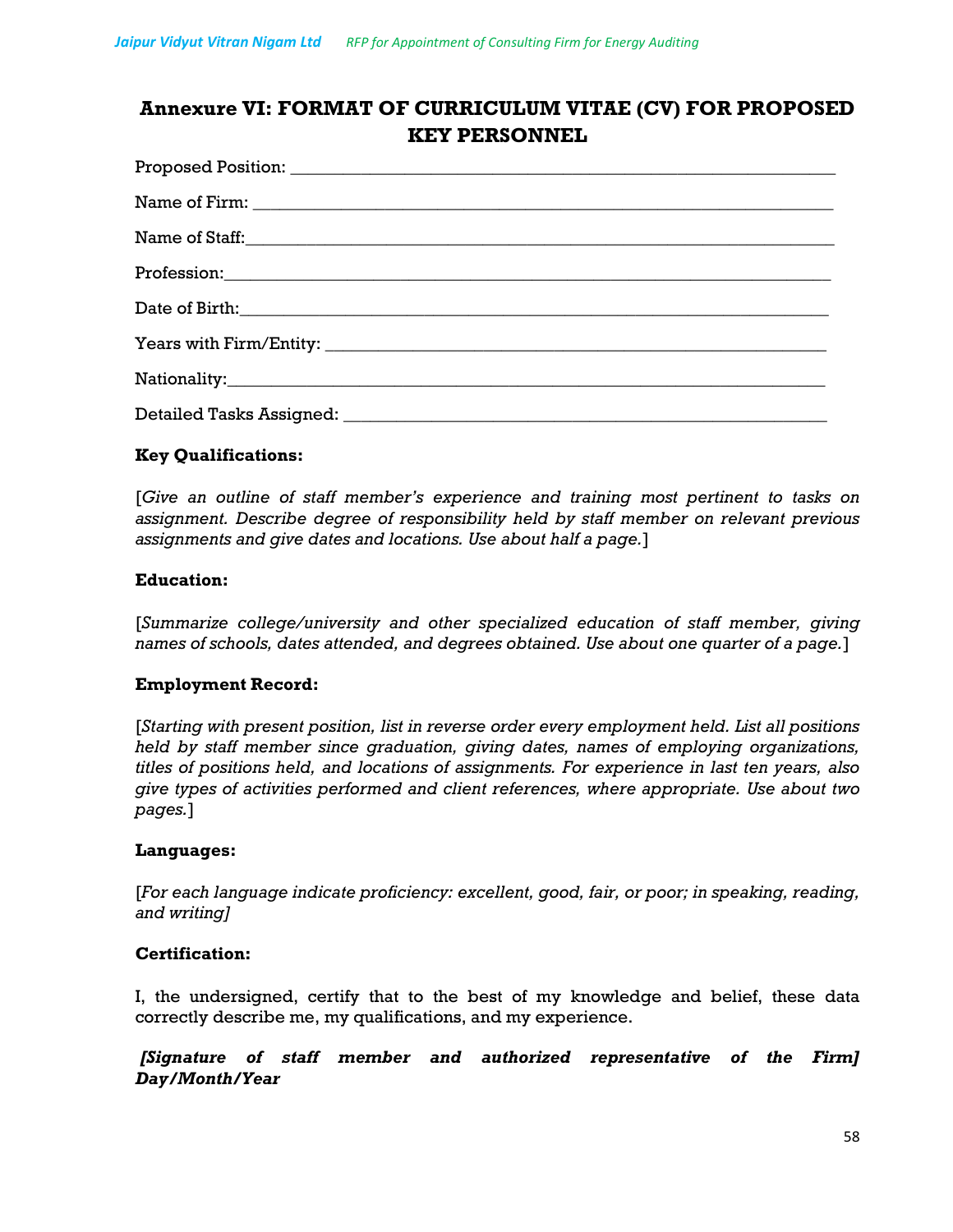Full name of staff member:\_\_\_\_\_\_\_\_\_\_\_\_\_\_\_\_\_\_\_\_\_\_\_\_\_\_\_\_\_\_\_\_\_\_\_\_\_\_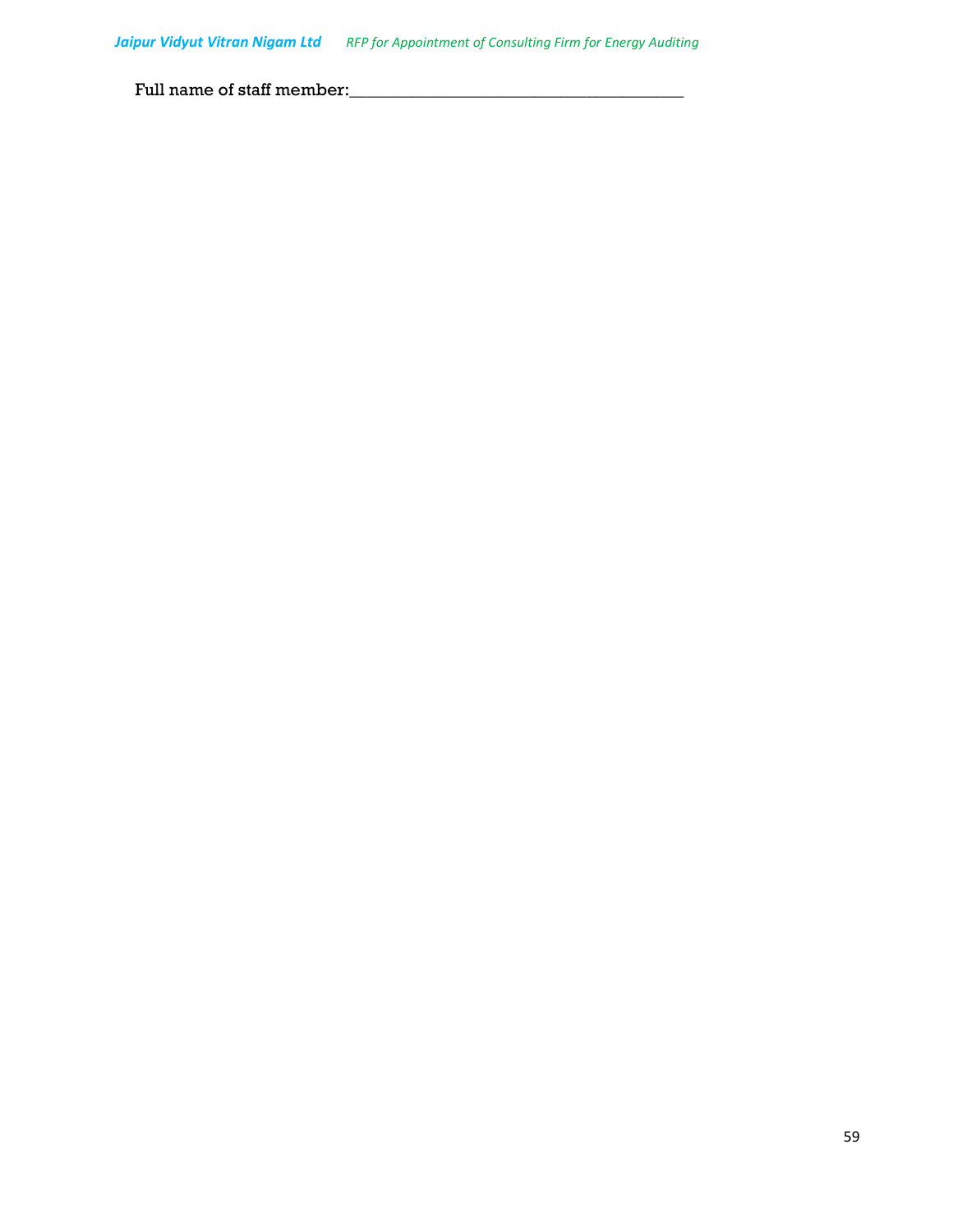## **Annexure VII FINANCIAL PROPOSAL SUBMISSION LETTER**

To,

Senior Accounts Officer (Rev),

JVVNL,

[Reference No. ]

Dear Sir,

Ref: Request for Proposal (RFP) Notification dated............... No..........

Sir/ Madam

We, the undersigned bidder, having read & examined in detail, the Bidding Document, the receipt of which is hereby duly acknowledged, I/ we, the undersigned, offer to supply/ work as mentioned in the Scope of the work in conformity with the said bidding document for the same.

I / We undertake that the prices are in conformity with the requirements. The quote/ price are inclusive of all cost likely to be incurred for executing this work. The prices are exclusive of all type of govt. taxes/duties including service tax which shall be paid extra, as per rates applicable and need not be included in the rate above.

I/ We hereby declare that in case the contract is awarded to us, we shall submit the contract performance guarantee as prescribed in the bid document.

I / We agree to abide by this bid for a period of 180 days after the last date fixed for bid submission and it shall remain binding upon us and may be accepted at any time before the expiry of that period.

Until a formal contract is prepared and executed, this bid, together with your written acceptance thereof and your notification of award shall constitute a binding Contract between us.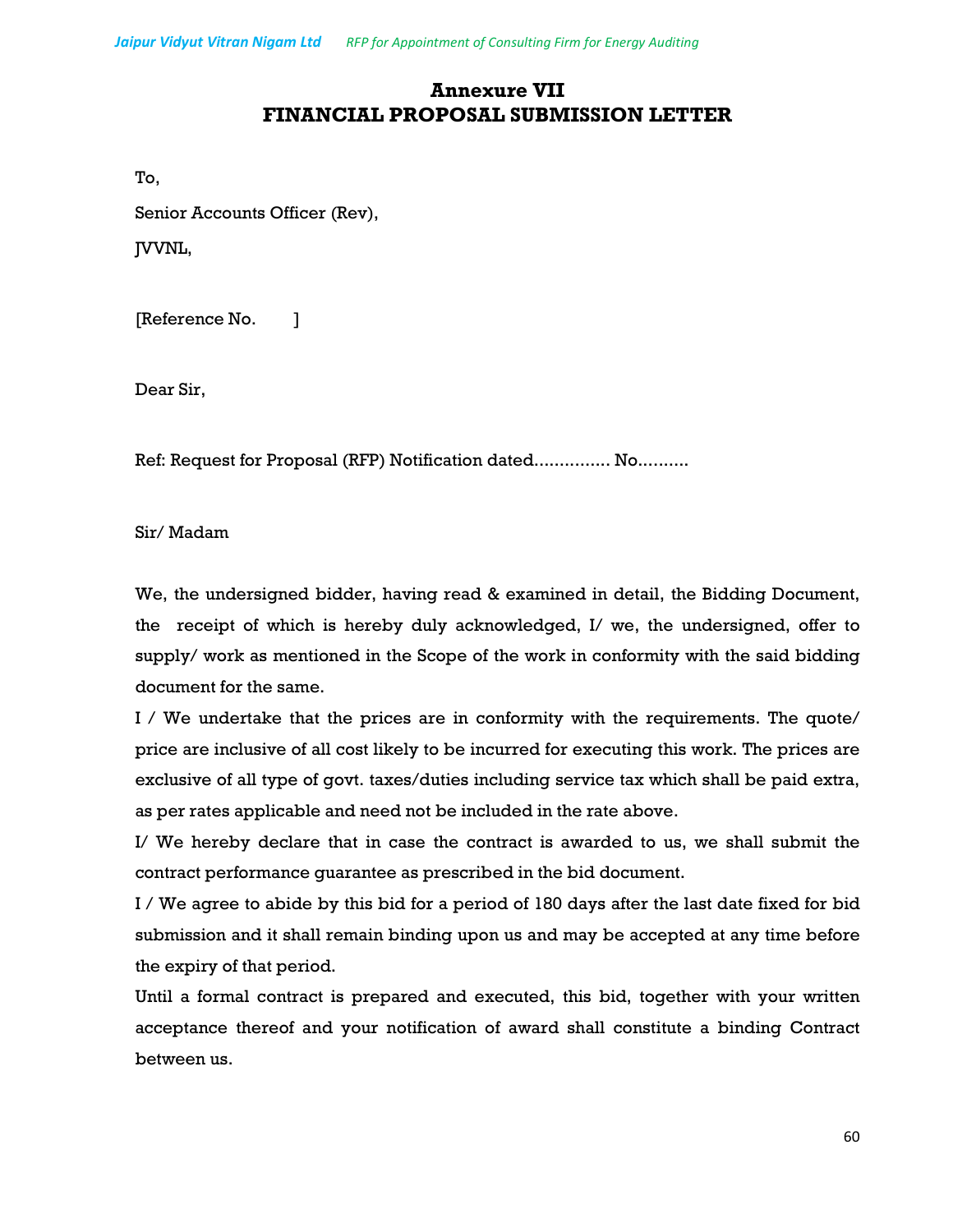I/ We hereby declare that our bid is made in good faith, without collusion or fraud and the information contained in the bid is true and correct to the best of our knowledge and belief.

We agree to all the terms & conditions as mentioned in the bid document and submit that we have not submitted any deviations in this regard.

We understand that you are not bound to accept the lowest or any bid you may receive.

Yours sincerely,

| Signature                                             |  |
|-------------------------------------------------------|--|
|                                                       |  |
| Duly authorized to sign Proposal for And on behalf of |  |
| Seal of the Organization: -                           |  |
| Date                                                  |  |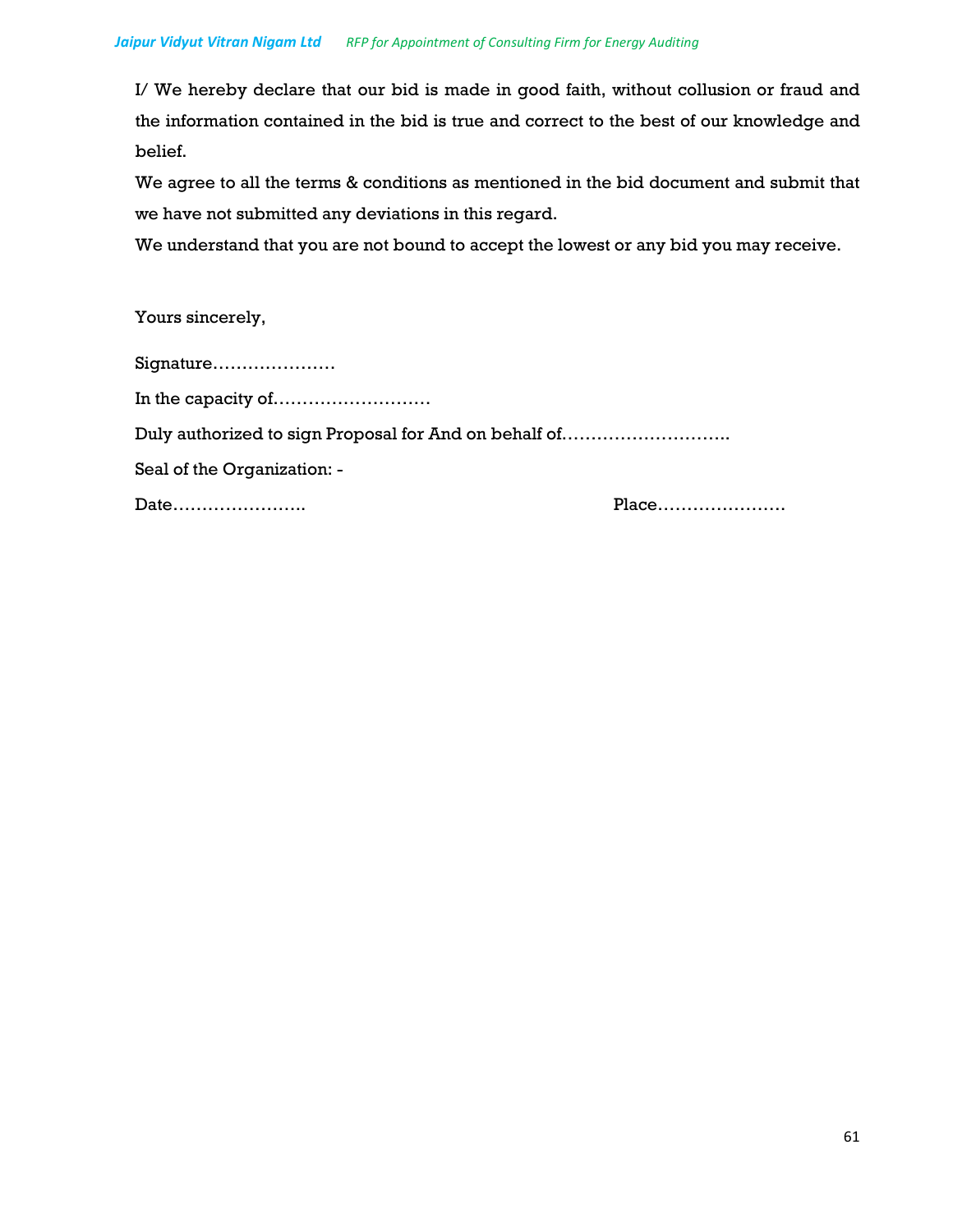## **Annexure- VIII PRICE SCHEDULE**

### **(To be filled by the bidder in BoQ (.XLS file) on eProc website with a cover letter on his Letter head)**

Tendered Inviting Authority : Sr. Accounts Officer (Rev.)

Name of work: Independent review of energy audit of all the 532 Sub-divisions of Rajasthan Discoms.

Contract No. 04/2015-16

After careful and analytical study of the scope of work given in Chapter 3 and considering all the terms & conditions prescribed under Chapter 5 and 6 of this bid, I/we are offering my / our prices for independent review of energy audit of all the Sub-divisions of AVVNL/JVVNL/JdVVNL for the F.Y. 2015-16

### **PRICE SCHEDULE**

Bidders must note that:-

1. This BOQ template must not be modified/replaced and the same should be uploaded after filling the relevant columns,

2. Bidders are only allowed to enter bidders name & value of rates offered in INR (Rs) only.

3 Bidder may offer prices for any one or two or for all the three Discoms. 4. Excepting service tax, all taxes & duties applicable if any shall also be payable by the bidder.

| Name Discom  | Indicators         | Price in<br>Figure | Price in Words |
|--------------|--------------------|--------------------|----------------|
| <b>IVVNL</b> | (A)Team cost       |                    |                |
|              | (B)Other expenses  |                    |                |
| <b>AVVNL</b> | (A)Team cost       |                    |                |
|              | (B) Other expenses |                    |                |
| JdVVNL       | $(A)$ Team cost    |                    |                |
|              | (B) Other expenses |                    |                |

Signature…………………

In the capacity of………………………

Duly authorized to sign Proposal for And on behalf of………………………..

Seal of the Organization: -

Date………………….. Place………………….

Note:- This Annexure may be used for each Discom bid (JVVNL/AVVNL/JdVVNL) & placed in sealed envelope of Price Bid separately.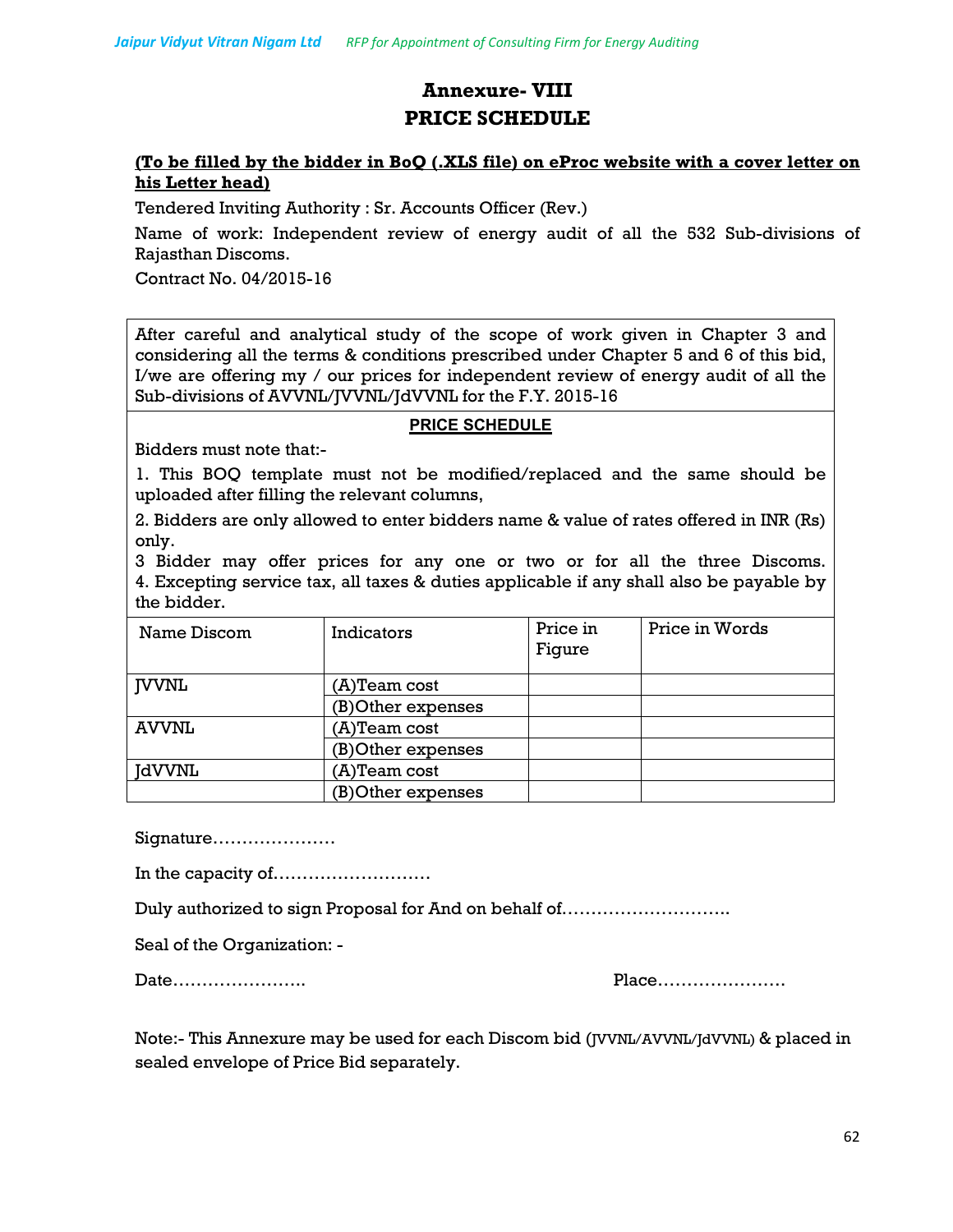## **Annexure- IX MEMORANDUM OF APPEAL UNDER THE RTPP ACT, 2012**

Appeal No ………of ……………

Before the ………………………… (First/ Second Appellate Authority)

- Particulars of appellant:
- Name of the appellant: <please specify>
- Official address, if any: <please specify>
- Residential address: <please specify>
- Name and address of the respondent(s):
- < please specify>
- < please specify>
- < please specify>
- Number and date of the order appealed against and name and designation of the officer/ authority who passed the order (enclose copy), or a statement of a decision, action or omission of the Discom in contravention to the provisions of the Act by which the appellant is aggrieved: <please specify>
	- If the Appellant proposes to be represented by a representative, the name and postal address of the representative: <please specify>
	- Number of affidavits and documents enclosed with the appeal:  $\leq$  please specify>
	- Grounds of appeal (supported by an affidavit): <please specify>
- Prayer: <please specify>

Place ……………………………………. Date ……………………………………

Appellant's Signature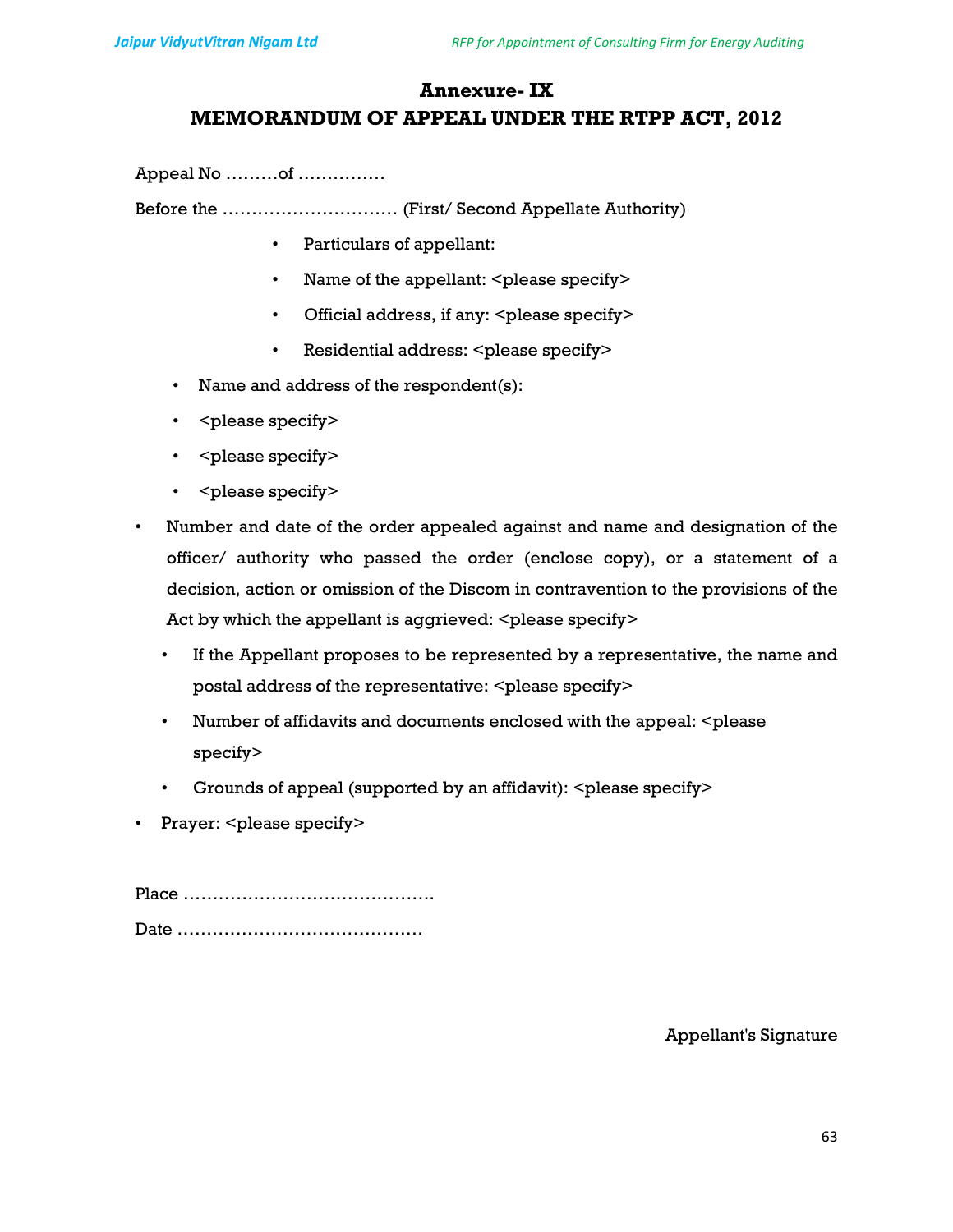## **Annexure- X EMD BANK GUARANTEE FORMAT**

## FOR TENDER NO. JPD/Sr. AO (Rev.)/2015-16/E.A./T.N.-04/2015-16 (BANK GUARANTEE ON NON-JUDICIAL STAMP PAPER OF Rs.100)

WHEREAS M/s.\_\_\_\_\_\_\_\_\_\_\_\_\_\_\_\_\_\_\_\_\_\_\_\_\_\_\_\_\_\_\_\_\_\_\_\_\_\_\_(Name and Address of the Firm) having their registered office at\_\_\_\_\_\_\_\_\_\_\_\_\_\_\_\_\_\_\_\_\_\_\_\_\_\_\_\_\_\_\_\_\_\_\_\_\_\_\_\_\_\_(Address of the Firm's registered Office) (hereinafter called the Tenderer) wish to participate in the Tender No.JPD/Sr. AO (Rev.)/2015-16/E.A./T.N.-04/2015-16 for Independent review of Energy Audit of all the 532 Sub-divisions of Rajasthan Discoms i.e. JaipurVidyut Vitran Nigam Limited (JVVNL), Ajmer Vidyut Vitran Nigam Limited (AVVNL) and Jodhpur Vidyut Vitran Nigam Limited (JdVVNL) for Jaipur Vidyut Vitran Nigam Limited (hereinafter called the "Beneficiary")and WHEREAS A Bank Guarantee for Rs.6,00,000/-(Amount of EMD) valid till \_\_\_\_\_\_\_\_\_\_\_\_\_(mention here date of validity of this Guarantee which will be 7(SEVEN) months beyond initial validity of Tender's offer) which is required to be submitted by the Tenderer along with the Tender.

We, which is a set of the Bank and  $\alpha$  (Name of the Bank and address of the Branch giving the Bank Guarantee) having our registered Office at \_\_\_\_\_\_\_\_\_\_\_\_\_\_\_\_\_\_\_\_\_\_\_\_\_\_\_(Address of Bank's registered Office) hereby give this Bank Guarantee No.\_\_\_\_\_\_\_\_\_\_dated\_\_\_\_\_\_\_\_and hereby agree unequivocally and unconditionally to pay immediately on demand in writing from the Jaipur Vidyut Vitran Nigam Limited or any Officer authorized by it in this behalf any amount not exceeding Rs. 6,00,000/- (Rupees Six Lakh only) to the said Jaipur Vidyut Vitran Nigam Limited on behalf of the Tenderer.

We, We, we have a set of the Bank)also agree that withdrawal of the tender or part thereof by the Tenderer within its validity or nonsubmission of Performance Security Deposit by the Tender within one month from the date of tender or a part thereof has been accepted by the Jaipur Vidyut Vitran Nigam Limited would constitute a default on the part of the Tenderer and that this Bank Guarantee is liable to be invoked and encashed within its validity by the Beneficiary in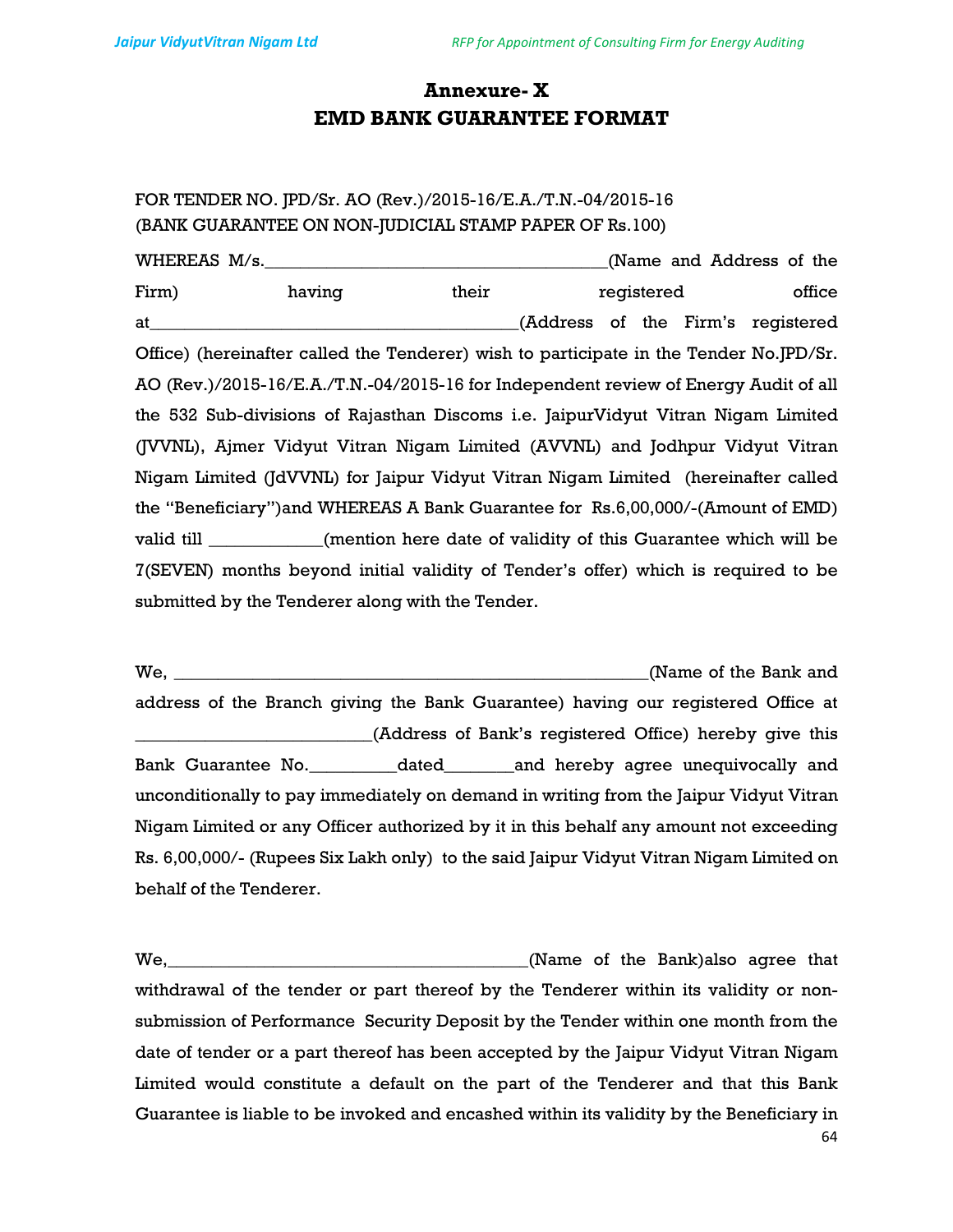case of any occurrence of a default on the part of the Tenderer and that the encashed amount is liable to be forfeited by the Beneficiary.This agreement shall be valid and binding on this Bank upto and inclusive of \_\_\_\_\_\_\_\_\_\_\_\_\_\_\_(mention here the date of validity of Bank Guarantee) and shall not be terminated by notice or by Guarantor change in the constitution of the Bank or the Firm or Tender or by any reason whatsoever and our liability hereunder shall not be impaired or discharged by any extension of time or variations or alterations made, given, conceded with or without our knowledge or consent by or between the Tenderer and the Jaipur Vidyut Vitran Nigam Limited

NOT WITHSTANDING anything contained hereinbefore our liability under this Guarantee is restricted to Rs.6, 00,000 /- (Rupees Six Lakh only. Our Guarantee shall remain inforce till \_\_\_\_\_\_\_\_\_\_\_\_\_\_\_\_\_(date of validity of the Guarantee). Unless demands or claims under this Bank Guarantee are made to us in writing on or before \_\_\_\_\_\_\_\_\_\_\_\_\_\_\_(date should be 1 month after the above validity period of BG), all rights of Beneficiary under this Bank Guarantee shall be forfeited and we shall be released discharged from all liabilities there under.

Place :

Date :

Please mention here complete Postal Signature of the Address of the Bank with Branch Code, Bank's authorized Telephone and Fax Nos. The South of Signatory with Official Seal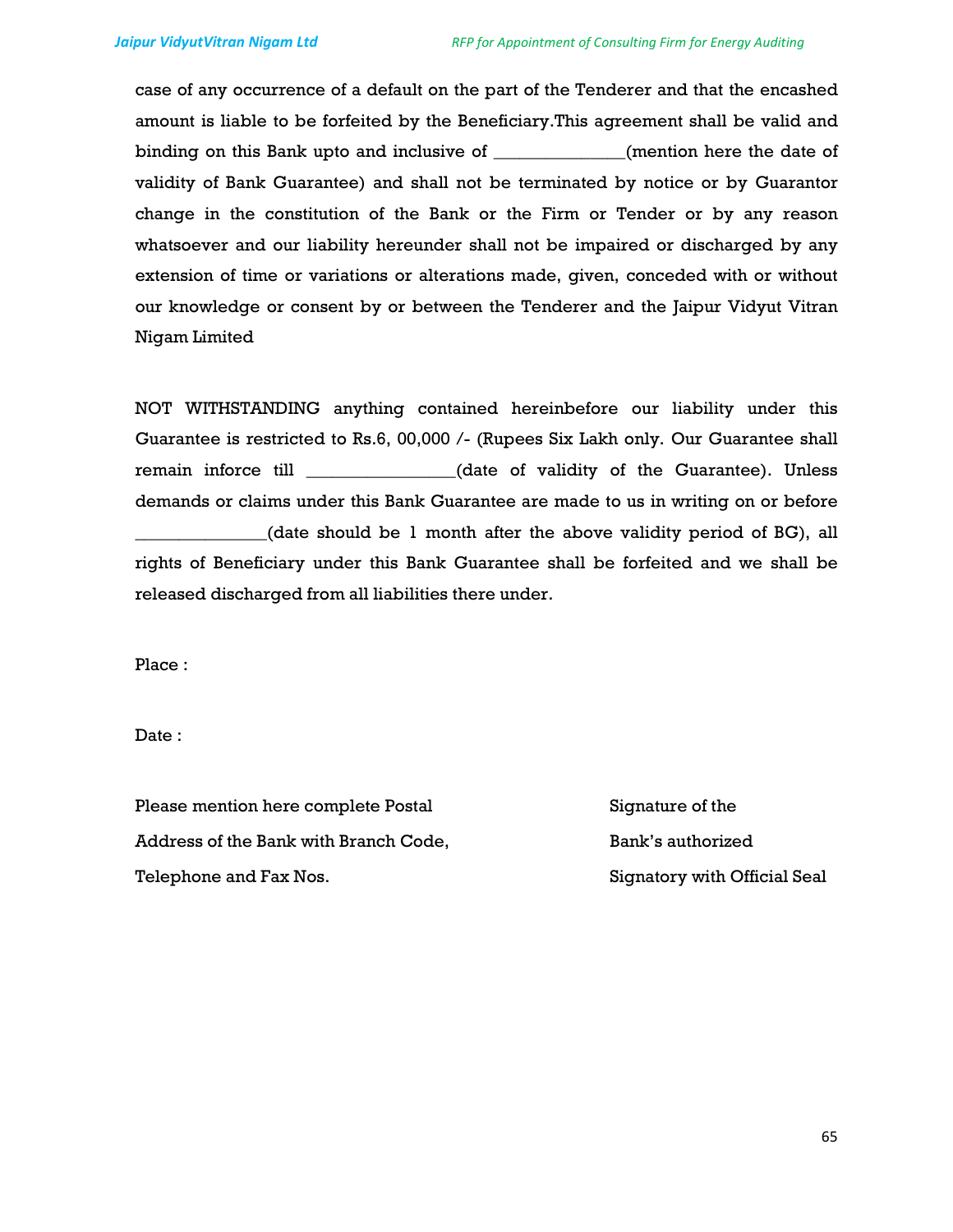# **Part 2 - Response to queries raised by potential bidders**

|            | PRE-BID QUERIES AND JVVNL RESPONSE |                                    |                                                                                                                                                                                                                                                                                                                                                                                                   |                                                                                                                                                                                                                                                                                                                                                                                                                                                                                                                                                                                                                                                                                                                                                                                                                                                                           |                                                                                                                                                                                                                                    |
|------------|------------------------------------|------------------------------------|---------------------------------------------------------------------------------------------------------------------------------------------------------------------------------------------------------------------------------------------------------------------------------------------------------------------------------------------------------------------------------------------------|---------------------------------------------------------------------------------------------------------------------------------------------------------------------------------------------------------------------------------------------------------------------------------------------------------------------------------------------------------------------------------------------------------------------------------------------------------------------------------------------------------------------------------------------------------------------------------------------------------------------------------------------------------------------------------------------------------------------------------------------------------------------------------------------------------------------------------------------------------------------------|------------------------------------------------------------------------------------------------------------------------------------------------------------------------------------------------------------------------------------|
| S1.N<br>о. | <b>RFP</b><br>Page<br>No.          | <b>RFP</b><br><b>Clause</b><br>No. | <b>Clause details</b>                                                                                                                                                                                                                                                                                                                                                                             | Query/Suggestion/Clarification                                                                                                                                                                                                                                                                                                                                                                                                                                                                                                                                                                                                                                                                                                                                                                                                                                            | <b>JVVNL RESPONSE</b>                                                                                                                                                                                                              |
| 1          | 7/18                               | A (NIT<br>Format)/<br>4.10.5       | As per Clause A (NIT<br>Format) it is submitted<br>that Bid Validity should<br>be 180 days from the date<br>of technical bid opening<br>and EMD/ Bid Security<br>should remain valid for<br>entire bid validity period<br>i.e. 180 days.<br>Clause 4.10.5 provides<br>that the bid security must<br>remain valid thirty days<br>beyond the original or<br>extended validity period<br>of the bid. | Reading clause A (NIT Format) and<br>Clause 4.10.5, it is clear that Bid<br>Security (EMD) shall remain valid<br>for $180 + 30$ days beyond the bid<br>validity period. However, Demand<br>Drafts issued by Scheduled Banks<br>are valid only for 90 days (as per<br>Banks provisions). In such cases<br>bidders should be provided option<br>for replacing the Bid security on<br>completion of 90 days for another<br>period of 90 days. Further in case a<br>Bank Guarantee is to be issued as<br>Bid Security, the format for same<br>need to be provided in the Bid<br>documents. Further Bank<br>Guarantee approval from Banks<br>take time and hence considerable<br>period should be provided to the<br>bidders for furnishing the Bid<br>Security as Bank Guarantee or the<br>Demand Draft with option of<br>replacing after 90 days should also<br>be provided. | Format of Bank<br>Guarantee is provided.<br>In case of Demand<br>Draft, it is cleared that<br>at the time of opening<br>of bid demand draft<br>will be deposited in<br>Nigam 'bank account<br>and A-9 will be issued<br>to bidder. |
| 2          | 11                                 | 3.1(A)                             | Verification & Correction<br>of input energy, taking<br>into account the<br>following:<br>1. Taken/recorded<br>meter reading at each<br>subdivision is matched<br>with the relevant and<br>maintained records for<br>each month.                                                                                                                                                                  | The input energy data shall be<br>required at both 33 kv and 11 kv to<br>asses energy input and energy<br>sharing between subdivisions for<br>AT&C loss calculation. Thus it is<br>suggested that this clause be<br>amended as:<br>1. Taken/recorded meter reading<br>at 11 kV and 33 kV is matched<br>with the relevant and maintained<br>records at each subdivision for<br>each month. Discoms should<br>facilitate data for providing input<br>energy data at 11 kV and 33 KV.                                                                                                                                                                                                                                                                                                                                                                                        | Modified                                                                                                                                                                                                                           |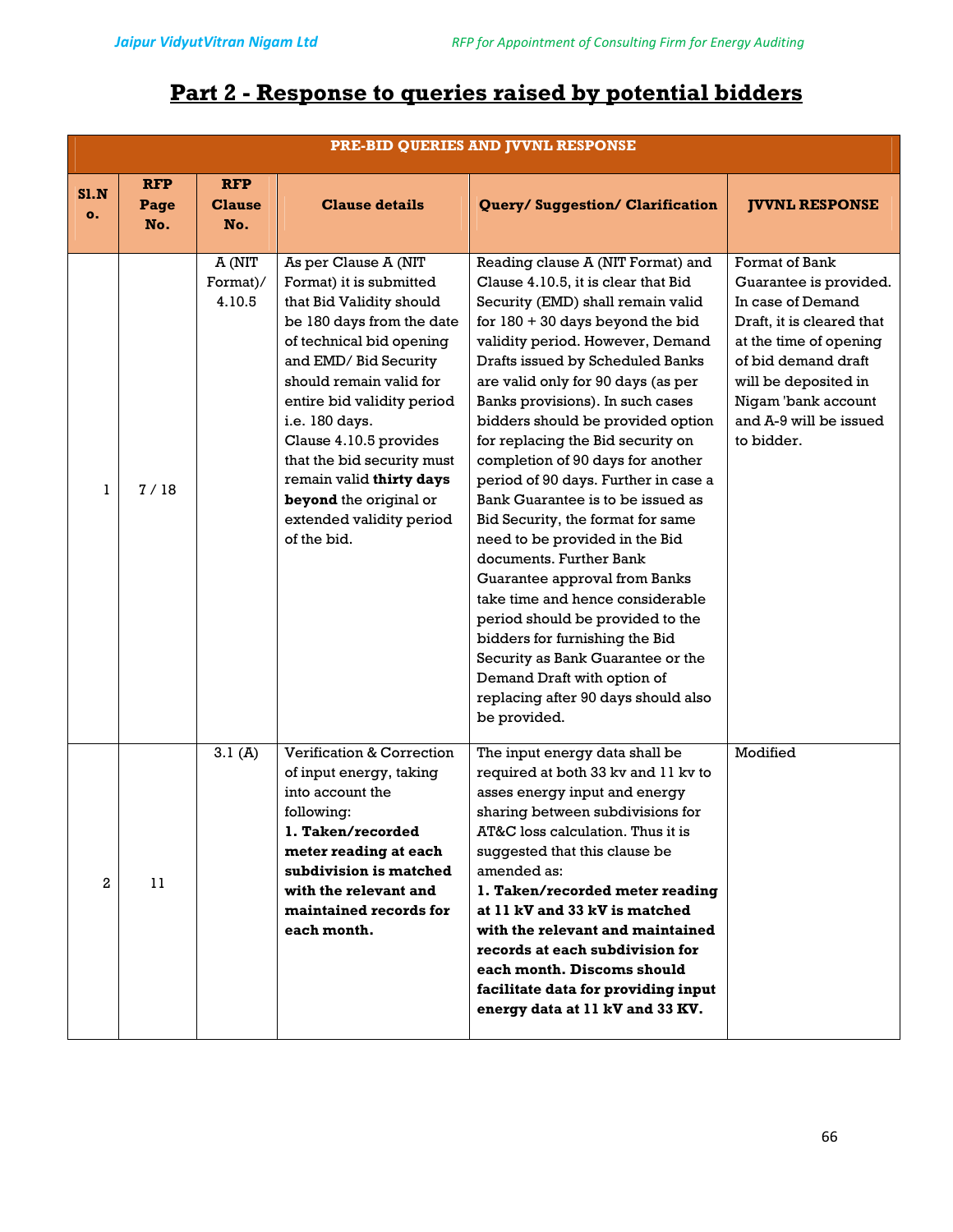| 3 | 11            | 3.1(B)                                      | Verification of<br>correctness of the inputs<br>$(MS-14, CB-4 and CB-15)$<br>provided by the Sub-<br>division to the billing<br>agencies/processing<br>billing and arriving at the<br>actual consumption of<br>(metered & unmetered<br>both) category of<br>consumers<br>1. Energy sold to the<br>unmetered or non-<br>consumers is supported<br>under the prescribed<br>provisions | Kindly clarify that the 'prescribed<br>provisions' mentioned in the clause<br>is referring to the norms set by<br>RERC. If not provide the details of<br>prescribed provisions referred to<br>here in the clause.<br>Further also clarify that by non-<br>consumer is referred to theft cases<br>alone? In case of any other formats<br>please clarify the same in bid<br>documents itself.                                                                                                                                                                                                                                                                                                                                                                                                                                                                                                                                                                                                                                      | Prescribed provisions<br>are already mentioned                               |
|---|---------------|---------------------------------------------|-------------------------------------------------------------------------------------------------------------------------------------------------------------------------------------------------------------------------------------------------------------------------------------------------------------------------------------------------------------------------------------|----------------------------------------------------------------------------------------------------------------------------------------------------------------------------------------------------------------------------------------------------------------------------------------------------------------------------------------------------------------------------------------------------------------------------------------------------------------------------------------------------------------------------------------------------------------------------------------------------------------------------------------------------------------------------------------------------------------------------------------------------------------------------------------------------------------------------------------------------------------------------------------------------------------------------------------------------------------------------------------------------------------------------------|------------------------------------------------------------------------------|
| 4 | 10, 22,<br>53 | $2.1(6)$ ,<br>4.20.1.4,<br>Annexur<br>$e-1$ | Project Leader, Project<br>Manager, Team members<br>and Consultants &<br>Annexure-I                                                                                                                                                                                                                                                                                                 | 1. We understand that Page No. 10<br>specifies qualification requirement<br>of Project Manager with minimum<br>of 10 years experience, Page No. 22<br>specifies the minimum qualification<br>of Project Leader as minimum 10<br>years & min. 4 years for team<br>members in the technical bid<br>evaluation but details of Project<br>leader, Project manager and<br>Consultant to be submitted in<br>Annexure-I (Pg No. 53). Kindly<br>clarify the terminology of each<br>position and allocation of one<br>leader and 3 members among the<br>specified key positions (Leader,<br>Project Manager, Consultant) in<br>Annexure-I.<br>2. Does the project leader and the<br>Project Manager are same? If not,<br>As there is no weightage of marks<br>for Project Manager in the technical<br>bid evaluation, is it mandatory to<br>provide/designate project<br>manager in Annexure of bid?<br>3. We understand that the team<br>member means any level specified<br>in Annexure 1 other than Project<br>leader. Kindly clarify? | Modified<br>Modified<br>Key personnel-<br>Project manager + 3<br>consultants |
| 5 | 15            | 4.5.3                                       | Clarification or<br>modification is issued to<br>the bidding document,<br>the Discom may, prior to                                                                                                                                                                                                                                                                                  | As per the Clause 4.5.3 any<br>changes in RFP document should<br>be accompanied with required<br>extension of time limit for                                                                                                                                                                                                                                                                                                                                                                                                                                                                                                                                                                                                                                                                                                                                                                                                                                                                                                     | Modified                                                                     |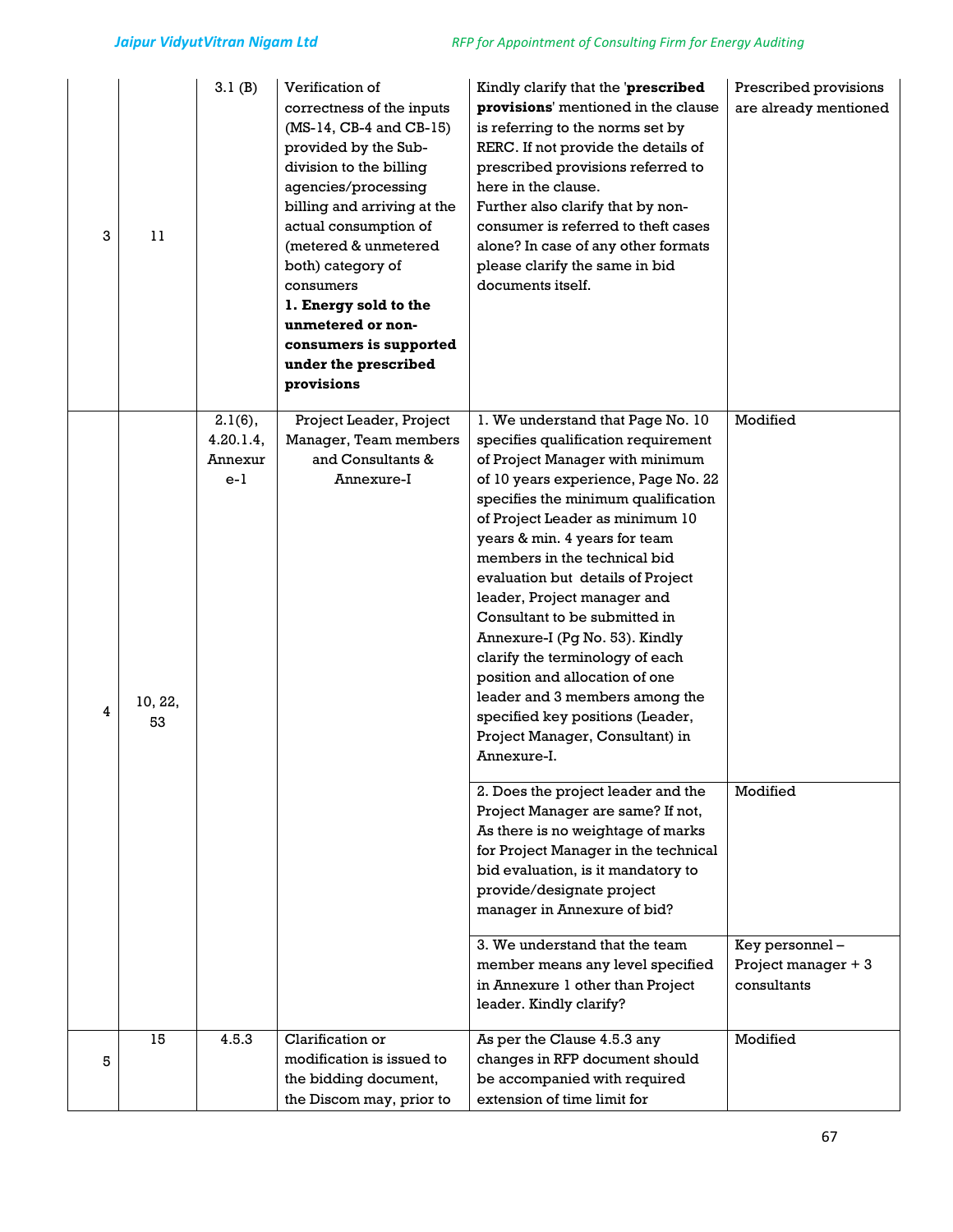|   |    |                 | the last date for<br>submission of Bids.<br>extend such time limit                                                                                           | submission of bid and also<br>opportunity should be provided to<br>the bidders to seek clarifications on<br>revised RFP to give fair chance of<br>evaluation and understanding to all.<br>Further, bidders will also require<br>time to prepare the bid based on<br>amended RFP. Thus, provisions as<br>per Clause 4.5.3 and 4.12.2 should<br>be followed in case of any<br>proposed amendment in RFP and<br>evaluation criteria to give bidders<br>substantial opportunity to make<br>them familiar with amendment and<br>respond accordingly.                                                                                                                                                                                                              |                                                                                                                          |
|---|----|-----------------|--------------------------------------------------------------------------------------------------------------------------------------------------------------|--------------------------------------------------------------------------------------------------------------------------------------------------------------------------------------------------------------------------------------------------------------------------------------------------------------------------------------------------------------------------------------------------------------------------------------------------------------------------------------------------------------------------------------------------------------------------------------------------------------------------------------------------------------------------------------------------------------------------------------------------------------|--------------------------------------------------------------------------------------------------------------------------|
| 6 | 23 | 4.20.1.4<br>(4) | Presentation to the panel<br>(presentation shall be<br>allowed for 30-45 minutes<br>and shall be followed by<br>a Q. & A. session of 15<br>minutes (Approx.) | Please specify the date and time of<br>presentation to be given to panel.                                                                                                                                                                                                                                                                                                                                                                                                                                                                                                                                                                                                                                                                                    | Will be Informed by<br>call or e-mail                                                                                    |
| 7 | 38 | 4.43            | Responsibility of<br>Discom(s)                                                                                                                               | 1. In clause $4.43.1$ (i) and (ii), it<br>should be included that the<br>Discoms will provide the data,<br>records, information as per agreed<br>formats in excel/pdf formats and in<br>timely manner. The time period<br>should be specified so as to avoid<br>any delay.<br>2. It is proposed that Discoms<br>should appoint / form a committee<br>of concerned officials at each<br>Discom level for overall data<br>facilitation and project coordination<br>and to be included in the Bid<br>document.<br>3. The Discoms/ Coordination<br>committee should facilitate the<br>visits to sub-divisions along with<br>ensuring proper documentation is<br>circulated at sub-division level to<br>facilitate data sharing and site visits<br>by the bidder. | 1. It will be decided by<br>Nodal officer.<br>2. Name of Nodal<br>Officers is mentioned<br>in RFP.<br>3. Not<br>feasible |
| 8 | 44 | 5.13            | Sub-Contracting - The<br>sub-contracting is not<br>allowed. The Consulting<br>Firm found to sub-<br>contract a part or entire                                | It is requested to allow Sub-<br>Contracting as this project would<br>require significant man power for<br>site visits and auditing purposes.                                                                                                                                                                                                                                                                                                                                                                                                                                                                                                                                                                                                                | Not acceptable                                                                                                           |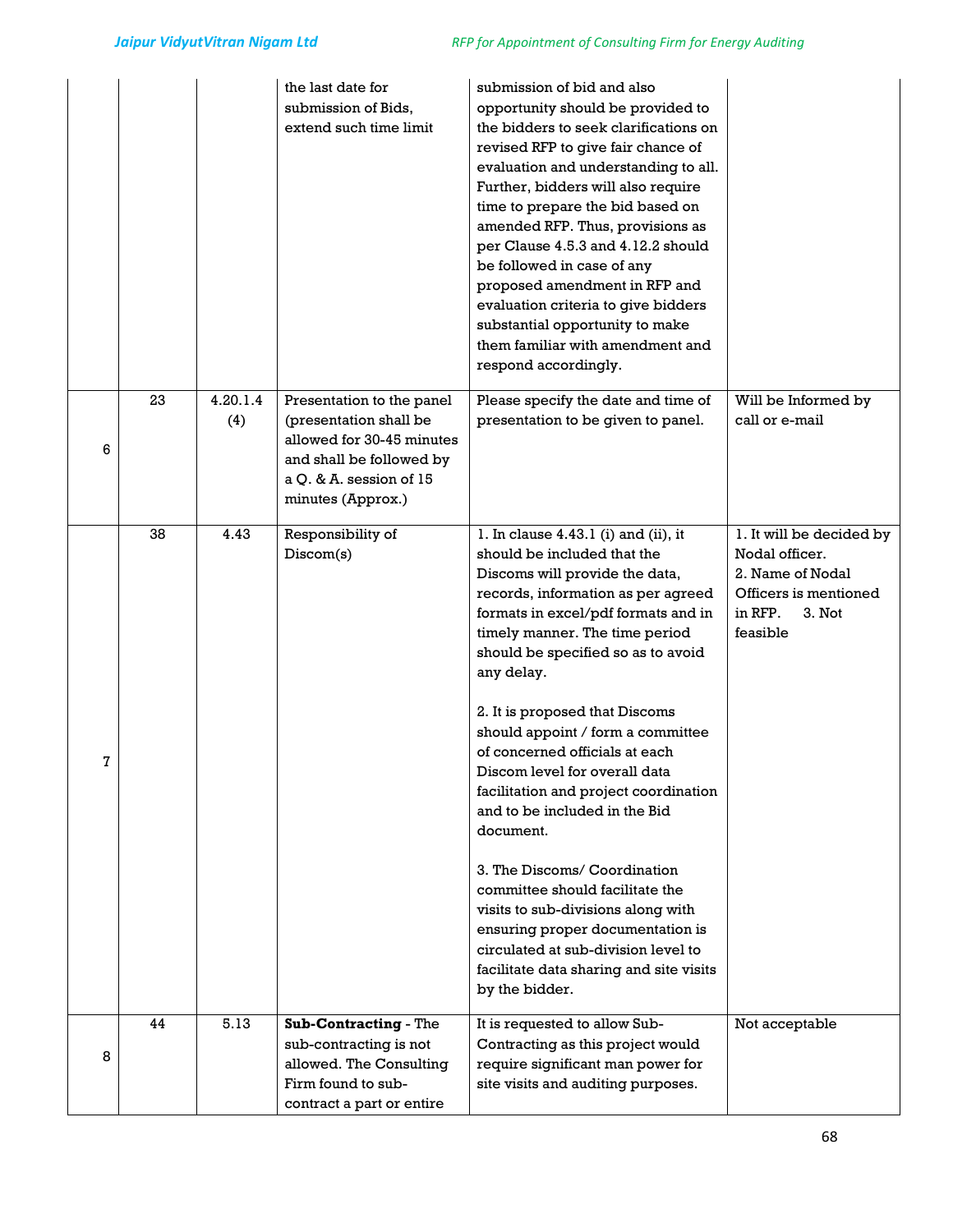| 9  | 51 | 6.2.1            | work shall liable for a<br>breach under the<br>Contract.<br>Inception reports<br>covering energy auditing<br>of 30 subdivisions within<br>20 days of issuance of<br>work order | It is suggested that computation of<br>time period i.e. 20 days should be<br>considered from date of<br>identification of 30 sub-divisions<br>and furnishing of all relevant data in<br>prescribed formats to the bidders.<br>This is because after issuance of<br>work order, discoms/bidders shall<br>require time for selection of 30<br>subdivisions, prepare list of data<br>requirements, sending the same to                                                                                                                                                                                                                                                                                                     | Modified |
|----|----|------------------|--------------------------------------------------------------------------------------------------------------------------------------------------------------------------------|-------------------------------------------------------------------------------------------------------------------------------------------------------------------------------------------------------------------------------------------------------------------------------------------------------------------------------------------------------------------------------------------------------------------------------------------------------------------------------------------------------------------------------------------------------------------------------------------------------------------------------------------------------------------------------------------------------------------------|----------|
|    |    |                  |                                                                                                                                                                                | sub-divisions and facilitation of data<br>in prescribed formats to the<br>bidders. Thus the above time<br>period should be amended<br>accordingly.                                                                                                                                                                                                                                                                                                                                                                                                                                                                                                                                                                      |          |
|    |    | Annexur<br>$e-1$ | Qualification & Eligibility-<br>Provide separate sheet<br>for each Distribution<br>company participated                                                                        | As per eligibility criteria shared by<br>the Discoms in the presentation, 4<br>key personnel are required to meet<br>pre-qualification criteria. However<br>in Annexure 1 and as per the<br>presentation made in pre-bid by<br>the Discom officials, it is mentioned<br>that the key personnel (including<br>project manager and 3 team<br>members) are to be provided for<br>each Discom.                                                                                                                                                                                                                                                                                                                              | Modified |
| 10 | 53 |                  |                                                                                                                                                                                | In this respect, it is felt that as part<br>of this study, the personnel need to<br>be posted on field to facilitate the<br>field visits and data auditing.<br>Availability of 1 project manager<br>and 3 team member for each<br>discom shall not be required as<br>expert personnel is required in<br>field only. Moreover it is felt as part<br>of this study availability of<br>personnel may not be required in<br>discom but should be there at field.<br>For coordination purposes, team of<br>1 project manager and 3 team<br>members should suffice at central<br>level for all three discoms together,<br>while supervisors and field<br>managers should be available on<br>field. Accordingly it is proposed |          |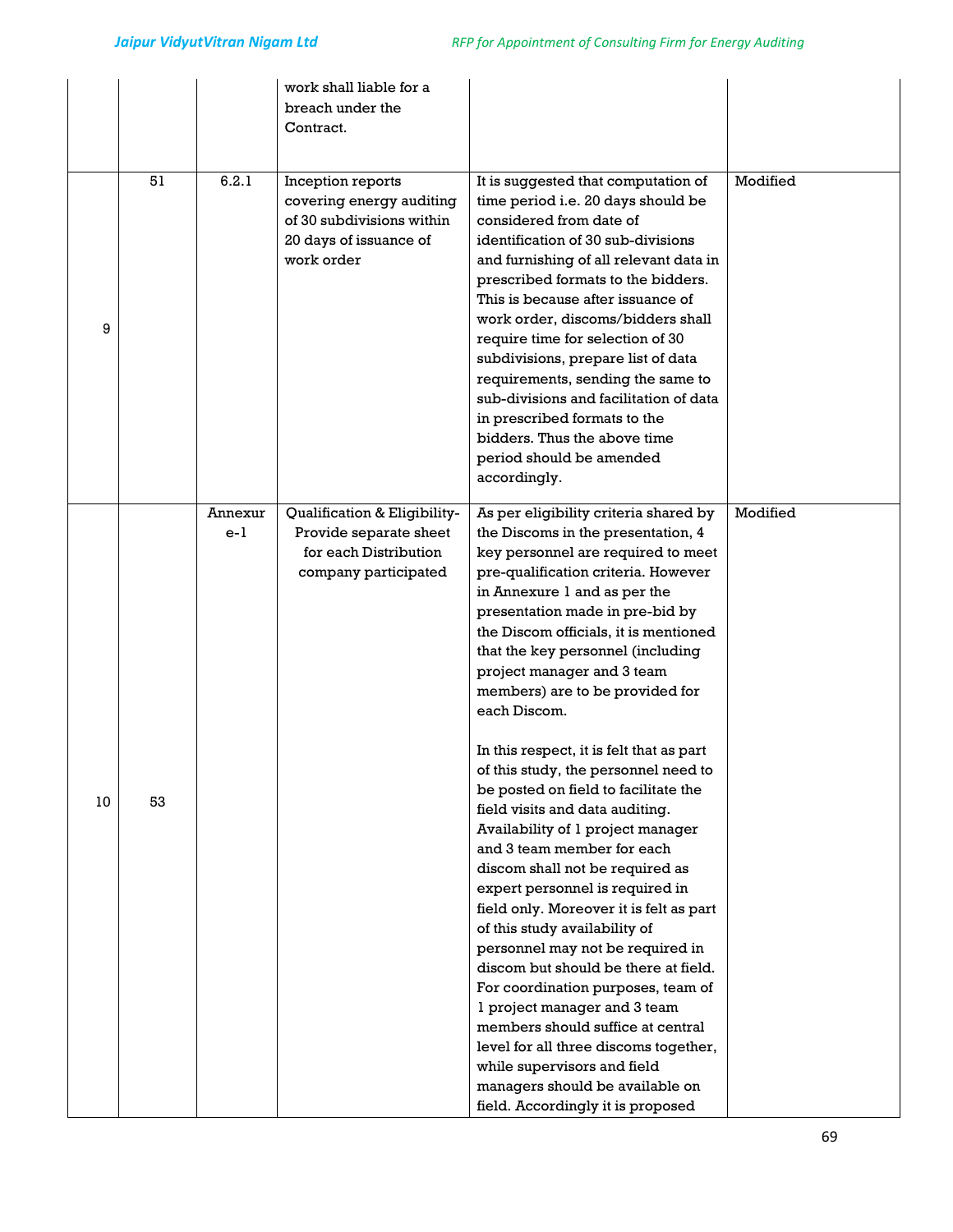| that the original clause as provided<br>in the RFP for pre-qualification with<br>addition of one more team member<br>should be retained. Annexure 1<br>should also be suitably modified to<br>incorporate this.                                                                                                                                                                                                                                                                                                                                                                                                                                                                                                                                                                                                                   |                                            |
|-----------------------------------------------------------------------------------------------------------------------------------------------------------------------------------------------------------------------------------------------------------------------------------------------------------------------------------------------------------------------------------------------------------------------------------------------------------------------------------------------------------------------------------------------------------------------------------------------------------------------------------------------------------------------------------------------------------------------------------------------------------------------------------------------------------------------------------|--------------------------------------------|
| In case of evaluation of project<br>manager and team members, the<br>Discoms in pre-bid presentation<br>suggested to interview the<br>candidates. Also 6 marks have<br>been allocated for same. It is<br>suggested as this work involves<br>technical work to be carried out in<br>field the evaluation of team<br>members and project manager on<br>interview basis will not provide<br>clear indication. Also the criteria<br>for giving marks are also not clear.<br>In this regard it is suggested that<br>the proposed amendment may not<br>be carried out and evaluation<br>criteria should be retained as per<br>original RFP. Further, in case<br>discoms need to evaluate the<br>knowledge of firm on the relevant<br>work, the presentation made to the<br>Discom officials before award of<br>contract should suffice. | Evaluation criteria<br>have been modified. |
| Kindly clarify whether the bidder<br>have to provide CVs for staff other<br>than project manager and team<br>members (as provided under pre-<br>qualification criteria).                                                                                                                                                                                                                                                                                                                                                                                                                                                                                                                                                                                                                                                          | Key personnel only                         |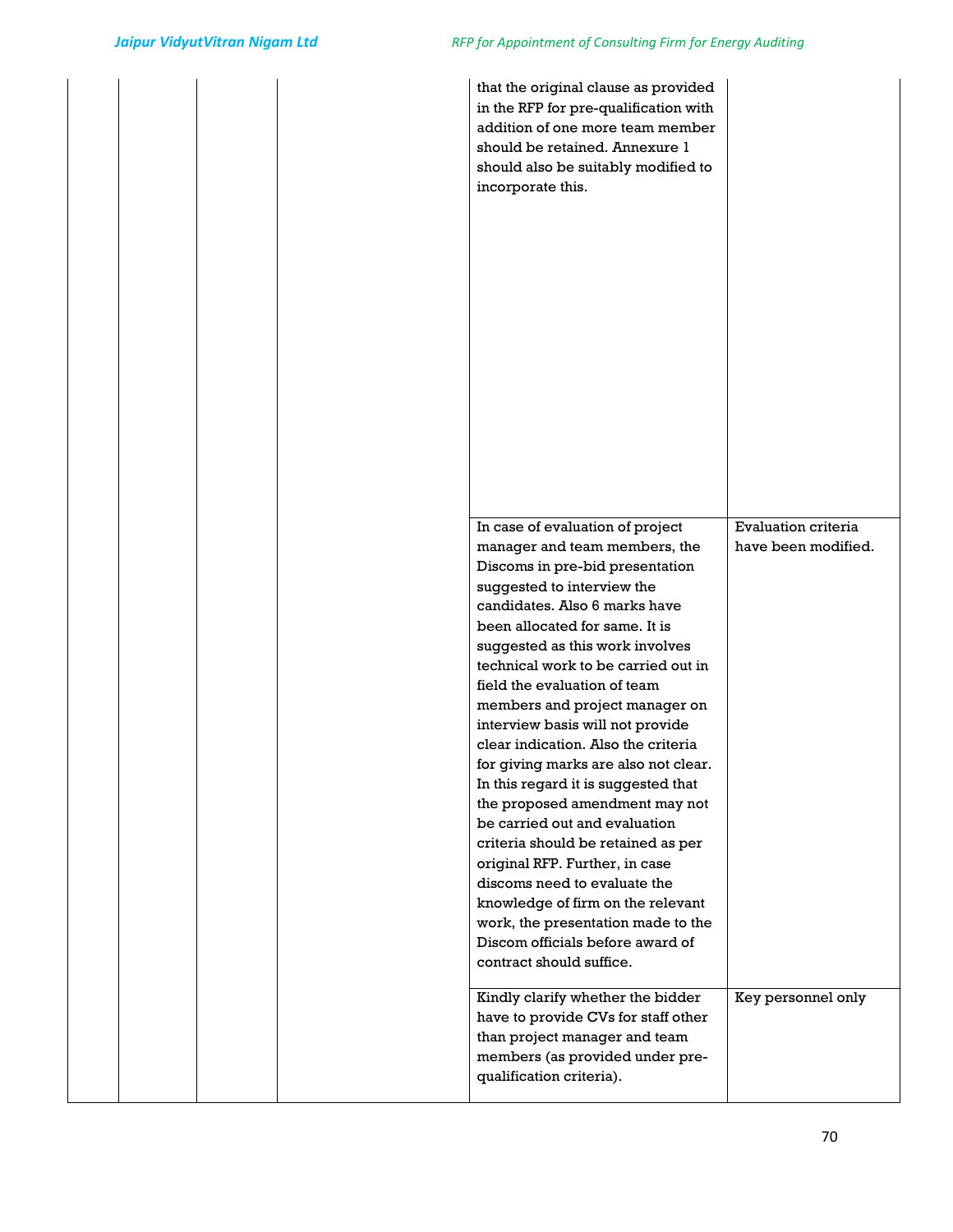| 11 | Pre-bid<br>Presenta<br>tion<br>Slide.<br>No. 5 | Pt. No. 1 | <b>Separate responses for</b><br>each DISCOM<br>While there is single RFP,<br>interested parties are<br>requested to submit<br>separate responses for<br>each of the three<br>Discoms(100% sub-<br>divisions are covered)                                                                                                                                                                                          | As per original RFP, it is clear that<br>the Single technical and financial<br>(with separate financial bid for each<br>Discom) proposal shall be<br>submitted. While the clause here<br>mentions separate responses for<br>each Discom. Kindly clarify the<br>discrepancy.                                                                                      | Separate financial bid<br>needs to be submitted<br>for each Discom. One<br>technical submission,<br>however if bidder is<br>submitting bids for<br>more than one Discom,<br>the bidder needs to<br>submit separate CVs of<br>Project manager and 3<br>key personnel<br>separately for each<br>Discom |
|----|------------------------------------------------|-----------|--------------------------------------------------------------------------------------------------------------------------------------------------------------------------------------------------------------------------------------------------------------------------------------------------------------------------------------------------------------------------------------------------------------------|------------------------------------------------------------------------------------------------------------------------------------------------------------------------------------------------------------------------------------------------------------------------------------------------------------------------------------------------------------------|------------------------------------------------------------------------------------------------------------------------------------------------------------------------------------------------------------------------------------------------------------------------------------------------------|
| 12 | Pre-bid<br>Presenta<br>tion<br>Slide.<br>No. 6 |           | $\blacksquare$                                                                                                                                                                                                                                                                                                                                                                                                     | Separate marks should be provided<br>for bidders having relevant<br>experience of working with<br>Rajasthan Discoms.                                                                                                                                                                                                                                             | Not acceptable                                                                                                                                                                                                                                                                                       |
| 13 | Pre-bid<br>Presenta<br>tion<br>Slide.<br>No. 9 |           | <b>Definition of</b><br>assignments<br>•Project should be<br>undertaken in last 3 years<br>-post 1stApril FY 13-<br>Assignments started<br>before, but continuing<br>post 1stApril will also be<br>counted<br><b>*Assignment should</b><br>have a minimum<br>professional fee of INR<br>20 Lakhs, only for the<br>duration of the<br>assignment                                                                    | The proposed clause of<br><b>Assignment should have a</b><br>minimum professional fee of INR<br>20 Lakhs, only for the duration of<br>the assignment is very stringent<br>and shall limit competitive firms to<br>qualify. It is suggested that the<br>assignments for energy audit shall<br>be considered upto a professional<br>fee of INR 15 Lakhs and above. | Not acceptable                                                                                                                                                                                                                                                                                       |
| 14 | Pre-bid<br>Presenta<br>tion<br>Slide.<br>No. 9 |           | <b>Evaluation under</b><br>"Deployment of full<br>time serving key<br>personnel"<br>1) Project Leader and<br>three key team members<br>will be interviewed<br>2) Project leaders and the<br>three team members<br>interviewed have to be<br>working on the project<br>and present during the<br>whole duration of the<br>project<br>3) Personal interviews<br>will take place in Jaipur,<br>Rajasthan. Exact date, | Point 1 and 2: For interview of<br>project leader and key team<br>members, pls refer to our<br>suggestion in Sl. No. 10 above.<br>Point 4: Proof of Educational<br>qualifications and copy of CV<br>required for each interviewee                                                                                                                                | Modified                                                                                                                                                                                                                                                                                             |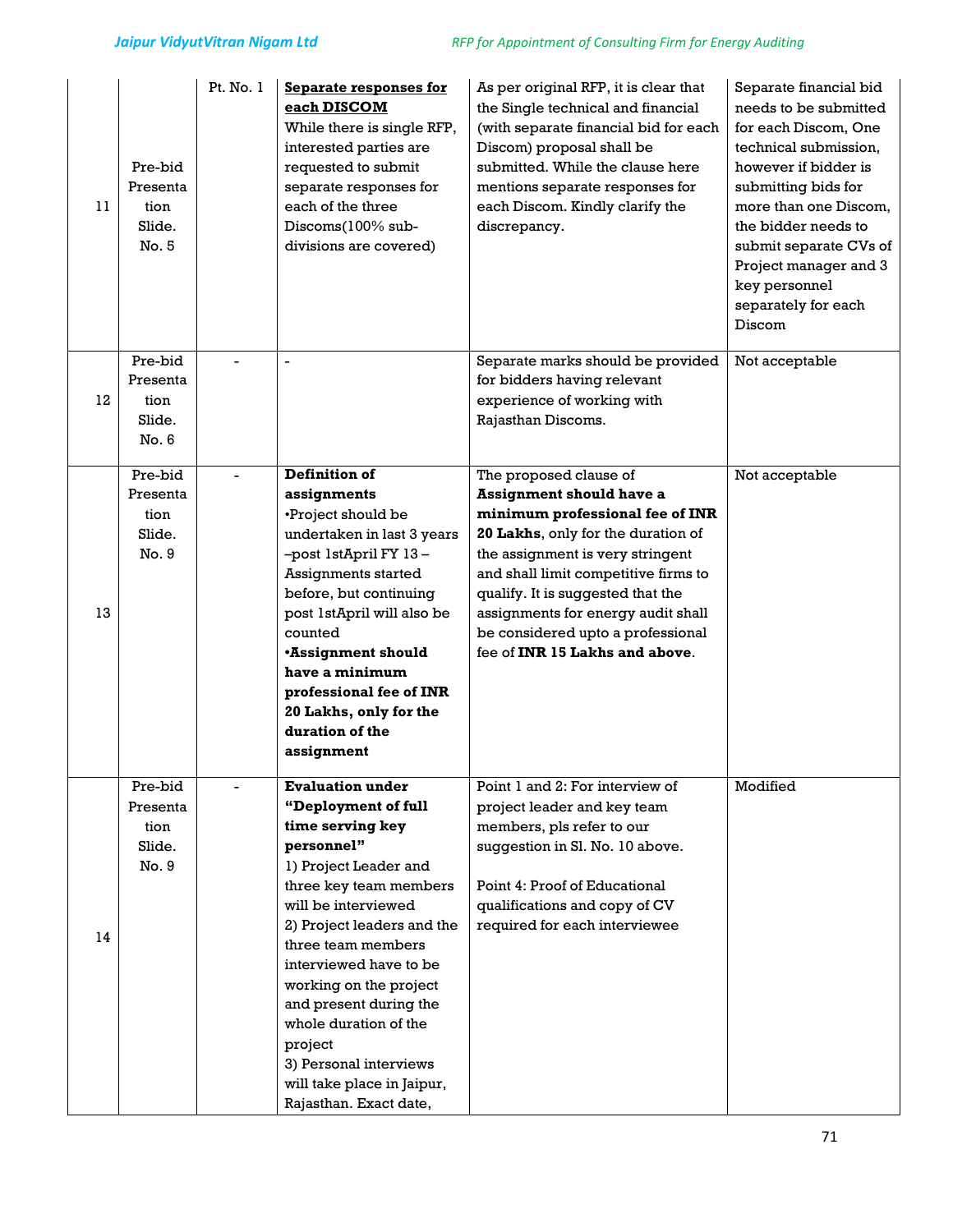|    |            |          | time and detailed address<br>for interviews will be<br>communicated to<br>bidders. All expenses for<br>making resource<br>available for personal<br>interview will be borne<br>by bidder<br>4) Supporting documents<br>shall be verified during<br>the interview<br>5) More than one CV may<br>be submitted |                                                                           |                         |
|----|------------|----------|-------------------------------------------------------------------------------------------------------------------------------------------------------------------------------------------------------------------------------------------------------------------------------------------------------------|---------------------------------------------------------------------------|-------------------------|
|    | Clarificat |          | $\blacksquare$                                                                                                                                                                                                                                                                                              | During the pre-bid it was clarified                                       | Last date of submission |
|    | ions on    |          |                                                                                                                                                                                                                                                                                                             | that the amendments may be                                                | of bid is hereby        |
|    | Pre-bid    |          |                                                                                                                                                                                                                                                                                                             | carried out in RFP based on                                               | extend to 11th May      |
|    | queries    |          |                                                                                                                                                                                                                                                                                                             | discussion. However, it was felt that                                     | 2016.                   |
|    |            |          |                                                                                                                                                                                                                                                                                                             | not all points in the PPT were<br>discussed. Further the clarifications   |                         |
|    |            |          |                                                                                                                                                                                                                                                                                                             | shall be notified only by 24 Apr and                                      |                         |
| 15 |            |          |                                                                                                                                                                                                                                                                                                             | in case RFP is amended than the                                           |                         |
|    |            |          |                                                                                                                                                                                                                                                                                                             | bidders should be provided time to                                        |                         |
|    |            |          |                                                                                                                                                                                                                                                                                                             | acquaint themselves thoroughly on                                         |                         |
|    |            |          |                                                                                                                                                                                                                                                                                                             | the amendments and in accordance                                          |                         |
|    |            |          |                                                                                                                                                                                                                                                                                                             | with existing clauses of RFP i.e.                                         |                         |
|    |            |          |                                                                                                                                                                                                                                                                                                             | 4.5.3 and 4.12.2, the time limit for<br>submission of bids should be      |                         |
|    |            |          |                                                                                                                                                                                                                                                                                                             | extended                                                                  |                         |
|    |            |          |                                                                                                                                                                                                                                                                                                             |                                                                           |                         |
|    |            | Clause 5 | Technical requirement                                                                                                                                                                                                                                                                                       | There are<br>some<br>engagements                                          | Modified                |
|    |            |          | of<br><b>Pre-Eligibility</b>                                                                                                                                                                                                                                                                                | which are ongoing in nature. You                                          |                         |
|    |            |          | The Bidder<br>Criteria -                                                                                                                                                                                                                                                                                    | will appreciate that it may not be                                        |                         |
|    |            |          | have<br>must<br>working<br>experience of at least five                                                                                                                                                                                                                                                      | feasible for bidders to get interim<br>certificate in such short time. We |                         |
|    |            |          | years in power sector in                                                                                                                                                                                                                                                                                    | request you to please consider the                                        |                         |
|    |            |          | Audit/Advisory                                                                                                                                                                                                                                                                                              | Work Order for ongoing works.                                             |                         |
|    |            |          | services. The bidder must                                                                                                                                                                                                                                                                                   |                                                                           |                         |
|    |            |          | computed<br>have                                                                                                                                                                                                                                                                                            |                                                                           |                         |
| 16 | 9          |          | distribution losses of at                                                                                                                                                                                                                                                                                   |                                                                           |                         |
|    |            |          | least two (2) public sector                                                                                                                                                                                                                                                                                 |                                                                           |                         |
|    |            |          | power distribution utility<br>in India and given reports                                                                                                                                                                                                                                                    |                                                                           |                         |
|    |            |          | to the satisfaction of the                                                                                                                                                                                                                                                                                  |                                                                           |                         |
|    |            |          | client.The bidder must                                                                                                                                                                                                                                                                                      |                                                                           |                         |
|    |            |          | have worked on at least                                                                                                                                                                                                                                                                                     |                                                                           |                         |
|    |            |          | (2)<br>non-audit<br>two                                                                                                                                                                                                                                                                                     |                                                                           |                         |
|    |            |          | consulting projects in                                                                                                                                                                                                                                                                                      |                                                                           |                         |
|    |            |          | public sector distribution                                                                                                                                                                                                                                                                                  |                                                                           |                         |
|    |            |          | utility in India.                                                                                                                                                                                                                                                                                           |                                                                           |                         |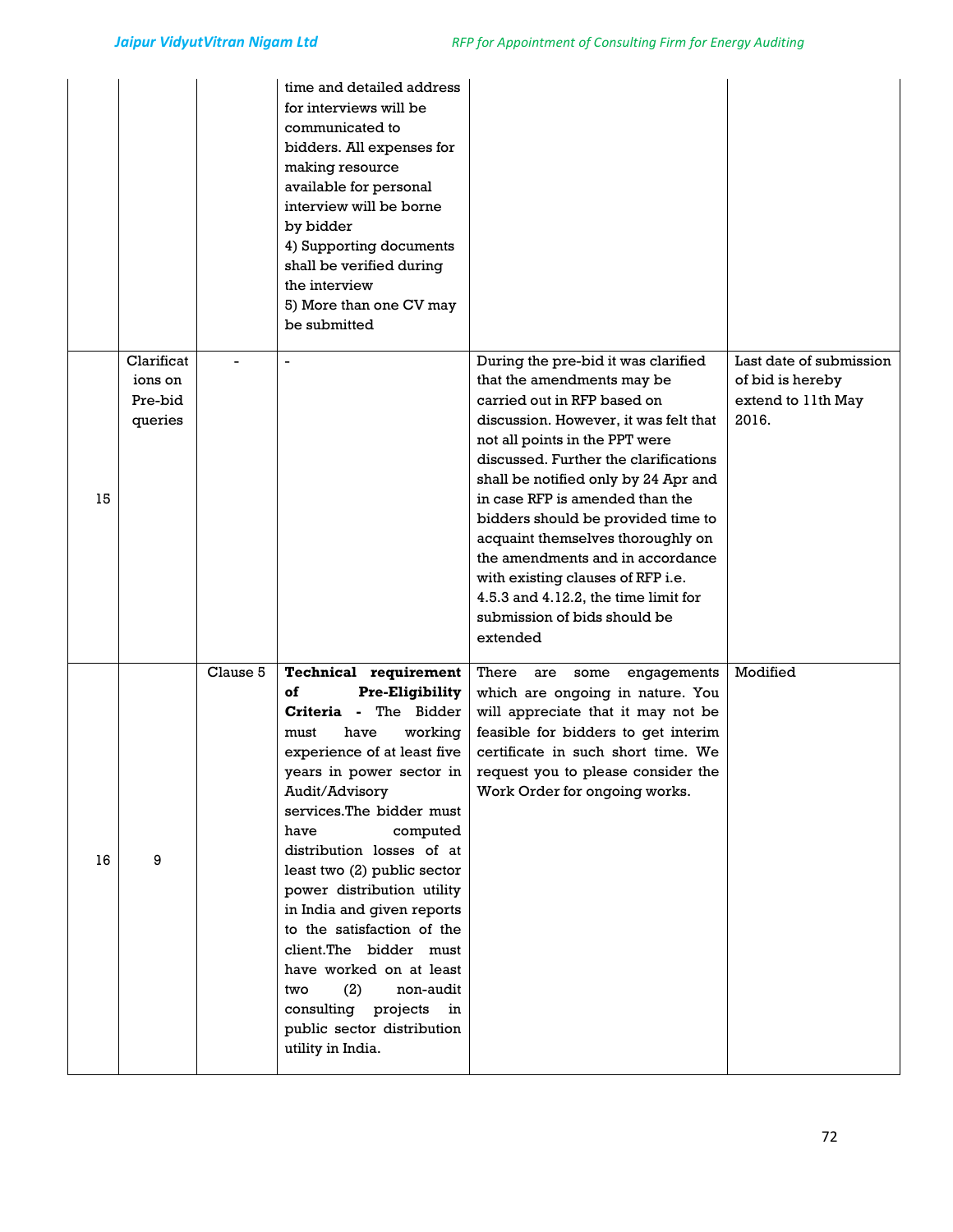| 17 | 10 | Clause 6 | Technical requirement<br>of<br><b>Pre-Eligibility</b><br><b>Criteria</b><br>Must<br>have<br>engaged<br>adequate, capable and<br>experienced workforce of<br>project leader, project<br>consultants,<br>manager,<br>supervisors<br>managers,<br>and<br>others.<br>The<br>project<br>manager<br>should have<br>done<br>- a<br>minimum of two such<br>projects in public sector<br>distribution utility and<br>must have a minimum<br>experience<br>of<br>10<br>years.<br>A minimum of two team<br>members<br>having<br>BE/B.Tech<br>acquired<br>with<br>(Electrical)<br>a<br>minimum experience of<br>seven years of related<br>fields to complete the<br>work given under the<br>scope of work. | Do the bidder need to provide the<br>proof of educational qualification<br>and past work experience of all the<br>proposed staff or only the key staff<br>as required in RFP?                                                                                                                                                                                                                                                                                                                                                                                                      | Key Personnel-<br>Project manager and 3<br>consultants only                                                                                                                                                                      |
|----|----|----------|------------------------------------------------------------------------------------------------------------------------------------------------------------------------------------------------------------------------------------------------------------------------------------------------------------------------------------------------------------------------------------------------------------------------------------------------------------------------------------------------------------------------------------------------------------------------------------------------------------------------------------------------------------------------------------------------|------------------------------------------------------------------------------------------------------------------------------------------------------------------------------------------------------------------------------------------------------------------------------------------------------------------------------------------------------------------------------------------------------------------------------------------------------------------------------------------------------------------------------------------------------------------------------------|----------------------------------------------------------------------------------------------------------------------------------------------------------------------------------------------------------------------------------|
| 18 | 14 | 4.2.2    | The bidders shall be<br>require to quote prices<br>for the Discom/Discoms<br>of their choice and shall<br>submit<br>separate<br>proposal(s) for a single or<br>for any of two or for all the<br>three Discoms, as such<br>they should fill prices<br>accordingly in the BOQ<br>template and in the price<br>bid.                                                                                                                                                                                                                                                                                                                                                                               | As per RFP, the bidder can quote<br>prices for a single or for any of two<br>or for all the three Discoms.<br>You will appreciate that in case of<br>one technical proposal the bidder<br>may propose project team for all<br>the three Discoms, however the<br>work may be awarded only for one<br>Discom. In such scenario, bidder<br>may reduce the proposed team in<br>technical proposal accordingly.<br>We also request you to clarify<br>confirm whether the bidder need to<br>different<br>submit<br>3<br>technical<br>different<br>proposals with three<br>project teams. | One technical<br>submission, however if<br>bidder is submitting<br>bids for more than one<br>Discom, the bidder<br>needs to submit<br>separate CVs of<br>Project manager and 3<br>key personnel<br>separately for each<br>Discom |
| 19 | 21 | 4.20.1.1 | Evaluation<br>Criteria,<br><b>Evaluation &amp; Tabulation</b><br><b>Technical</b><br><b>Bids</b><br>of<br>Experience<br>of<br>Team<br>Member<br>Profile of key personnel<br>to be engaged for the<br>assignment<br>envisaged                                                                                                                                                                                                                                                                                                                                                                                                                                                                   | Whether only the profile of key<br>personnel needs to be given or all<br>personnel.                                                                                                                                                                                                                                                                                                                                                                                                                                                                                                | Key personnel only                                                                                                                                                                                                               |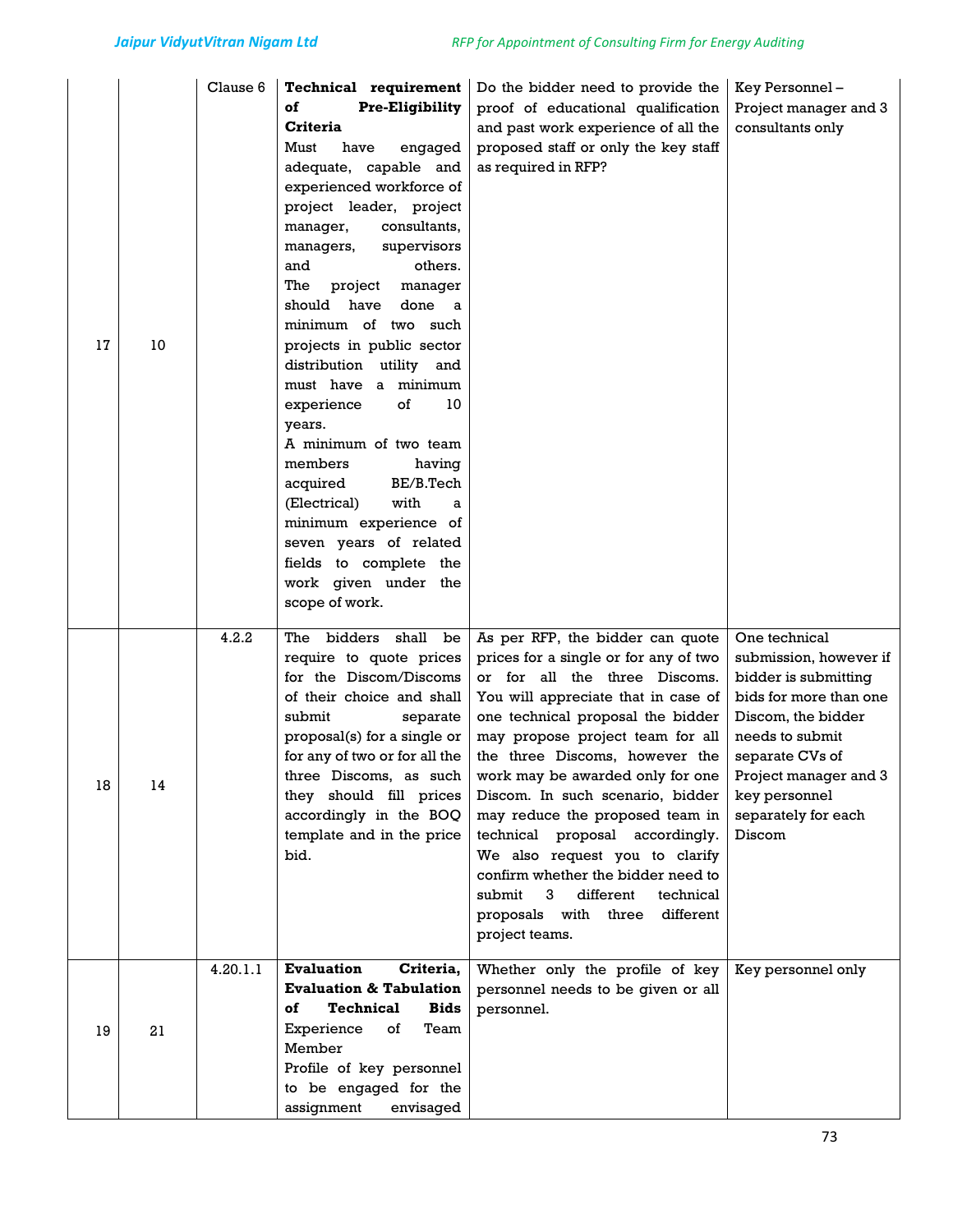|    |    |                  | this<br>Tender<br>under<br>document;                                                                                                                                                                                                                                                                         |                                                                                                                                                                                                                                                                                                                           |                                                                                                 |
|----|----|------------------|--------------------------------------------------------------------------------------------------------------------------------------------------------------------------------------------------------------------------------------------------------------------------------------------------------------|---------------------------------------------------------------------------------------------------------------------------------------------------------------------------------------------------------------------------------------------------------------------------------------------------------------------------|-------------------------------------------------------------------------------------------------|
| 20 | 22 | 4.20.1.4         | <b>Evaluation</b><br>Criteria,<br><b>Evaluation &amp; Tabulation</b><br>of<br><b>Technical</b><br>BidsExperience of Team<br>Memberi.) 5 Marks for<br>meeting the minimum<br>qualification criteria of 7<br>Years of Experienceii.) 2<br>Marks for each year of<br>Experience subject to a<br>max of 10 marks | As per evaluation criteria, 15 marks<br>have been assigned to Experience<br>of Team member. Bidder need to<br>engage at least two team member<br>for this project. We request you to<br>confirm whether 15 marks is<br>allotted to evaluation of 1 team<br>member or for both the members.                                | Key staff only and<br>evaluation criteria has<br>been modified.                                 |
| 21 | 37 | 4.42.1           | <b>Visit of Sub-divisions</b>                                                                                                                                                                                                                                                                                | Do the bidder need to visit all the<br>sub divisions to collect the data?                                                                                                                                                                                                                                                 | Yes, the successful<br>bidder needs to verify<br>the data.                                      |
| 22 | 44 | Clause<br>5.12.7 | The provisions of this<br>GCC Clause shall survive<br>completion<br>or<br>termination, for whatever<br>reason, of the Contract.                                                                                                                                                                              | May we please request you to<br>replace the existing clause with the<br>following<br>"These confidentiality obligations<br>shall be valid for a period of 3 years<br>from the date of termination of this<br>Agreement."                                                                                                  | Not acceptable                                                                                  |
| 23 | 45 | Clause<br>5.15   | Insurance<br>5.15.1 The agency at its<br>cost shall arrange, secure<br>maintain<br>all<br>and<br>may be pertinent to the<br>Project and obligatory in<br>terms of law to protect its<br>interest and interest of the<br>Discom                                                                               | We request you to replace the<br>clause with the following clause,<br>"Consultant shall be obligated to<br>maintain<br>only<br>professional<br>a<br>necessary insurance as indemnity insurance cover for its<br>professional business up to a level<br>which we consider satisfactory to<br>the needs of the Consultant." | Not acceptable                                                                                  |
| 24 |    |                  | Methodology<br>for<br>computation of desired<br>figures                                                                                                                                                                                                                                                      | There are varied methodology for<br>computation of desired figures,<br>would this be defined after the<br>assignment is awarded                                                                                                                                                                                           | Bidder to propose<br>based on their past<br>experience                                          |
| 25 |    |                  | <b>Staff deployment</b>                                                                                                                                                                                                                                                                                      | No. of staff required is not given,<br>request you to kindly specify the<br>number of staff and qualification of<br>staff and deployment required,<br>otherwise there would be a<br>discrepancy among the various<br>bidders                                                                                              | It is very clear that<br>profiles of project<br>manager and 3 key<br>personnel are<br>required. |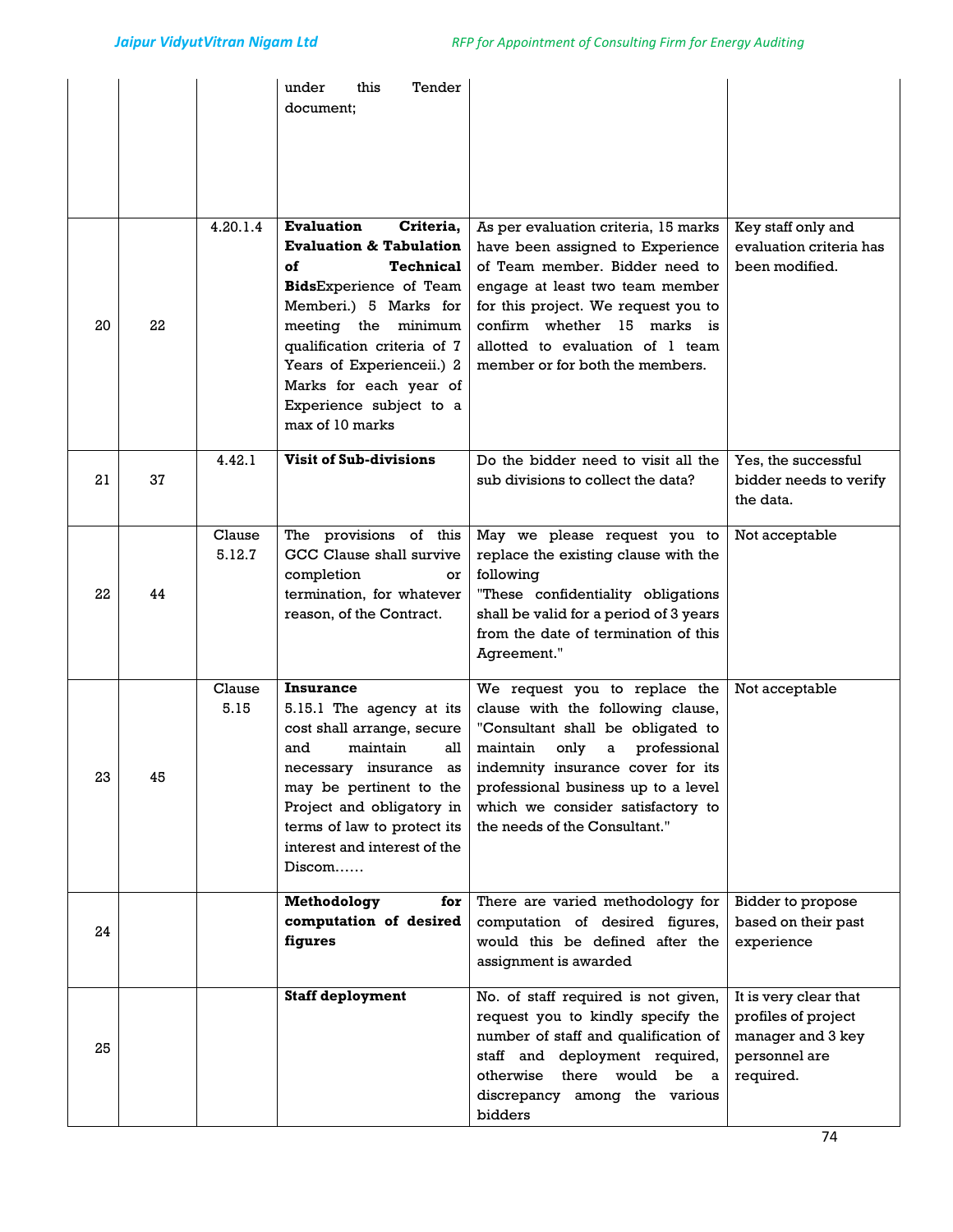|    |                             | Whether only the profile of key<br>personnel needs to be given or all<br>personnel.                                                                                                                                                                                                                                                                                                                                                                                                                                                                                                                                                                                           |                                                                                                                                       |
|----|-----------------------------|-------------------------------------------------------------------------------------------------------------------------------------------------------------------------------------------------------------------------------------------------------------------------------------------------------------------------------------------------------------------------------------------------------------------------------------------------------------------------------------------------------------------------------------------------------------------------------------------------------------------------------------------------------------------------------|---------------------------------------------------------------------------------------------------------------------------------------|
| 26 | <b>Availability of Data</b> | We request you to please confirm<br>whether the data is electronically<br>available and extractable in excel?<br>Do let us know the status of<br>documents as to whether they are<br>readily available for review.                                                                                                                                                                                                                                                                                                                                                                                                                                                            | Mostly data will be<br>provided in excel<br>format.                                                                                   |
| 27 | <b>Support required</b>     | We understand that consultant is<br>required to visit to subdivisions for<br>data collection. However, there<br>may be multiple agencies involved<br>in billing of consumers. We request<br>you to confirm that data from billing<br>agencies, system integrator under<br>RAPDRP part A etc. would be<br>provided by Sub Division officers.                                                                                                                                                                                                                                                                                                                                   | Consultant is required<br>to visit to subdivision<br>for verification data.<br>However data will be<br>provided by billing<br>agency. |
| 28 | Report                      | May we please request you to<br>please add the following clause to<br>RFPAny<br>information.<br>advice,<br>recommendations or other content<br>of any reports, presentations or<br>other communications we provide<br>under this Agreement ("Reports"),<br>other than Client Information, are<br>for Client's internal use only<br>(consistent with the purpose of the<br>particular<br>Services)<br>including<br>Client's board of directors, its audit<br>committee, or its statutory auditors<br>and not for disclosure externally<br>outside your organization. Client<br>may not rely on any draft Report<br>and EY shall not be required to<br>update its Final Report. | Not acceptable                                                                                                                        |
| 29 | <b>Termination</b>          | May we please request you to<br>please add the following clause to<br><b>RFP</b><br>Either Party may terminate this<br>Agreement immediately by giving<br>notice to the other party. Upon<br>termination EY shall be entitled to<br>receive payments of the Services<br>performed, work in progress and<br>expenses incurred by it, till the                                                                                                                                                                                                                                                                                                                                  | Not acceptable                                                                                                                        |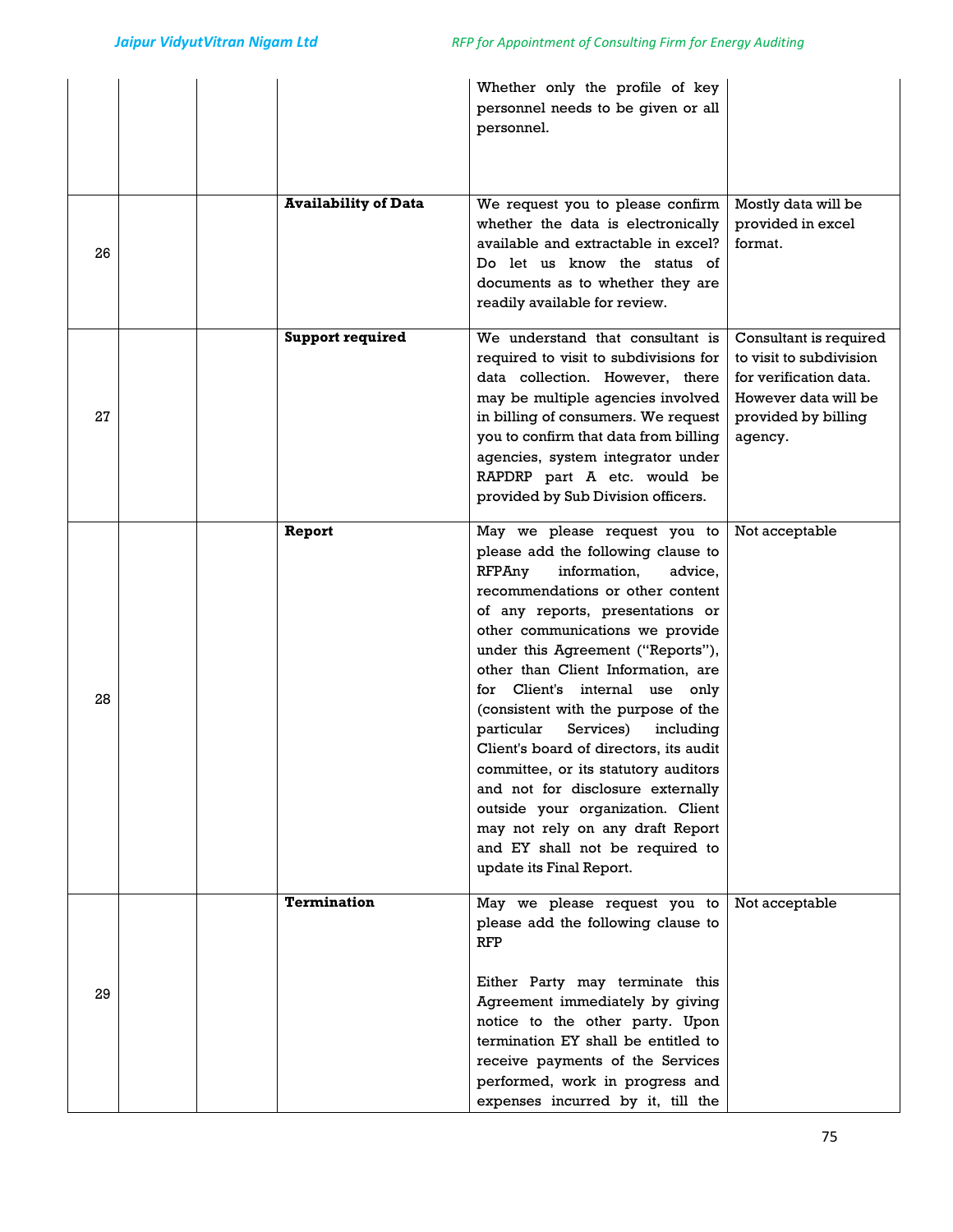|    |  |                              | date of such termination.                                                |                        |
|----|--|------------------------------|--------------------------------------------------------------------------|------------------------|
|    |  |                              |                                                                          |                        |
|    |  |                              |                                                                          |                        |
|    |  |                              |                                                                          |                        |
|    |  |                              |                                                                          |                        |
|    |  |                              |                                                                          |                        |
|    |  | <b>Requirement of Office</b> | We request you to please confirm                                         | Not acceptable         |
| 30 |  | <b>Space</b>                 | that adequate office space will be<br>provided to the consultant by each |                        |
|    |  |                              | Discom during execution of project.                                      |                        |
|    |  |                              |                                                                          |                        |
|    |  |                              | Whether it is mandatory for                                              | Not Required           |
|    |  |                              | agencies to visit the consumer in                                        |                        |
| 31 |  |                              | case of any deviation / corrections<br>noticed?                          |                        |
|    |  |                              |                                                                          |                        |
|    |  |                              |                                                                          |                        |
|    |  |                              |                                                                          |                        |
|    |  |                              | We understand that the Energy                                            | It is deleted from     |
|    |  |                              | Audit required to be done for the<br>FY 2015-2016 and whatever the       | scope of work.         |
| 32 |  |                              | arrears and adjustments made                                             |                        |
|    |  |                              | before FY 2015-2016 has to be                                            |                        |
|    |  |                              | deducted.                                                                |                        |
|    |  |                              | We propose to include the                                                | Not acceptable         |
| 33 |  |                              | consortium in this work.                                                 |                        |
|    |  |                              |                                                                          |                        |
|    |  |                              | Time limit for submission of the                                         | It will be decided by  |
| 34 |  |                              | data from the AE, JE, EE, SE of the                                      | Nodal officer and      |
|    |  |                              | concerned sub-division has to be                                         | bidder mutually.       |
|    |  |                              | fixed.                                                                   |                        |
|    |  |                              | We also propose that signature of                                        | Modify accordingly     |
| 35 |  |                              | the AE, JE, EE, SE should not be                                         |                        |
|    |  |                              | made mandatory in each report                                            |                        |
|    |  |                              | submitted by the Agency.                                                 |                        |
|    |  |                              | We also request you to rather than                                       | Not acceptable         |
|    |  |                              | distributing world to one agency;                                        |                        |
|    |  |                              | Utility should fix up norms that one                                     |                        |
| 36 |  |                              | agency need not participate in<br>more than 2 DISCOM then new            |                        |
|    |  |                              | agency will get change to enter in                                       |                        |
|    |  |                              | this work.                                                               |                        |
|    |  |                              | We understand that one technical                                         | One technical          |
|    |  |                              | proposal required to be submitted                                        | submission, however if |
| 37 |  |                              | for all the 3 DISCOMs,                                                   | bidder is submitting   |
|    |  |                              |                                                                          | bids for more than one |
|    |  |                              |                                                                          | Discom, the bidder     |
|    |  |                              |                                                                          | needs to submit        |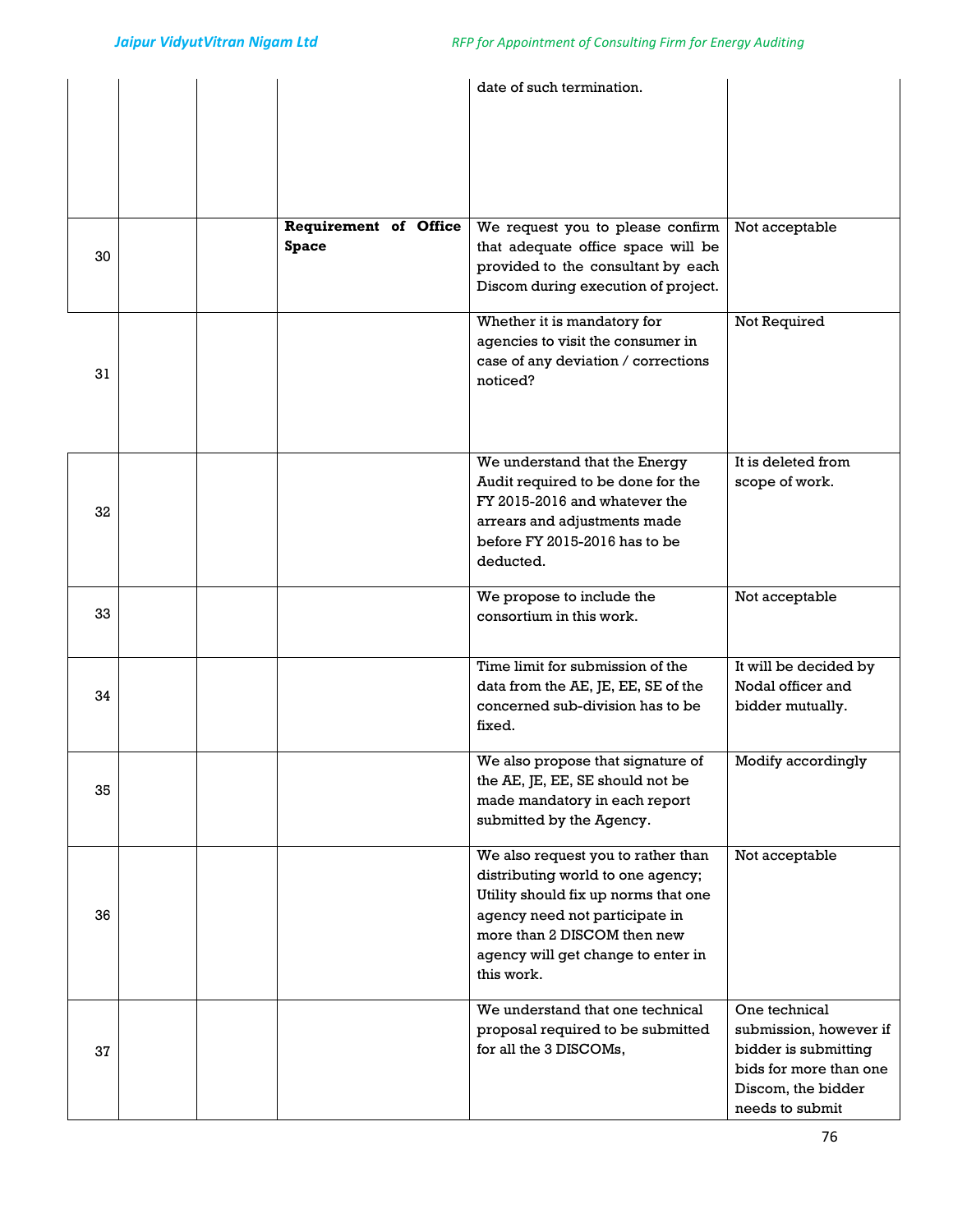|    |                                                                                                                                                                                                 |                                                                                                                                                                                                                                                                                          | separate CVs of<br>Project manager and 3<br>key personnel<br>separately for each<br>Discom                             |
|----|-------------------------------------------------------------------------------------------------------------------------------------------------------------------------------------------------|------------------------------------------------------------------------------------------------------------------------------------------------------------------------------------------------------------------------------------------------------------------------------------------|------------------------------------------------------------------------------------------------------------------------|
| 38 | 'Consortium not allowed'                                                                                                                                                                        | 'Consortium allowed'                                                                                                                                                                                                                                                                     | Not acceptable                                                                                                         |
| 39 | The Bidder must have<br>working experience of at<br>least five years in Power<br>sector in Audit/Advisory<br>services.                                                                          | Must have working experience of at<br>least Two years in power sector.<br>(Having five years of experience<br>may not be necessary if<br>1. QCBS covers weight for years of<br>experience in CV.<br>2. The past RFPs for Energy Audit<br>have also illustrated 2 years'<br>experience    | Not acceptable                                                                                                         |
| 40 | The bidder must have<br>given reports to the<br>satisfaction of the client                                                                                                                      | Must have computed distribution<br>losses of at least one (1) public<br>sector power distribution utility                                                                                                                                                                                | Not acceptable                                                                                                         |
| 41 | The bidder must have<br>worked on at least two (2)<br>non-audit consulting<br>projects in public sector<br>distribution utility in India                                                        | The bidder must have worked on at<br>least two (2) non-audit consulting<br>projects in public sector<br>distribution utility in India or PSU or<br>State PSUs.                                                                                                                           | Not acceptable,<br>however experience<br>with private sector<br>distribution utility in<br>India has been<br>included. |
| 42 | Assignment should have a<br>minimum professional fee<br>of INR 20 Lakhs, only for<br>the duration of the<br>assignment                                                                          | Elimination of clause                                                                                                                                                                                                                                                                    | Not acceptable                                                                                                         |
| 43 | The Bidder should have a<br>minimum average annual<br>turnover of INR Rs.50<br>crores in last two (2)<br>financial years (i.e. 2013-<br>14 & 2014-15) from<br>consulting /advisory<br>business. | The Bidder should have a minimum<br>average annual turnover of INR<br>Rs.50 crores in last two (2) financial<br>years (i.e. 2013-14 & 2014-15) from<br>Energy Audit only.<br><b>OR</b><br>Allow Financial consortium in the<br>tender to ensure abnormally high<br>financial credentials | Not acceptable,<br>however minimum<br>average turnover has<br>been revised                                             |
| 44 | Waiver to SME under<br>MSME Policy 2015                                                                                                                                                         | Kindly issue addendum<br>accordingly.                                                                                                                                                                                                                                                    | Not acceptable                                                                                                         |
| 45 | Final evaluation criteria<br>will be QCBS (70:30) with<br>weightage to technical as                                                                                                             | Final evaluation criteria will be<br>QCBS (50:50) with weightage to<br>technical as 50 & cost as 50                                                                                                                                                                                      | Open Competitive (L1<br>Bidding)                                                                                       |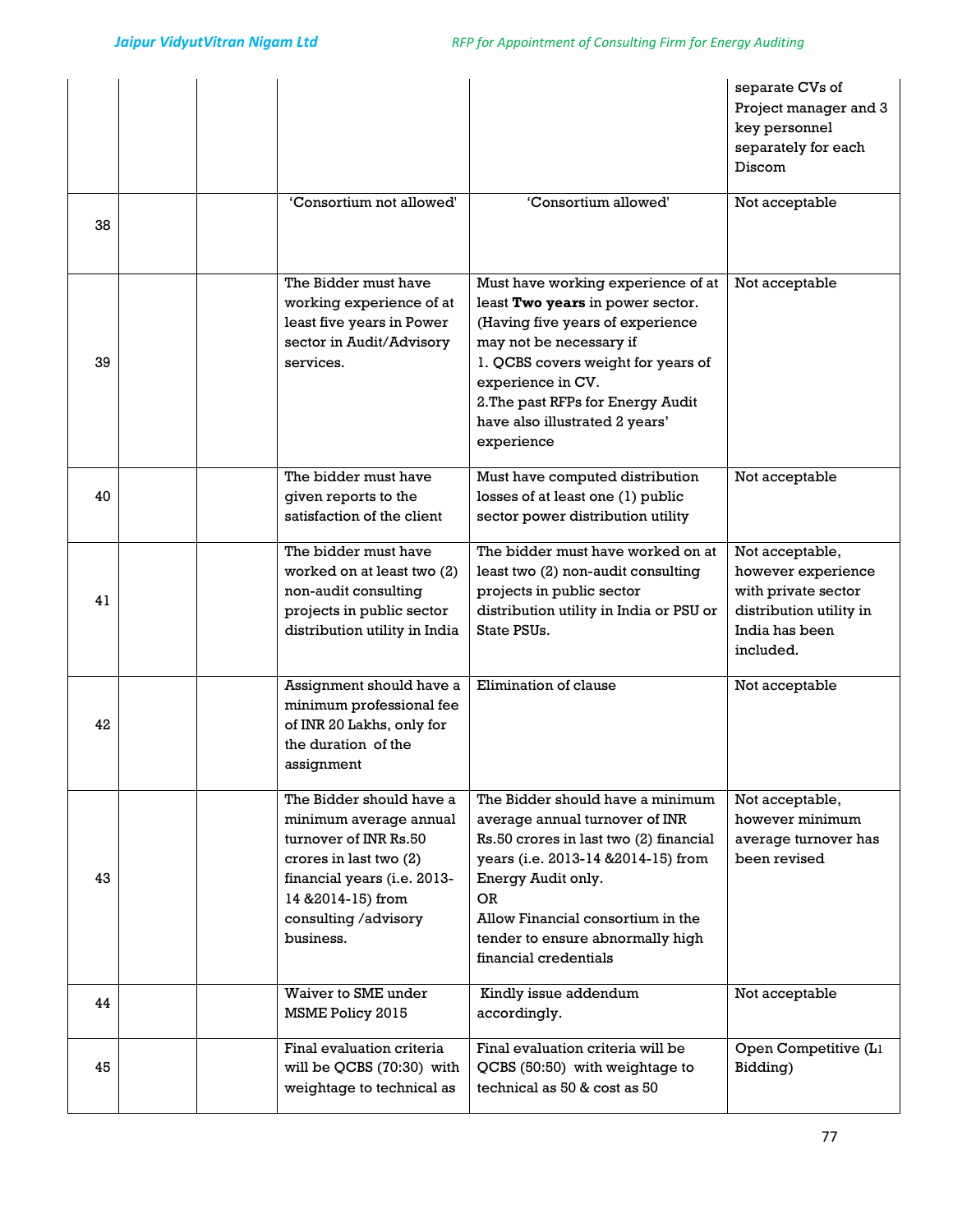|  | 70 & cost as 30<br>.<br>$\sim$ |  |
|--|--------------------------------|--|
|  |                                |  |